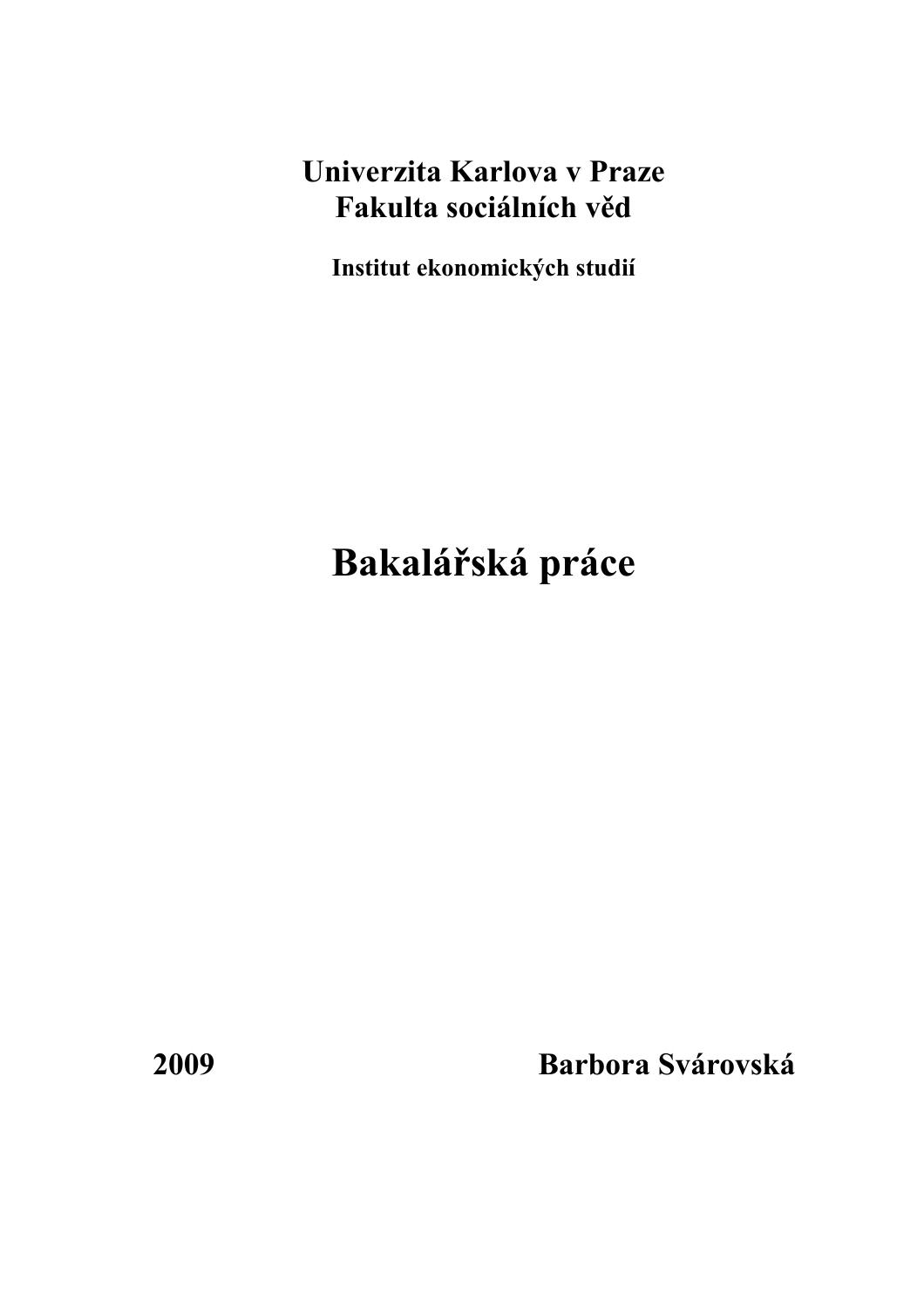# **Univerzita Karlova v Praze Fakulta sociálních věd**

**Institut ekonomických studií**

# **Bakalářská práce**

**Investment opportunities in microfinance and their attractiveness for global market players** 

**Vypracovala: Barbora Svárovská Vedoucí: Doc. Ing. Karel Janda M.A., Dr., Ph.D. Akademický rok: 2008/2009**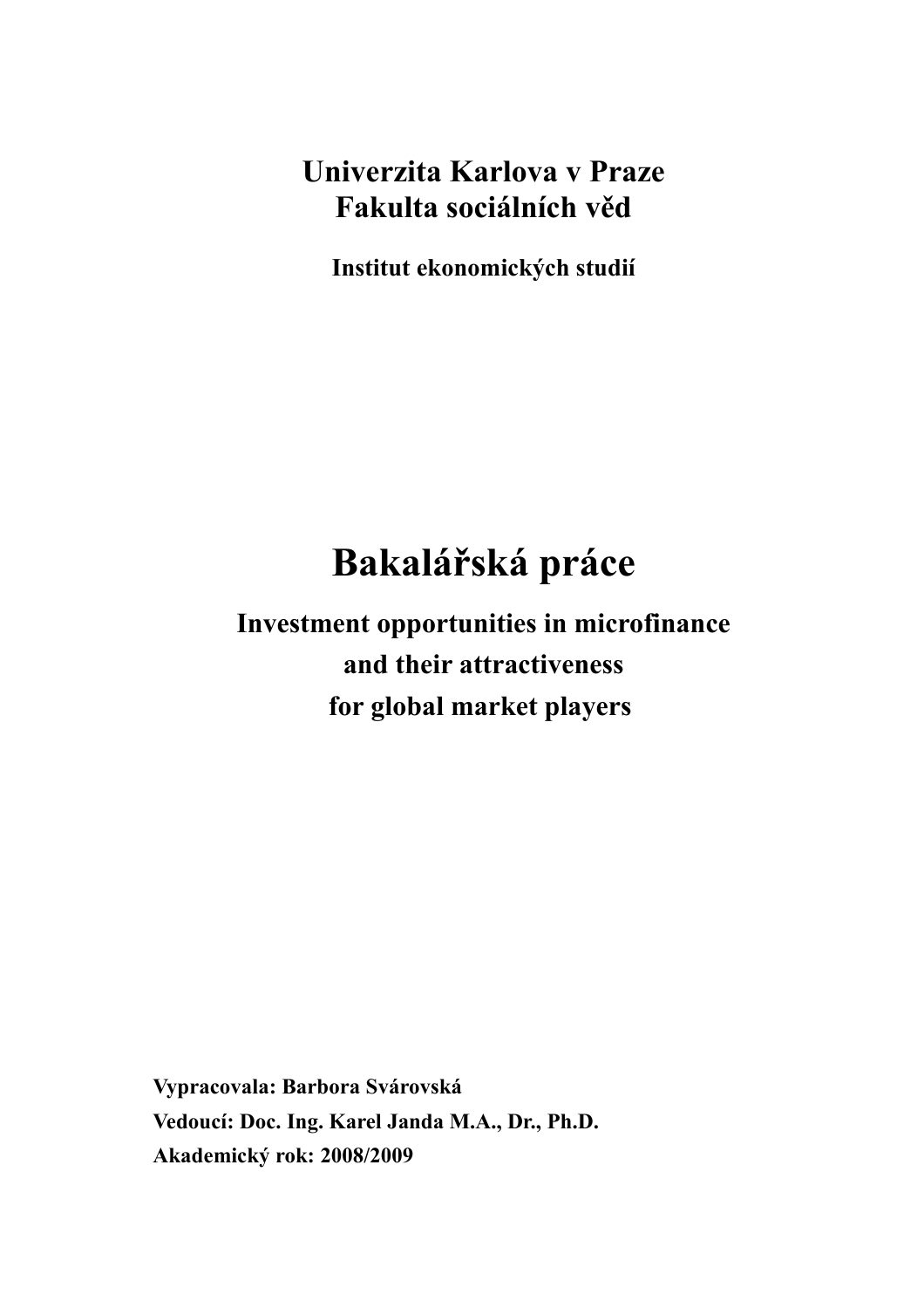# **Poděkování**

Na tomto místě bych ráda poděkovala svému konzultantovi, Doc. Ing. Karlu Jandovi M.A., Dr., Ph.D., za vedení mé práce, připomínky a čas, který mi věnoval. Zároveň děkuji panu Doc. Mgr. Jiřímu Málkovi, Ph.D. za užitečné poznámky k mé empirické studii.

Prohlašuji, že jsem bakalářskou práci vypracovala samostatně a použila pouze uvedené prameny a literaturu.

V Praze dne 22. května 2009

….................................................

Barbora Svárovská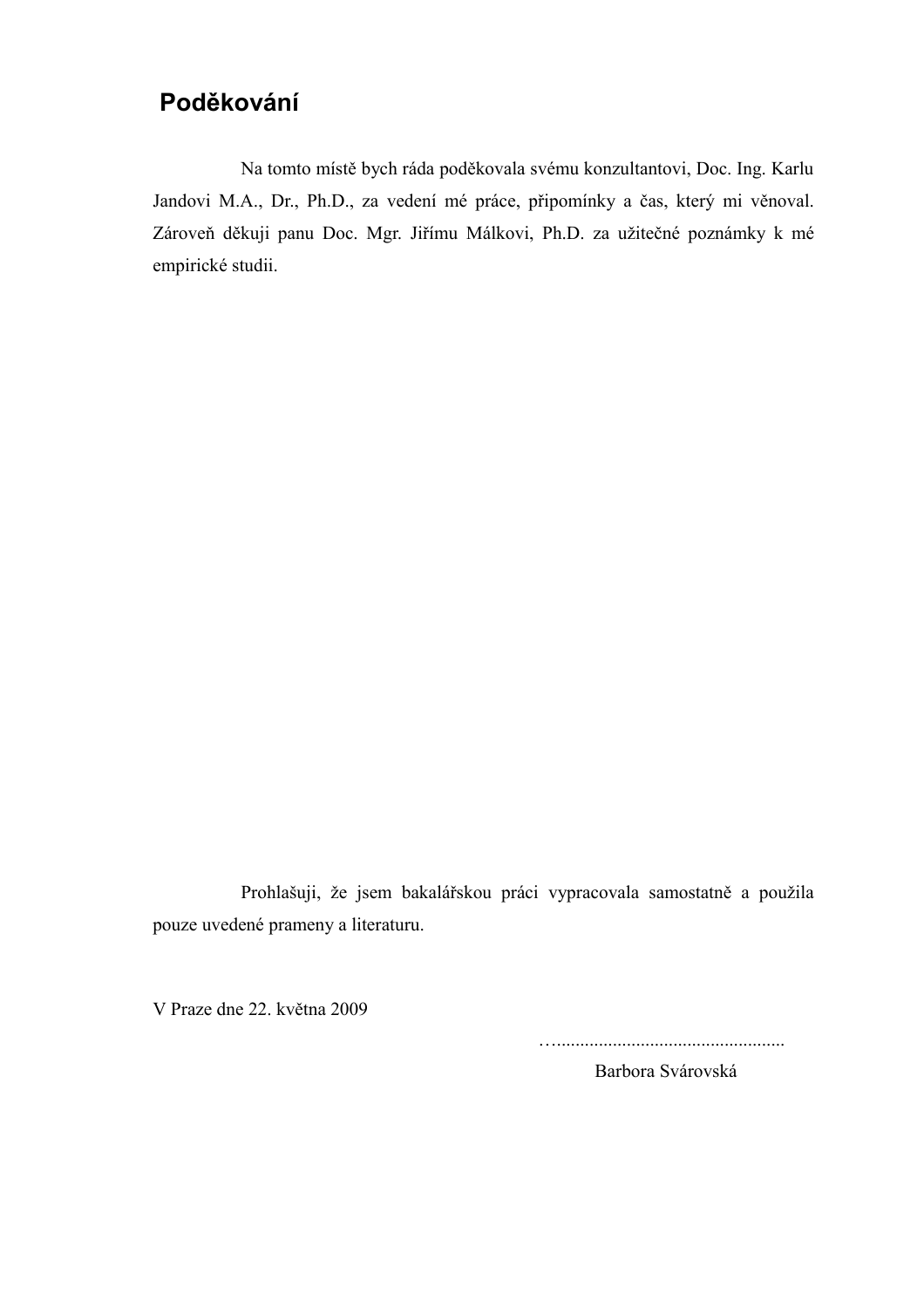# **Abstract**

This thesis treats the topic of microfinance institutions, which are foremost known for providing small size loans to poor or low-income entrepreneurs in developing countries that lack the access to credit and other financial services from formal financial institutions, and it aims to introduce investment options for both institutional or individual investors from developed countries in the sector of microfinance institutions and to analyze the attractiveness of such an investment strategy. After reviewing characteristics of the sector and types of funding sources of microfinance institutions, current trends and the gradual commercialization of the sector are examined. Then we focus on investment opportunities in microfinance and specialized microfinance investment vehicles. The final part of the thesis has for its aim to analyze risk and return characteristics of selected European-based microfinance investment funds with respect to global as well as emerging markets stock and fixed income indices in order to find out whether microfinance assets are correlated with the respective markets. The analysis finds no correlation of returns of microfinance investment funds with those of selected indices and we can therefore argue that microfinance represents a good investment opportunity for a portfolio diversification and its addition to a broader portfolio of assets may help to reduce the overall risk. At the same time, investment in microfinance has the potential to provide an investor with adequate risk-adjusted returns and may be therefore attractive not only for investors with a particular interest in the socially responsible aspect of microfinance.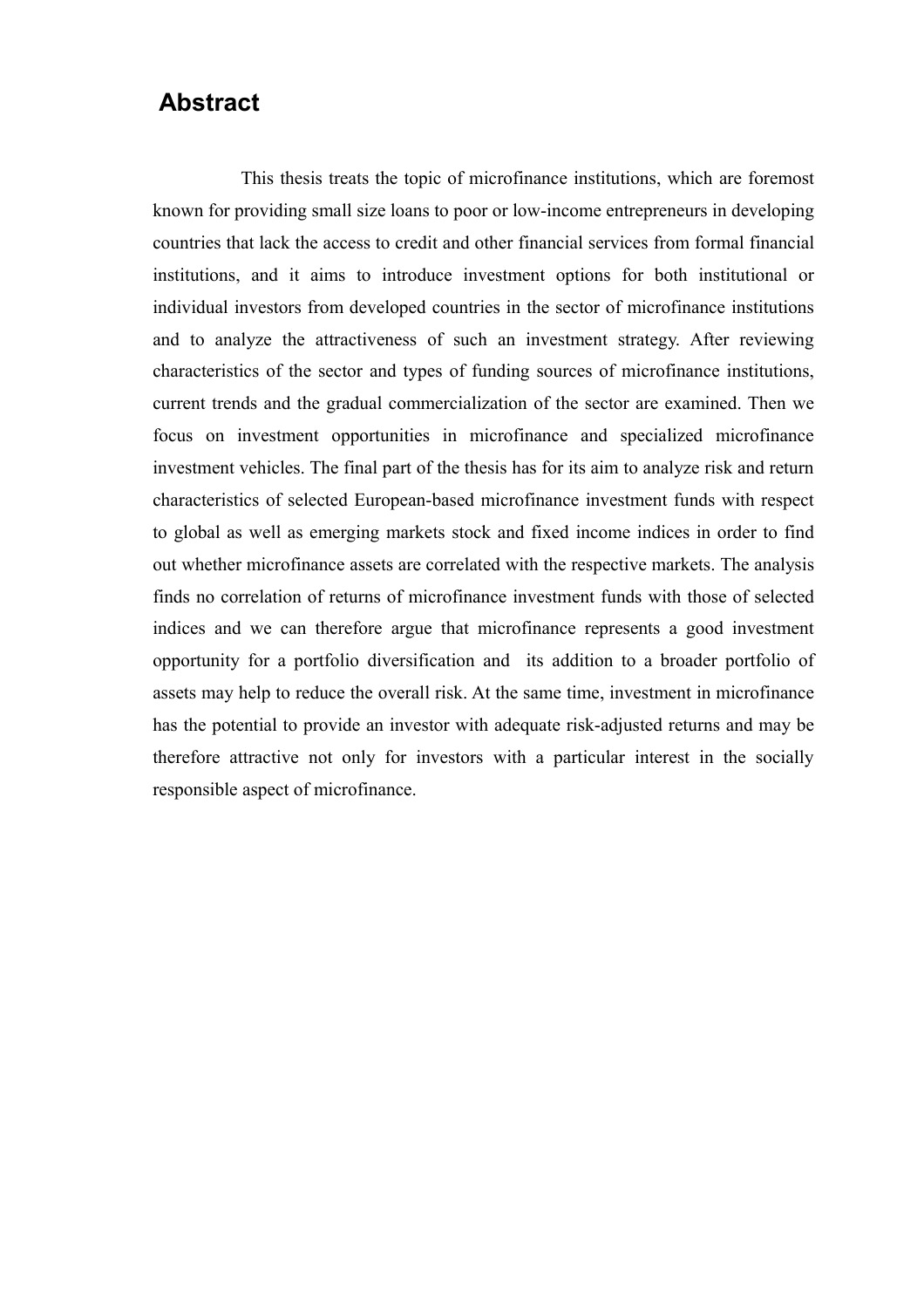# **Abstrakt**

Tato bakalářská práce se zabývá tématem mikrofinančních institucí, které jsou známé především pro poskytování drobných půjček chudým nebo nízkopříjmovým samostatně výdělečný osobám v rozvojových zemích, které nemají přístup k půjčkám ani jiným finančním službám poskytovaným tradičními bankovními ústavy. Cílem práce je čtenáři představit investiční možnosti ve sféře mikrofinancí pro institucionální i individuální investory z vyspělých zemí a analyzovat jejich atraktivitu. Po nástinu charakteristik sektoru a zdrojů financování mikrofinančních institucí následuje diskuse současných trendů a postupné komercializace sektoru. Po té se v práci zaměřujeme na přehled specializovaných mikrofinančních investičních instrumentů. Poslední část práce má za cíl analyzovat profil výnosu a rizika vybraných evropských mikrofinančních investičních fondů oproti indexům pokrývajícím globální akciové a dluhopisové trhy i trhy rozvíjecích se zemí, abychom zjistili, zda jsou aktiva těchto fondů korelována s vývojem na příslušných trzích. Výsledkem analýzy je zjištění, že výnosy mikrofinančních investičních fondů nejsou korelována s výnosy příslušných indexů a můžeme se tedy domnívat, že mikrofinance jsou dobrým nástrojem jak účinně diverzifikovat portfolio a začlenění mikrofinančních aktiv do širšího portfolia by mohlo přispět ke snížení jeho celkového rizika. Zároveň jsme dospěli k závěru, že investice do mikrofinancí mají potenciál přinést investorovi adekvátní výnosy očištěné o systematické riziko a mohou tak být atraktivní nejen pro investory, kteří přikládají velký význam sociálnímu prospěchu takové investice.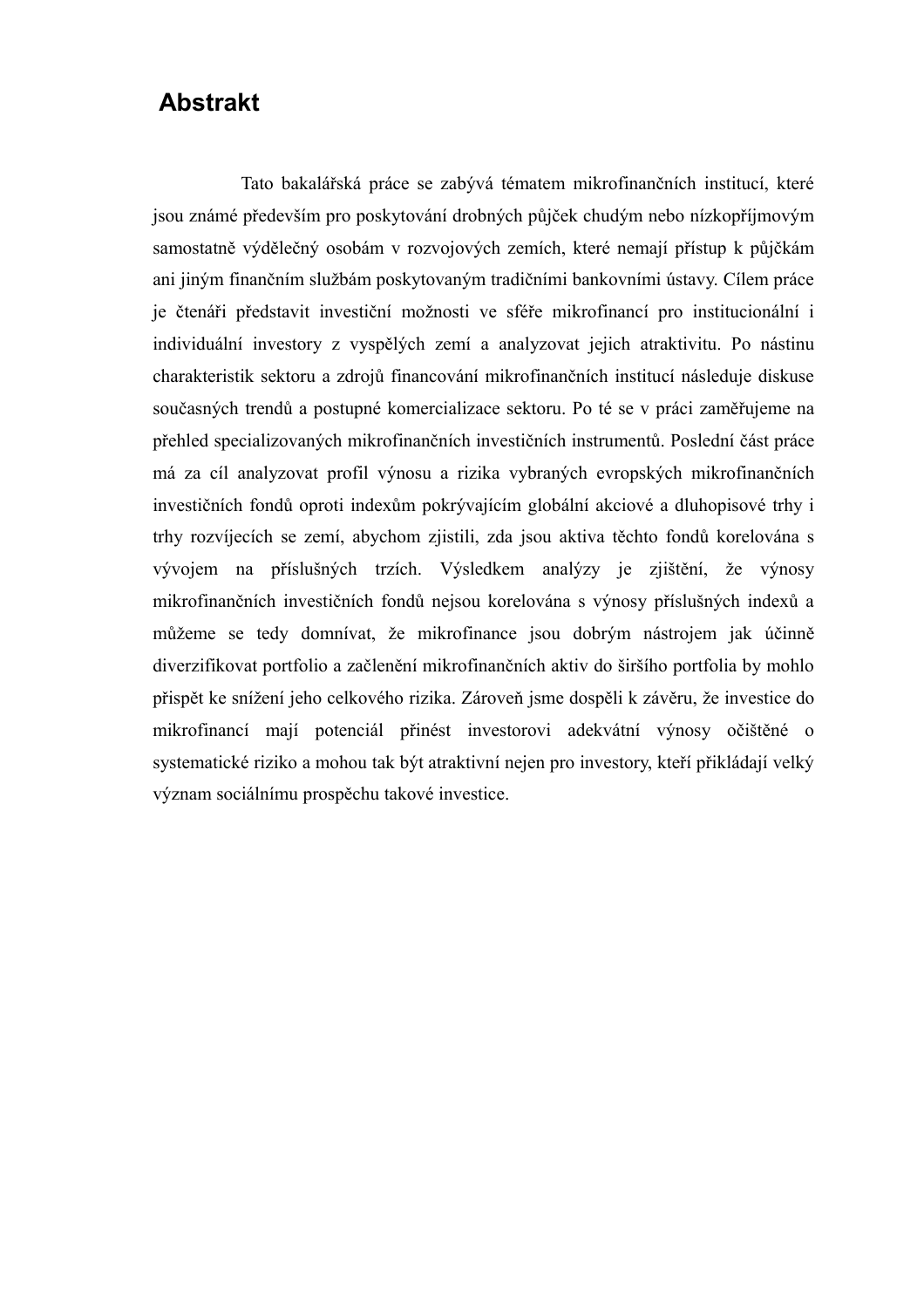# **Contents**

| 3.2.3 Two Disunited Approaches to the Transformation of NGO MFIs |  |
|------------------------------------------------------------------|--|
|                                                                  |  |
|                                                                  |  |
|                                                                  |  |
|                                                                  |  |
|                                                                  |  |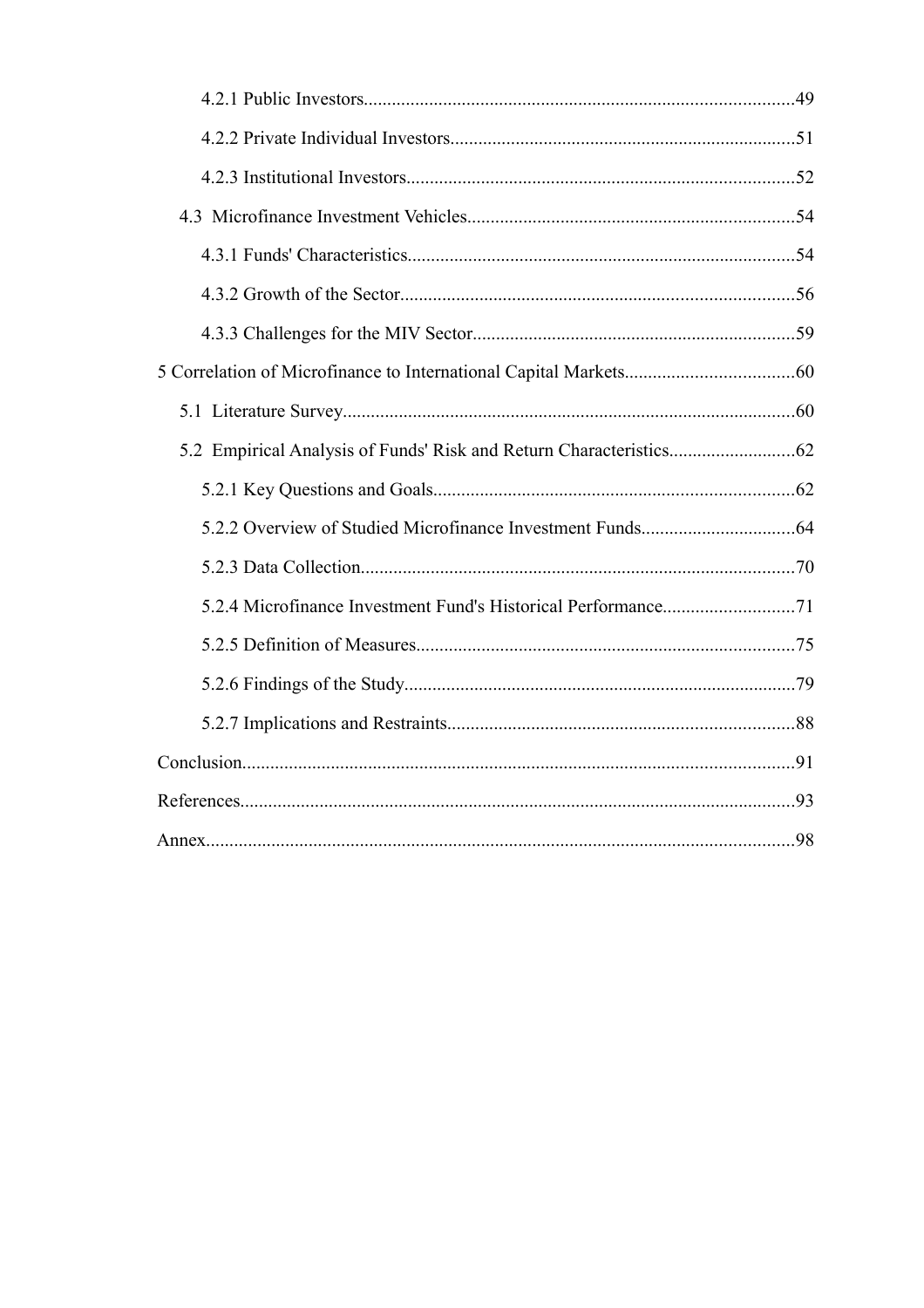# **List of Figures**

| Figure 1.2. Regional Breakdown of MFIs and Their Borrowers 10           |  |
|-------------------------------------------------------------------------|--|
| Figure 2.1. Share of Total Committed Funding by Instrument              |  |
|                                                                         |  |
| Figure 2.2. Subsidies for Startup Costs and Subsidies to Cover Costs    |  |
|                                                                         |  |
|                                                                         |  |
|                                                                         |  |
|                                                                         |  |
|                                                                         |  |
|                                                                         |  |
|                                                                         |  |
|                                                                         |  |
|                                                                         |  |
| Figure 5.2. Microlenders Reached by Funds and Average Microloan Size 59 |  |
|                                                                         |  |
|                                                                         |  |
|                                                                         |  |
|                                                                         |  |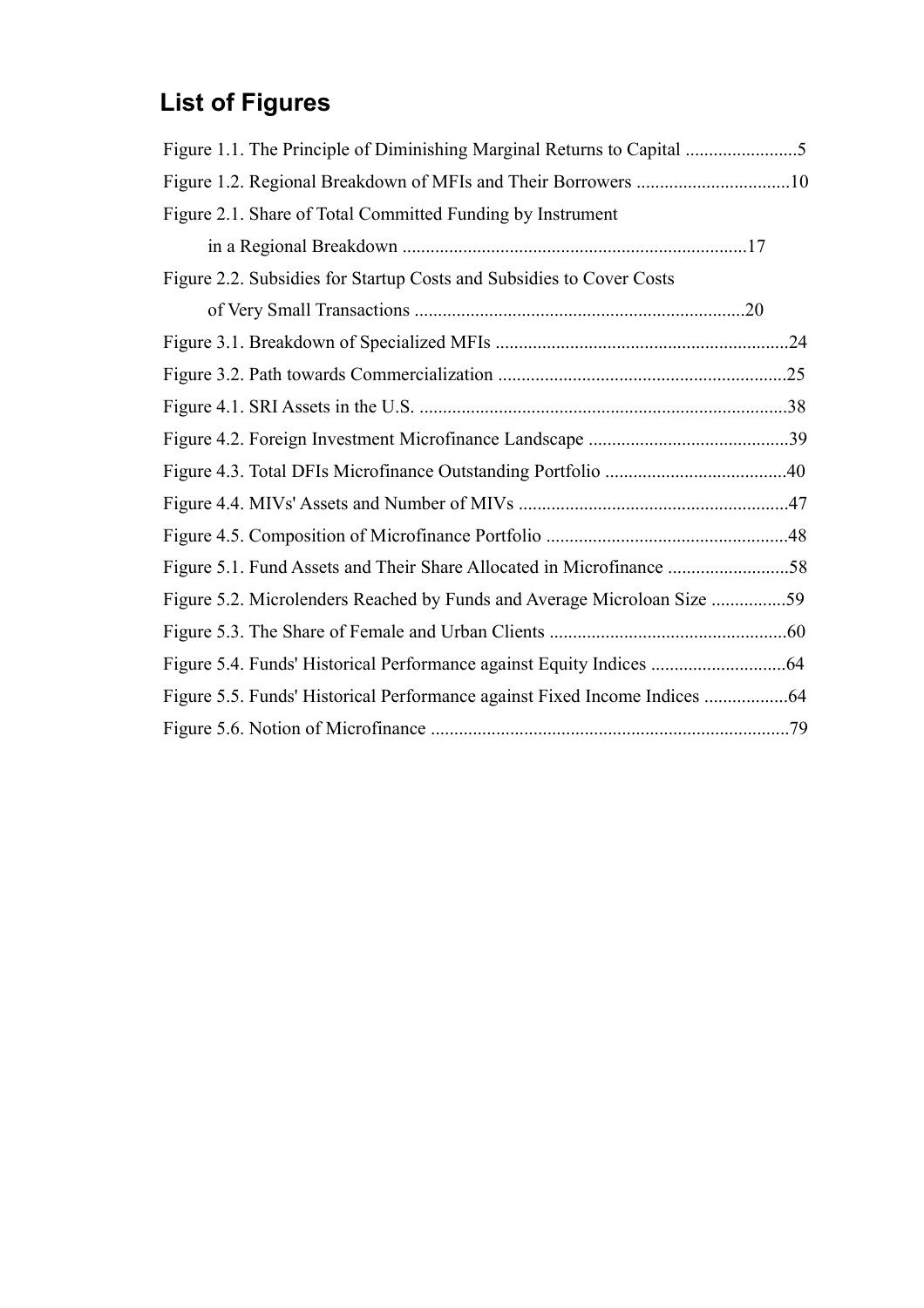# **List of Tables**

| Table 2.1. Distribution of Microfinance Institutions by Institutional Type 15   |  |
|---------------------------------------------------------------------------------|--|
|                                                                                 |  |
|                                                                                 |  |
|                                                                                 |  |
| Table 5.1. Overview of Microfinance Investment Funds in the Sample 57           |  |
| Table 5.2. Mean Monthly and Total p.a. Returns of Microfinance Investment Funds |  |
|                                                                                 |  |
|                                                                                 |  |
|                                                                                 |  |
| Table 5.5. Chow test and Beta and Alpha Estimates against the MSCI World Index  |  |
|                                                                                 |  |
|                                                                                 |  |
|                                                                                 |  |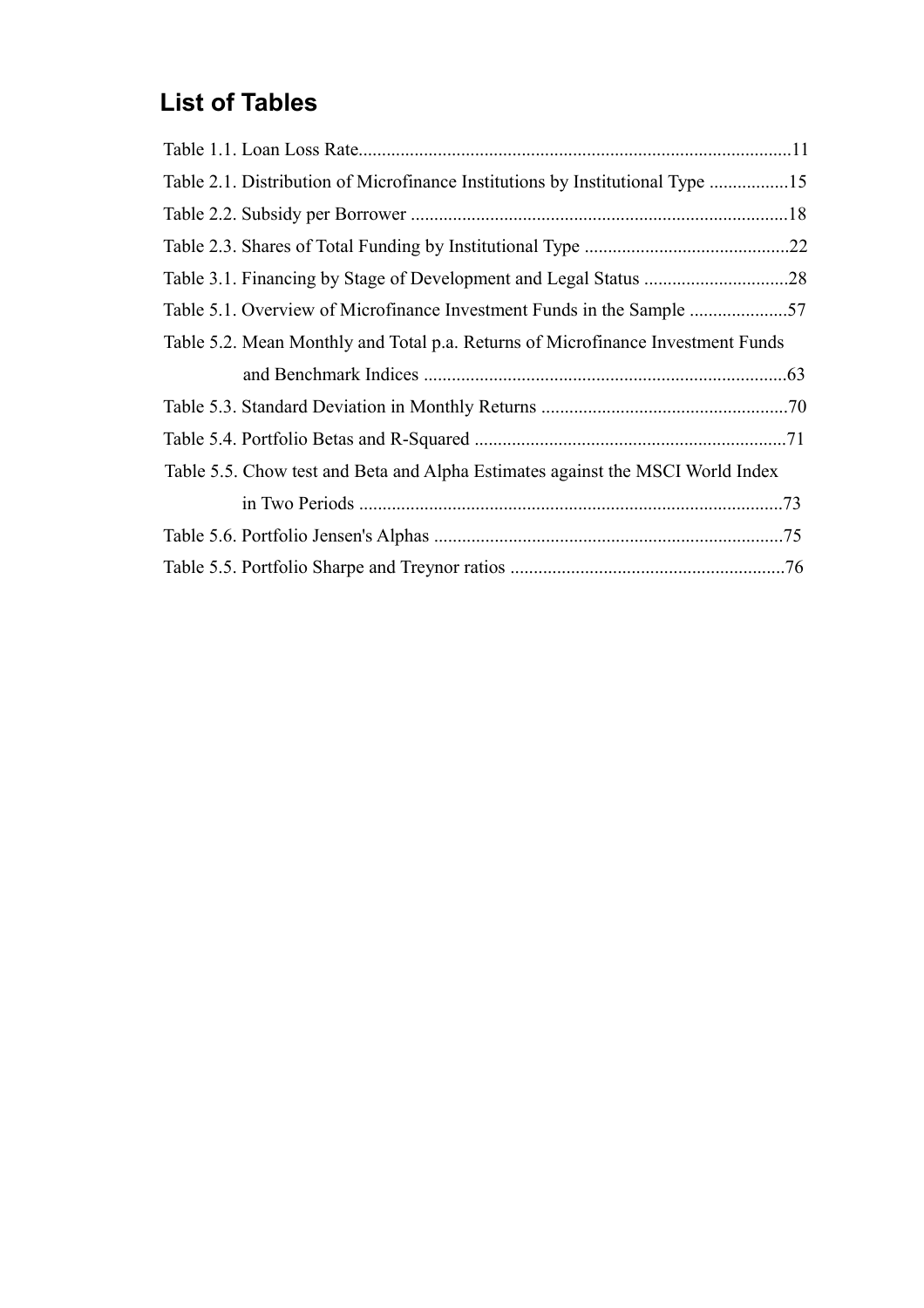# **List of Acronyms**

| AFI          | <b>Alternative Financial Institution</b>    |
|--------------|---------------------------------------------|
| CAGR         | <b>Compound Annual Growth Rate</b>          |
| <b>CAPM</b>  | Capital Asset Pricing Model                 |
| <b>CGAP</b>  | Consultative Group to Assist the Poor       |
| <b>DFI</b>   | Development Finance Institution             |
| EM           | <b>Emerging Markets</b>                     |
| $EMBI+$      | J.P. Morgan Emerging Market Bond Index Plus |
| IFI          | <b>International Financial Institution</b>  |
| <b>MFI</b>   | Microfinance Institution                    |
| <b>MIX</b>   | Microfinance Information Exchange           |
| <b>MSCI</b>  | Morgan Stanley Capital International        |
| <b>NBFI</b>  | Non-bank Financial Institutions             |
| NGO          | Non-governmental Organization               |
| <b>HNWI</b>  | High Net Worth Individual                   |
| <b>OLS</b>   | <b>Ordinary Least Squares</b>               |
| <b>SICAV</b> | Société d'Investissement à Capital Variable |
| <b>SRI</b>   | Socially Responsible Investors              |
|              |                                             |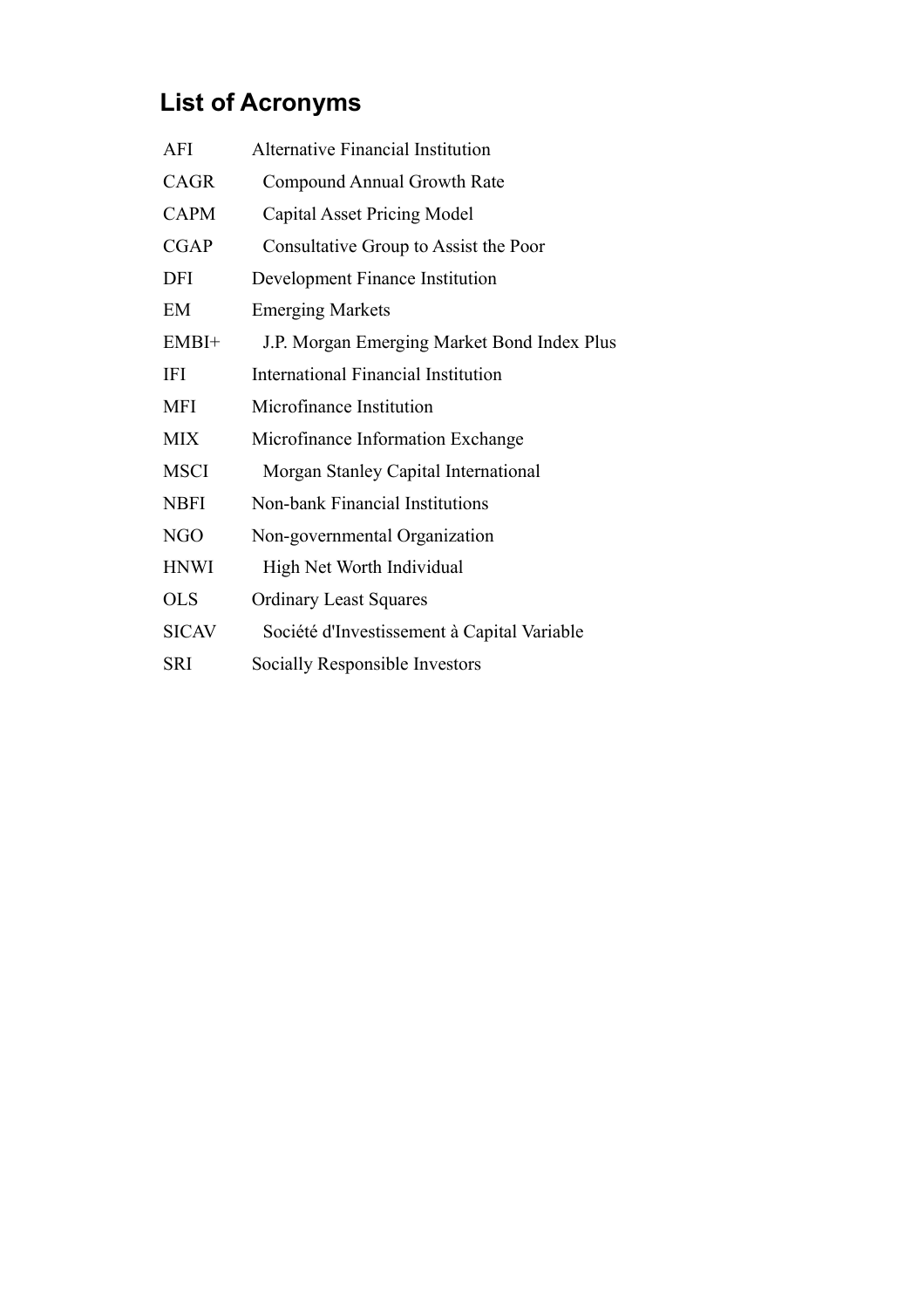## **Introduction**

The access to credit and saving facilities is without doubt extremely important for poor population in developing countries and has a direct impact on the quality of life as it enables poor households to effectively manage their cash flows, to save or invest for the future as well as to cope with unexpected occurrences. The reality of developing countries shows that a large part of poor population lacks the access to formal financial services. Microfinance institutions, which are above all known for providing small size loans to small entrepreneurs, propose an alternative system of banking that focuses on poor or low-income clients. The modern microfinance movement emerged already in the 1970s, while it became the most known to public after Muhammad Yunus and the *Grameen Bank* in Bangladesh were jointly awarded the Nobel Peace Prize in 2006 for *"their efforts to create economic and social development from below.*" Globally, as their main contribution we can take the fact that they led the way and proved that poor can be bankable.

Over the time, many microfinance institutions have demonstrated a financial sustainability. Nevertheless, microfinance institutions that wish to expand their activities and achieve greater outreach need additional financial resources to do so. Despite the fact that the role of donors and multilateral development agencies in funding of microfinance institutions is very important we start to see institutional or individual investors entering the sector either as direct debt or equity investors or by means of specialized microfinance investment vehicles. In order to be able to continue its mission of poverty alleviation in developing countries by providing loans and other financial services to the poorest clients, microfinance institutions would need additional financial resources to "flow from the north to the south".

The aim of this thesis will be firstly to examine investment options in microfinance throughout microfinance investment funds that have been set up since the mid 1990s although the most of today's largest funds have begun their activity only after 2000. Secondly, we shall analyze the attractiveness of this kind of untypical and still extremely marginal investment for foreign investors from developed countries. We shall empirically verify whether an investment in shares of microfinance investment funds represent an attractive opportunity for a diversification of broader portfolio of global assets. For that reason we shall consider the risk and return characteristics of selected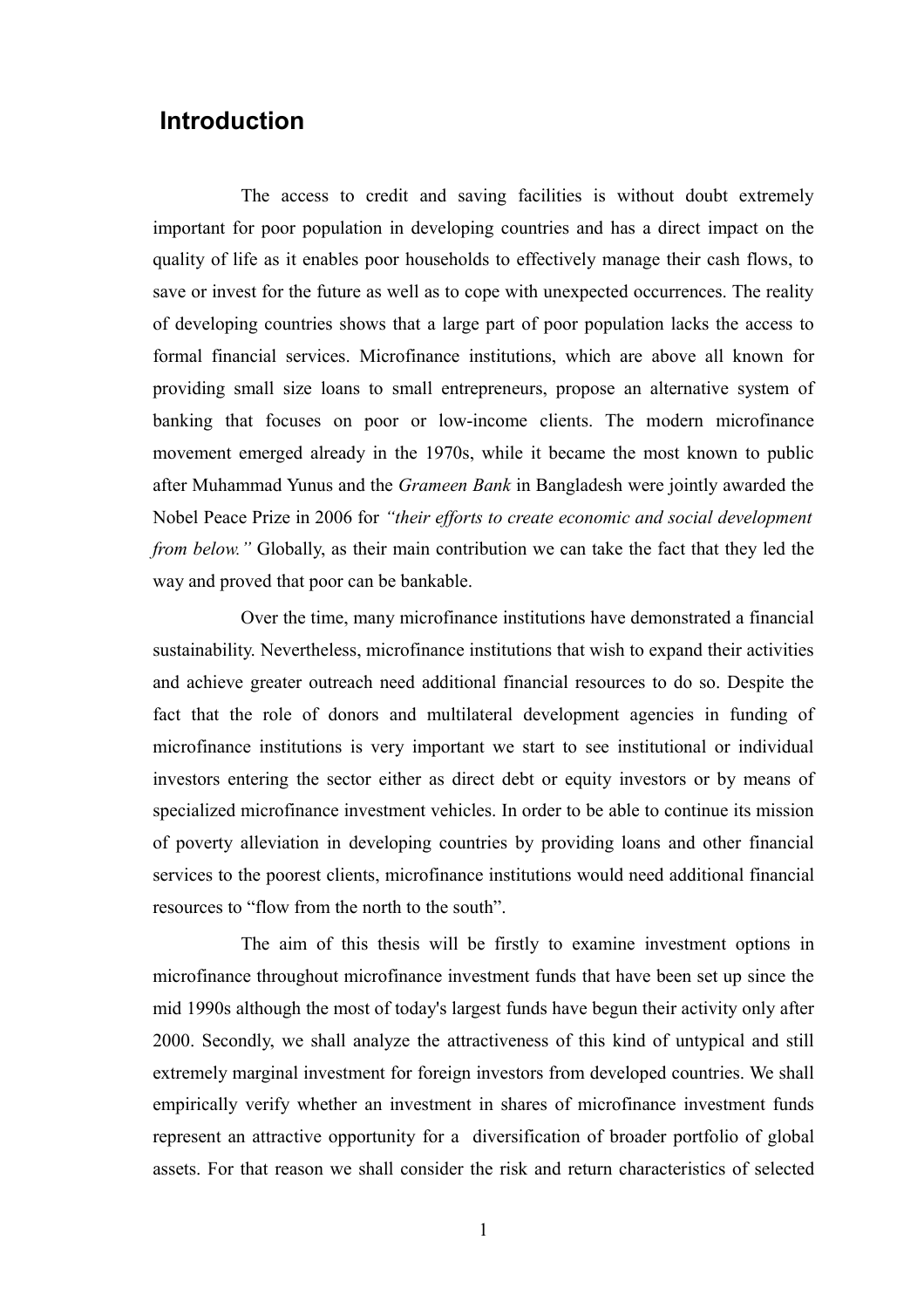microfinance investment funds over a defined study period. Firstly, in order to find out to what extent microfinance assets are exposed to global markets we shall observe the correlation of returns of microfinance investment funds' portfolios with respect to returns that have been observed on global financial markets (as proxied by four chosen market indices with different characteristics representing global as well as emerging stock and fixed income markets). Secondly, we shall focus on the rate of return and examine whether microfinance investment fund outperform the market.

In the first part of the paper we shall briefly present microfinance as well as alternative means of capital for poor entrepreneurs. We will examine reasons why traditional banks step aside from low-income customers that therefore struggle to access credit, and how microfinance approaches overcome these difficulties.

The second chapter will provide the reader with an overview of different types of microfinance institutions in terms of their legal status. Secondly, we shall discuss various forms of financial resources of microfinance institution with all their benefits and limitations.

The third part of the paper will be devoted to current trends in the universe of microfinance institutions and the gradual commercialization of the sector will be tackled. With this respect we see more and more microfinance institutions originally founded as non-governmental organizations that transform into regulated financial intermediaries. We shall address diverse incitations to and positive impacts of a such change as well as inherent doubts about future development of the sector and the fear of divergence of microfinance from its original social and development mission.

In the section four we will review the structure of investors that provide microfinance institutions with capital to maintain and expand their activities. In greater detail we shall especially examine microfinance investment vehicles that serve as an intermediary between microfinance institutions and final investor and channel about half of all funds flowing to the sectors.

Upon these assumptions, in the fifth part, which will represent the core of the paper, we will carry out a case study of selected microfinance investment funds where we will treat their risk and return characteristics against given world and emerging markets equity and fixed income indices. The aim of our analysis will be to find out whether microfinance (on the example of studied microfinance funds) is correlated to international financial markets, i.e. whether investing in microfinance can be attractive for the portfolio diversification.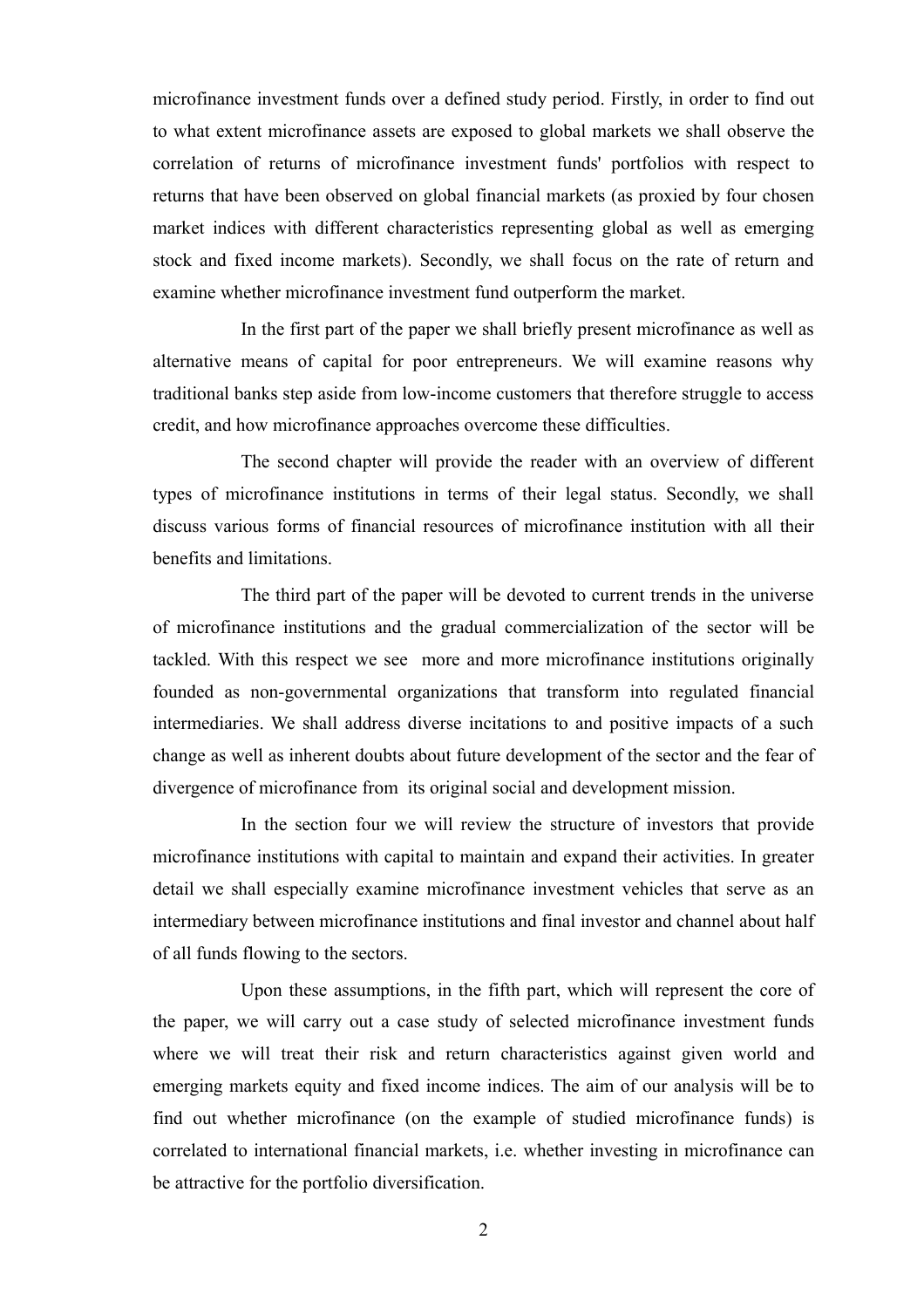### **1 General Overview of Microfinance**

#### *1.1 Microcredit and Services Beyond Microcredit*

Microfinance is foremost known for providing microloans to small entrepreneurs in developing countries who lack the access to credit from formal financial institutions. The provision of microloans is characterized by small amounts that are lent, group lending mechanism, regular repayment schedules and the short-term nature of loans. High administrative cost of this kind of banking are compensated for by rather high annual rates of interest. MFIs' interest rates can range from 18 to 60 percent, depending on the conditions in each MFI's service area (Grameen Foundation: www.grameenfoundation.org).

Access to credit, however, can be critical as microfinance institutions' customers are in vast majority the poorest or low-income microentrepreneurs<sup>[1](#page-12-0)</sup> who would not otherwise be served by commercial banks because they are considered high risks due to the lack of collateral and/or credit history. They seek credit in order to set up or manage their own business that may range from making handcrafts, tortilla-making business to running small neighborhood shops. In addition, according to Bauer, Chytilová and Morduch (2008), the structure of microcredit loan contracts helps to accumulate capital to people with self-discipline problems who lack suitable saving devices that foster regular deposits and that limit withdrawals. Even though the credit provided is not meant to cover daily financial needs of poor households (from developed markets' point of view microloan is an investment loan instead of a consumer loan), poor households running their own business often do not distinguish much in this respect. According to Cull, Demirgüç-Kunt and Morduch (2008) microloans are especially important with respect to their ability to expand households' abilities to cope with emergencies, manage cash flows, and invest for the future – basic financial capabilities that most of us take for granted but that are especially critical for lowincome households operating on tight margins.

<span id="page-12-0"></span><sup>1</sup> Cull, Demirgüç-Kunt and Morduch (2008) distinguish between the poorest and low-income customers that are poor but substantially better off than the poorest.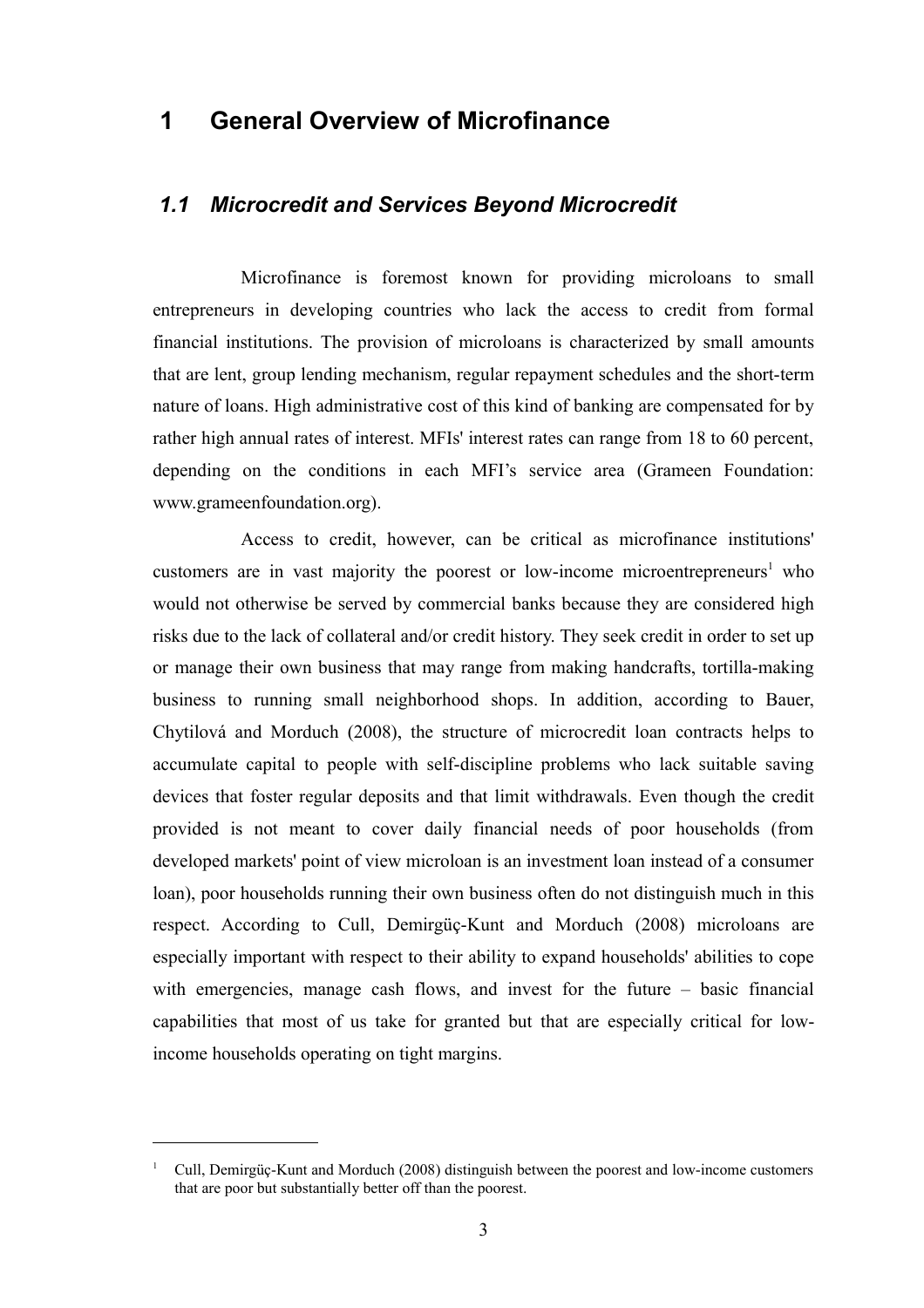Microfinance is not a panacea for a wide-scale poverty eradication, but it is perceived as a tool for economic development and aiding the poor. Its uniqueness could be found in its role in the promotion of self-employment as well as gender empowerment (as the main focus of microfinance institutions is on women customers). Cull, Demirgüç-Kunt and Morduch (2008) see microfinance as a vision of poverty reduction that centers on self-help rather than direct income redistribution. We could argue to what extent the microfinance programs have been successful in their mission of poverty elimination (many case studies and research projects have profoundly addressed this issue), nevertheless all agree that the microfinance itself, and only the microfinance is not a general instrument how to reach economic growth on a national level and poverty reduction.

The microfinance movement has evolved since 1970s when first MFIs were set up and today's microfinance involves also other services beyond microcredit such as microsavings, insurance, remittances as well as training and advisory programs.

### *1.2 Pitfalls of Serving Poor Clients*

The economic theory and the principle of diminishing marginal returns to capital derived from the assumption of the concavity of the production function suggest that low-income entrepreneurs should earn higher returns on additional capital than it is the case for rich entrepreneurs that have already made some investments (see figure 1.1). It suggests that poor people would be able to pay higher interest rates on their loans, which would result in higher returns for financial providers. And yet commercial banks do not turn their focus from the more rich clients towards small badly-off entrepreneurs. Why?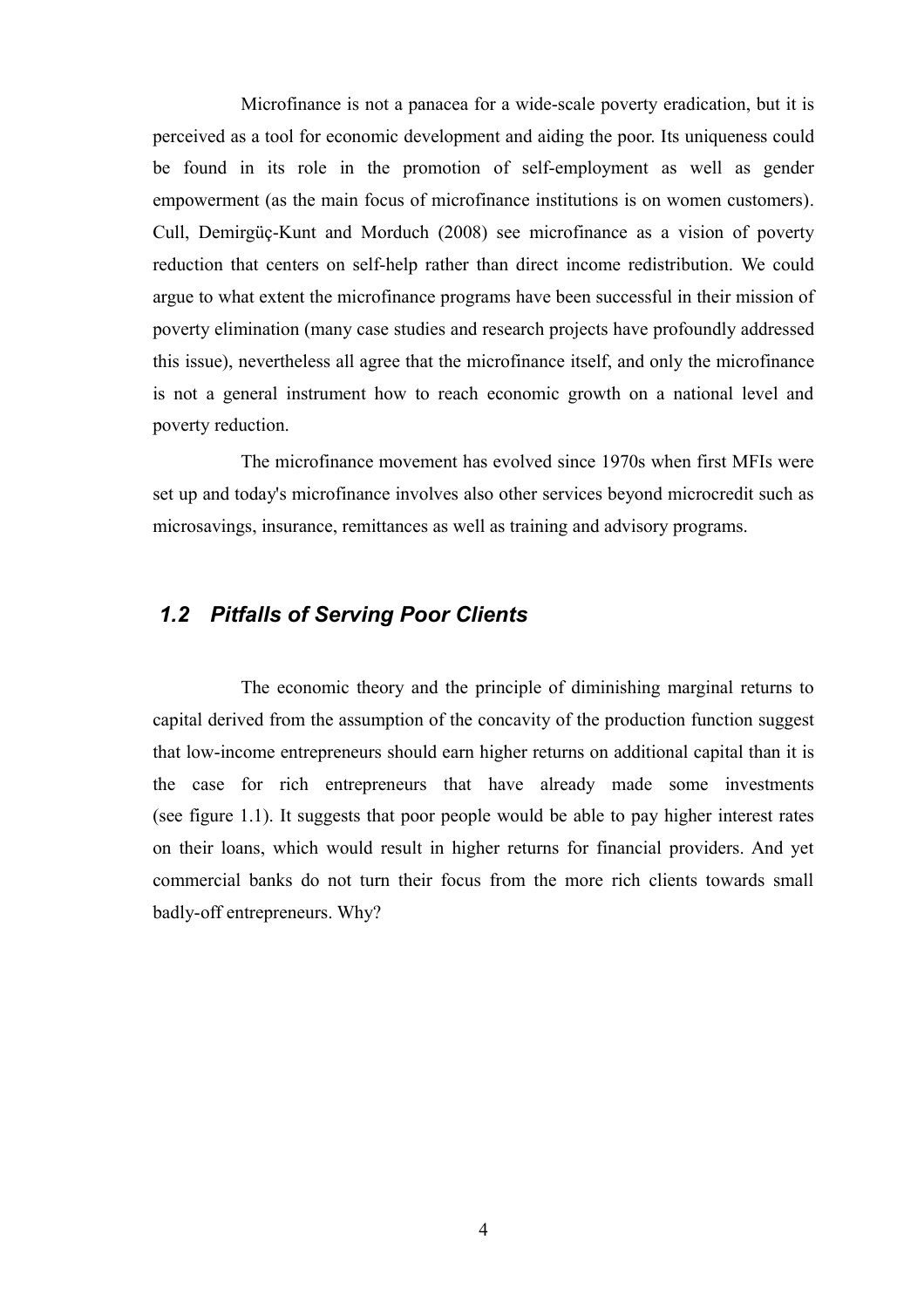Figure 1.1. The Principle of Diminishing Marginal Returns to Capital



Source: Armendáriz de Aghion and Morduch, 2005

The formal financial sector fails to provide credit to low-income clients despite diminishing marginal returns of capital firstly due to the nature of the target group and the associated high degree of risk and secondly due to the nature of the demand (i.e. poor clients wish to borrow rather small amounts in order to be able to safely repay while as their get better off they may wish to borrow more to expand they business further). We shall underline the major obstacles that discourage local commercial banks from poor clients.

Financial markets in general (also in developed economies) are imperfect and are not in line with the assumption of the economic theory of perfect and costless information and suffer from the presence of the asymmetry of information that may lead to problems of adverse selection and moral hazard.

With respect to the adverse selection problem we consider lending institutions that always consider the profit they earn on loans and their riskiness. Nevertheless, they lack necessary information about the nature of borrowers and their projects (in developing countries credit institutions do not dispose neither of the credit history of a borrower or a statement of income they could rely on). Therefore, they are not able to distinguish between safe and risky costumers. Lending institutions would therefore like to charge higher interest rates in order to compensate for possible losses from unpaid loans. By doing so, however, they discourage safe clients while risky borrowers will be willing to pay higher rates of interest. The interest rate charged therefore may itself affect the riskiness of loans<sup>[2](#page-14-0)</sup>.

<span id="page-14-0"></span><sup>2</sup> For the problem of adverse selection on financial markets see for example Stiglitz and Weiss (1981).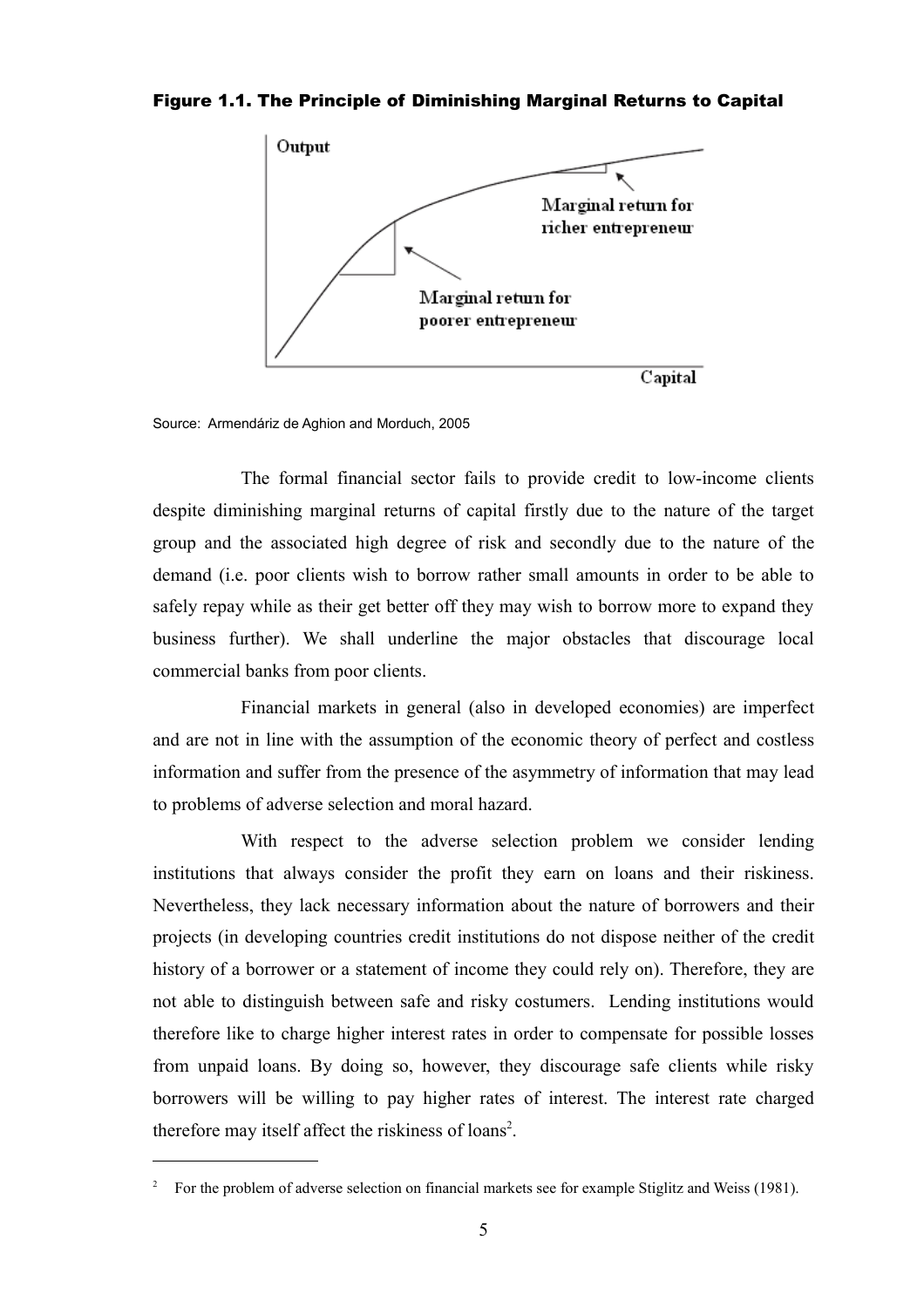Secondly, agency problems due to the asymmetry of information and the risk of moral hazard are present between clients and the lending institution (principal), which does not have reliable information neither about the credit quality of a borrower when the microloan is accorded, nor about the effort he/she exercises so that his/her business is successful. The ex post moral hazard is associated with the inability of the lender to monitor borrower's real profits in case he demands for a postponement of payments or is directly reluctant to repay. The enforcement of loan reimbursement could be even more troublesome taking into account weak legal institutions that may prevail.

Both adverse selection and moral hazard could be solved if borrowers could credibly offer collateral to secure their loans (Armendáriz de Aghion and Morduch, 2005), which is however not possible for many microbusinesses that do not have many assets. The effort of acquiring necessary information in order to decide to who the credit should be accorded could be extremely costly and when we take into account the nature of loans involved in microfinance (in sense of the small size of loans) we see that it is not efficient to undertake such a research as high administrative costs are involved per dollar earned on interests. Additional transaction costs are due to the geographic distribution of clients living in rural areas, which makes the administration of loans difficult and economies of scale hardly possible.

#### *1.3 Alternative Mechanisms of Serving the Poor*

The financial sector in developing countries could be characterized by the coexistence of an important informal sector and formal financial institutions (commercial banks, development banks, saving banks) that, however, fail to serve the most impoverished social classes and class them as un-bankable. The formal sector also consists of government sponsored institutions such as rural banks, state development and agricultural banks that often represent governments' initiative to reach to poor especially in rural areas and sectors that commercial banks normally do not serve. Nevertheless they are often ineffective in reaching the poorest and are characterized by cost-inefficiencies and continued losses, which are covered by series of subsidy. They may be susceptible to political interference too.

The most typical source of capital for common villagers is a loan from their neighbors, friends or members of family that in general does not require any interest rate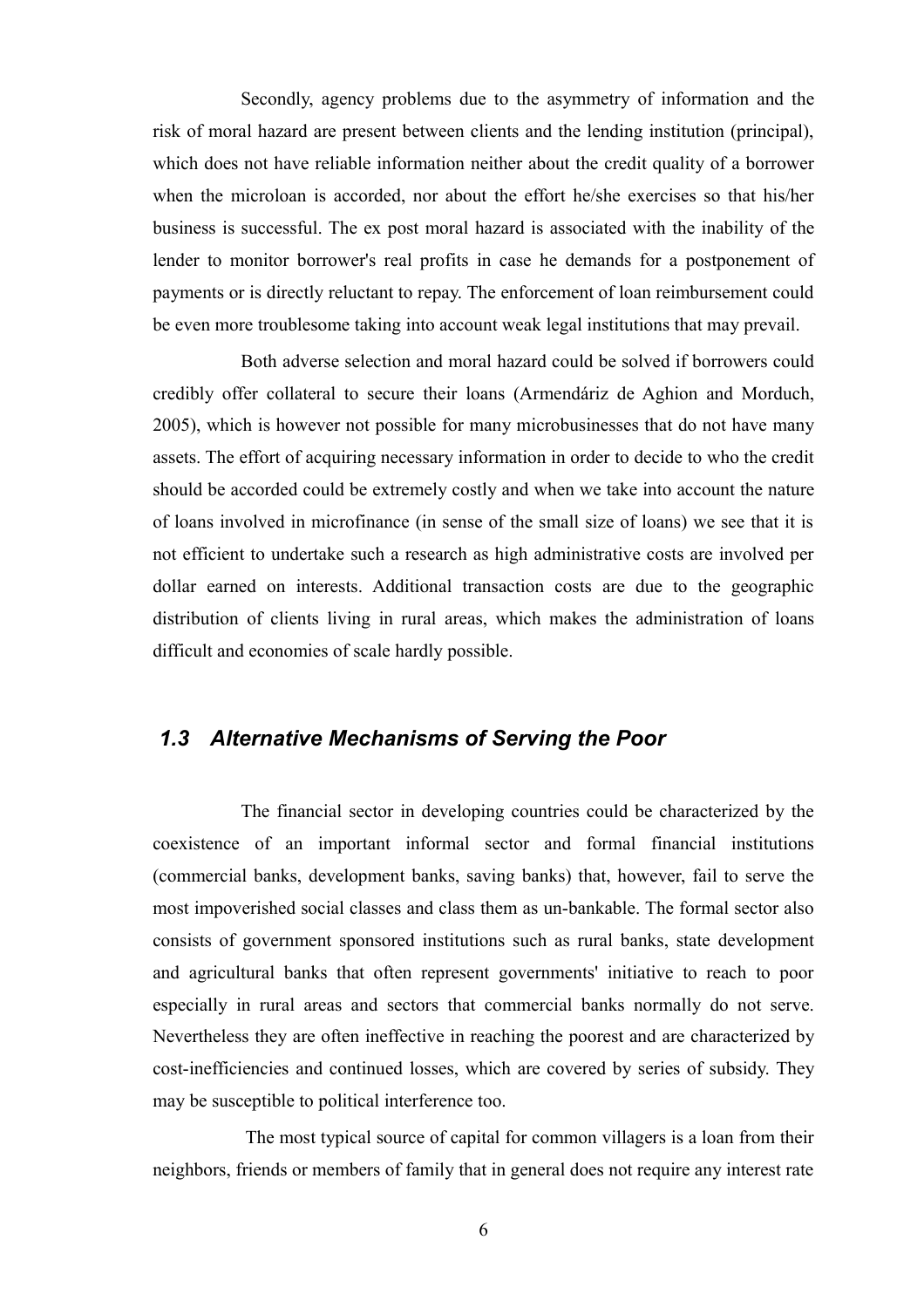from the loan nor any collateral. On the other hand in case all villagers suffer from a bad harvest, for example, they cannot be sure to be able to borrow in such a manner. Under circumstances when poor people missing the collateral are not eligible for a loan provided by traditional banks there exists other informal ways that include individuals such as moneylenders as well as groups of individuals organized in saving associations (such as ROSCAs<sup>[3](#page-16-0)</sup> - rotating savings and credit associations). Interest rates charged by moneylenders (loan-sharks) sometimes reach incredible levels that are highly above the local formal sector interest rates. Beatriz Armendáriz de Aghion and Jonathan Morduch (2005) quote in their book studies of several authors reporting that annualized interest rates of moneylenders in a village close to Amritsar in the Punjab region of India, for example, reached from 134 to 159 percent (Singh, 1968); in Thailand typical informal sector annualized rates were of 60 percent (Siamwalla et al., 1990); while in Ghana, Malawi, Nigeria, and Tanzania, Steel et al. (1997) find moneylender interest rates at least 50 percentage points higher than formal sector rates. Such high interest rate are often a reason (or one of reasons) that cause that poor clients take new debts specifically to be able to repay the previous one. Moneylenders' practices are therefore perceived as highly exploitative. According to Armendáriz de Aghion and Morduch (2005) this exploitation is possible because moneylenders have local monopoly power, which is "protected" as potential competitors lack the necessary information and connections to break into local markets. There are also some limitations with respect to the capacity of moneylenders who borrow their own capital instead of third party deposits and therefore resources of the informal capital sector in general may be limited and do not substitute typical financial intermediaries.

On the frontier of the two types of financial sectors we find another form of group-based banking – the credit unions or credit cooperatives that could be classified as a part of the semi-formal financial sector as they are formally registered under the law and attached to the formal sector but in general are subject to different (less prudent) regulations than traditional commercial banks.

<span id="page-16-0"></span><sup>3</sup> Armendáriz de Aghion and Morduch (2005) define ROSCAs (rotating savings and credit associations) as a group of individuals (usually neighbors and friends) who agree to regularly contribute money to a common "pot" that is allocated to one member of the group each period. At monthly intervals the group meets to collect dues and allocate the proceeds, with past recipients excluded from getting the pot again, until every member has had a turn.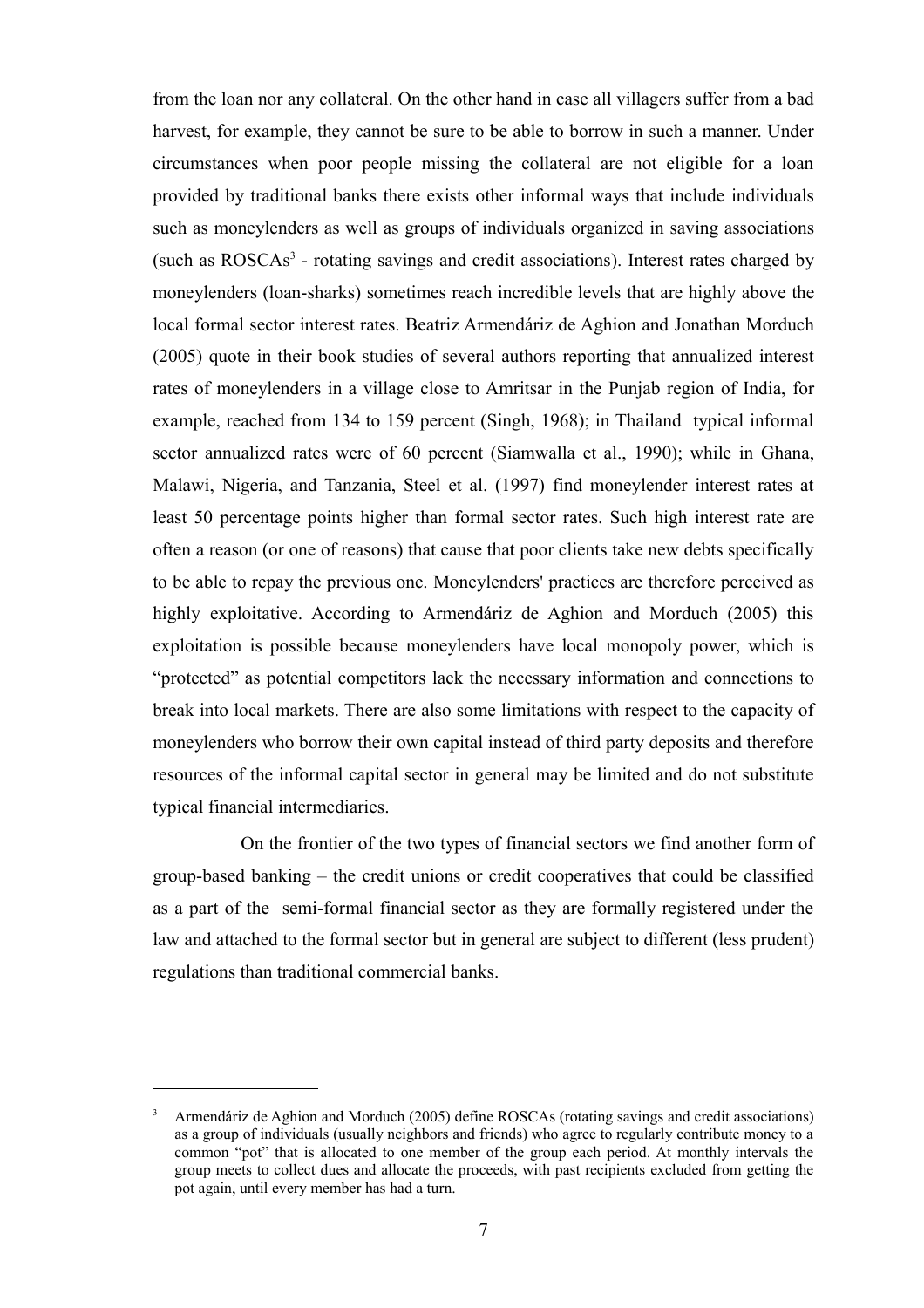#### *1.4 The Birth of Microfinance*

Roots of microfinance or some of its special and important features date at least back to the birth of German rural cooperatives in about the 1850s, which is commonly associated with the name of Friedrich Wilhelm Raiffeisen. The credit cooperative movement then spread almost all over the world and reached its enormous popularity especially in the early 1990s. Credit unions based on the principle of shared ownership of its members generate funds from owners'/members' deposits to whom they also provide loans. The group lending mechanism as well as the community-based enforcement mechanisms are the most significant features of credit cooperatives that are present also in microfinance. Nevertheless, the modern microfinance movement emerged in the early 1970s based on two independent pioneering initiatives in Latin America and Bangladesh.

The most known is of course the project of Muhammad Yunus, Bangladeshi professor at the University of Chittagong, who started his microlending class project in 1976 firstly lending the rural poor money from his own pocket. He distributed an equivalent of USD 26 among 42 villagers who before borrowed money from local moneylenders at rates as high as 10% a week. The vision of Mr. Yunus and the *Grameen Bank Project*[4](#page-17-0) was to:

· extend banking facilities to poor men and women;

· eliminate the exploitation of the poor by moneylenders;

· create opportunities for self-employment for the vast multitude of unemployed people in rural Bangladesh;

· bring the disadvantaged, mostly the women from the poorest households, within the fold of an organizational format, which they can understand and manage by themselves

· and reverse the age-old vicious circle of "low income, low saving & low investment", into virtuous circle of "low income, injection of credit, investment, more income, more savings, more investment, more income" (History of Grameen Bank: www.grameen-info.org).

The effort what started firstly as a university project was transformed in 1983 into an independent bank. In 2006 Muhammad Yunus and the *Grameen Bank* were

<span id="page-17-0"></span><sup>4</sup> In Bangla language "grameen" means "rural" or "village".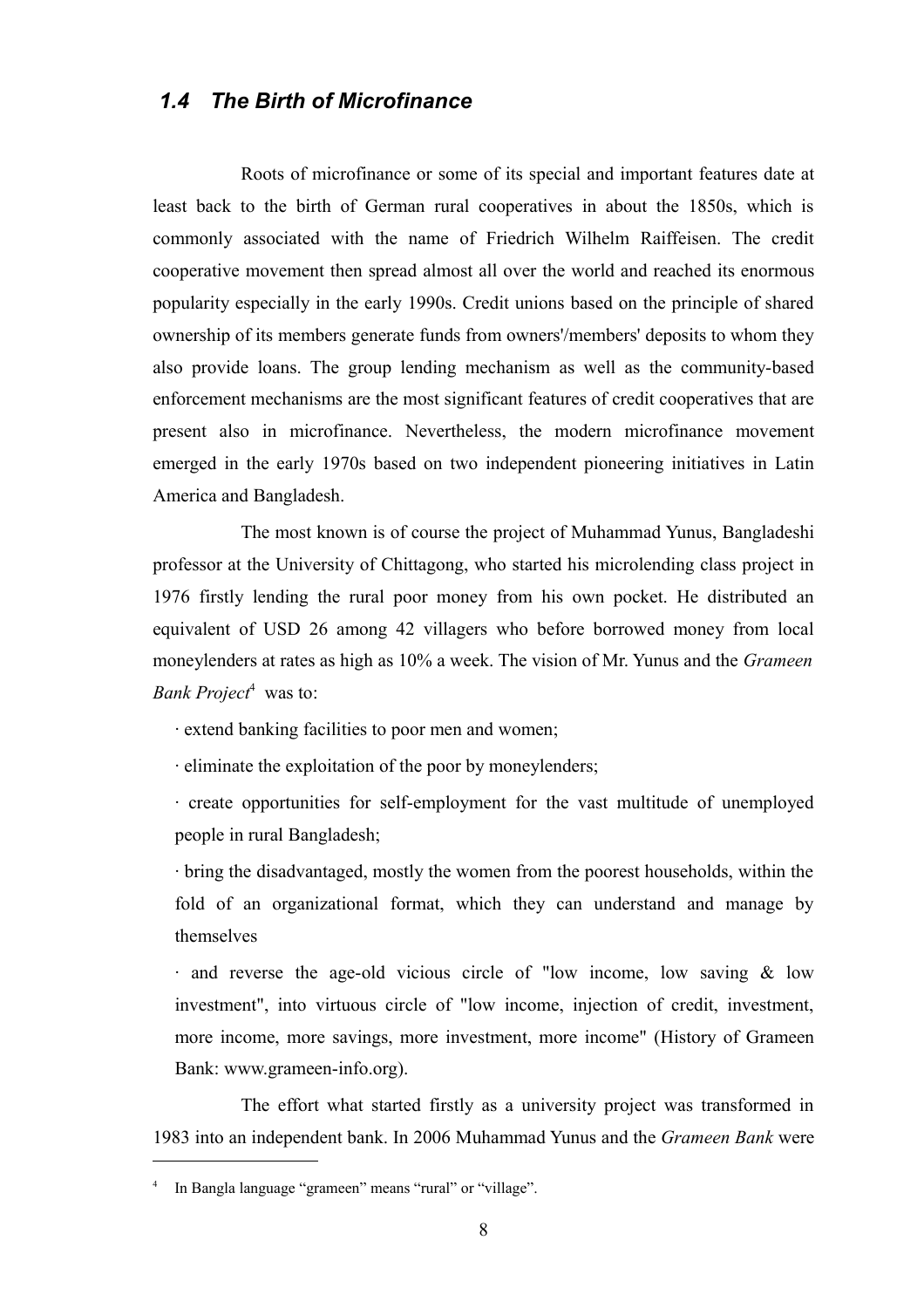jointly awarded the Nobel Peace Prize for *"their efforts to create economic and social development from below. Lasting peace can not be achieved unless large population groups find ways in which to break out of poverty. Micro-credit is one such means. Development from below also serves to advance democracy and human rights."* (2006 Prize Laureates: nobelpeaceprize.org).

If we define microfinance solely as a provision of loans and other services to poor and unbanked, then credit unions, ROSCAs as well as moneylenders should be included into the spectrum of microfinance institutions. Nevertheless, in terms of lending techniques microfinance institutions represent an alternative to the above sectors in reaching poor microentrepreneurs and are believed to be able to reduce incapacities and inefficiencies of both the formal and informal sectors in developing countries. For the purpose of this paper, we shall associate microfinance with credit non-governmental organizations (NGOs) that have been set up since the 1970s and with the development that followed  $5$ 

Nowadays, there are several types of microfinance institutions (MFIs) that differ in their primary objectives and modes of functioning, while financial resources and the role of subsidies represent other differential elements of MFIs. Recently updated survey of the *Microfinance Information Exchange (MIX)*, a non profit organization that seeks to gather and provide objective data and analysis on microfinance providers, on the number of MFIs and their borrowers worldwide reported the total of MFIs reaching 2420 institutions as of December 2008, representing more than 99 million borrowers in 117 countries.<sup>[6](#page-18-1)</sup> Nevertheless, this number seems to be underestimated since MFIs are not obliged to report their data to the MIX and do it on a voluntarily basis. Most MFIs in the sample are concentrated in Latin America and the Caribbean and in South Asia, while most borrowers are concentrated in South Asia, and East Asia/Pacific region. It is interesting to note that microfinance is not a domain of developing countries only, and presently we find microfinance institutions serving working poor and small businesses throughout France (e.g. *l'Association pour le Droit à l'Initiative Economique - Adie*) or

<span id="page-18-0"></span><sup>5</sup> According to some authors credit cooperatives (or credit unions) effectively are microfinance institutions, and play an increasingly active role in the microfinance market today (see for example Armendáriz de Aghion and Morduch, 2005). However, we chose not to take credit unions into account for the purpose of this paper as later on we shall be interested in the inflow of capital to MFIs and in commercial investment possibilities in MFIs, which is actually not in line with the capital structure of credit unions by their definition.

<span id="page-18-1"></span>Data from: Gonzalez, A. (2008)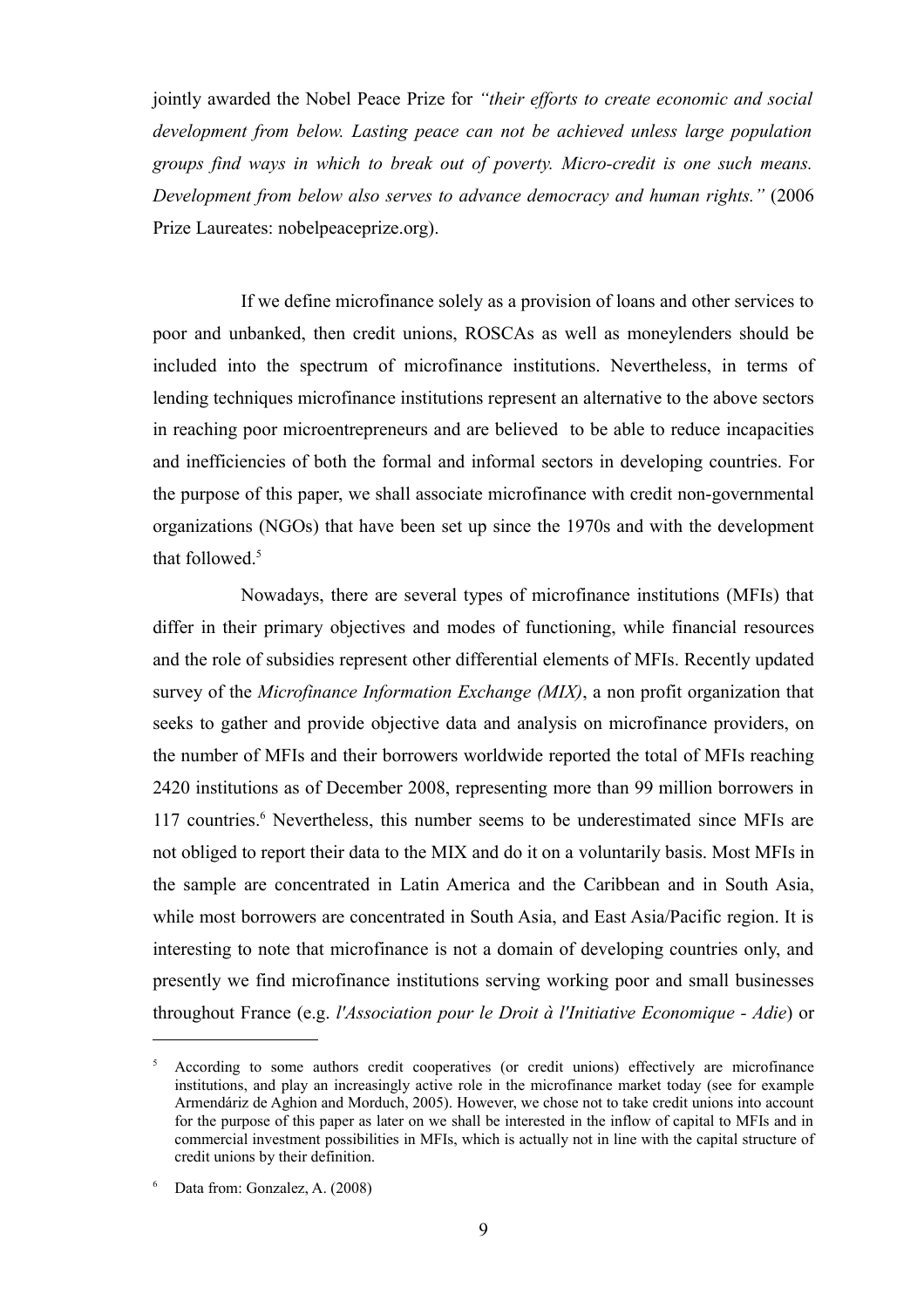for example in Queens city in New York (served by the *Grameen Bank America* - an arm of Bangladeshi *Grameen Bank*). A lot of microfinance institutions operate in Eastern European countries and other former Soviet Union countries supporting the transition from communism to capitalism.



Figure 1.2. Regional Breakdown of MFIs (up) and Their Borrowers (down)

Source: own calculation on data from Gonzalez, 2008

### *1.5 Microfinance Innovations*

#### **1.5.1 Replacement of Collateral by Social Capital**

The group lending concept is probably the most critical innovation of microfinance taking advantage of borrowers' close ties within their community. This mechanism seems to have helped to overcome problems when serving the poor associated with the lack of collateral and therefore the risk of high delinquency rates. Group lending refers specifically to arrangements by individuals without collateral who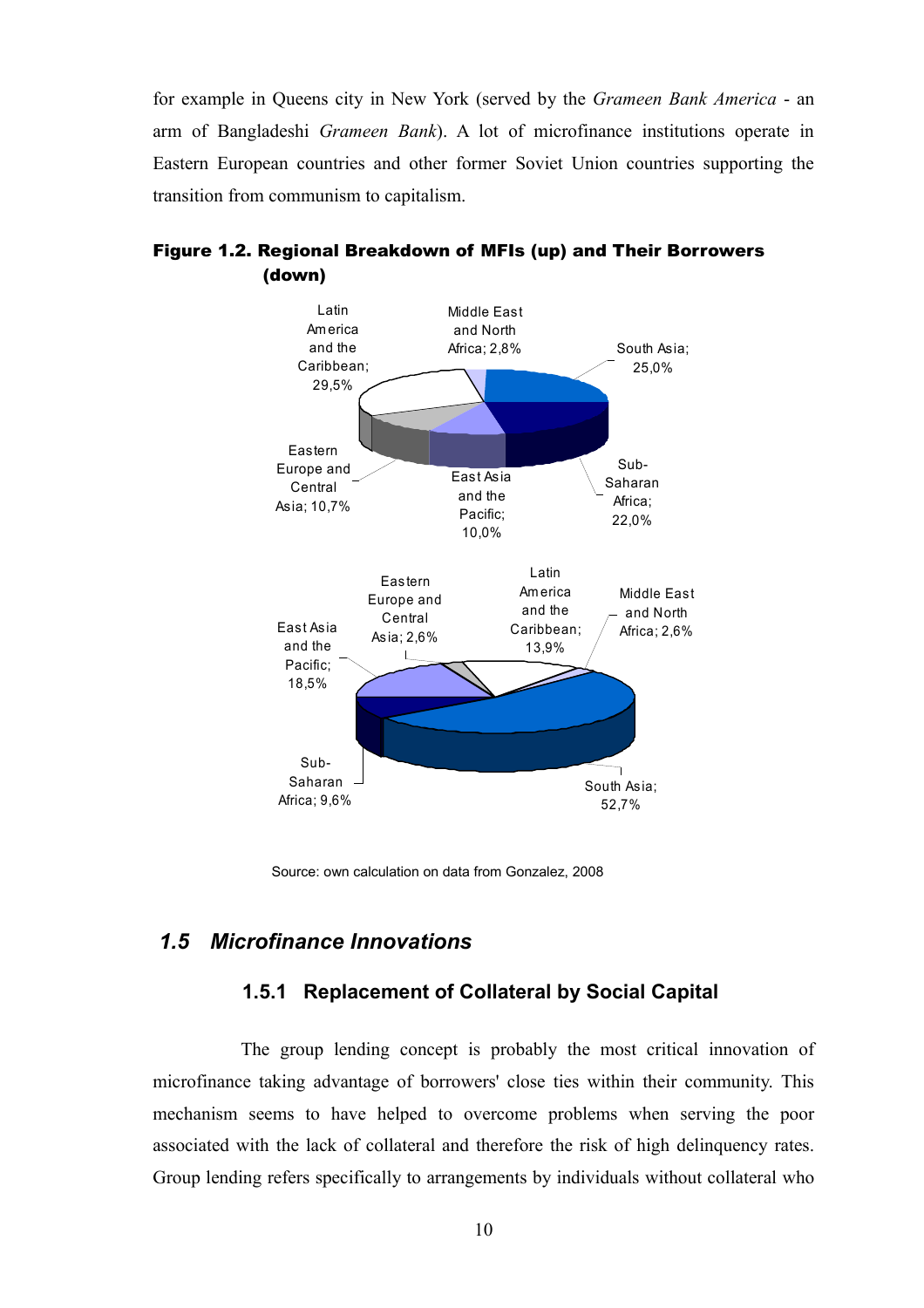get together and form groups with the aim of obtaining loans from a lender. The special feature is that the loans are made individually to group members, but all in the group face consequences if any member runs into serious repayment difficulties. (Armendáriz de Aghion and Morduch, 2005). As long as all loans are being repaid, other members of the group can be granted new loans. Borrowers therefore act as guarantors for each other, which engenders the desirable system of the self-monitoring of the group associated with the "peer pressure" to repay. In addition, within the original model of Grameen Bank (where loans are provided to a group of 40 villages that are further divided in groups of five) largely adopted by other institutions installments with interests are repaid at weekly meetings of the group with the loan officer. As everybody gets to know who regularly repays and who not, there are also certain social incentives for group members to maintain good discipline of reimbursements.

High loan repayment rates that are typical for microcredits are closely associated with the use of group lending contracts and engendered peer and social monitoring and pressure. Microfinance proved that poor people do repay their loans and can be creditworthy. Rates of repayment often point to about 98% of loans repaid. The opposite logic of this indicator is shown in table below.

|                                        | 2005 | 2006 | 2007 |
|----------------------------------------|------|------|------|
| All MFIs                               | 0.9% | 0.9% | 1.0% |
| Sub-Saharan Africa                     | 1.4% | 1.7% | 1.5% |
| East & South Asia and the Pacific      | 0.6% | 0.7% | 0.9% |
| <b>Eastern Europe and Central Asia</b> | 0.4% | 0.5% | 0.3% |
| Latin America and the Caribbean        | 1.2% | 1.3% | 1,7% |
| <b>Middle East and North Africa</b>    | 0.3% | 0.2% | 0.5% |

#### Table 1.1. Loan Loss Rate<sup>[7](#page-20-0)</sup>

Notes: Data concerning the sample of 890 MFIs worldwide. Source: MIX, 2009: Trend Lines 2005 - 2007 MFI Benchmark

<span id="page-20-0"></span>Loan Loss Rate is defined as the difference of adjusted write-offs and the value of loans recovered divided by adjusted average gross loan portfolio.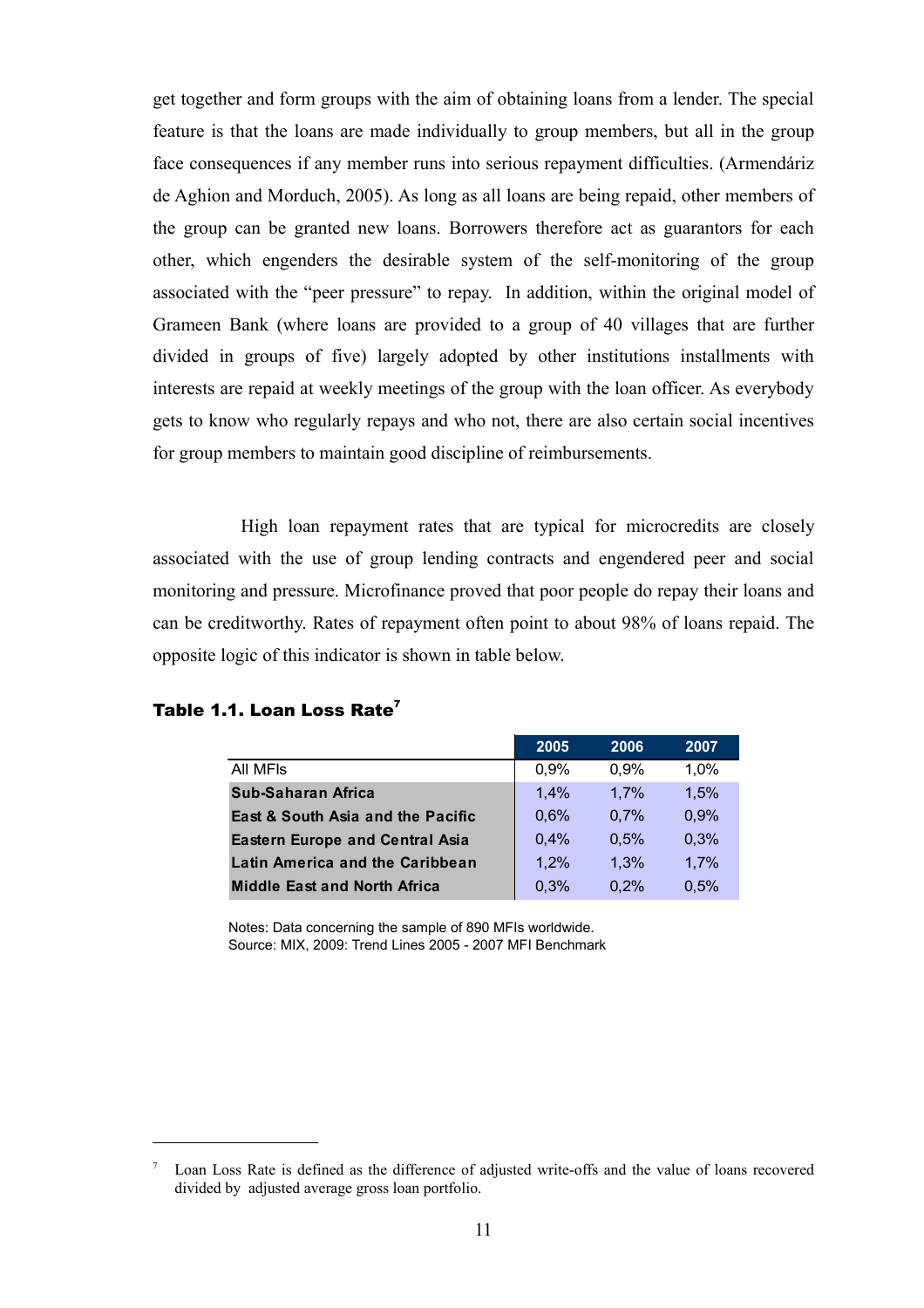#### **1.5.2 Additional Innovations**

Microlending techniques that help to compensate for the absence of the collateral go beyond the group lending. Microloans that are meant to help poor entrepreneurs to build their business are typically small size with the possibility of their extension once the borrower demonstrates good repayment morale. Nevertheless, the average loan size may considerably differ from region to region. In 2007 the average loan size (computed as MFIs' adjusted gross loan portfolio over adjusted number of active borrowers) reached in 2007 USD 653, while it was only USD 175 in Asia and USD 2030 in the Eastern Europe and Central Asia<sup>[8](#page-21-0)</sup>. Additional features that lower the risk of microcredit are short maturities (as short as three months) and high frequency of installments - often weekly or bi-weekly but there are also cases when credit is repaid daily (usually in case borrowers are for example merchants that buy and sell their products on a daily basis).

Additionally, microfinance institutions focus especially on women borrowers that prove to have higher repayment morale. The side effect, which is nevertheless extremely important with respect to the poverty reduction, is that women have shown to use profits from their businesses to send their children to school, improve their families' living conditions and nutrition, and expand their businesses (Grameen Foundation: www.grameenfoundation.org). The *Grameen Bank* that represents the traditional model of microfinance has steadily reported high numbers of women clients with respect to overall client base (97% of female members in 2008) whilst the survey carried out by the MIX covering the sample of 890 MFIs reveals that on average the percentage of women borrowers stays around still high 65% (as of December 2007).

Lastly, MFIs in general focus on proving small loans to entrepreneurs concerned by "non-farm business" as it seems to be less vulnerable to the systemic risks, such as drought and floods and others, as well as crop prices fluctuations and its revenues are more stable. Additionally, the commitment of borrowers to deposit a percentage of the loan at a bank as well as direct and stable contact of loan officers with microborrowers provide the potential to reach high rates of repayment.

<span id="page-21-0"></span>Data acquired from MIX, 2009, concerning the sample of 890 MFIs worldwide.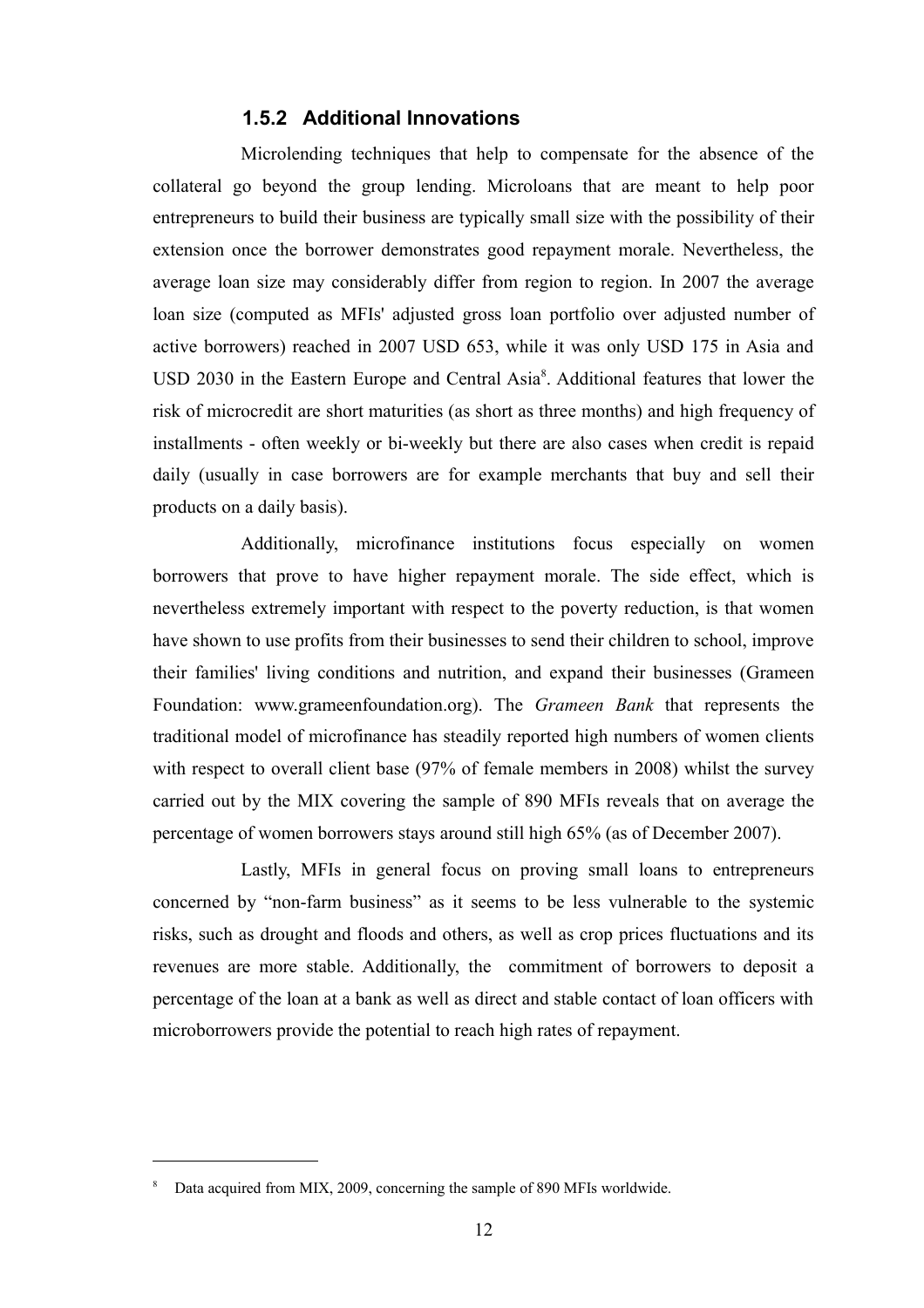# **2 Capital Structure**

#### *2.1 MFIs' Institutional Status and Available Forms of Funding*

#### **2.1.1 What Are Microfinance Institutions?**

Microfinance institutions (MFIs) constitute one type of alternative financial institutions (AFIs) whose crucial objective is social rather than financial, i.e. to serve underprivileged customers. Among other AFIs are financial cooperatives/mutuals, low-capital rural banks, state agricultural and development banks and postal saving banks<sup>[9](#page-22-0)</sup>. All of these financial institution focus to some degree on extending financial services downward from the economic level of the traditional clients of commercial banks (Christen, Rosenberg and Jayadeva, 2004). We refer to these institutions as institutions who have a double bottom line, i.e. they seek social or development objective in addition to financial objective.<sup>[10](#page-22-1)</sup> In general, what sets the most MFIs apart from other AFIs is its mission of serving poor and the near-poor,<sup>[11](#page-22-2)</sup> and not only low-income clients or the under-banked.

The term microfinance institution (MFI) comprehend several different institutions with various legal statutes associated with different ultimate objectives, business models and preponderant systems of financing. As for it concerns major objectives of particular MFIs, we distinguish between non-profit and for-profit organizations according their ability to distribute accrued profits (if applicable). While a non-profit organization is not eligible to carry the profit off the company by distributing it to its investors and has to reinvest it, pro-profit entities may dispose of after-tax profits whatever way they wish to.

<span id="page-22-0"></span>See Christen, Rosenberg and Jayadeva, 2004, for detailed classification.

<span id="page-22-1"></span><sup>10</sup> Double bottom line is a business term used in socially responsible enterprise and investment. While all businesses have a conventional bottom line to measure their fiscal performance - financial profit or loss - enterprises which seek a second bottom line look to measure their performance in terms of positive social impact.

<span id="page-22-2"></span><sup>&</sup>lt;sup>11</sup> For the purpose of global aggregation and comparison of poverty worldwide, the World Bank uses as the international poverty lines set at USD 1.25 and USD 2 per day (in 2005 Purchasing Power Parity terms) and defines extreme poverty and median poverty as living on less than USD 1.25 and USD 2 per day respectively.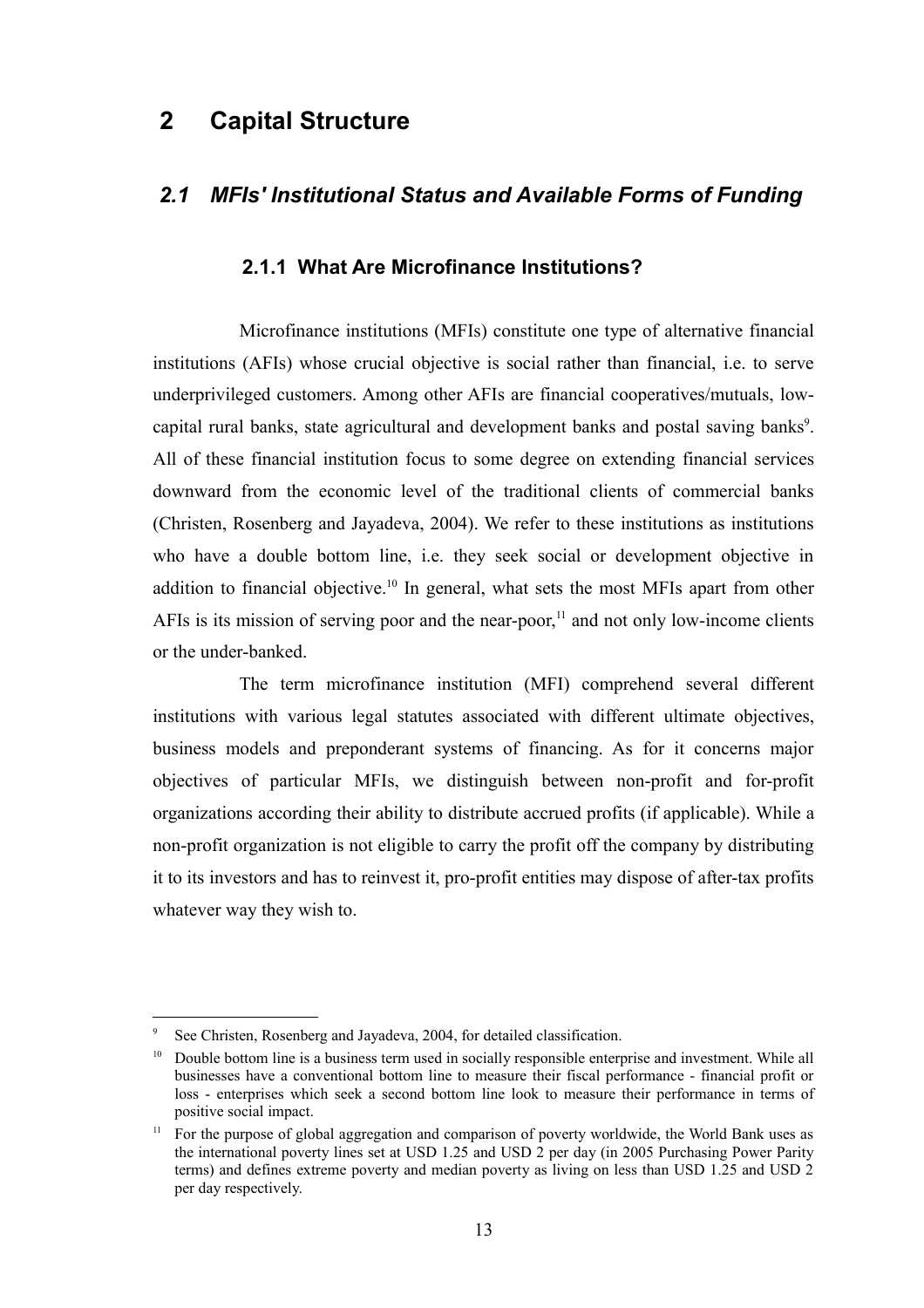The microfinance movement gathered its force especially in the 1980s when a lot of new MFIs were established worldwide. Most of the MFIs started as NGOs while some of them transformed themselves into formal regulated entities. Taking into account the institutional type of MFIs, we can divide existing organizations in several categories.

- 1. Non-governmental organizations (NGOs) have non-profit status and a particular social mission, i.e. in case of NGO MFIs it is poverty alleviation in developing countries by means of providing loans to the poorest clients. They do not have real owners and their funding is provided by donors as grants (of both debt and equity), or by concessionary loans bearing no or a below-market rate of interest. At the same time they are often spared from the weight of inconvenient regulation and taxes. They are credit-focused and in most of the cases do not take deposits as local laws does not admit it.
- 2. Non-bank financial institutions (NBFIs) that include both for-profits and nonprofit organizations are specially regulated in return for being allowed to assume additional roles, including, for some, taking deposits (Cull, Demirgüç-Kunt and Morduch, 2008).
- 3. Commercial bank MFIs are likely to be pro-profit and rely to a larger extent on commercial funds (both debt and equity funding) and deposits. This category consist of both microfinance banks with microfinance as their main activity as well as of number of commercial banks who established specialized departments within the bank to focus on poorer clients.
- 4. Credit unions or credit cooperatives based on the principle of shared ownership of its members who have each one vote in the decision-making process. Credit unions generate funds in particular from owners'/members' deposits to whom they also provide loans. While in general credit unions cover operating cost by own capital, they may, however, take advantage of external funding via commercial loans, for example.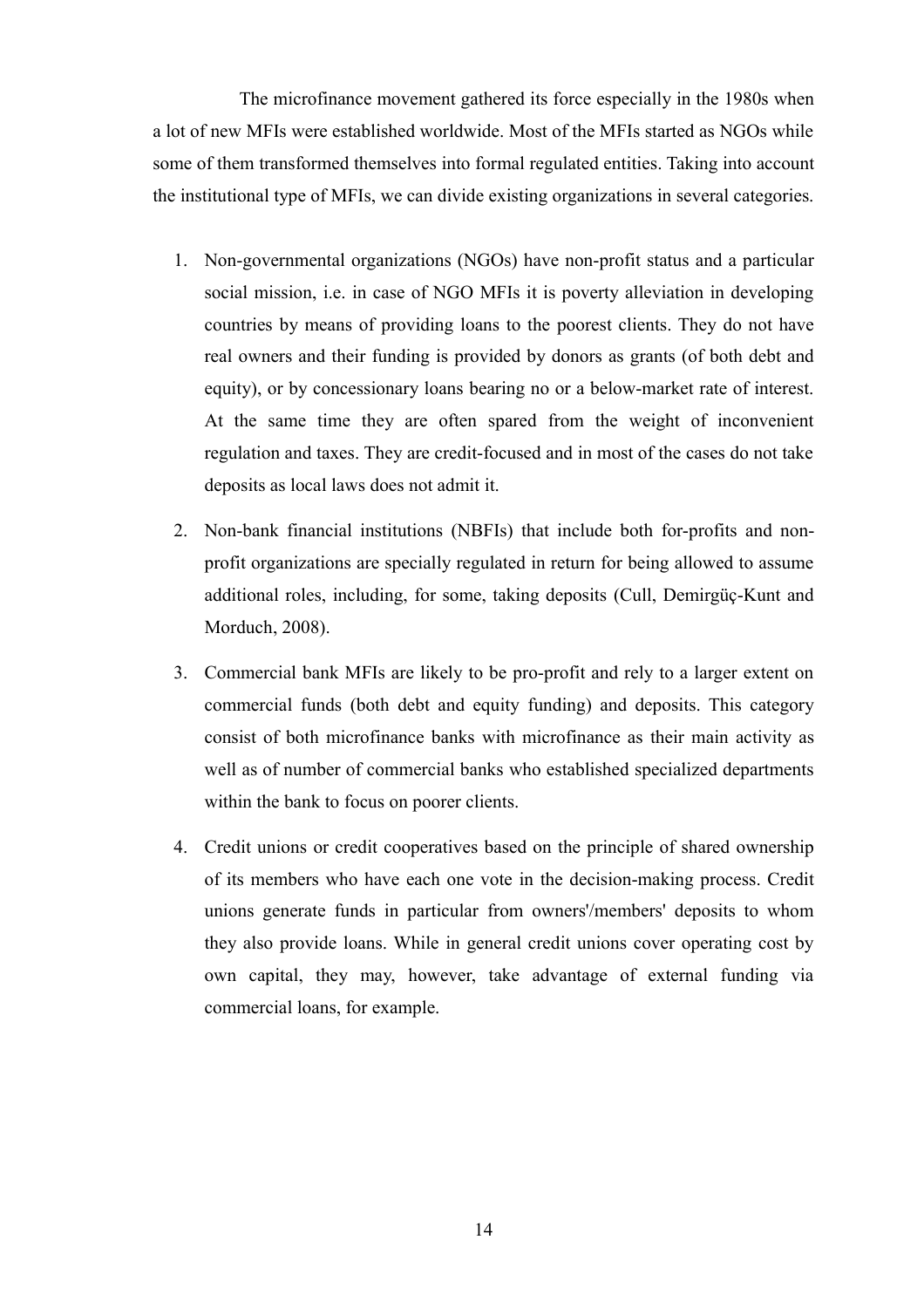In the table 2.1 we can find that the majority of MFIs is represented by nongovernmental organizations (NGOs) and non-bank financial institutions (NBFI) that are mostly also non-profit. The two groups account for 71% of all MFIs.

| <b>Institution type</b> | no. of institutions | $\%$ of institutions |
|-------------------------|---------------------|----------------------|
| <b>Bank</b>             | 65                  | 7%                   |
| <b>NGO</b>              | 346                 | 39%                  |
| <b>NBFI</b>             | 284                 | 32%                  |
| <b>Credit union</b>     | 123                 | 14%                  |
| <b>Rural bank</b>       | 71                  | 8%                   |
| Total                   | 889 observations    |                      |

### Table 2.1. Distribution of Microfinance Institutions by Institutional Type

Source: MIX, 2009: Trend Lines 2005 - 2007 MFI Benchmark

#### **2.1.2 Forms of Funding**

To cover their costs and activity expansion both for-profit and NGO microfinance organizations may dispose of own sources of capital from retained earnings if profit is generated. Even though some MFIs proved to be profitable this is not the case of the majority of microfinance institutions. External forms of funding play therefore an important role. MFIs' external funding may take different forms - from donations, grants and non-commercial loans to deposits and private capital. The extent to which individual MFIs take advantage of particular types of funding varies and it is to a large extent derived from their institutional status. External funds then may vary in terms of the use they are destined for as well as the entity they come from. They could be aimed either to cover initial start-up or ongoing running costs or as own sources of capital for on-lending activities. These funds may come either from local government or other national entities as well as from international investors. In this part we shall discuss rather what forms the funding of MFIs may take disregarding the origin of investor (local or international, public or private) and we shall focus in greater detail on foreign investment in microfinance in the chapter four.

In general, we divide funding of microfinance institutions into three groups by their nature. It concerns debt financing, which include direct loans to MFIs, all debtrelated instruments such as the collateralized debt obligations (CDO) or bond issuance,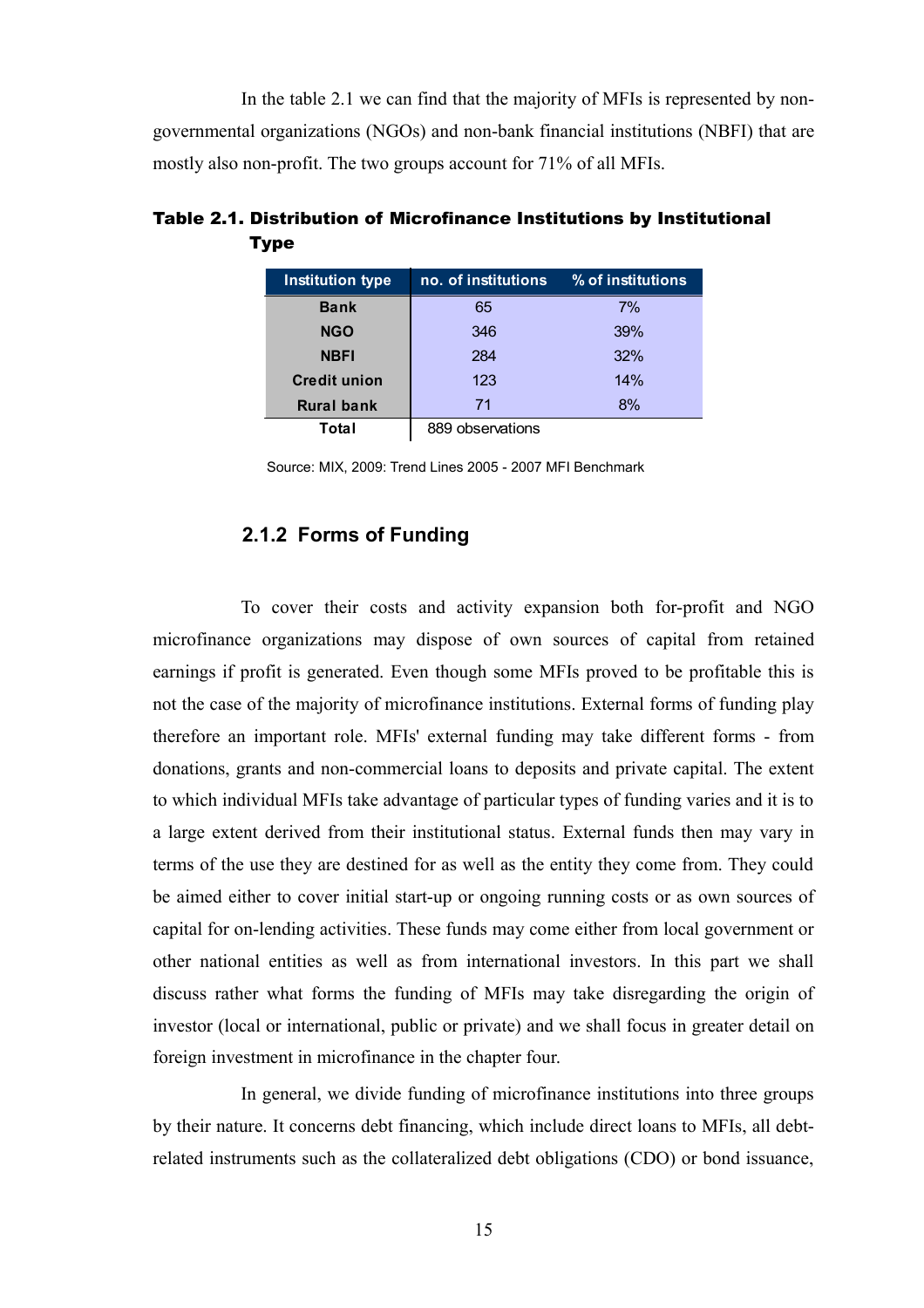and deposit collection. According to the nature of creditor loans are provided at both commercial or below the market conditions. As for the real situation in the sector Reille and Foster (2008) state that for many leading MFIs the supply of credit is abundant and growing. Since the competition from the investors' side has increased over last years we see also some trends of moving down the market from the best-preforming MFIs to medium-sized institutions. Nevertheless their adsorption capacity is limited and they would need rather equity investments. Debt funding brings along the foreign exchange risk as the majority of loans provided does not come from the local market and hard currency financing prevails (according to Marc de Sousa-Shields and Cheryl Frankiewicz (2004) over 85 percent of lending and investments are in hard currency). Credit providers are reluctant to offer local currency loans to MFIs (even though the situations has been slowly changing) and to take the risk of exchange rate fluctuations on themselves as the hedging strategies are costly and often hard to implement. The foreign currency risk is therefore often shifted onto the borrowing institution. A greater emphasis on savings collected from the local market and insurance services would undoubtedly decrease this risk with respect to sequentially lower share of foreign currency denominated funds in MFIs' funding structure.

 Despite all, debt remains the main funding instrument as shown in the figure 2.1 while the remaining two main forms of funding (equity and guarantee) lag behind.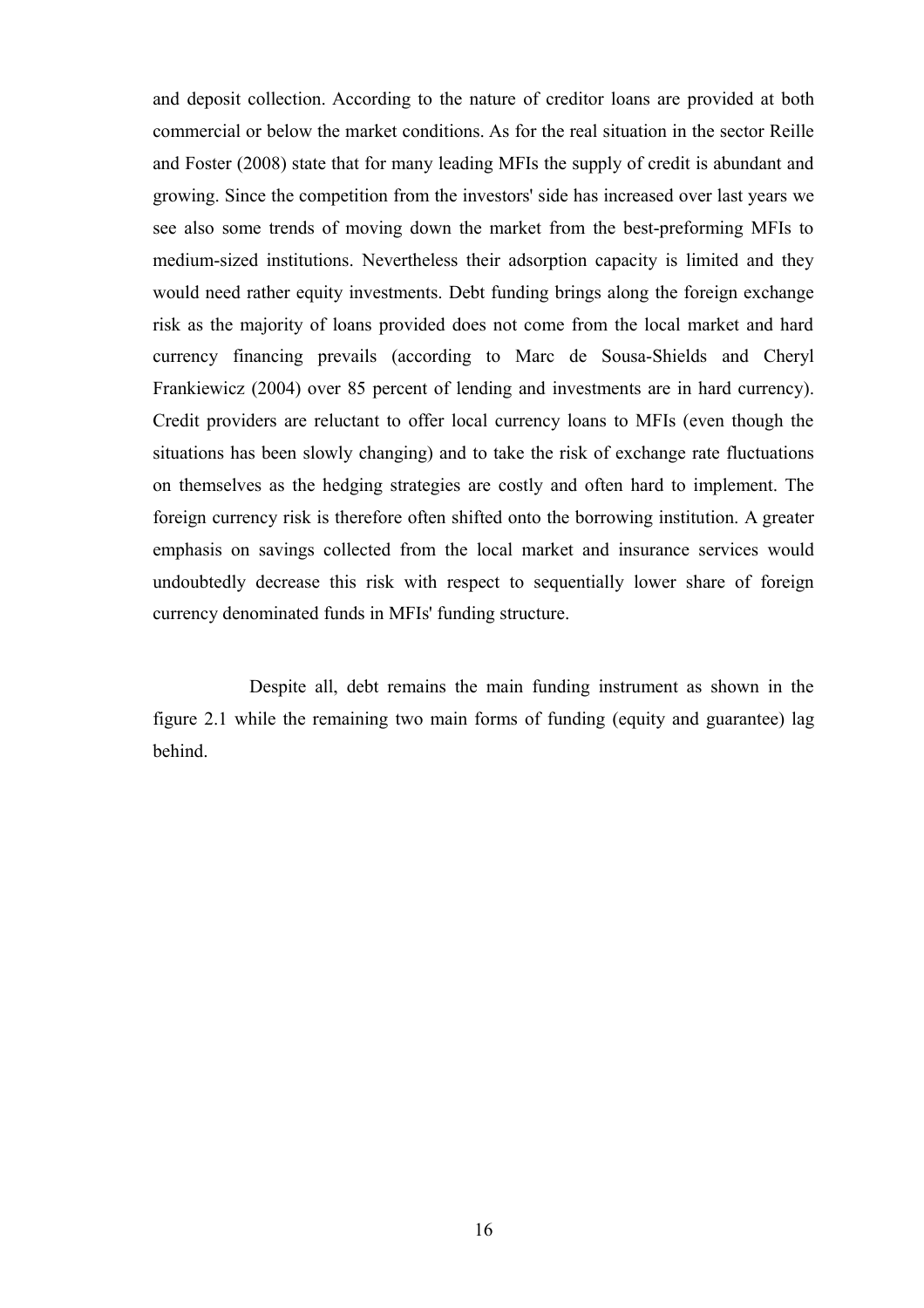#### Figure 2.1. Share of Total Committed Funding<sup>[12](#page-26-0)</sup> by Instrument in a Regional Breakdown



Notes: Survey of 54 donors and investors; Sub-Saharan Africa (SSA), Eastern Europe and Central Asia (ECA), East Asia and the Pacific (EAP), Latin America and the Caribbean (LAC), Middle East and North Africa (MENA), South Asia (SA) Source: CGAP, 2008a

Equity stakes in microfinance institutions (in case of non-NGO commercial companies) are owned especially by large multinational development agencies and nonprofit organizations who pursue this investment as a part of their official mission. Commercial investors have been so far rather reluctant in equity investment in microfinance for several reasons, from which the lack of knowledge about the sector, uncertainty and high risk lied to the lack of liquidity of assets are the most important ones.

Deutsche Bank research on microfinance (2007) reported that issuing equity is the mostly costly source of finance for MFIs (except of grant equity and donations). On the other hand, it serves as a long-term funding source compared to debt-related instruments that are rather medium-term and imply exchange rate risks when foreign investors are involved.

<span id="page-26-0"></span><sup>&</sup>lt;sup>12</sup> Committed funding stands for funds set aside for microfinance in all active projects, whether or not disbursed.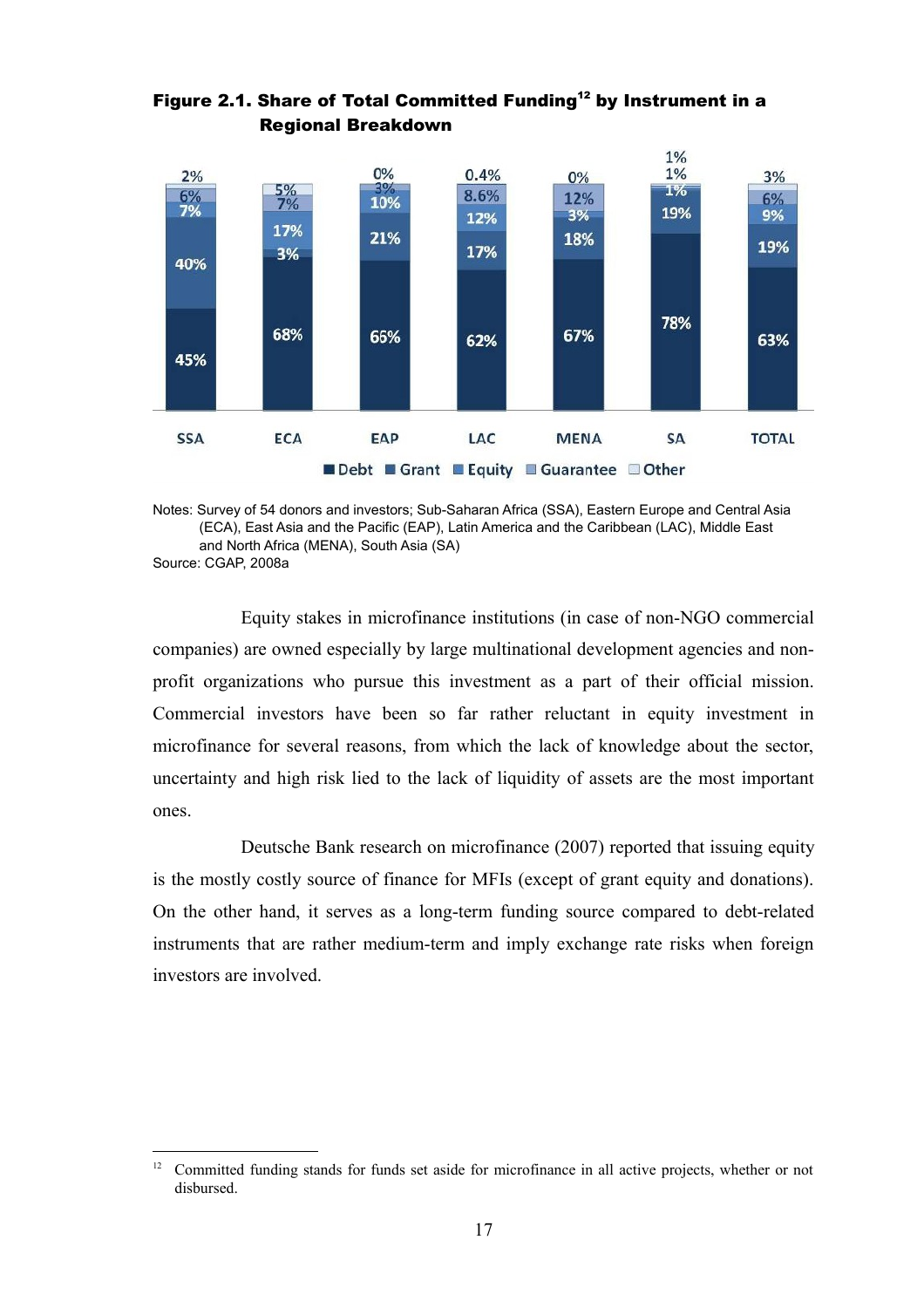### *2.2 Subsidies and Donations as Traditional Sources of Funds*

The first microfinance institutions in developing and transition economies were able to provide loans to the poorest customers especially by virtue of subsidies they took advantage of. Subsidies may come from various subjects ranging from governments, bilateral or multilateral foreign aid and development agencies to charities, private foundations or concerned individuals. They may also take different forms. Firstly, we distinguish direct subsidies as funds to cover start-up costs, staff training or technical assistance. Secondly, MFIs are provided by indirect or implied subsidies that consist of, for example, so called "soft loans" from donors that enable the MFI to profit from cheaper capital than it would be available through traditional channels. The difference between the market interest rate and the interest rate provided by a donor makes the subsidy. Other forms of implied subsidies are loan guarantees, tax holidays, "soft" (or donated) equity or the assumption of the risk of the exchange rate fluctuations in the case of hard currency debt while providing local currency loans.

On an example of the well-known Grameen Bank Beatriz Armendáriz de Aghion and Jonathan Morduch (2005) had shown that it is common that also a bank that reports to be profitable (the Grameen Bank reported between 1985 and 1996 profits of USD 1.5 million converted into 1996 dollars)<sup>[13](#page-27-0)</sup> takes advantage of subsidies, in case of the Grameen Bank the total of direct and implicit subsidies from various sources reached, according to Armendáriz de Aghion and Morduch, about USD 144 million for the same period. Following table extracted from a recent work of Cull, Demirgüç-Kunt and Morduch (2008) analyzing data set including 346 of the world's leading microfinance institutions covering nearly 18 million active borrowers gives as an idea about the volume of subsidies per borrower (in purchasing power parity equivalents) according to the MFIs' institutional type.

|  |  |  |  | Table 2.2. Subsidy per Borrower (in USD) <sup>14</sup> |  |  |  |
|--|--|--|--|--------------------------------------------------------|--|--|--|
|--|--|--|--|--------------------------------------------------------|--|--|--|

| Non-governmental<br>organizations |     |     | Non-bank financial<br>institutions                                                                       |    |     | <b>Banks</b> |     |
|-----------------------------------|-----|-----|----------------------------------------------------------------------------------------------------------|----|-----|--------------|-----|
|                                   |     |     | $25th$ pctile Median $75th$ pctile $25th$ pctile Median $75th$ pctile $25th$ pctile Median $75th$ pctile |    |     |              |     |
| 72                                | 233 | 659 |                                                                                                          | 32 | 747 |              | 136 |

Source: Cull, Demirgüç-Kunt and Morduch, 2008

<span id="page-27-0"></span>Armendáriz de Aghion and Morduch, 2005

<span id="page-27-1"></span><sup>&</sup>lt;sup>14</sup> Subsidy per borrower are defined as donations from prior years, donations to subsidize financial services, an in-kind subsidy adjustment and an adjustment for subsidies to the cost of funds.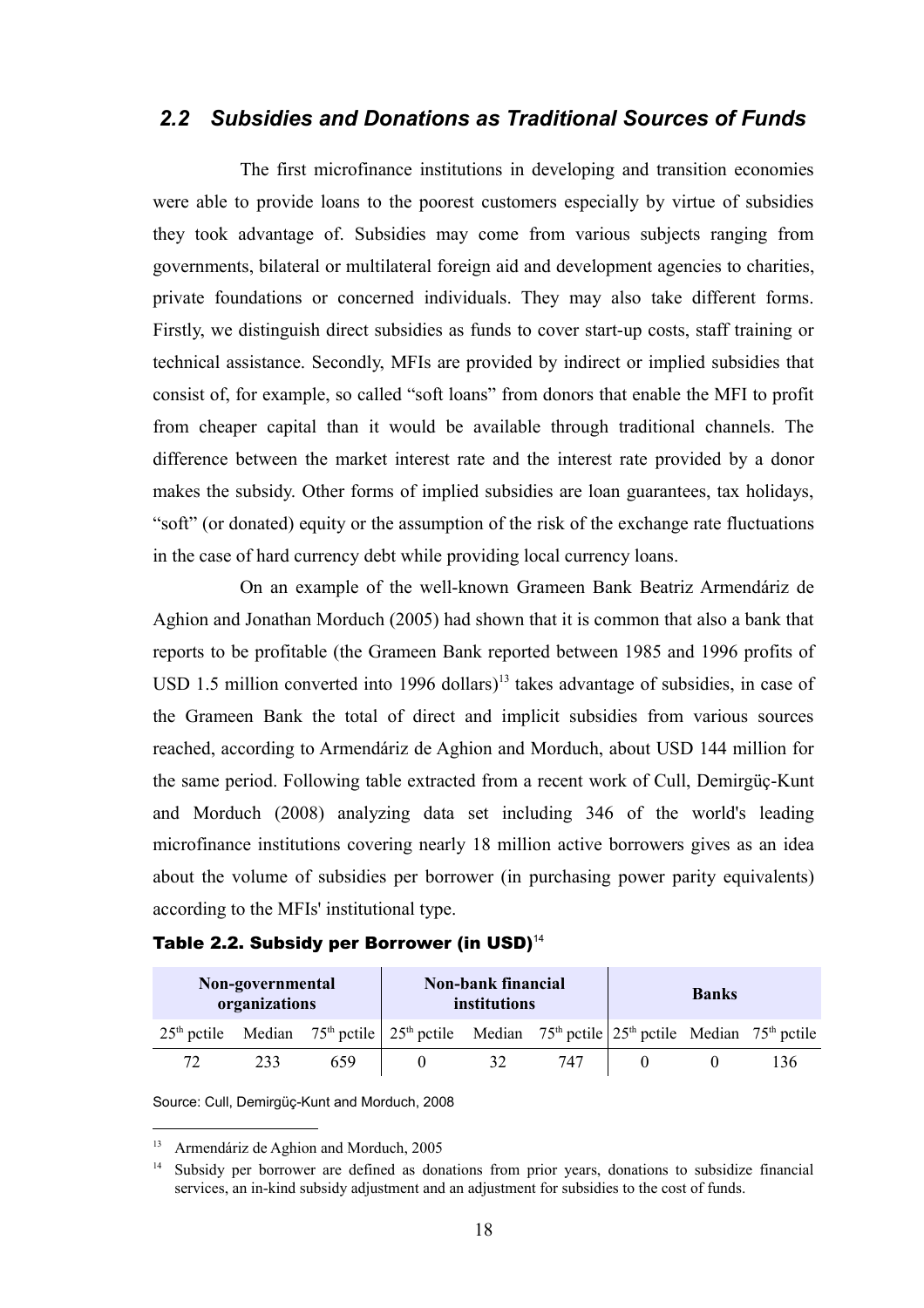Views on subsidies, their duration and the extent as well as their impact and efficiency vary. While, in general, all approve short-term subsidies for a start-up of a new MFI as fixed costs are high and economies come only with increased scale, opinions on ongoing funding of MFIs via subsidies diverge. How an MFI gets more mature and reaches a higher level of self-efficiency, the capital may be obtained from local or foreign markets. None the less, the reality shows that subsidies remain an ongoing part of doing microfinance for nearly all programs (Armendáriz de Aghion and Morduch, 2005).

The critique of ongoing subsidizing of MFIs comes especially from the experience of many publicly funded state-owned banks in developing countries. They are associated with bad targeting of the poorest clients, cost-inefficiency and low repayment rates. The fact that highly subsidized loans have typically come from stateowned banks (and the fact that the loans are so cheap) make them seem more like grants than loans, and repayment rates fall sharply as a consequence. And because state-owned lending institutions are seldom expected to earn profits, there are few incentives for bank workers and their managers to seek efficiency gains (Armendáriz de Aghion and Morduch, 2005). The same applies for MFIs and besides the lack of incentives to enforce loan repayments and to came up with new innovations that would result in more efficient services, the problem of squeezing out of other competitors may arise as subsidized microlenders can afford to keep their interest rates low and possibly below those of other lenders on the market. This limits the overall credit supply and creates distortions on the market.

Subsidy advocates underline especially the feasible impact of subsidies on the outreach of MFIs as loans are made available to the most poorest. Indeed, a recent study by Cull, Demirgüç-Kunt and Morduch (2008) made on the sample of 346 world leading MFIs reveals that non-profits (that are the greatest beneficiaries of subsidies) generally target poorer households than for-profits.

At the same time there exists middle-way opinions on subsidies. Armendáriz de Aghion and Morduch (2005) call them "smart subsidies": carefully designed interventions that seek to minimize negative impacts of subsidized loans like distortions, mistargeting, and inefficiencies while maximizing the social and economic impact of lending activities. One of the strategies solving the high initial costs problem suggests to charge costumer the same level of interest rate  $\bar{r}$  from the very beginning and subsidize the interest rate differential between  $\bar{r}$  and  $r_0$  (the interest rate that would cover all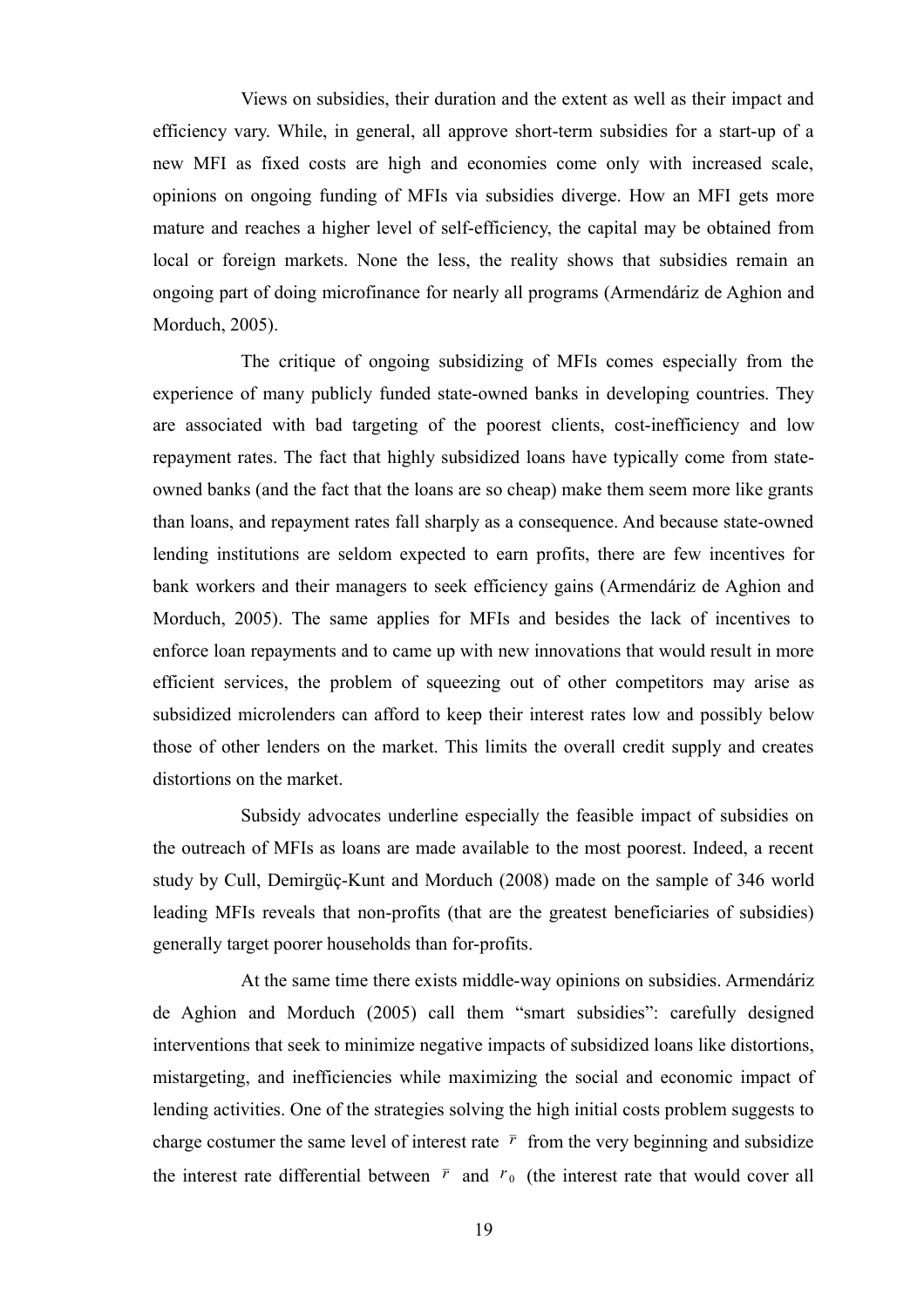costs) until the period  $\bar{t}$  (figure 2.2 on the left side). Second strategy tackles the problem of small-sized loans that are costlier to handle than servicing larger loans. However, in order to target the most poor (who are interested mostly in small size loans) subsidies are offered to cover a part of the extra costs that decreases proportionally with the loan size (figure 2.2 right-hand side).

#### Figure 2.2. Subsidies for Startup Costs (left) and Subsidies to Cover Costs of Very Small Transactions (right)



Source: Armendáriz de Aghion and Morduch, 2005

#### *2.3 Local Market Funding*

In order to expand lending activities many microfinance institutions seek other more steady sources of funds rather than always having to rely on donors. At the same time, it is doubtful that foundations and governmental institutions will be able keep pace with expanding MFIs and will proportionally increase their capital inflow. With growing competition among MFIs they might transfer their funds to those that to the best extent pursue their poverty alleviation mission. Nowadays, however, since more microfinance institutions are getting more mature, stable and bigger, there exist other attractive ways of obtaining capital for the MFIs. Consequently, in recent years, the role of non-profit lenders and investors in microfinance institutions has declined as broader sources of funding have been accessed, including client deposits of bank-related micro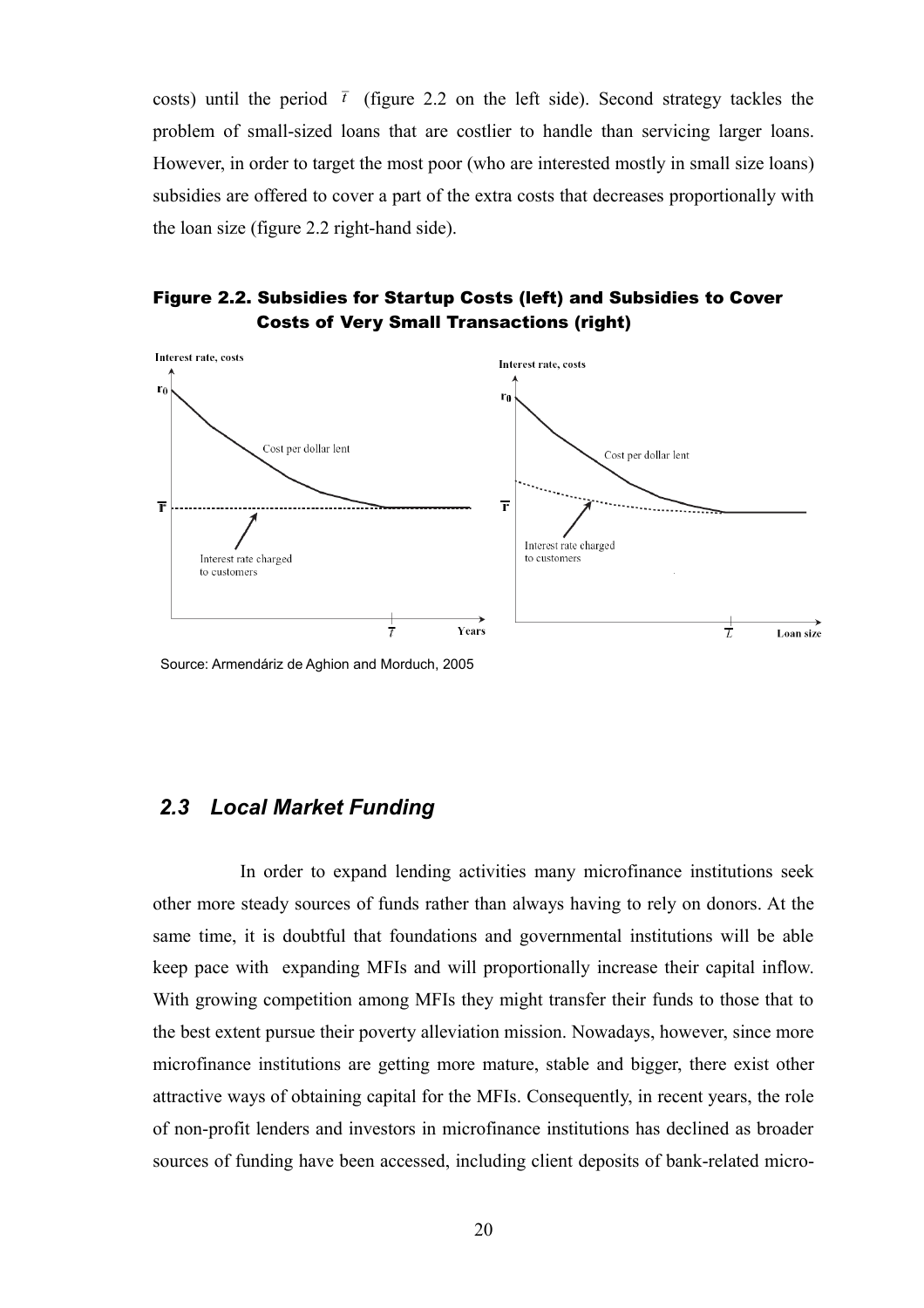lenders, refinancings via interbank deposits and commercial loans, and raising funds in capital markets (Krauss and Walter, 2008).

Firstly, the change of legal status from an NGO to a standard regulated financial institution opens door to the deposit collection since in some countries only regulated financial institutions are permitted to take deposits from the public. The possibility to take deposits represents additional, inexpensive and stable form of capital to cover MFI's funding needs. Von Stauffenberg states than as of December 2003, the average cost of funds for deposit-taking MFIs was only 6.7%, compared to 10.1% for the others (Krauss and Walter, 2008, citing von Stauffenberg, 2004). Yet, many MFIs do not or to a small extent take profit from the deposit collection. Already cited analysis by Cull, Demirgüç-Kunt and Morduch (2008) showed that while for microfinance banks deposits represents substantial 71% of total fundings, in total, the share of savings on total funds constitutes slight 27% (see the table 2.3) suggesting that there is still room for further expansion in this domain. The disfavor of deposit collection is mainly due to either the NGO status of an MFI preventing from deposit collection or the historical background of the microfinance movement and its sole focus on the microlending business that is in its substance different from the savings mobilization. Changing the business strategy is therefore accompanied with increased costs coupled with the establishment of deposit-taking points and employees training.

From a microfinance client's point of view, micro-savings as an extension of microlending program represent a beneficial and highly appreciated service. While the provision of credit may help to the poor to set up their own business, additional financial services otherwise unavailable such as micro-saving are convenient in the measure that they provide low-income depositors with market returns as well as the security for their savings. Consequently they enable to build up larger amounts of funds to be able to protect themselves against bad harvest or periods off the season, for example.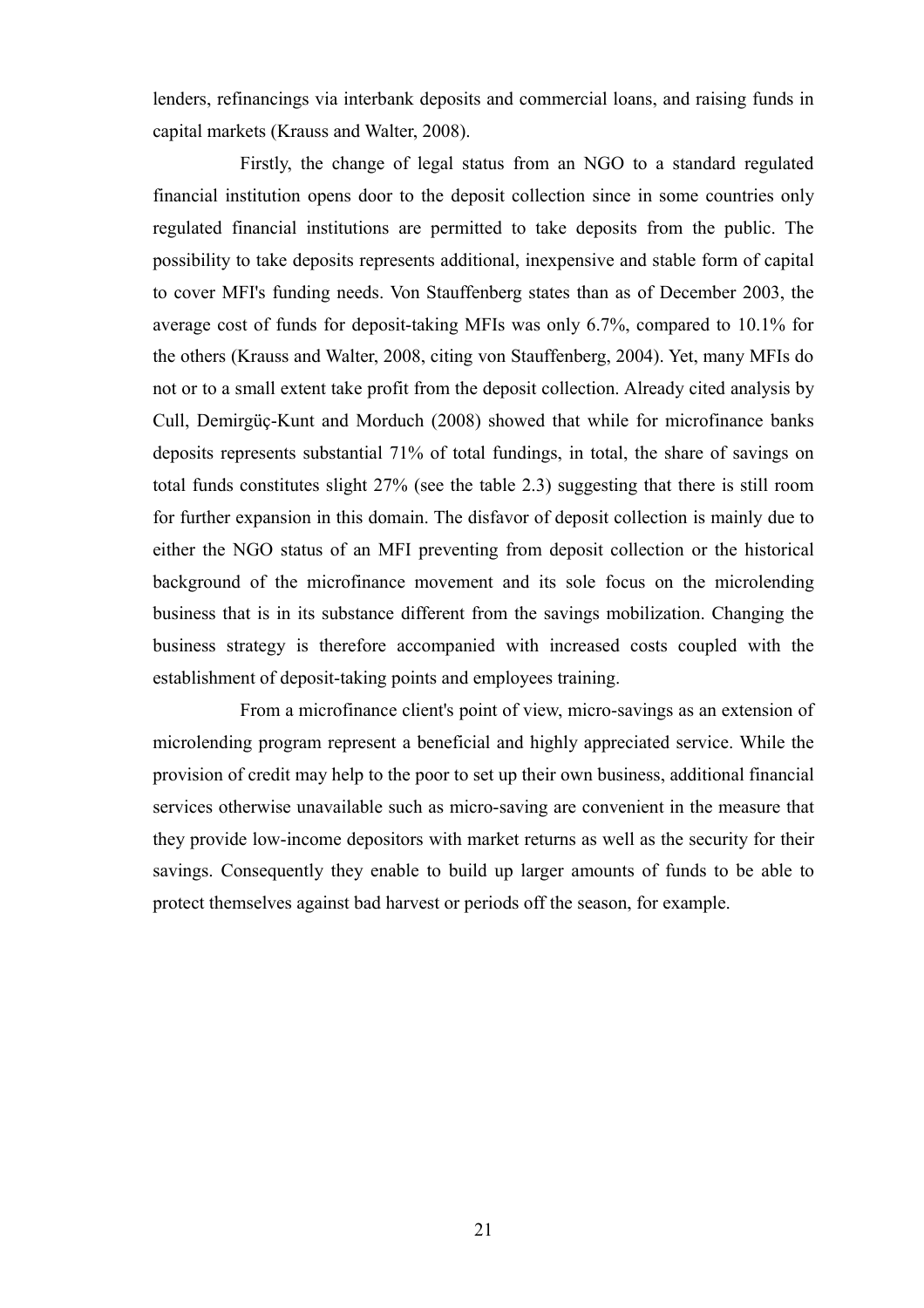#### Table 3.3. Shares of Total Funding by Institutional Type

|                      |                | <b>Median</b>                          |                |                         |                |                                                             |
|----------------------|----------------|----------------------------------------|----------------|-------------------------|----------------|-------------------------------------------------------------|
| Institution<br>Type  | Donations      | Non-<br>Commercial<br><b>Borrowing</b> | Equity         | Commercial<br>Borrowing | Deposits       | Non-<br><b>Commercial</b><br><b>Funding</b><br><b>Ratio</b> |
| <b>Bank</b>          | 0.02           | 0.01                                   | 0.13           | 0.13                    | 0.71           | 0.11                                                        |
| $(24 \text{ obs})$   | [0.09]         | [0.037]                                | [0.16]         | [0.19]                  | [0.30]         |                                                             |
| <b>Credit Union</b>  | 0.11           | 0.03                                   | 0.16           | 0.06                    | 0.64           | 0.21                                                        |
| $(30 \text{ obs})$   | [0.22]         | [0.11]                                 | [0.15]         | [0.10]                  | [0.29]         |                                                             |
| <b>NBFI</b>          | 0.23           | 0.11                                   | 0.18           | 0.28                    | 0.21           | 0.45                                                        |
| $(88$ obs)           | [0.30]         | $[0.20]$                               | [0.24]         | [0.30]                  | [0.29]         |                                                             |
| <b>NGO</b>           | 0.39           | 0.16                                   | 0.08           | 0.26                    | 0.10           | 0.74                                                        |
| $(134$ obs)          | [0.34]         | [0.25]                                 | [0.20]         | [0.29]                  | [0.18]         |                                                             |
| Total<br>$(289$ obs) | 0.26<br>[0.33] | 0.11<br>[0.21]                         | 0.13<br>[0.20] | 0.23<br>[0.27]          | 0.27<br>[0.34] | 0.43                                                        |

(Means / standard deviations in brackets)

Source: Cull, Demirgüç-Kunt and Morduch, 2008

Secondly, local market funding options comprehenf local bank commercial loans. Nevertheless according to Brad Swanson (2007) from the Developing World Markets, a fund manager and investment bank highly involved in microfinance, the major institutional players at domestic capital markets in emerging countries are averse to or legally constrained from significant investment in microfinance.

Microfinance practitioners and experts involved agree that in terms of MFIs' funding and their cost-effectiveness two elements would be highly desirable for the long-term prospects: firstly, greater involvement of MFIs in deposit collection and secondly, more developed local capital markets and improved access of microfinance institution to local market sources by issuing bonds and equity. For now being, however, this is not the case in many developing countries and foreign funding of MFIs' prevails.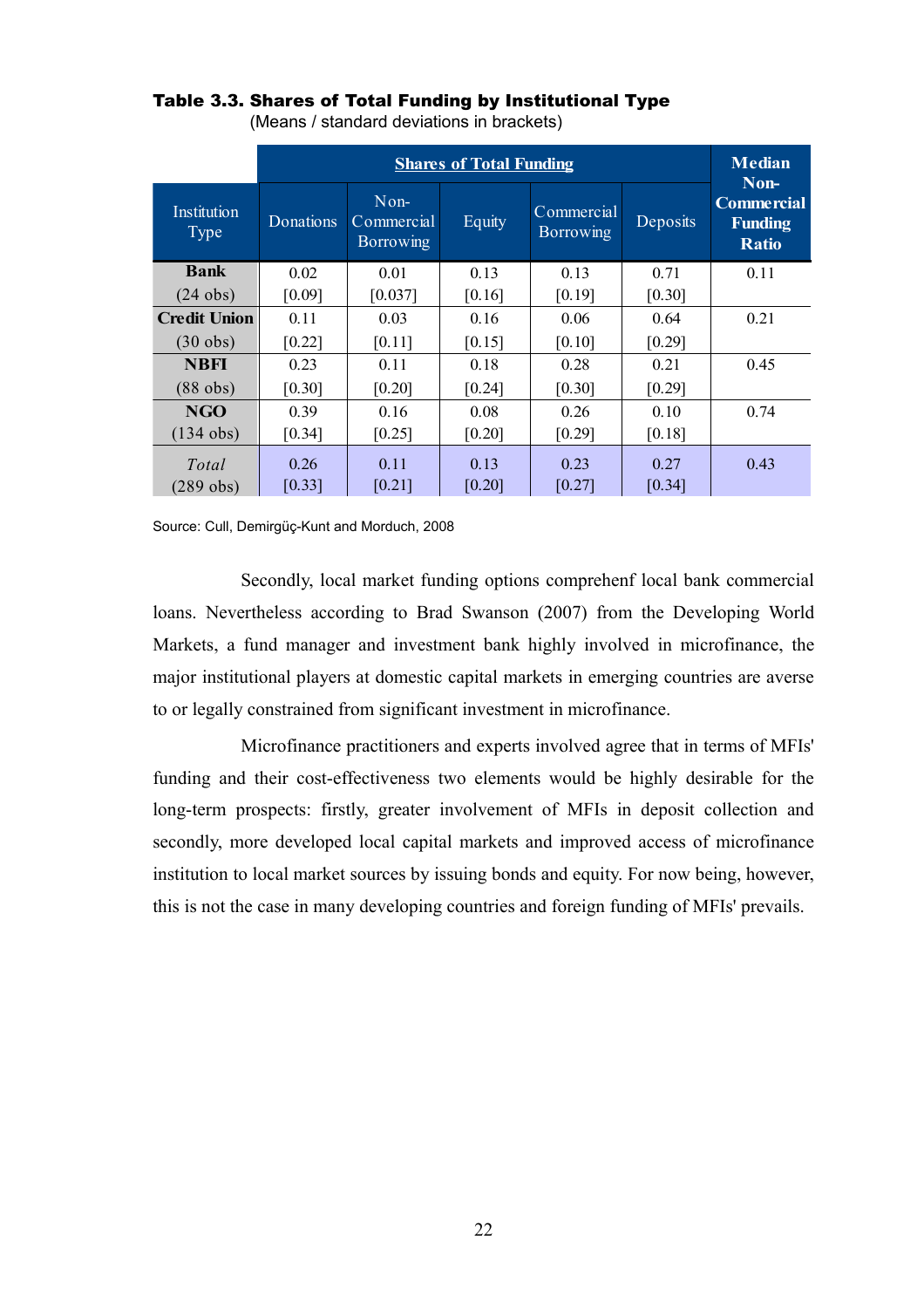## **3 Commercialization of the Sector**

New sources of funding are crucial for maturing and expanding microfinance institutions that want to be able to satisfy present and new client's increased demand for loans. Even though the demand for microfinance services is not equally distributed throughout countries and regions, nevertheless on average the market has not been saturated yet. The rough estimate of the global gap in the target market coverage is 2.5 billion of unserved low-income clients, when the target market was represented by 3 billion potential clients while the number of active clients served by the alternative financial institutions (AFIs), there including also microfinance institutions, was estimated at 500 million as of 2004.[15](#page-32-0) Microfinance institutions themselves were reported to have been serving about 94 million borrowers (also as of 2004)<sup>[16](#page-32-1)</sup>. The desire to expand outreach requires additional sources of capital. In order to encourage more private investors (both institutional and individual) to invest in MFIs there has been a pressure on the traditional model of microfinance institutions to progress and in a way come out from the informal or semi-formal environment based on non-profit organizations and donor funding towards more traditional systems of banking.

### *3.1 Increasing Calls for the Commercialization of Microfinance*

According to Christen and Drake (2002) *commercialization* is used to refer to the movement of microfinance out of the heavily donor-dependent arena of subsidized operations into one in which microfinance institutions "manage on a business basis" as part of the regulated financial system. NGO-managed MFIs that do their business well and aspire to reach greater scale could be restrained by the lack of funds. Private institutions, microfinance investment funds but also development agencies interested in microfinance investment are ready to place their funds into true commercial entities since already the institutional and management model provide more security of placement (even thought investment in microfinance is still largely perceived to be high risk).

<span id="page-32-0"></span><sup>&</sup>lt;sup>15</sup> Estimates by Christen, Rosenberg, and Jayadeva, 2004.

<span id="page-32-1"></span><sup>&</sup>lt;sup>16</sup> Estimates by Gonzalez and Rosenberg, 2006.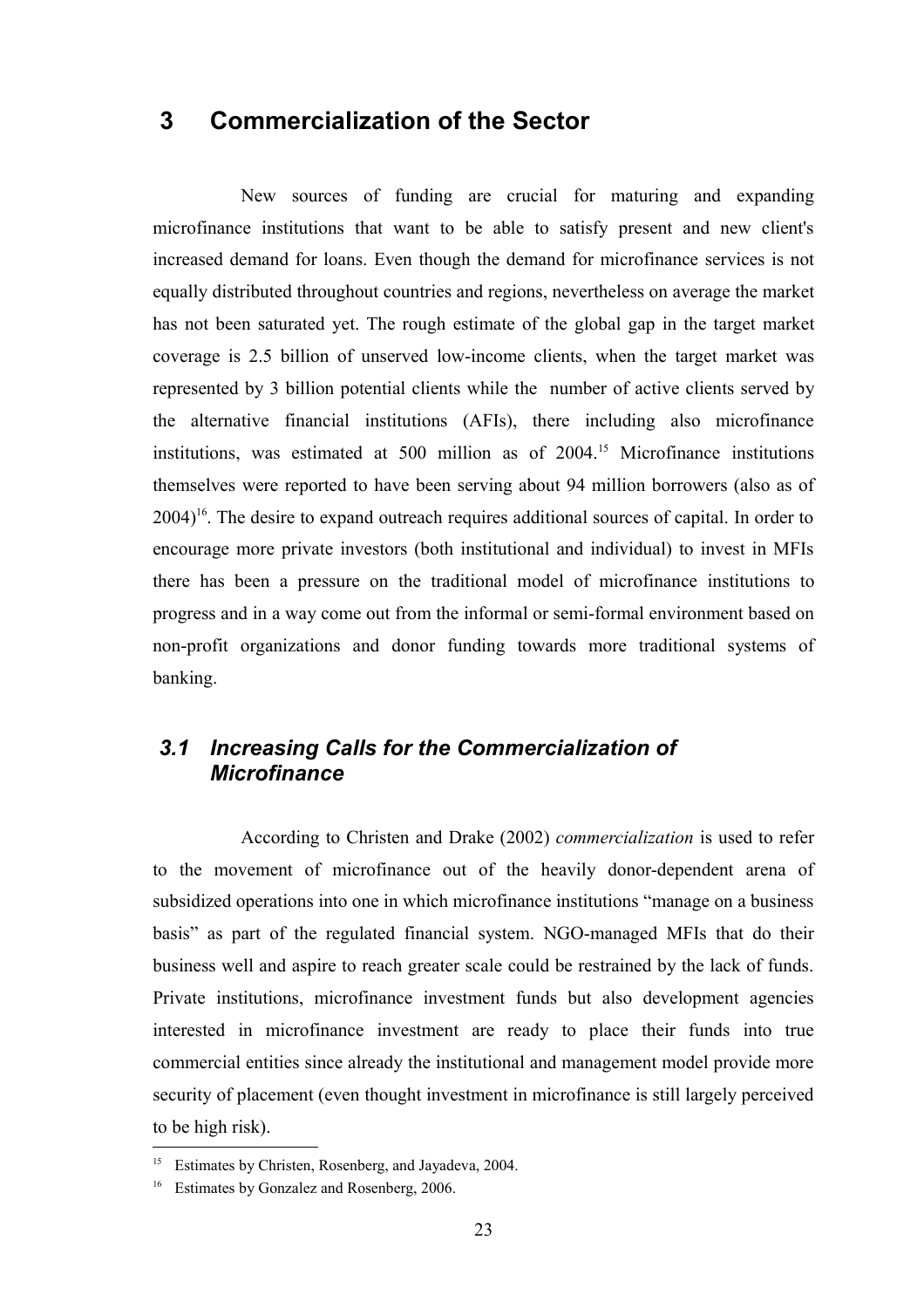Practically the commercialization of the sector may entail both NGOs' transformation or an entry of local banks on the market, followed by an enhanced focus on profit generation, wider offer of financial products and application of new technologies (credit or debit cards, ATM networks, online banking) and other innovations. On the other hand, it has been observed that more commercial MFIs focus rather on urban areas with a great concentration of poor people (yet, the most impoverished are still rural areas residents). This feature indirectly implies lower application of group lending techniques to which microfinance success is especially due to.

The rapid transformation of the microfinance industry over the past decade has created a considerable gap between the most performing commercialized MFIs and other less known mostly NGO MFIs. Meehan (2004) proposes a pyramid-form breakdown of existing specialized MFIs focusing solely on the microfinance sector into four tiers according to their degree of commercialization (figure 3.1).



#### Figure 3.1. Breakdown of Specialized MFIs

Source: adapted from Meehan, 2004

The first-tier MFIs are those that we usually read about in popular articles. They has been successful in their activities, they are the most known and in general do not lack funding from both local and international banks or financial intermediaries. Second-tier MFIs are likely to sooner or later attain financial sustainability and therefore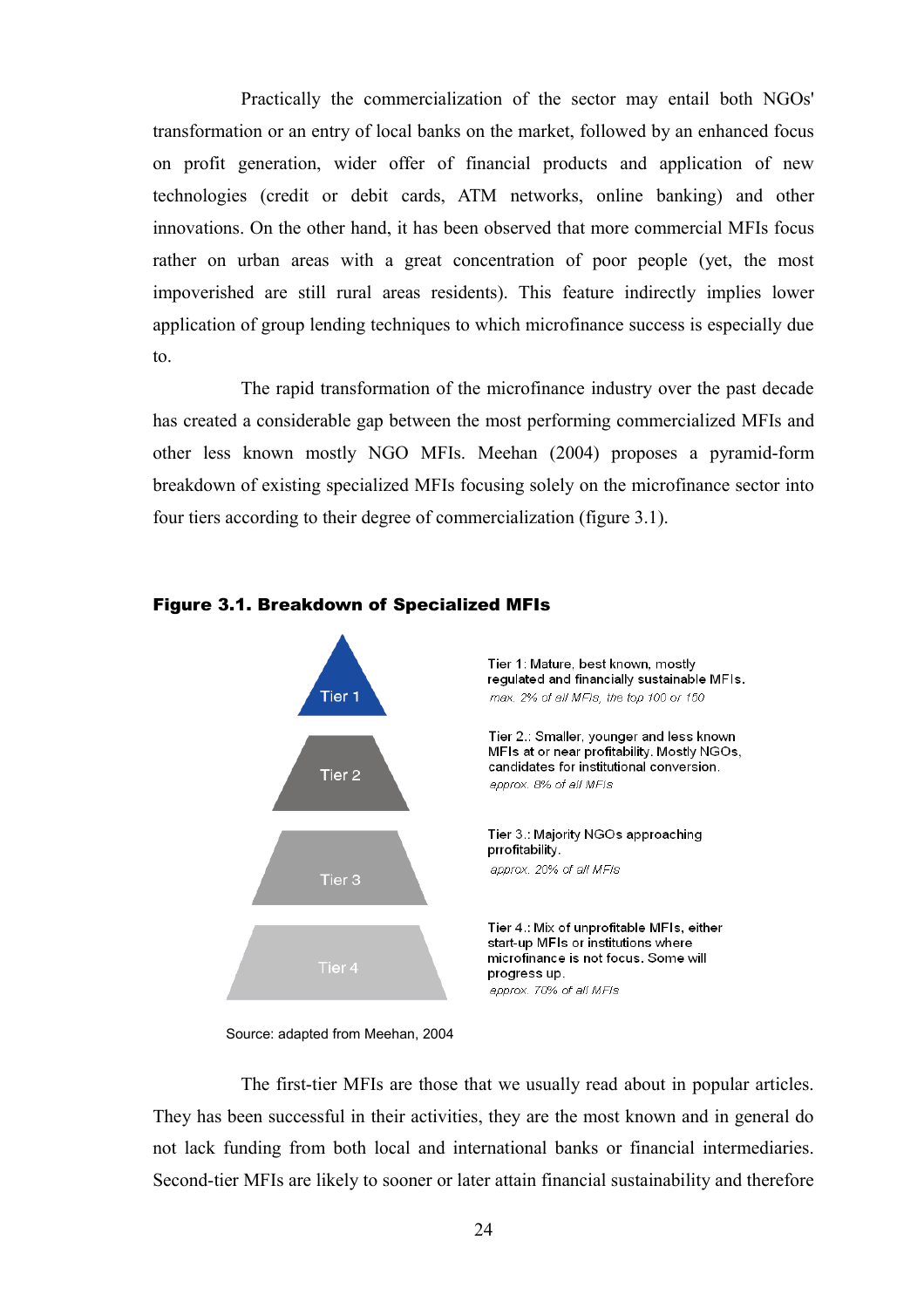will become more attractive for larger commercial investors as well. The gap rises in the middle of the pyramid dividing the third and fourth-tier MFIs that are mostly NGOmanaged with rather weak financial fundamentals from the rest.

Microfinance industry commercialize in several ways, however the most prevalent is the transformation of NGO MFIs into regulated financial institutions. Such a transformation to which we refer as "upscaling" involves an NGO changing its business strategy and implementing common market-based principles in order to gradually approach more commercial and competitive environment of conventional regulated financial entities. The figure 3.2 suggests the way towards the commercialization of an originally NGO-managed MFI and its transformation into a forprofit institution integrated within the formal financial system.

#### Figure 3.2. Path towards Commercialization



Source: Ledgerwood & White, 2006 from Charitonenko, 2003

Secondly, the microfinance sector records traditional mostly local commercial banks involved in the microfinance. "Downscaling" commercial banks either develop new specialized departments that serve poorer clients or incorporate its microfinance activity in existing larger units within the bank with a focus on retail and SME banking. In other cases, they may find more convenient to establish a new subsidiary company. Other, even though a rather marginal way of microfinance commercialization comprises newly established banks targeting the poorest clients that abstractedly speaking skip the NGO phase and become directly a regulated bank. And lastly, the literature mentions also cases of a merger of two existing non-bank financial institutions in order to access each other's branch network and products and profit from the increased scale<sup>[17](#page-34-0)</sup>. We shall focus in detail only on the first two approaches, i.e. the microfinance "upscaling" and transformation of non-governmental organization and the "downscaling" of commercial banks entering the sector. Consequently, we see new regulated microfinance institutions with two different backgrounds and distinct strengths and weaknesses in the sector.

<span id="page-34-0"></span><sup>&</sup>lt;sup>17</sup> See Ledgerwood and White, 2002, p.xxvii for the foundation of XacBank in Mongolia.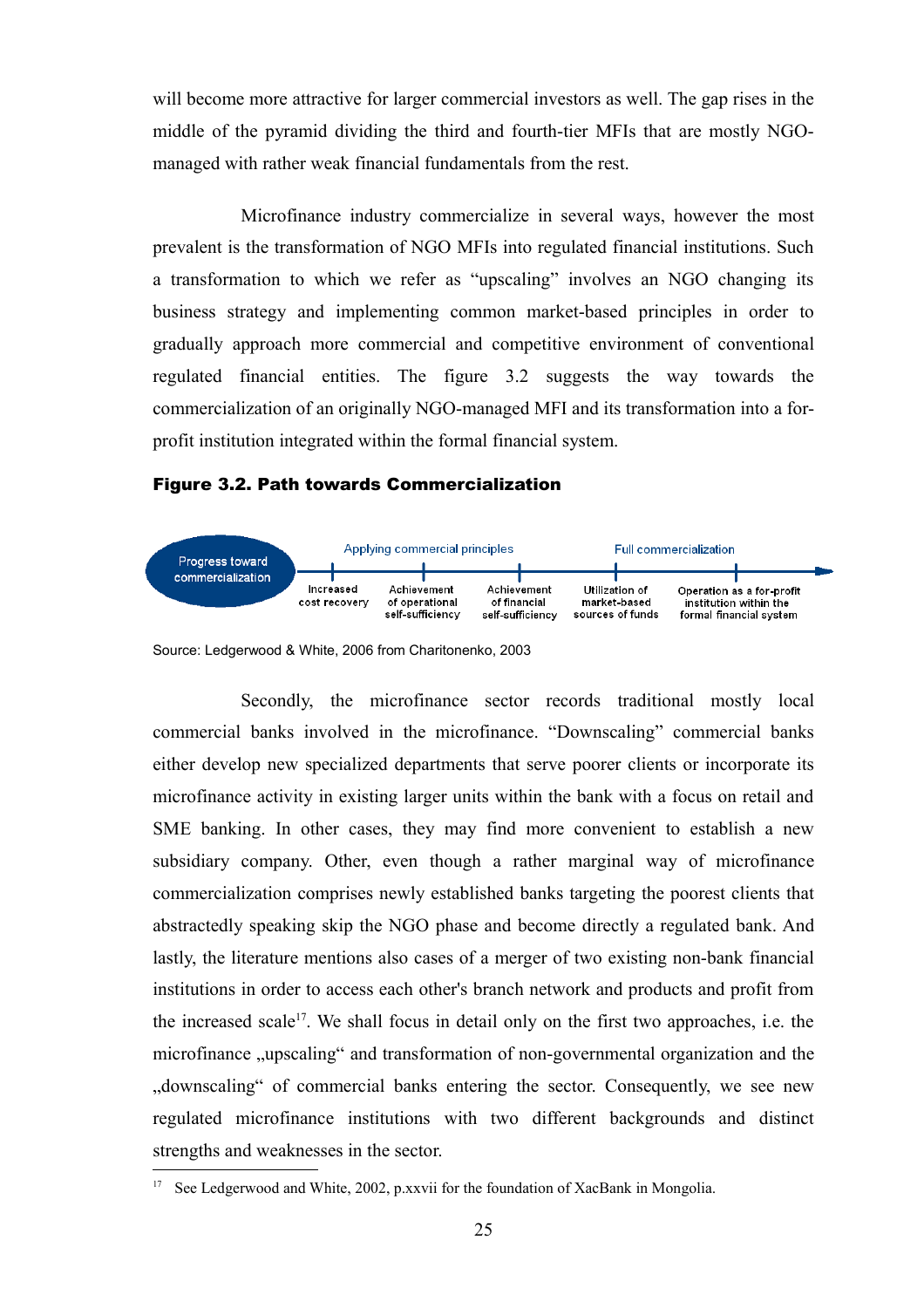### *3.2 Microfinance Upscaling*

The transformation of a non-governmental microfinance institution into a regulated financial intermediary or a bank virtually denotes a mixture of transactions in which all or a part of the original NGO's microfinance activities are transferred to a newly established company. The transformation brings numerous benefits to continued functioning of a particular MFI. Nevertheless, since the transformation implies the establishment of ownership and governance structures there are some important issues in this respect to be considered before launching the transformation. Furthermore, the transformation entails high transaction cost.

#### **3.2.1 Why Transform?**

NGO microfinance institutions may consider transformation for several reasons, from which the most important ones, which shall be subject of our further interest, are (1) the ability to offer additional services and products such as saving accounts, insurance or transfer services<sup>[18](#page-35-0)</sup> and  $(2)$  the potentially increased access to capital markets. Both introducing new services interesting for low-income customers as well as increased funding from commercial investors and via deposits enables MFIs to expand outreach more quickly. Among other incentives to legal status change we find the wish to limit politicization in case when donor funding coming from government bodies is counterbalanced by government intervention in setting priorities. Sometimes transformation may be driven by legislative changes that either require an NGO to transform<sup>[19](#page-35-1)</sup> or, on the other hand, may furnish new possibilities for further development. Kate Lauer (2008) from the Consultative Group to Assist the Poor states that another motivation to transform may be an effort to gain legitimacy in the eyes of investors, commercial lenders, and other financial institutions and policy makers. While in other few cases, NGO MFIs have transformed specifically to enable employees or clients to become owners (Lauer, 2008).

<span id="page-35-0"></span><sup>18</sup> In most cases, engaging in these activities would necessitate being licensed and prudentially regulated and supervised by a financial regulator, such as the central bank or the ministry of finance. In contrast, in most countries, credit-only institutions either are not regulated or are subject to only minimal nonprudential regulations. (Lauer, 2008).

<span id="page-35-1"></span><sup>&</sup>lt;sup>19</sup> Kate Lauer (2008) from the CGAP carried out a survey summarizing all originally NGO MFIs that had transformed into a for-profit company, often a regulated financial institution since 1992 through December 2007. According to the study there has been at least 84 transformations in more than 30 countries. Seven out of 11 transformations completed in 2007 were required by new legislation.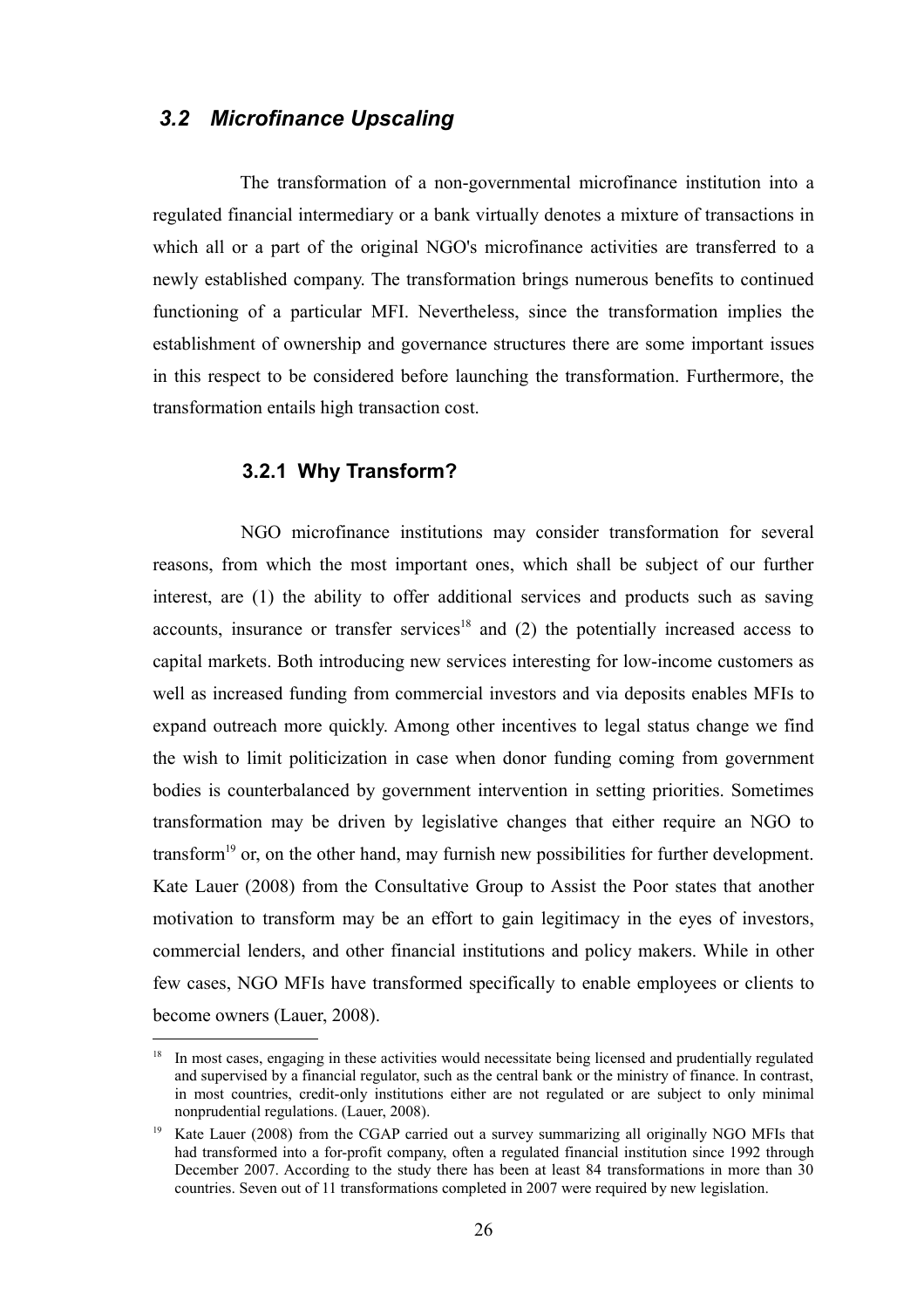Reducing poverty does not pass only by providing credit and additional financial products that become available are highly appreciated by poorer households. It concerns especially saving accounts, which significance has been already discussed. Both in-country and international transfer services are also important as many families depend on money another family member earns abroad or in a city in case of rural families. Insurance plays a key role especially in rural areas susceptible to an alternation of good and bad harvest. Globally, an improved access of MFIs to commercial funding is likely to enlarge the portfolio of services and their quality thanks to additional financial resources.

Transformation from an NGO-managed MFI into a regulated financial institution in many cases opens the door to commercial capital in both forms - debt and equity - that can be accessed in an easier way. This possibility frees an MFI from a mere dependence on donations and government subsidies, provides greater stability of funding and adds more certainty as for it concerns future operation. In addition, with the present global recession it is likely that the absolute volume of funds granted by donors will decrease while demand from developing countries is still surging. Recent article in *The Economist* discussing the impact of the subprime crisis on the microfinance sector disclosed that "funding from development institutions like the IFC [International Finance Corporation, the World Bank's private arm] is likely to be stable, but aid budgets are being cut and other sources of funding are threatened, too".<sup>[20](#page-36-0)</sup> At the same time, donors may shift their preference from subsidizing mature MFIs towards other projects that are only in their start-up phase for example or directly to other activity sectors.

The table 3.1 summarizes forms of funds perceived by MFIs with different institutional backgrounds and at different stage of development that corresponds to the four-tier breakdown discussed earlier. It demonstrates that regulated financial institutions find much wider range of external financial resources coming especially from the private sector.[21](#page-36-1) Internal financing becomes more important for MFIs from the first and second tier that are likely to be sustainable and therefore refinancing through retained profits becomes available to a greater extent. Although retained earnings represent initially only a slow way of how to expend the outreach. Savings mobilization

<span id="page-36-0"></span><sup>20</sup> The Economist. (2009). *Microfinance and the credit crunch: Sub-par but not subprime.* London and Tokyo: The Economist, March 19th 2009.

<span id="page-36-1"></span><sup>&</sup>lt;sup>21</sup> Private investment does not necessarily mean commercial investment, i.e. seeking maximal profit. Among private investors to microfinance we include also social responsible investors - rather investment funds than particulars - that seek the double bottom line.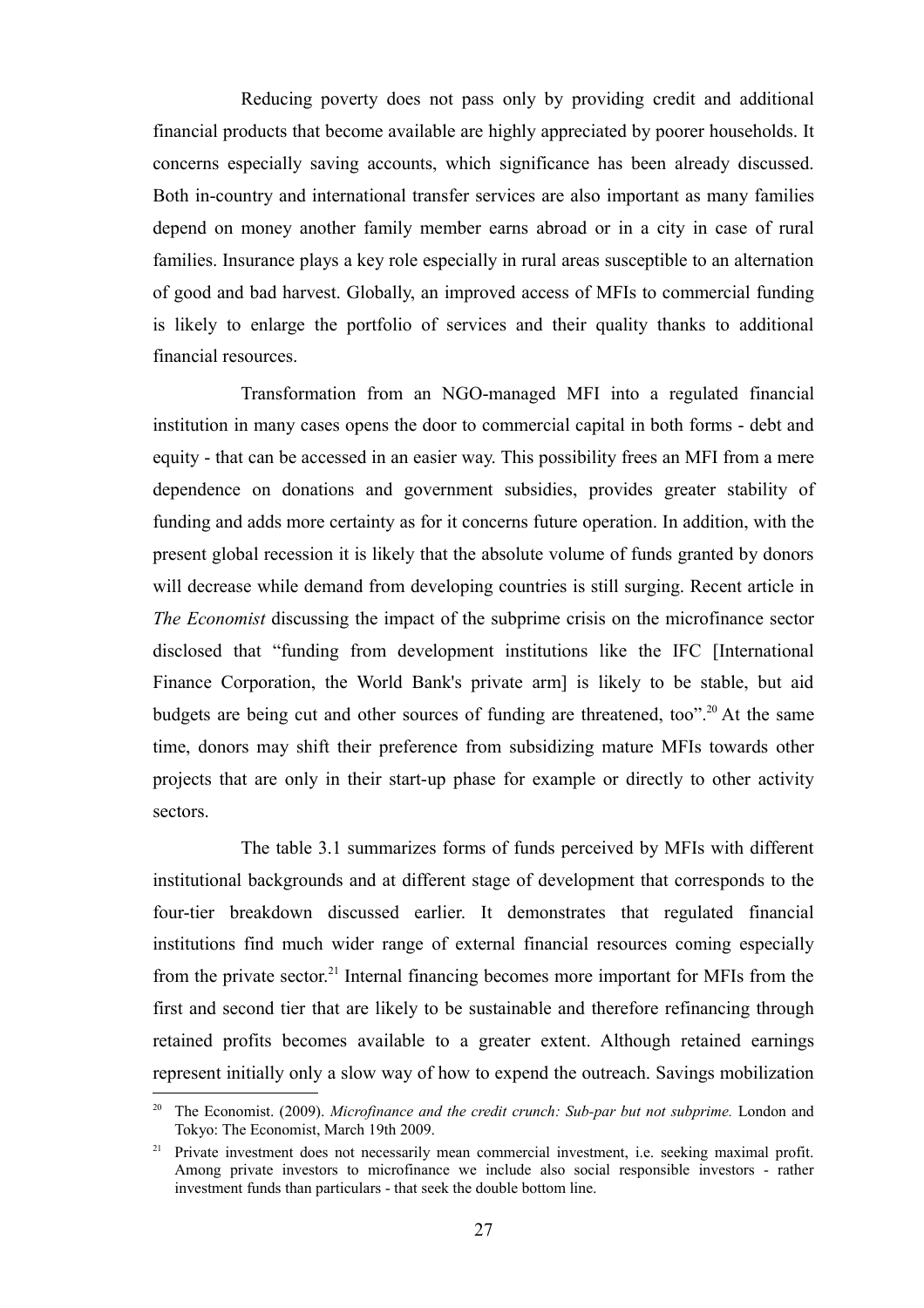could, on the other hand, constitute substantial part of funds. The volume of funds coming form taking deposit has been for a long time underestimated, however, recent studies often call for greater involvement of MFIs in local market savings.

|                                                          | Tier <sub>4</sub> | Tier <sub>3</sub> | Tier 2           |                | Tier 1            |              |  |
|----------------------------------------------------------|-------------------|-------------------|------------------|----------------|-------------------|--------------|--|
|                                                          | Start-up          | Break-Even        | Profitable       |                | Commercial Return |              |  |
| <b>Type of Financing</b>                                 | NGO               | N <sub>G</sub> O  | N <sub>G</sub> O | FI             | N <sub>G</sub> O  | FI           |  |
| <b>Public Financing (Donors,</b><br><b>Foundations</b> ) |                   |                   |                  |                |                   |              |  |
| Grants                                                   | $\mathbf{X}$      | $\mathbf{X}$      | $\mathbf{X}$     | $\mathbf{X}$   | $\overline{X}$    | $\mathbf{X}$ |  |
| <b>Below-Market Loans</b>                                | $\mathbf{X}$      | $\mathbf{X}$      | $\mathbf{X}$     | $\mathbf{X}$   | $\overline{X}$    | $\mathbf{X}$ |  |
| Guarantees/ Quasi-Equity                                 |                   | $\mathbf{X}$      | $\mathbf{X}$     | X              | $\mathbf{X}$      | X            |  |
| <b>Internal</b>                                          |                   |                   |                  |                |                   |              |  |
| Compulsory Savings                                       | $\mathbf{X}$      | $\mathbf{X}$      | $\mathbf{X}$     | X              | X                 | $\mathbf{X}$ |  |
| <b>Voluntary Savings</b>                                 |                   |                   |                  | $\overline{X}$ |                   | X            |  |
| Retained Earnings                                        |                   |                   | $\mathbf{X}$     | $\mathbf{X}$   | $\overline{X}$    | $\mathbf{X}$ |  |
| <b>Private</b>                                           |                   |                   |                  |                |                   |              |  |
| Debt                                                     |                   |                   |                  |                |                   |              |  |
| Commercial Loans                                         |                   |                   | $\mathbf{X}$     | $\mathbf{X}$   | $\mathbf{X}$      | $\mathbf{X}$ |  |
| Guarantee Funds                                          |                   |                   | $\mathbf{X}$     | $\mathbf{X}$   | $\mathbf{X}$      | $\mathbf{X}$ |  |
| <b>Bonds</b>                                             |                   |                   |                  | $\mathbf{X}$   |                   | $\mathbf{X}$ |  |
| Securitization                                           |                   |                   |                  | X              |                   | $\mathbf{X}$ |  |
| <b>Inter-bank Borrowings</b>                             |                   |                   |                  |                |                   | X            |  |
| Quasi-Equity                                             |                   | $\mathbf{X}$      | $\overline{X}$   | X              | X                 | $\mathbf{X}$ |  |
| Equity                                                   |                   |                   |                  |                |                   |              |  |
| Socially Responsible Equity                              |                   |                   |                  | $\mathbf{X}$   |                   | X            |  |
| Commercial Equity                                        |                   |                   |                  | $\mathbf{X}$   |                   | $\mathbf{X}$ |  |

Table 3.1. Financing by Stage of Development and Legal Status<sup>[22](#page-37-0)</sup>

Source: Meehan, 2004

Change of the legal status and the fact that a newly formed organization becomes a subject of control and regulation substantially widens the possibility to use debt to finance business activities. Apart from commercial loans that may be available also for an NGO MFI (even though rather to a lesser extent), a licensed MFIs can tap the market and take advantage from a variety of investment structures common on established markets such as bonds issuance or securitization of a debt portfolio. The non-NGO status of a transformed MFI provides a potential to leverage its equity<sup>[23](#page-37-1)</sup>, i.e. use its equity to access debt from external parties (Ledgerwood and White, 2006) more than in case of an unregulated MFI. The extent to which an organization can be leveraged is set by the Basel Accords of capital adequacy standards for financial institutions put forth by the Basel Committee on Banking Supervision (BCBS) with the

<span id="page-37-0"></span><sup>&</sup>lt;sup>22</sup> FI stands for financial institution and refers to any kind of licensed or legally recognized structure.

<span id="page-37-1"></span><sup>&</sup>lt;sup>23</sup> Leverage (or gearing) is borrowing money to supplement existing funds for investment in such a way that the potential positive or negative outcome is magnified and/or enhanced.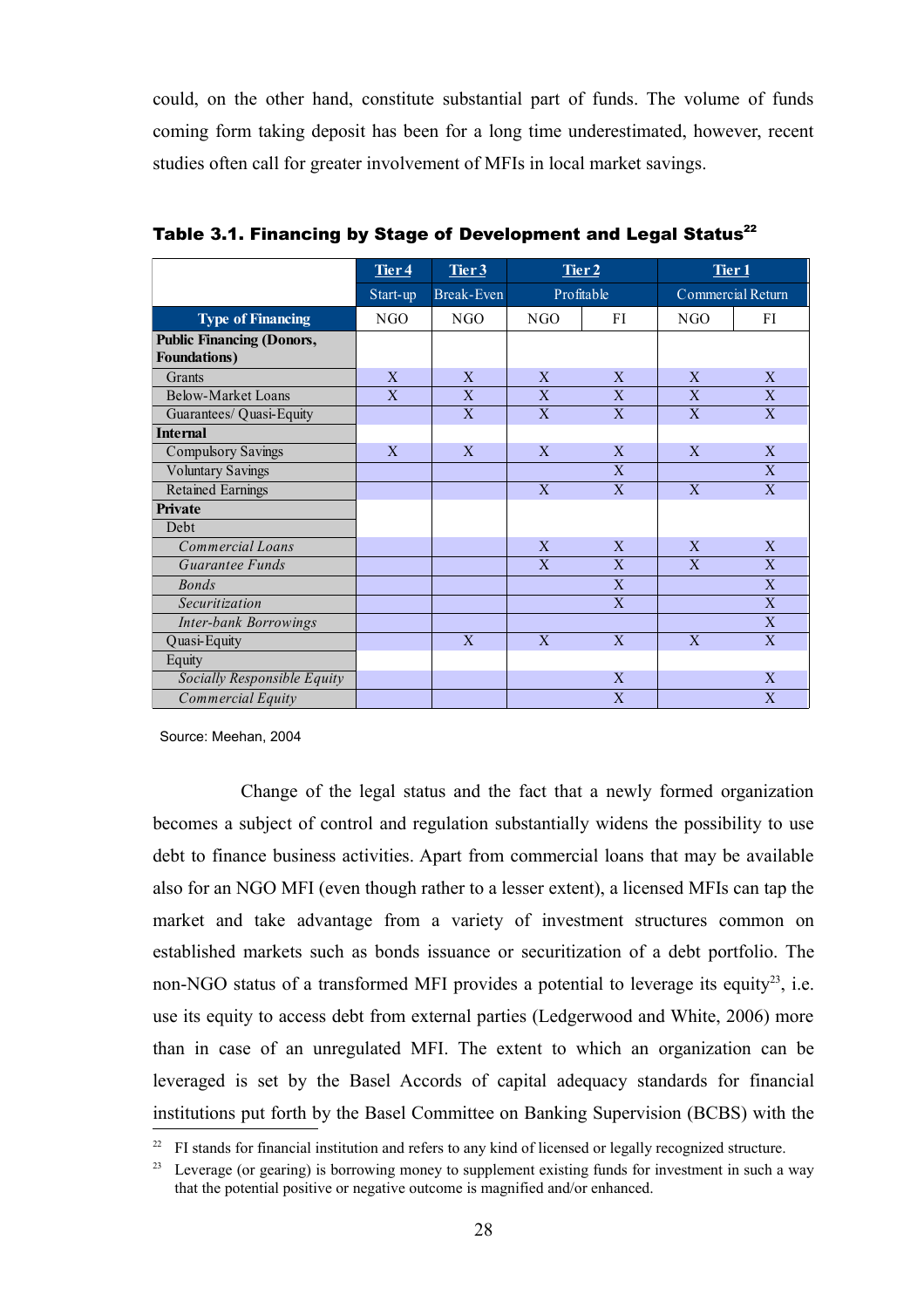goal of minimizing the underlying risks that financial institutions face. The so called Basel II requirement establishes the minimum capital requirements of internationally operating financial institutions equal to at least  $8\%$  of its risk-weighted assets<sup>[24](#page-38-0)</sup>. In practice, it means that if a financial institutions had USD 1 million in equity, it could support total assets of at least USD 12 million (implying at least USD 11 million in debt and other liabilities), depending on the risk classification of its assets. In many countries, however, regulatory bodies impose higher capital adequacy standards for MFIs to compensate for the perceived higher level of risk of microfinance activities. (Ledgerwood and White, 2006). The leverage permitted could be therefore usually lower than as in the case of established commercial banks, but still higher than for an NGO.

Regulated and licensed MFIs become more appealing for private equity investors. The reality is that most of the capital in form of equity stakes comes from the group of socially responsible investors that seek the double bottom line. Nevertheless, increasingly also commercial investors entry the sector as equity holders. Increased equity then translates in a possibility of increased company leverage. Not all NGOs, however, have intentions to become a for-profit organization or are reluctant to an entry of external investors with whom they would have to share control over the new company. The inflow of new capital in these cases does not compensate for the loss of independence in decision-taking. Lauer (2008) points out that this is most common with international NGOs that have transformed their local projects or locally established NGOs into local companies.

#### **3.2.2 Ownership Structure**

The transformation of ownerless NGO MFIs into formal financial intermediaries or banks entails important impact on the ownership that is being established and the corporate governance. The institutional transformation involves new investors acquiring equity stakes in the new company. And it is the new ownership structure that raises the principal concern of former NGO's founders, board members, donors or employees - that is to align investors' business vision with the social mission of the MFI. The transforming NGO therefore needs to carefully select its investors and negotiate the best conditions that would ensure a smooth transfer of microfinance

<span id="page-38-0"></span><sup>&</sup>lt;sup>24</sup> See the Basel Committee on Banking Supervision [\(http://www.bis.org/bcbs/index.htm\)](http://www.bis.org/bcbs/index.htm)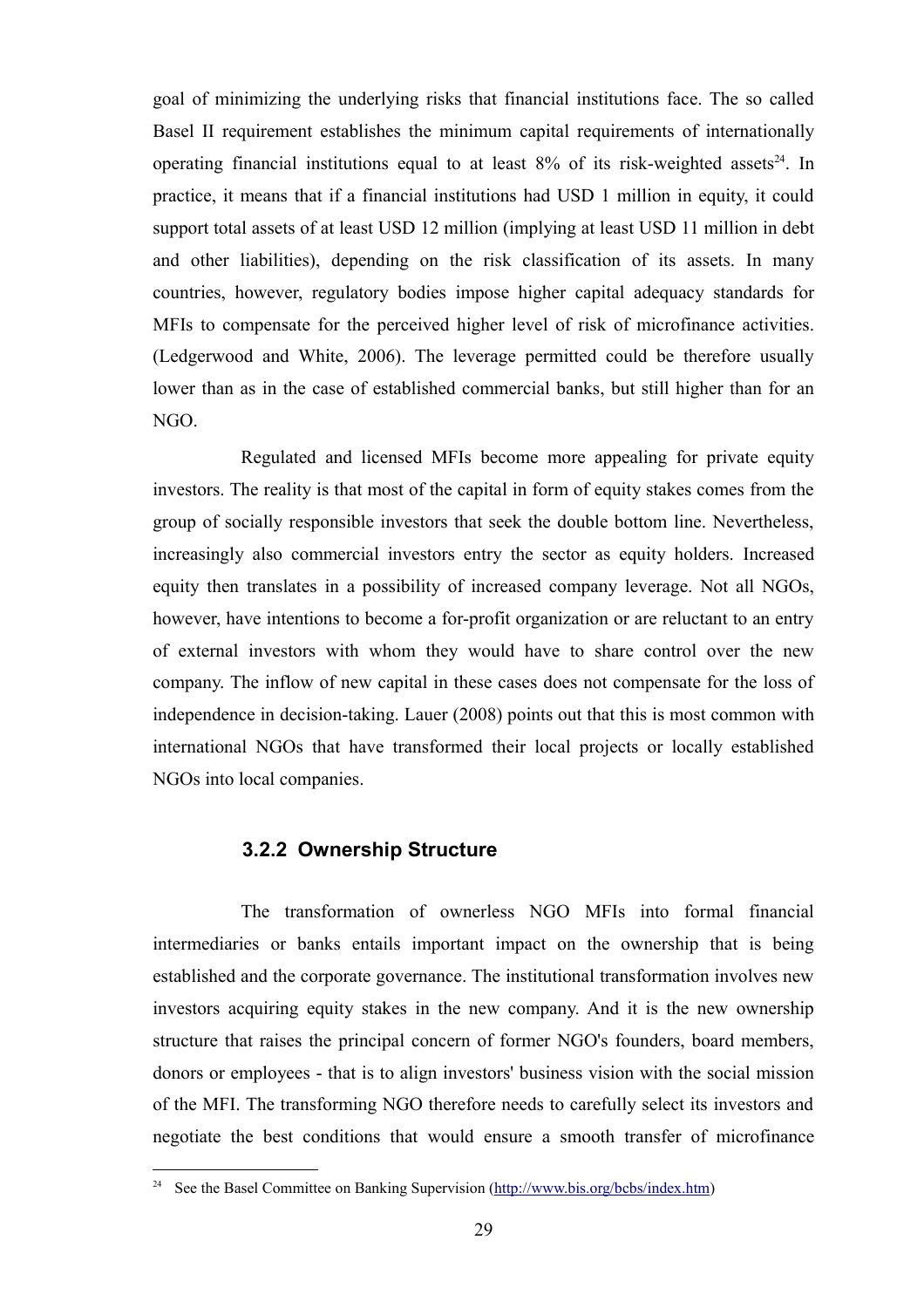activity with no change in MFI's ultimate objective of promoting social change.

Between 1992 and 2007 there has been at least 84 MFI's institutional transformations in more than 30 countries<sup>[25](#page-39-0)</sup>, yet there has not been a single strategy of transformation undertaken by transforming organizations. Transformations vary in external conditions (e.g. local law and regulation) MFIs face as well as in the actual way the transfer of all assets and liabilities, client lists or employees is conducted. While a predominant model for commercializing microfinance [involves] an NGO that creates a regulated institution and transfers its portfolio in exchange for shares and a board position (Otero, 2002), different scenarios include establishing an entirely new company, acquiring an existing regulated financial institution, or reorganizing the former NGO. Sequentially the loan portfolio may be transferred, but there were also cases (e.g. *Peruvian MiBanco* in 1998) where only client lists were transferred while present loans remained to a former NGO until they were repaid and new loans were then accorded by the transformed company. By the same means the transfer of employees and branches may be only partial and/or gradual.

Various subjects become shareholders of the new company and their choice represents a critical step of NGO's board and management preparing the transformation. In case of unaffiliated outside investors various aspects are strategically considered. Interested investors may include local entities who are familiar with local business environment and invest in the local currency mitigating therefore the exchange rate risk exposure. Or conversely, it may concern international bodies that bring more of a global perspective and international connections, many of which may have "deep pockets" [i.e. extensive financial wealth or resources] so valued by regulators (Ledgerwood and White, 2006). While developing a business plan and a funding strategy the former NGO also needs to make clear if it seeks rather minority investors and wants to keep the majority control over the new company (if possible) or the converse. Having the majority shareholdership and therefore the influence over the board decisions is desirable for an NGO since it ensures the continued social mission. On the other hand, it may be discouraging for investors who might not be able to enforce their propositions. Ledgerwood and White (2006) recall that equity funds [acquiring equity stakes in transformed MFIs] have generally come in as minority investors but they have tended to prefer to invest in MFIs with relatively diverse shareholding structures where no one shareholder is a clear majority owner. Outside investors apart from local institutions

<span id="page-39-0"></span><sup>&</sup>lt;sup>25</sup> For the whole list see Lauer, 2008.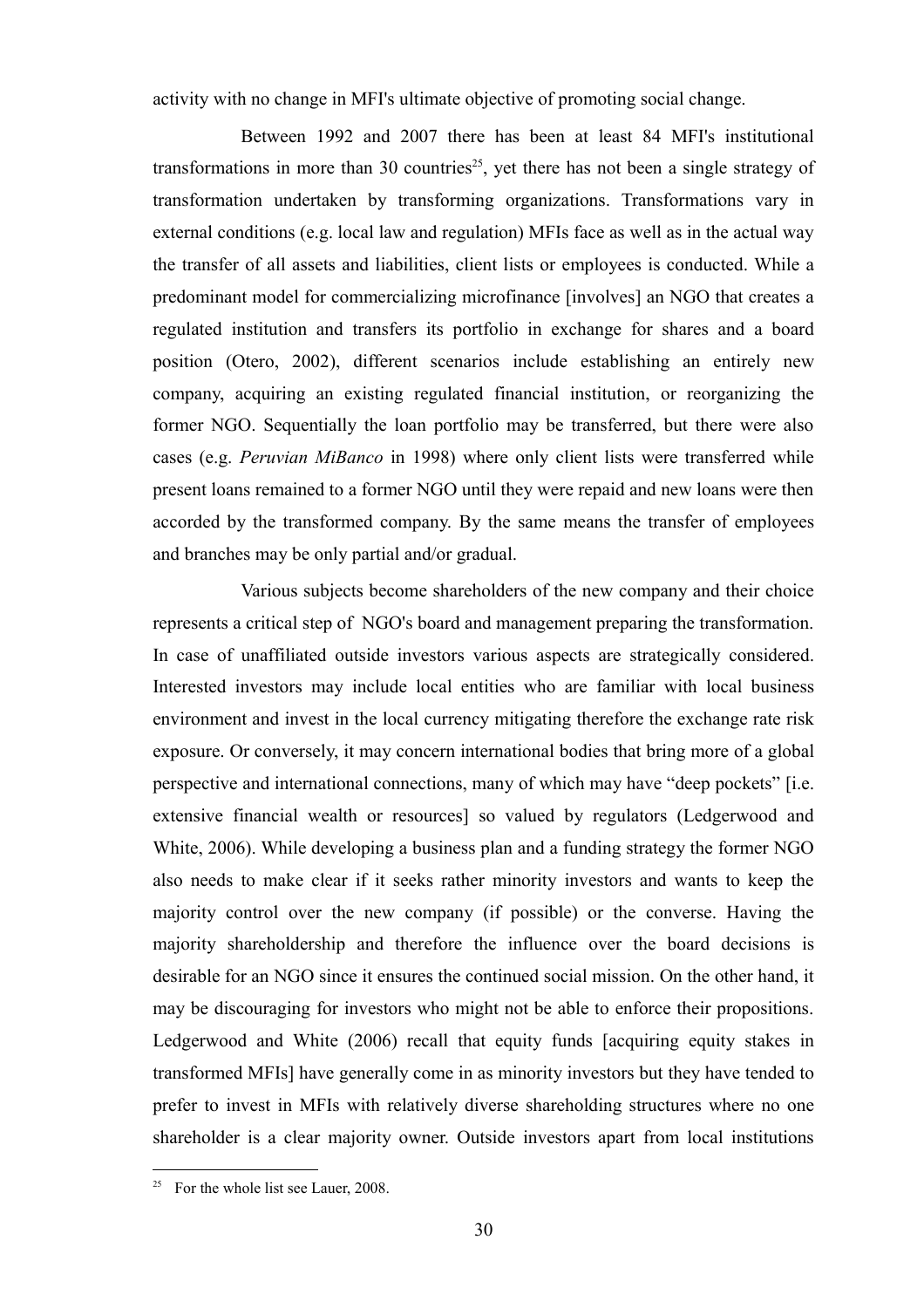comprehend public investors (international financial institutions – IFIs) and private investors that may be further divided into socially responsible investors seeking the double bottom line and purely commercial investors whose bottom line is the financial profit or loss. We shall, however, discuss different groups of foreign investors in microfinance in the next section.

Lauer (2008) states that apart from unaffiliated outside investors new owners may include the former NGO itself or its founders, board members and management, or employees of the former NGO that often hold the same position in the new company (yet, it is not a rule). Former NGO clients may as well become shareholders. In general, an NGO MFI transfers its assets to the new company in exchange for shares, debt or both. NGO's maximal percentage ownership of a for-profit company are in many countries fixed by law. The remaining value of transferred assets that is not compensated for in shares could be structured as debt, which represents for the founder NGO a stable flow of interests and down-payments in the posttransformation period. NGO's activities after the transformation are relevant to other investors and co-shareholders of the new company putting their capital at risk, who want to ensure that the NGO will be able to meet future capital calls. In addition, an NGO's inherent lack of owners means there are doubts about who is accountable (Ledgerwood and White, 2006). NGO's future income generation is therefore of investor's interest and its plans for the future might be quoted in the agreement. In fact, many NGOs in the post-transformation period provided business development or other nonfinancial support services for microentrepreneurs and the poor (Lauer, 2008). Some NGOs may transfer only part of the microlending business and after the transformation may remain in the sector, and perhaps extend its activity to new regions that has not been served before. Anyhow, the newly created ownership structure is rather unconventional from the traditional ownership structure point of view (even though very frequent in the microfinance sector) with regard to the fact that a non-profit NGO holds an equity stake in a for-profit entity (which may not be permitted in all countries).

Shareholders of the new company may consist of former NGO's board members and managers who can thereby be awarded for the effort put forth not only in the initial stages of NGO's existence. There are at least two problems associated with this issue. Firstly, the stake participation of NGO's managers and founders in the new company is decided before its creation and needs to be negotiated within all investors. Nevertheless, the NGO's interests are often represented by the board and management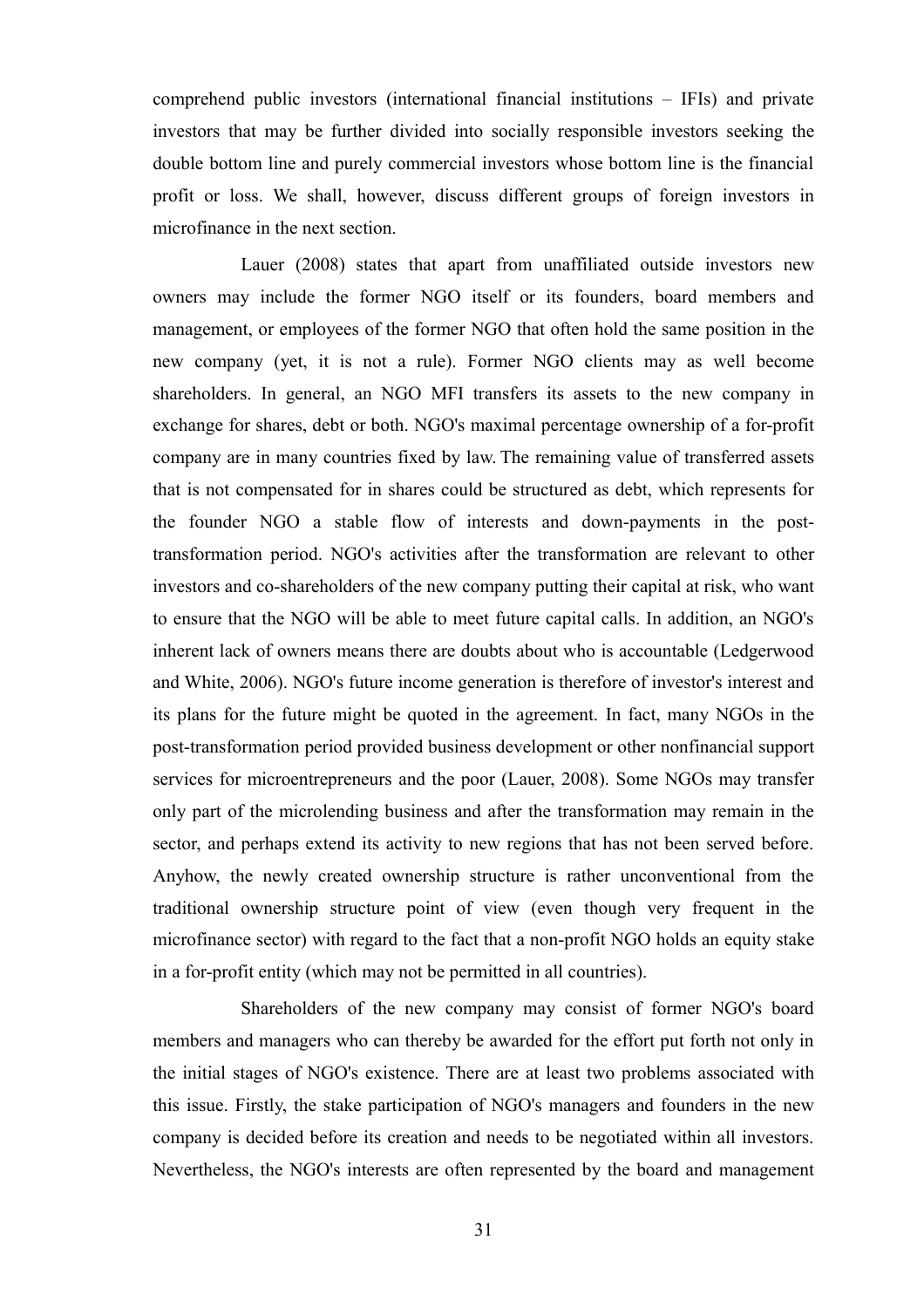themselves, who are therefore in a conflict of interest. Such situation could be bypassed by other investors who grant shares in the transformed company to founding NGO's board members and managers. In fact, various donors have been involved in providing direct funding for the purchase of shares in the transformed institutions by employees (Lauer, 2008). Another conflict of interest may, however be present in the case when NGO's board members and/or managers that are likely to be also on the board of the new company representing the NGO's interests, them themselves become shareholders of the new company. Thereupon, they may be in the conflict of their own and NGO's interest.

Transferred employees can as well become shareholders (by a purchase of stocks or when stocks are donated as a bonus) in the company of their present employer through so called Employee Stock Ownership Programs (ESOPs) that are common employee motivation programs in developed countries as well. Investors perceive the same concern about the ability of all shareholders to meet future capital calls when the former NGO becomes a co-stakeholder as well as in the case when employees (but also managers and NGO's founders) participate on the ownership.

# **3.2.3 Two Disunited Approaches to the Transformation of NGO MFIs in For-profit Entities**

What sets transformed MFIs apart from regular financial providers is its social mission. The depth of outreach is essential in its mission of alleviating poverty as otherwise credit and other services are unavailable for the poorest clients. The impact of microfinance is in general difficult to asses, however, the average loan size statistics has been widely used as a proxy for the depth of outreach. The logic behind this indicator resides in the fact that the poorest clients wish to borrow rather small amounts in order to be able to safely repay while as they get better off they may wish to borrow more to expand their business further. Therefore, the lower the MFI's average loan size, the greater the outreach. Handling big number of small-sized loans, however, reflects in increased transaction costs for MFIs. On the other hand, financial sustainability is central as it ensures the provision of MFI's services on a sustained basis as well as further expansion down the market. We see that the microfinance institutions face multiple objectives in their activities. In this perspective, the current microfinance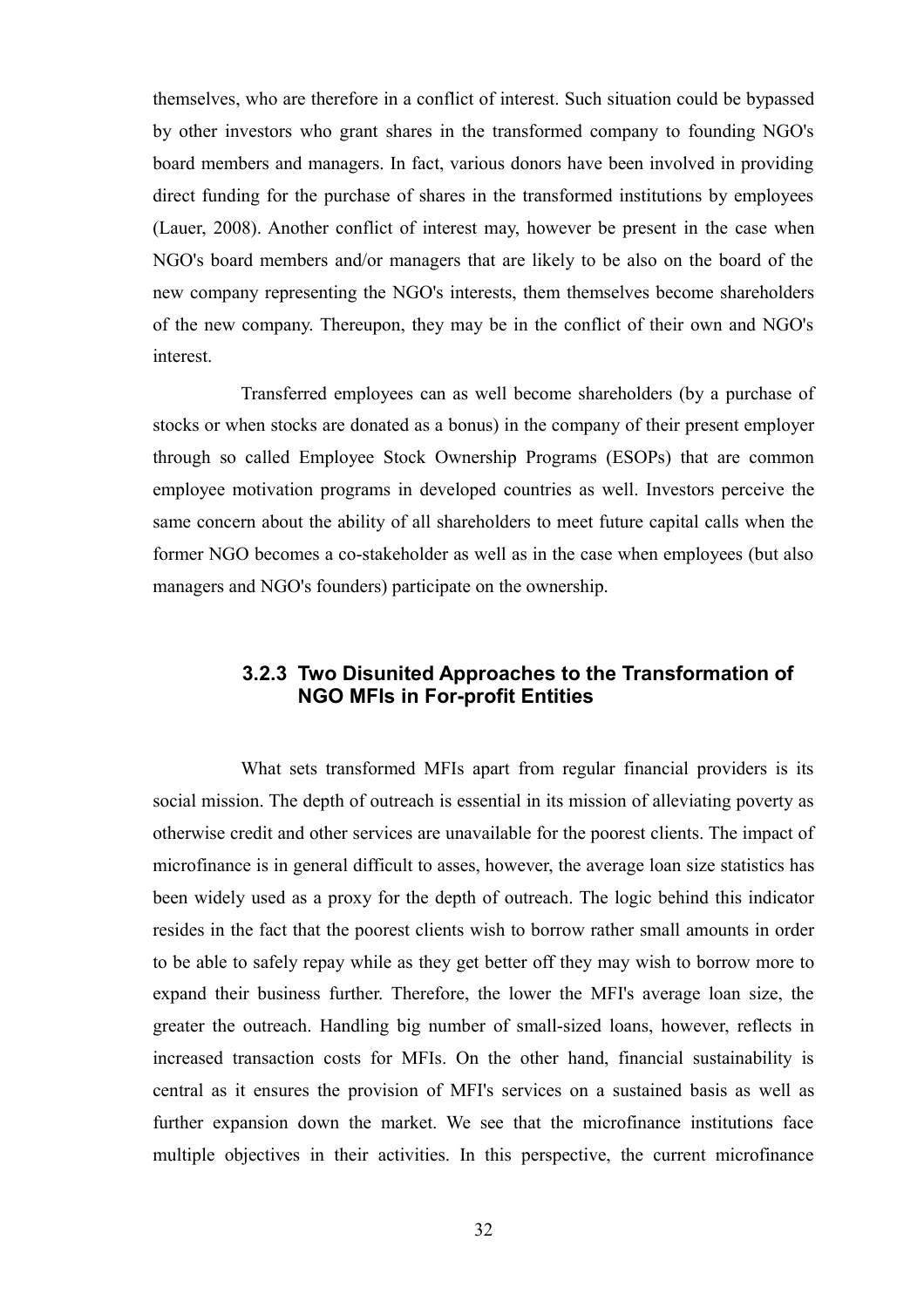movement has been marked by the existence of two different approaches to further development of operating NGO microfinance organizations.

The "institutionalist approach" takes into account first of all the financial health of microfinance providers. Economists concerned with microfinance as well as microfinance practitioners have mostly agreed that the financial sustainability of microfinance institutions without the need to rely of donor funding is necessary in order to provide their services to clients in a steady and lasting manner. A survey of over 144 MFIs published in the CGAP 2004 Annual Report indicated that scarce donor funding has been the principal factor in limiting growth (Krauss and Walter, 2008). Therefore, they advocate the transformation of donor-driven non-governmental MFIs into formal financial institutions that require application of market-based instruments in the decision-making process in order to reach efficiency and financial sustainability. Consequently, viable MFIs would be able to further expand the outreach. This win-win proposition, i.e. that microfinance institutions that follow the principles of good banking will also be those that alleviate the most poverty, is according to Morduch (2000) based on key tenet that poor households demand access to credit, not "cheap" credit. Thus, programs can charge high interest rates without compromising outreach. (Morduch, 2000).

The question of profit redistribution raises another disagreement among microfinance practitioners. On one side, the fact that NGO MFIs may not redistribute profits may translate into decreased efficiency of the non-profits as they are not stipulated to minimize costs. On the other hand, the restraint to distribute company's benefits limits the opportunistic behavior of MFIs directors and management, which therefore contribute to greater credibility of MFIs in the eyes of donors.

In addition, the transformation into licensed and regulated financial institution results also in a more effective system of governance. The principal-agent problem in the context of asymmetry of information is present in an NGO MFI on two levels - on one hand, between clients and the lending MFI as it was discussed earlier, but also between leaders of the MFI and its funders who can never be completely sure that funds they brought will be placed to the best of one's efforts to satisfy donor's interests, i.e. to promote social change. Whereas interests of the MFI's directors (agents) may differ from those of their donors (e.g. objective of growth of the institution at the expense of reaching down the market, the aim to increase of their own remuneration, etc.). The institutional transformation into a regulated financial institution brings along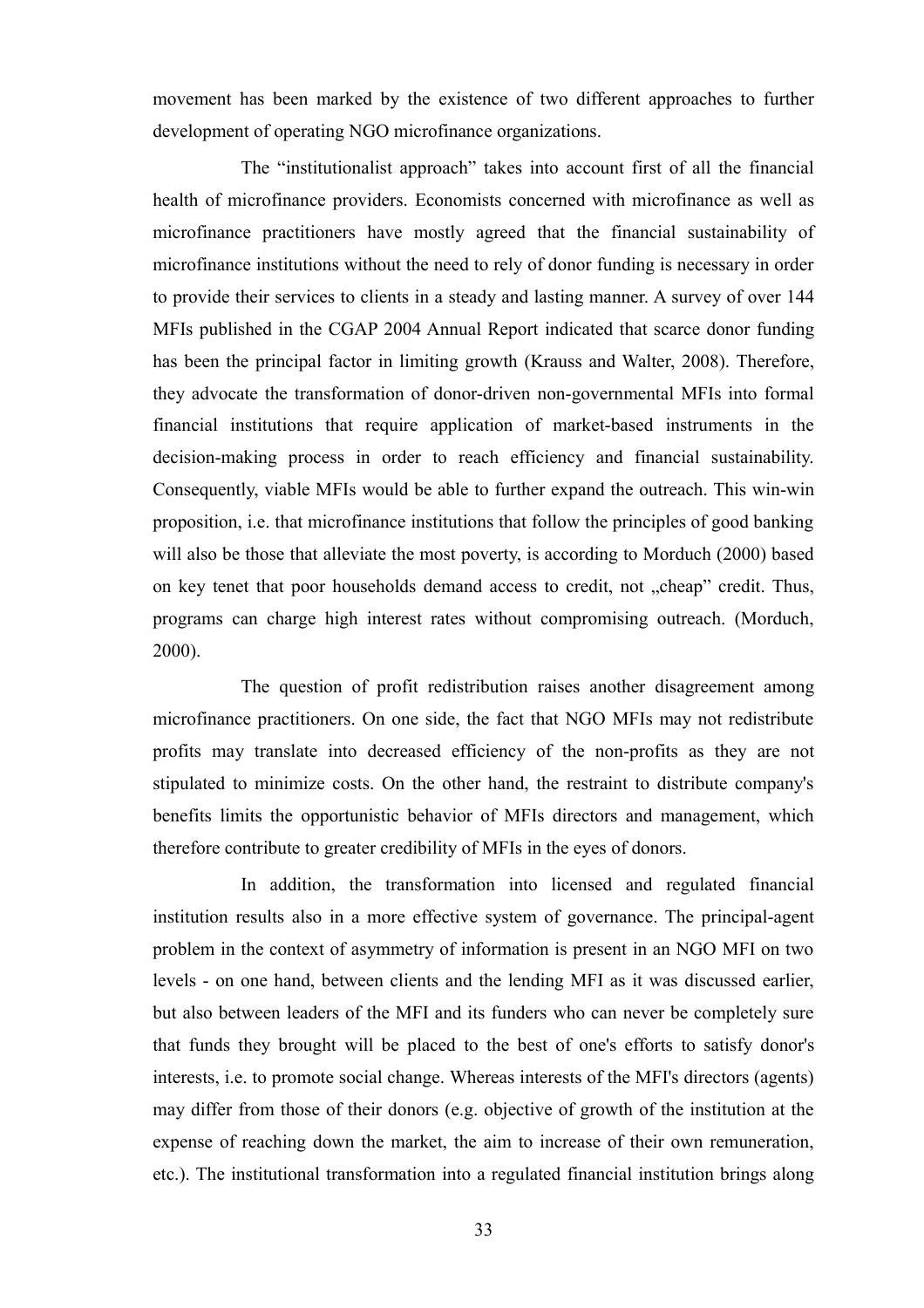variety of control mechanisms, internal (internal controls and audit, reporting requirements, hierarchy) and external (regulatory requirements and legal aspects, market competition), that are otherwise minimized in non-profit organizations and yet they are so important in maintaining good governance.

Opponents of the commercial approach to microfinance fear the most the "mission drift" associated with the transformation of MFIs into private entities. Since NGO's control over the newly transformed joint-stock MFI decreases with an entry of other investors in a company that require their part on the decision taking, they are convinced that the original mission of serving the poorest clients will be overshadowed by the objective of sustainability (profitability). They see commercialization as the introduction of a profit motive in microfinance, and as a process intrinsically debasing the quality of services in order to maximize financial returns (Christen and Drake, 2002). The trade-off between MFI's financial sustainability or profitability and the degree of outreach in reaching the poorest is widely believed, however how great this trade-off is remains a subject of a debate. Advocates of the so called "welfare" approach wish to preserve the NGO status of present microfinance institutions as it is nowadays in most of the cases, with the objective to the future to expand their outreach by acquiring more funds or donations as the microfinance phenomenon becomes more popular and the MFI's social impacts becomes more evident.

# *3.3 Microfinance Downscaling*

Despite of what was mentioned earlier in the first chapter about obstacles that commercial banks perceive when serving poor clients and that actually for long time had prevented them to enter this market, the situation (especially in some regions such as Latin America or Southeast Asia) has changed and also larger commercial bankers got attracted by high loan repayment rates in the sector that offer returns above their cost of funds. Local market commercial banks and other regulated financial institutions increasingly enter the microfinance industry via a process called "downscaling", i.e. an involvement of regulated financial intermediaries in the provision of microfinance services to low-income entrepreneurs. Downscaling institutions range from large private multipurpose commercial banks or rather small commercial banks, to state banks, finance companies and regulated non-bank institutions.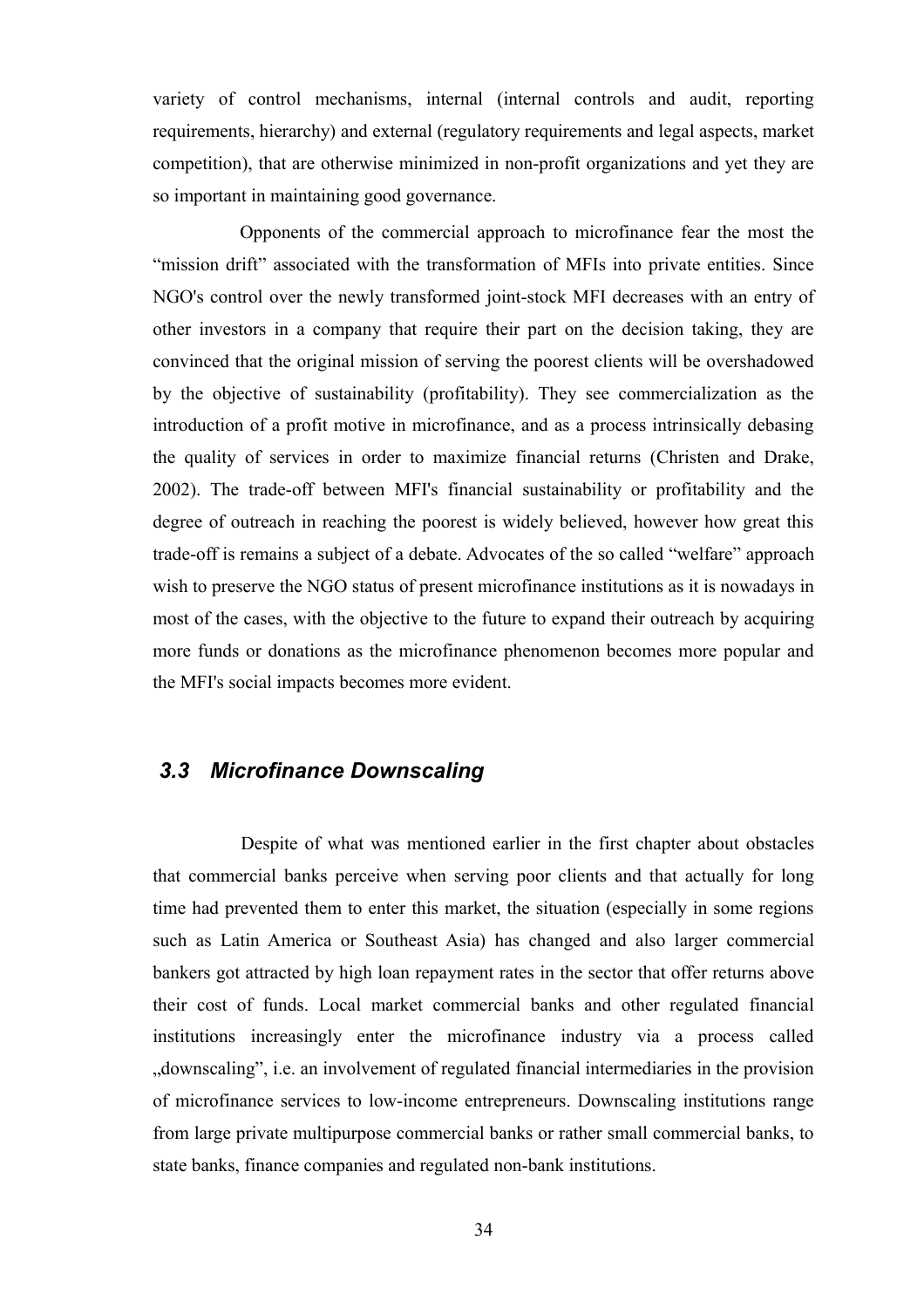In general, these institutions see microfinance as a market opportunity offering solid profit margins and further growth prospects taking into account the number of people without the access to formal financial services throughout regions. In addition, microfinance represent a possibility of portfolio diversifications for banks and institutions facing increased competition in their traditional markets as well the opportunities of cross-selling. Other driving forces of bank's decision to move down the market may be a sense of social responsibility or rather the vision of microfinance as an appreciated public relation tool for banks that make a publicity out of their involvement in the microcredit program highlighting the eye-taking "lending to poor" motto.

Since entry conditions vary substantially (on the level of regulatory environment, potential market size and competition or due to other market factors) the downscaler approach is highly diverse as well. In general, the literature distinguishes two main categories – direct provision of financial services to the poor and the indirect approach based on cooperation with existing microcredit institutions.<sup>[26](#page-44-0)</sup> Some commercial banks choose to incorporate their microcredit program either into their SME department while others establish separate subsidiaries that can profit from the infrastructure and portfolio of the mother bank, while having its own staff understanding the rural and low income customers*.* Among the most known examples of downscaling banks we find the Indonesian state-owned commercial bank *Bank Rakyat Indonesia* or the Brazilian *Banco Do Nordeste* (also a state bank) that both chose to establish an internal unit within the bank, or on the other hand the *Banco de Crédito* in Peru, which set up a financial microfinance subsidiary.<sup>[27](#page-44-1)</sup>

There are several positive features the larger commercial banks possess in order to be successful, such as the physical infrastructure and branch networks allowing to reach a large number of customers and offer them a variety of financial products, own sources of funds not requiring to rely on donor resources, stable control mechanisms and clear ownership structure.

Among difficulties perceived when entering the microfinance market we find external (or market) factors especially high operating costs but also increased competition among microfinance providers and the vulnerability of smaller banks and finance companies with respect to the economic decline in their respective countries, which both may result in a withdrawal from the market. Internal factors include

<span id="page-44-0"></span><sup>&</sup>lt;sup>26</sup> For further details on microfinance downscaler strategies see Isern and Porteous, 2005.

<span id="page-44-1"></span><sup>&</sup>lt;sup>27</sup> See Delfiner, Miguel and Peron, Silvana. 2007. *"Commercial Banks and Microfinance*, " Central Bank of Argentina. On: http://mpra.ub.uni-muenchen.de/10229/1/MPRA\_paper\_10229.pdf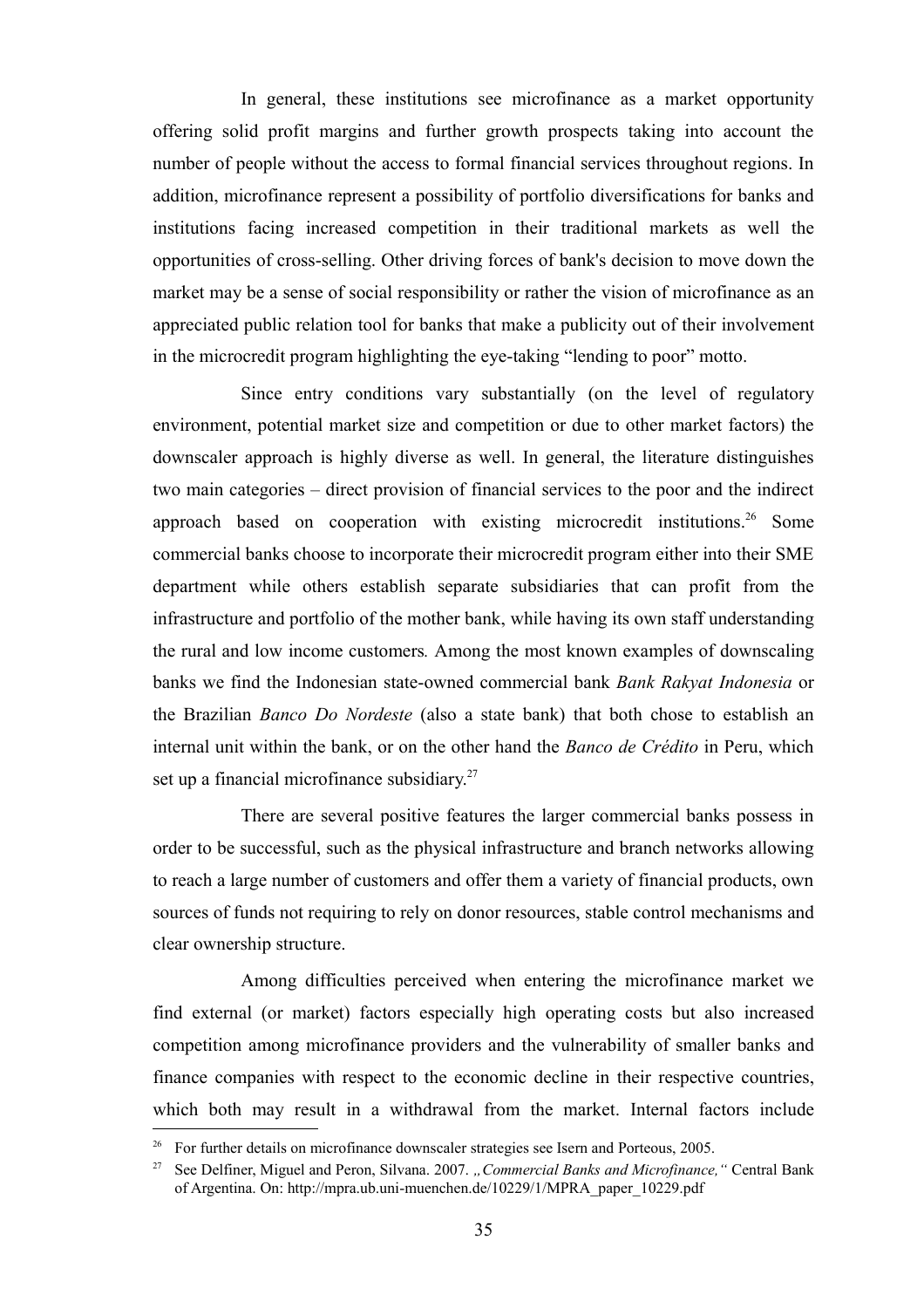especially the difficulty assimilating microloans into a wider corporate bank culture. The experience shows that when microcredit programs become a part of a greater unit within the bank the same approach is applied as to other financial products, which may not be desirable as microfinance involve different type of clients and requires different credit methodologies. Moreover, the microfinance business is labor-intensive and requires qualified personnel used to work with lower-income social groups. Technical assistance, staff training and enthusiastic management play a crucial role.

According to Liza Valenzuela, a microfinance specialist who has tracked the evolution of the microfinance sector and carried out surveys among commercial banks addressing low income clients, found out that the experience of these new entrants in microfinance has been mixed; a few commercial actors are succeeding, others are struggling, while some have simply given up (Valenzuela, 2002). In terms of the impact of new entrants on the microfinance sector she has found that while some of the best practices of the microcredit have been integrated into downscaling banks' products (especially the short-term nature of loans) the individual lending concept dominates this fragment of the microfinance sector. In terms of outreach (measured by the number of active loans), she has found out that in general banks are reaching more established microenterprises and clients that are slightly better off than the average NGO client, nevertheless they are also able to reach lower market segments (Valenzuela, 2002).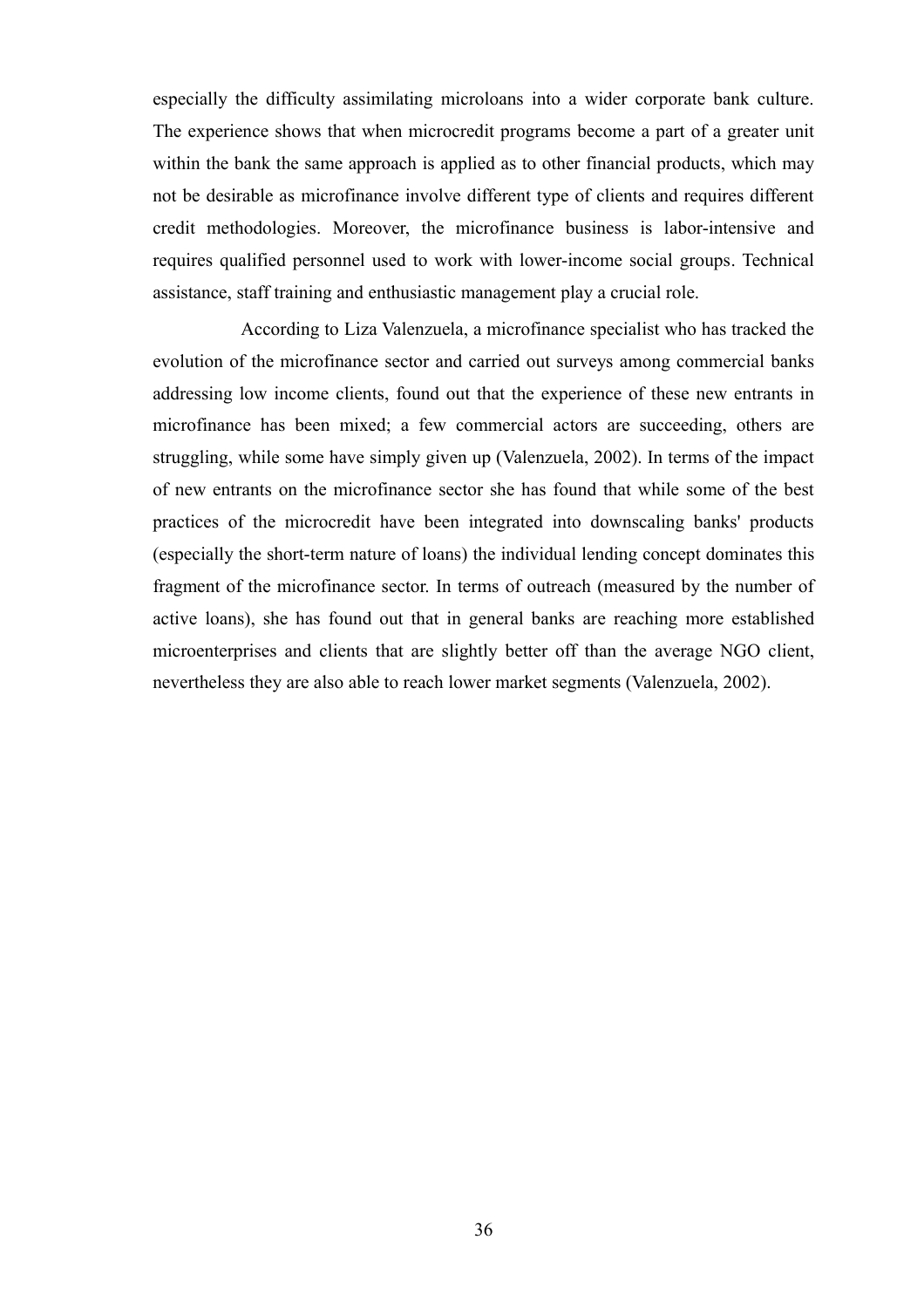# **4 Foreign Investment in Microfinance**

## *4.1 Market Trends*

Since MFIs operate in more or less developed countries their chance to obtain larger volumes of funds on the local market (beyond local bank loans and saving mobilization) is somehow limited taking into account that capital markets are too thin and not well developed in most developing countries (of course there are exceptions). According to Ledgerwood and White (2006) this is particularly evident in the limited sources of medium and long-term financing found in many developing countries. In this manner, some MFIs are highly interested in foreign financing in order to broaden their funding structure. On the other side, mostly bigger western investors get increasingly allured by the microfinance institutions in their search for new investment opportunities and new fields of the banking activity.

At large, the foreign funding of microfinance has been provided by a broad range of donors and investors with diverse institutional characteristics, business models, instruments, return expectations, risk appetites, and conceptions about the ultimate goal of microfinance (CGAP: http://www.cgap.org). We distinguish two type of cross boarder funding: the first one coming for donors that consist of bilateral aid and development agencies, multilateral development banks and UN agencies, foundations and charitable trusts or international NGOs. On the other hand, there has been a group of investors in microfinance industry bringing along a more competitive approach. Since the approach of donors providing grants and funding at subsidized conditions has already been briefly discussed, we will now rather focus on the investors' funding of microfinance.

Investment in microfinance is especially attractive for a growing segment of Socially Responsible Investors (SRIs) who seek investment opportunities that offer positive financial returns while pursuing some social or environmental mission. These investment opportunities focus on thematic investing associated with issues like climate change, pollution, green investments, renewable energy, health or social standards. The variety of SRIs ranks from NGOs and development agencies, professional institutional investors such as international banks, pension funds or insurance companies to religious institutions and High Net Worth Individuals (HNWI). The sector of socially responsible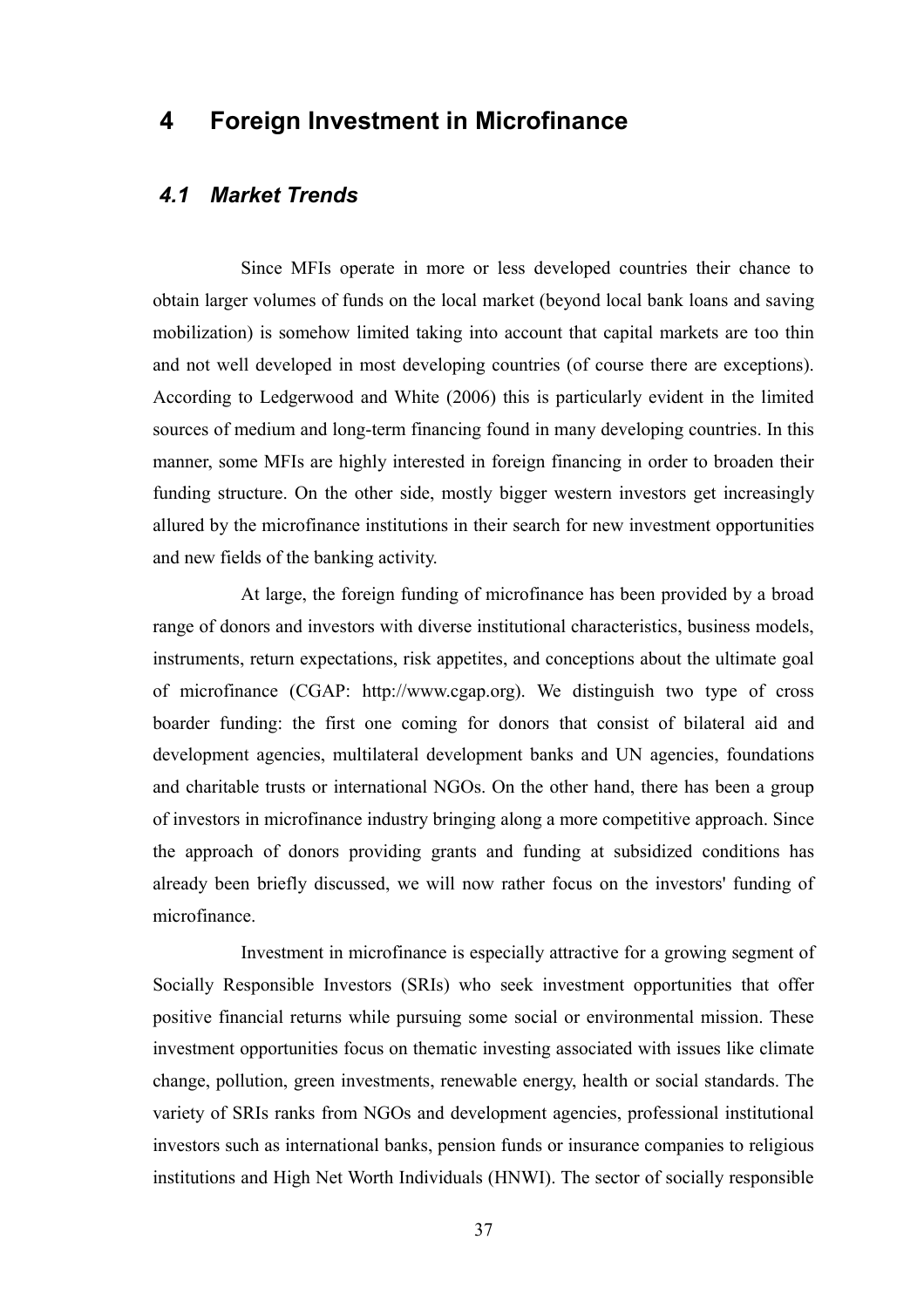investment is very large and is fast-growing (see figure 4.1). In the U.S., the volume of SRIs reached USD 2.7 trillion in 2007 while total assets under management attained USD 25.1 trillion, which means that about one out of every nine dollars under professional management in the United States was involved in socially responsible investing (Social Investment Forum, 2007). The SRI assets managed by U.S. institutions has increased over the period 2003-2007 by a compound annual growth rate (CAGR) of 5.8% while in Europe SRI assets grew even faster by a CAGR of 27.3% from EUR 501 billion in 2003 to EUR 1.0 trillion in  $2006^{28}$  $2006^{28}$  $2006^{28}$ .



Figure 4.1. SRI Assets in the U.S. (in USD billions)

Matt Christensen from the European Social Investment Forum (Eurosif) highlighted that microfinance is only a recent entrant to the SRI world and it still represents a very small percentage of SRI investment – about 0.1% of the expected USD 5 trillion in global SRI investment in 2007 (GGAP, 2008b). Nevertheless, over the past years investment in microfinance has witnessed very strong growth rates. Raimar Dieckmann (2007) from the Deutsche Bank Research estimated foreign investment in microfinance to have more than doubled from USD 1.7 billion in 2004 to around USD 4.4 billion in 2006. While still the majority of the incoming funds stemmed from the group of the SRIs, the interest of purely commercially oriented investors in microfinance with no particular concern in the social impact of the MFIs' activities is growing as well even though it has been so far negligible.

Source: own calculations on data from Social Investment Forum, 2007

<span id="page-47-0"></span><sup>28</sup> EU figures adapted from Deutsche Bank Research, 2007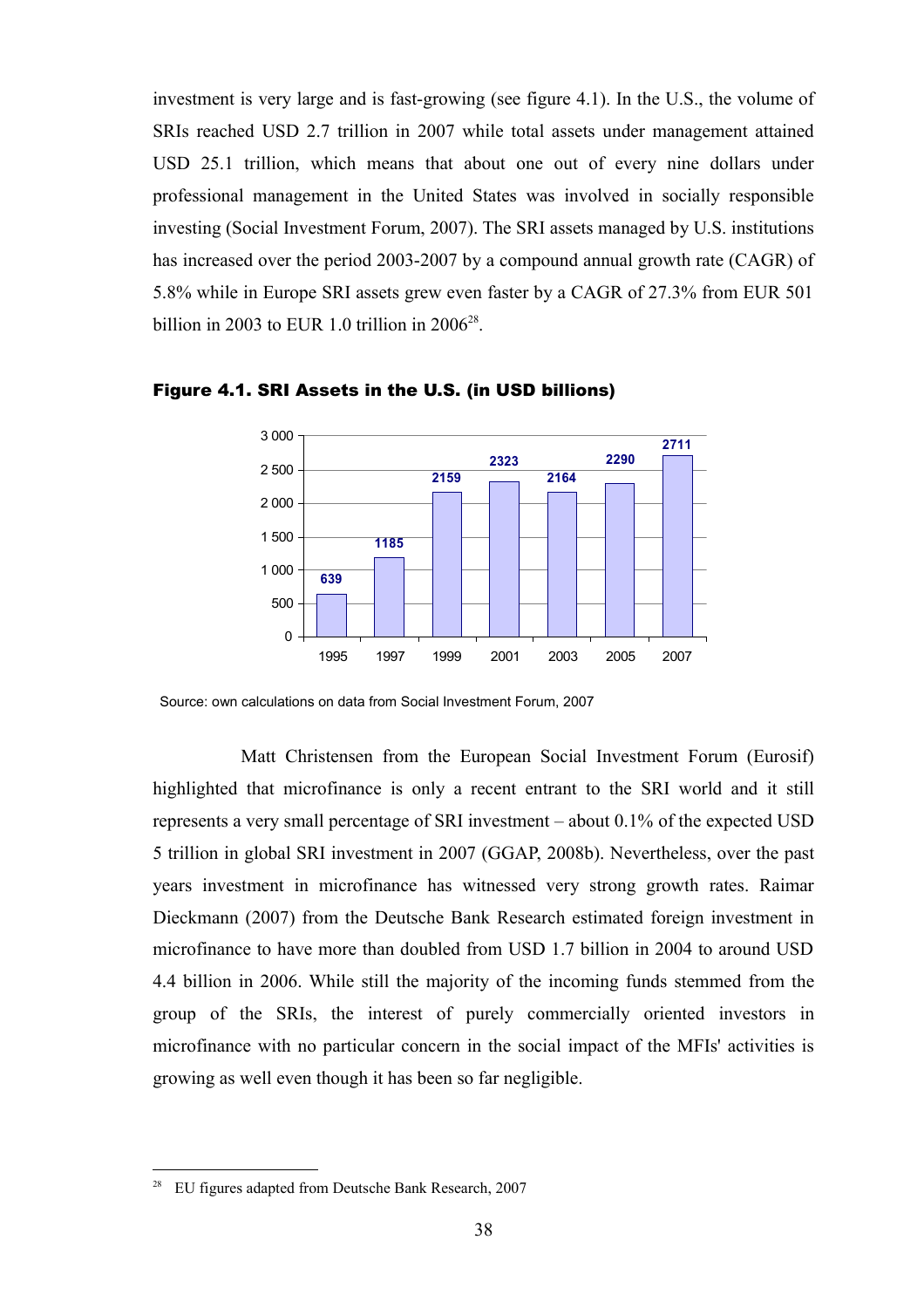# *4.2 Foreign Investors Break-down*

Virtually, we can divide foreign investors in microfinance into three categories: (1) public investors, also referred to as International Financial Institutions (IFIs) or Development Finance Institutions (DFIs); private capital investors, both commercial or not including (2) individual investors and (3) institutional investors. Foreign capital, however, is rarely invested directly to MFIs and according to Xavier Reille and Sarah Forster (2008) approximately half of all microfinance investment from the three investor groups in developed countries is channeled to MFIs through specialized financial intermediaries that are collectively referred to as Microfinance Investment Vehicles (MIVs). See figure 4.2 for the outline of ways foreign capital flows in MFIs. The volume repartition of capital invested by the three investor groups (institutional investors, retail investors and DFIs) via MIVs has been gradually evolving towards lower DFIs' engagement when the share of the three groups of investors in MIVs funding in 2007 accounted for 41%, 30% and 19% respectively.<sup>[29](#page-48-0)</sup>



Figure 4.2. Foreign Investment Microfinance Landscape

Source: Deutsche Bank Research, 2007

## **4.2.1 Public Investors**

Public investors in microfinance consist of private-sector investment arms of government-owned development institutions. In total about 19 Development Finance Institutions (DFIs) include bilateral or multilateral organizations, such as the European

<span id="page-48-0"></span>Figures from the CGAP, 2008c: *.MIV Survey 2008 Main Findings*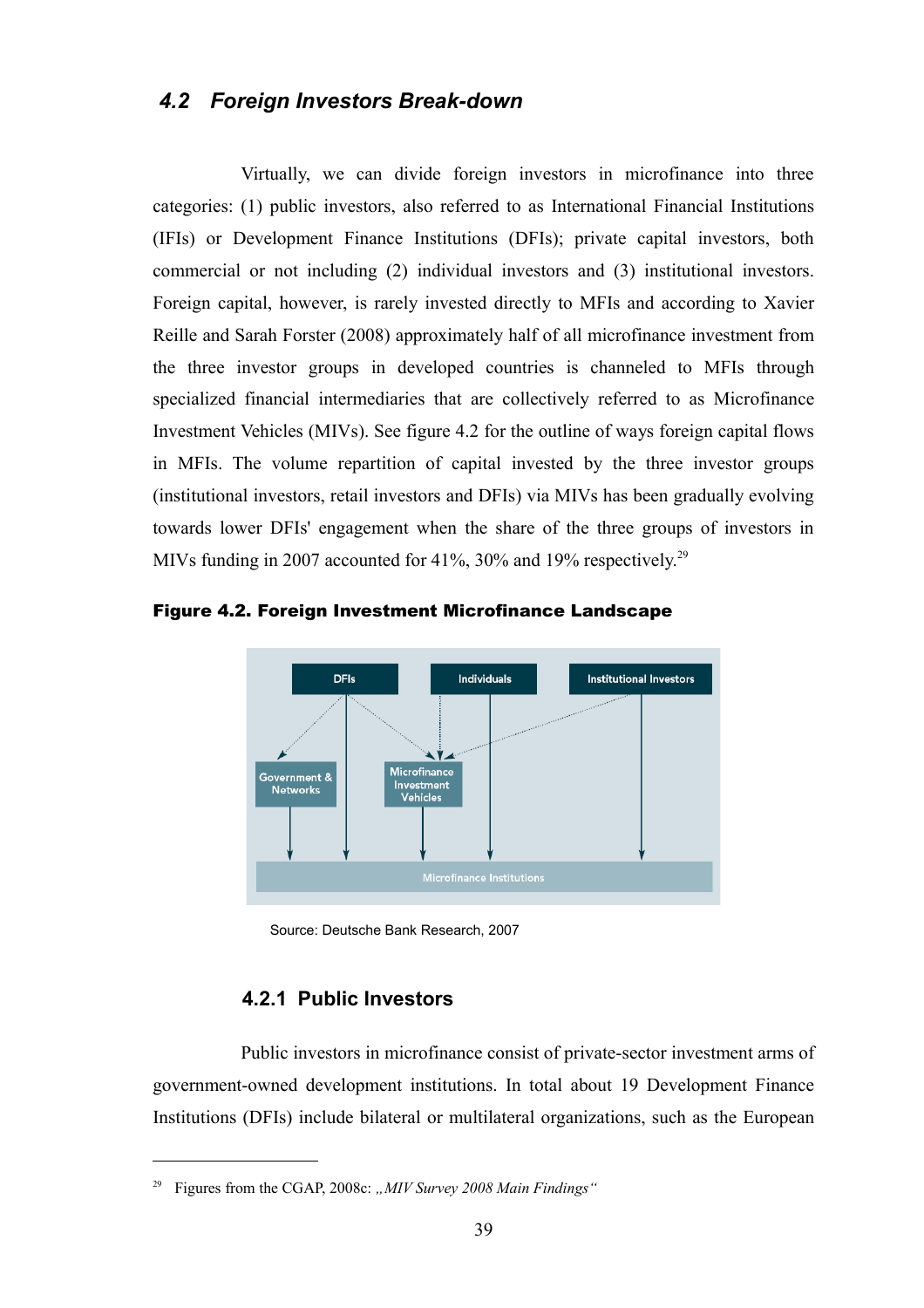Bank for Reconstruction and Development (EBRD), part of the Wold Bank, or the German development bank KfW. Their involvement in the microfinance sector dates back to the late 1990s and their activities involve all debt-funding, acquisition of equity stakes in MFIs and provision of guarantees. They do not figure as donors, but since promoting sustainable private sector development in developing countries is DFIs' mission, they are willing to accept a higher risk in their investment activities. Their role of MFI's shareholders has increasingly helped to promote the sector and to foster the private investment (even though in certain regions there is still a long way to go in the terms of private funding in the sector). On the other hand, they have not always been quick to respond to the growing appetite of private investors by exiting the most commercially viable markets and according to Reille and Forster (2008) there has rather been competition and, in some cases, crowding out of private investors with DFIs offering lower interest rates and more flexible terms. Nevertheless, over the time their business strategies have evolved and with the commercialization of microfinance and new entries of private investors they adopted a more commercial approach to the industry by changing their primary goals to loan repayments.

CGAP's First Global Survey of Funders' Microfinance Portfolio published in November 2008 showed that DFIs' outstanding microfinance portfolio (covering 16 DFIs) significantly increased for a total of USD 4.1 billion as of December 2007 compared to USD 2.4 billion in 2006, USD 1.7 billion and USD 1 billion in 2005 and 2004 respectively, which represents a compound annual growth rate of almost 60% for 2004 to 2007.



Figure 5.3. Total DFIs Microfinance Outstanding Portfolio<sup>[30](#page-49-0)</sup> (in USD millions)

Source: CGAP, 2008a: "First Global Survey of Funders' Microfinance Portfolio"

<span id="page-49-0"></span> $30$  Outstanding portfolio = funds disbursed minus repayments.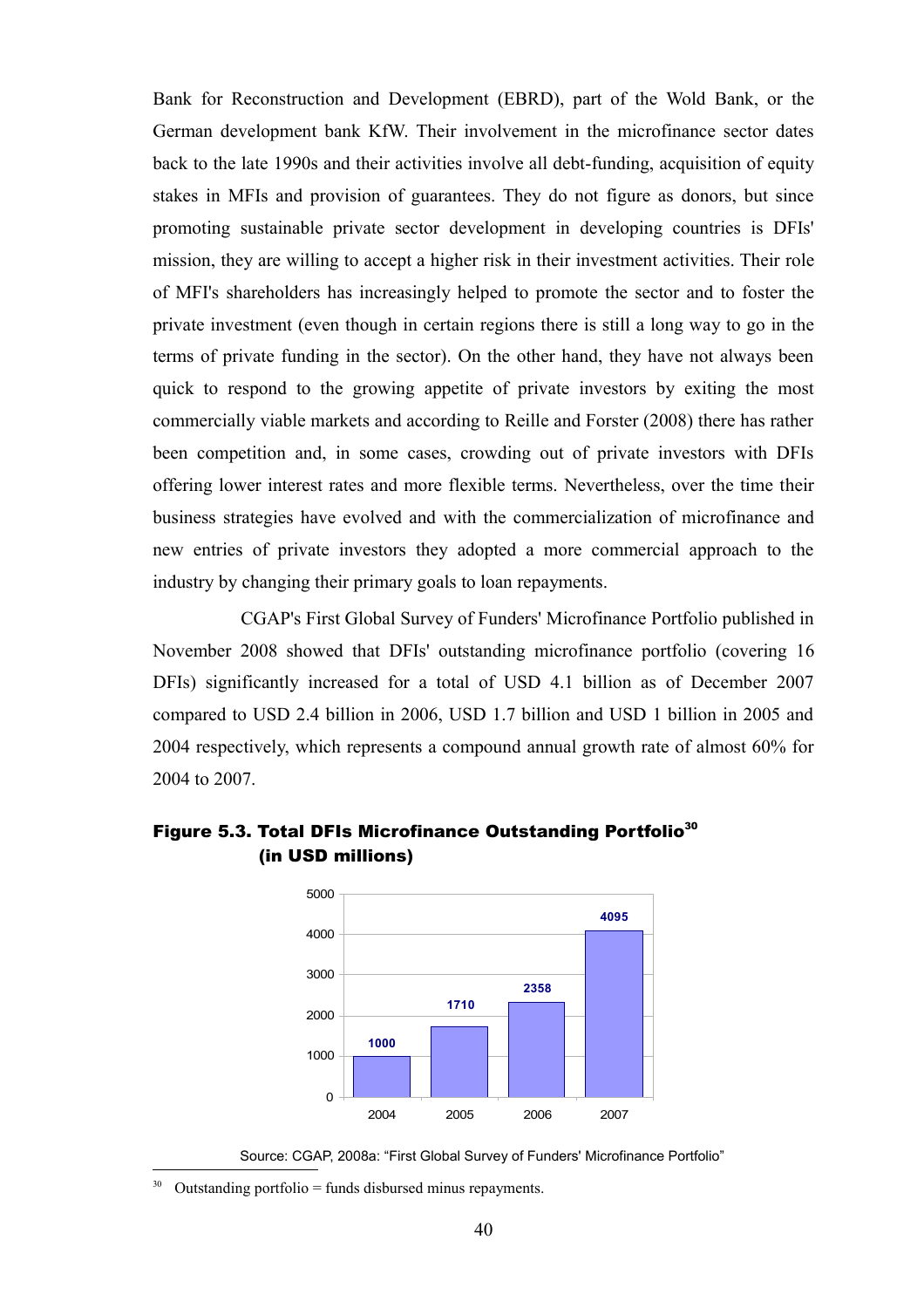### **4.2.2 Private Individual Investors**

Foreign funds coming to microfinance from private individuals are channeled to MFIs either through recognized NGOs involved in the sector or by specialized microfinance funds (that fall within the group of MIVs). In some case private individual investors support chosen MFIs or micro-entrepreneurs directly. Private individual investment in microfinance come especially from socially-minded High Net Worth Individuals  $(HNWI)^{31}$  $(HNWI)^{31}$  $(HNWI)^{31}$  who are typically successful entrepreneurs looking to make good use of both their money and business skills to help scale-up microfinance (Reille and Forster 2008)*.* Their interest in socially responsible investment in general may be backed-up by following concerns: the sense of responsibility, social investment as an alternative to philanthropy, financial opportunity, looking for sustainable return or risk management. Some of the specialized microfinance funds that target individual investors are: Oikocredit, a Dutch cooperative society established already in 1975; Calvert Foundation in the United States; the Grameen Foundation; mutual funds registered in Europe, such as Dexia Microcredit, responsAbility, and the Triodos Fair Share Fund; or Omidyar-Tufts Microfinance Fund, associated with the founder of eBay Pierre Omidyar.

Socially motivated individuals, not necessarily well-off investors, can now invest in microfinance interest-free or with certain returns also online. Specialized web sites offer to a retail investor to search among candidates for a microloan and choose the most appealing project. An investor transfers the amount chosen to lend that can be as little as USD 20 via PayPal or by credit card payment. Funds collected are passed to a partner MFI that sequentially accords the loan. Throughout the course of the loan an investor receive email updates on the project and repayments. The most known online raising initiative for microfinance is non-profit www.kiva.org launched in October 2005. Since then over 95 MFIs in 44 countries have raised 0% interest debt capital from more than 457,000 social investors via Kiva (www.kiva.org). A more commercial project that offers to investors returns ranging from 0.5  $\%$  to 3.0  $\%$  p.a. is an online fundraising platform called MicroPlace a business unit of eBay. MicroPlace is the first broker-dealer registered with the Securities and Exchange Commission that specializes in microfinance securities for retail investors in the U.S. (Reille and Forster 2008).

<span id="page-50-0"></span>In the financial markets environment HNWIs are most commonly defined as individuals with more than USD 1 million in liquid financial assets, excluding primary residence. Definitions, nevertheless, may vary by financial institution and region.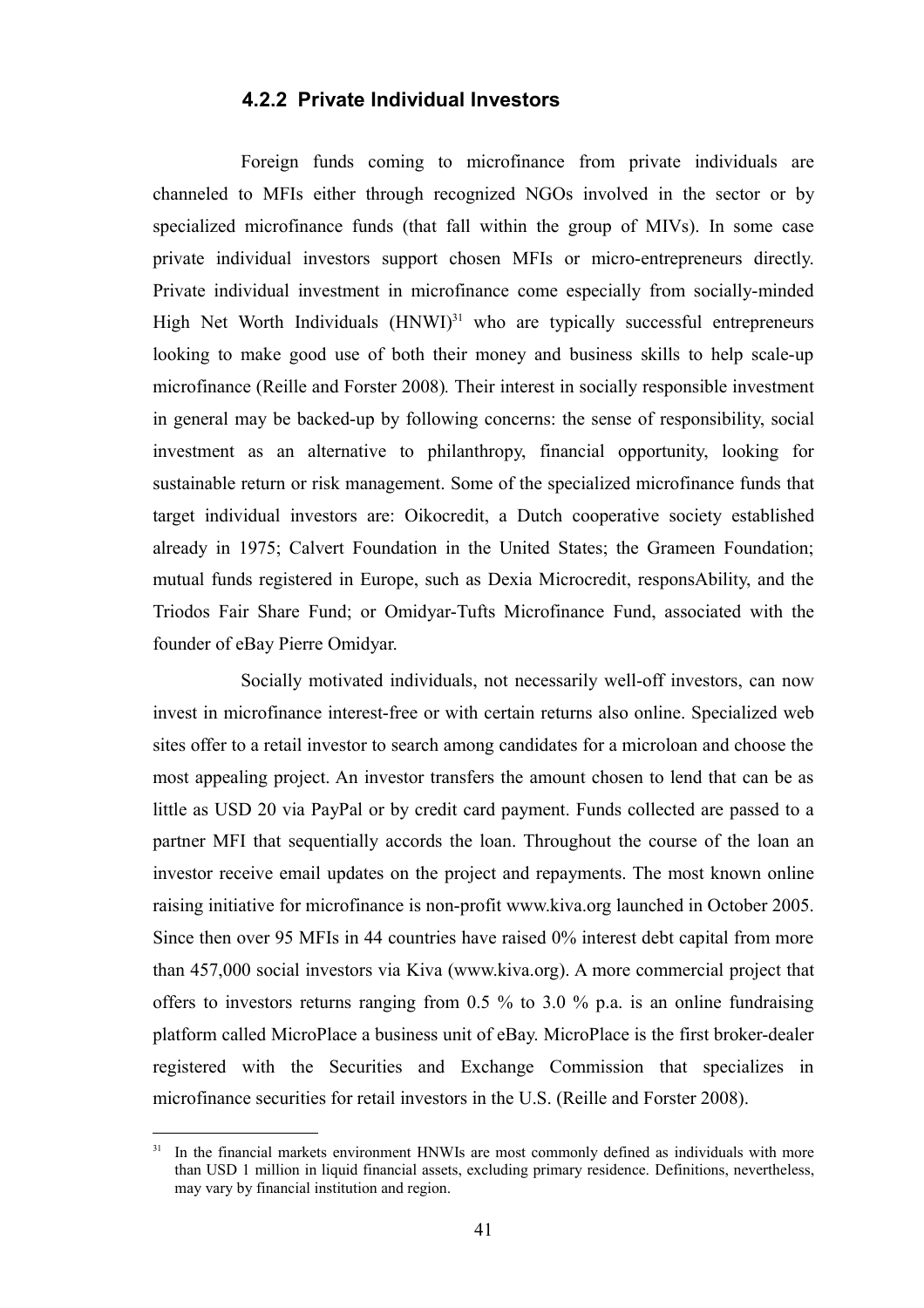Since 2007 a similar initiative exists also in the Czech Republic. A jointstock company Microfinance a.s. seeks to raise awareness of microfinance in the Czech Republic by running a portal myELEN.com (my Electronic Loan Exchange Network). As of 16 October 2008 myELEN.com cooperated on funding diverse microfinance projects with 4 MFIs and 113 Village Banks reaching it total 680 individual clients. Loans provided throughout myELEN.com collect interest from 2.0 - 8.0 % p.a.<sup>[32](#page-51-0)</sup>

### **4.2.3 Institutional Investors**

Over the last decade institutional investors such as international retail banks, investment banks, pension funds and insurance companies have started to be more engaged in the growing microfinance sector. The business relationship between especially the first-tier microfinance institutions and large international banking houses and institutional funds has become more profound on two levels.

Firstly, the sector provides an investment opportunity for those searching to diversify their investment portfolio. Especially pension and insurance funds represent, according to many microfinance practitioners, a great hope for further growth and outreach expansion of the microfinance sector given the volume of funds they manage. In 2007, pension fund assets in the OECD countries reached USD 17.9 trillion in 2007, of which assets worth USD 10.2 trillion were held by US pension funds.<sup>[33](#page-51-1)</sup> In 2006, for example, one of the larger U.S. pension funds TIAA-CREF created Global Microfinance Investment Program worth of USD 100 million to invest in selected microfinance institutions (MFI's) worldwide, the first investment of its kind made by a major U.S. institutional investor.<sup>[34](#page-51-2)</sup> Institutional investors in microfinance include also investment funds managed by or on behalf of a private institution that invest themselves in microfinance investment vehicles.

Institutional investor's investment portfolio consists of a great variety of assets with different risk/return profiles. Globally, additional risk coming from purchases of a smaller volume of higher-risk assets may be offset by greater volume of low-risk assets in the portfolio. Nevertheless depending on local regulations and

<span id="page-51-0"></span><sup>32</sup> See http://www.myelen.com.

<span id="page-51-1"></span><sup>&</sup>lt;sup>33</sup> Data from: OECD. "Pension Markets in Focus". Issue 5, December 2008. Available at: http://www.oecd.org/dataoecd/42/19/41770561.pdf

<span id="page-51-2"></span><sup>&</sup>lt;sup>34</sup> See TIAA-CREF at http://www.tiaa-cref.org.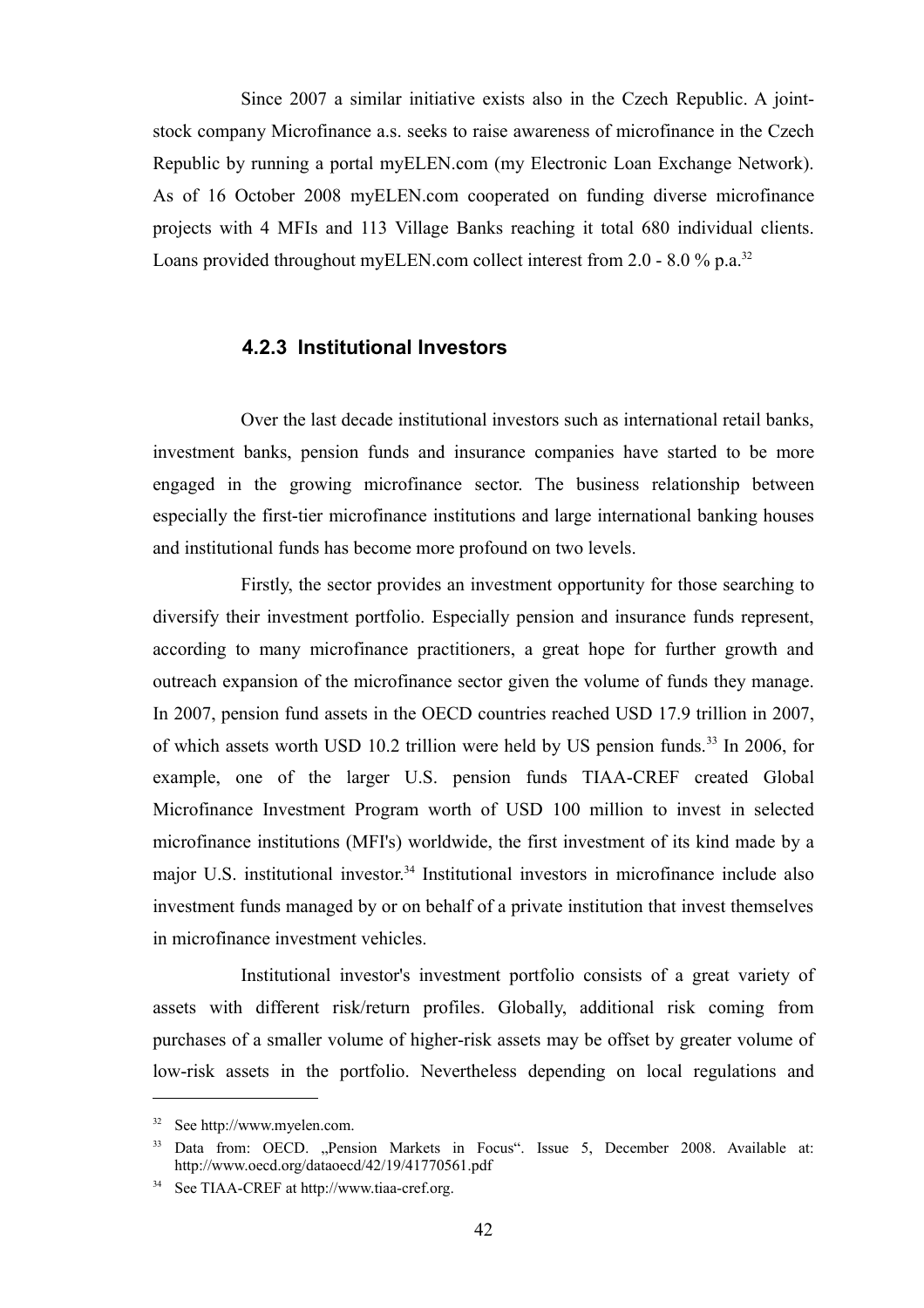restrictions they may be limited to investing only in government securities or to other well-defined asset classes with an established historical performance review, which is not the case of microfinance for the time being. Yet, according to some microfinance specialists microfinance is evolving into a distinctive asset class<sup>[35](#page-52-0)</sup>. Besides the risk factor, there are other barriers to entry of big institutional players in the sector. The reality is that there are huge transaction costs (related to finding, assessing, managing and divesting or closing out an investment or loan) involved in investment in an emerging markets sector in general, which in case of microfinance miss standard evaluation of securities' performance on the top of it. According to Marc de Sousa-Shields and Cheryl Frankiewicz (2004) larger funds need to invest several millions of dollars in any single investment to merit the costs of analysis and fiduciary compliance. Investment opportunities in microfinance institutions or funds, nevertheless, are rarely profound enough to satisfy needs of larger investment funds in respect to the requested volume of investments. Most MIVs are very small in size when 86% of them have less than USD 20 million under management (Reille and Sananikone, 2007).

Secondly, as the most successful and the fastest growing MFIs become more exposed to world capital markets in their search of funds, recognized international banks are involved in facilitating these transactions introducing standard financial market instruments to the microfinance sector. They act as intermediaries between the wide investment community and securities issuers, i.e. MFIs, and their services may include for example servicing the microfinance fund distribution, arranging and distributing bond offerings or originating and securitizing loans (e.g. collateralized debt obligations). In addition, since the cross-boarder funding of MFIs is mostly effectuated in hard currency while microloans are provided in local currency, the foreign currency risk is involved. International banks may therefore provide hedging instruments and/or other investment banking services not necessarily linked to the foreign exchange market.

<span id="page-52-0"></span><sup>35</sup> See for example Kraus and Walter, 2006; or de Sousa-Shields and Frankiewicz, 2004.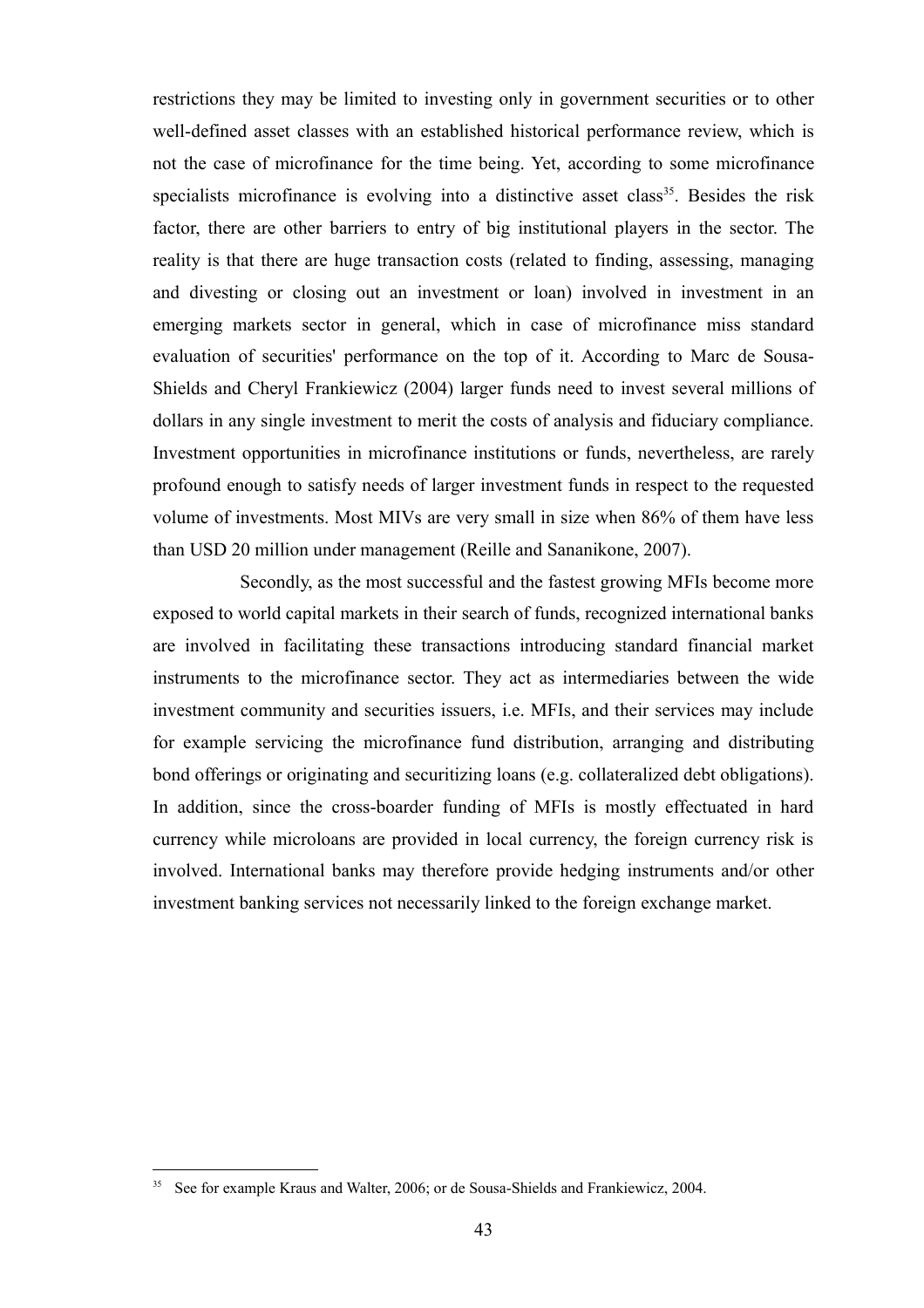# *4.3 Microfinance Investment Vehicles*

Microfinance investment funds or microfinance investment vehicles (MIVs) are special investment vehicles with a sole (or main) focus on the microfinance sector. MIVs are structures that propose a collective investment in a wide and diversified spectrum of microfinance institution. They play a vital role in microfinance since, as previously mentioned, they channel about half of the funds flowing to the microfinance sector. MIVs comprise a broad spectrum of vehicles that vary in legal structure, founding institution's origin, commercial orientation, investor base and fund's composition. The term of microfinance "fund" is commonly used instead of investment vehicle despite the fact that in legal sense many of them are not necessarily investment funds in the proper sense of the term as it is widely understood in financial markets (e.g. mutual funds).<sup>[36](#page-53-0)</sup> We, as well, shall use those two terms interchangeably if not specified otherwise.

# **4.3.1 Funds' Characteristics**

Many of the first MIVs were set up by Development Finance Institutions (DFIs) and private donors with an objective of extending MFIs' financial resources that would enable to expand their outreach. First microfinance investment funds were established since mid 1990s, nevertheless the most of today's largest funds initiated by private institutions have begun their activity only after 2000. MIVs in fact follow the path towards gradual commercialization that microfinance institutions themselves had begun in late 1980s, which consist of developing transparent fund structures with clear financial and social objectives and professional asset management. Microfinance investment products and funds have been managed either within the sponsoring company by fund management professionals with the traditional financial markets background (e.g. *AXA World Funds Development Debt* sub-fund dedicated to microfinance is managed by a small group of professionals knowledgeable of microfinance) or by separate investment management firms such as the Switzerland-

<span id="page-53-0"></span><sup>36</sup> One of the particular features of mutual funds is that they offer redemption rights, i.e. the investor is entitled at all times to ask for a redemption of his units and a cash payment for his investment. Therefore funds keep part of their assets in cash and liquid assets.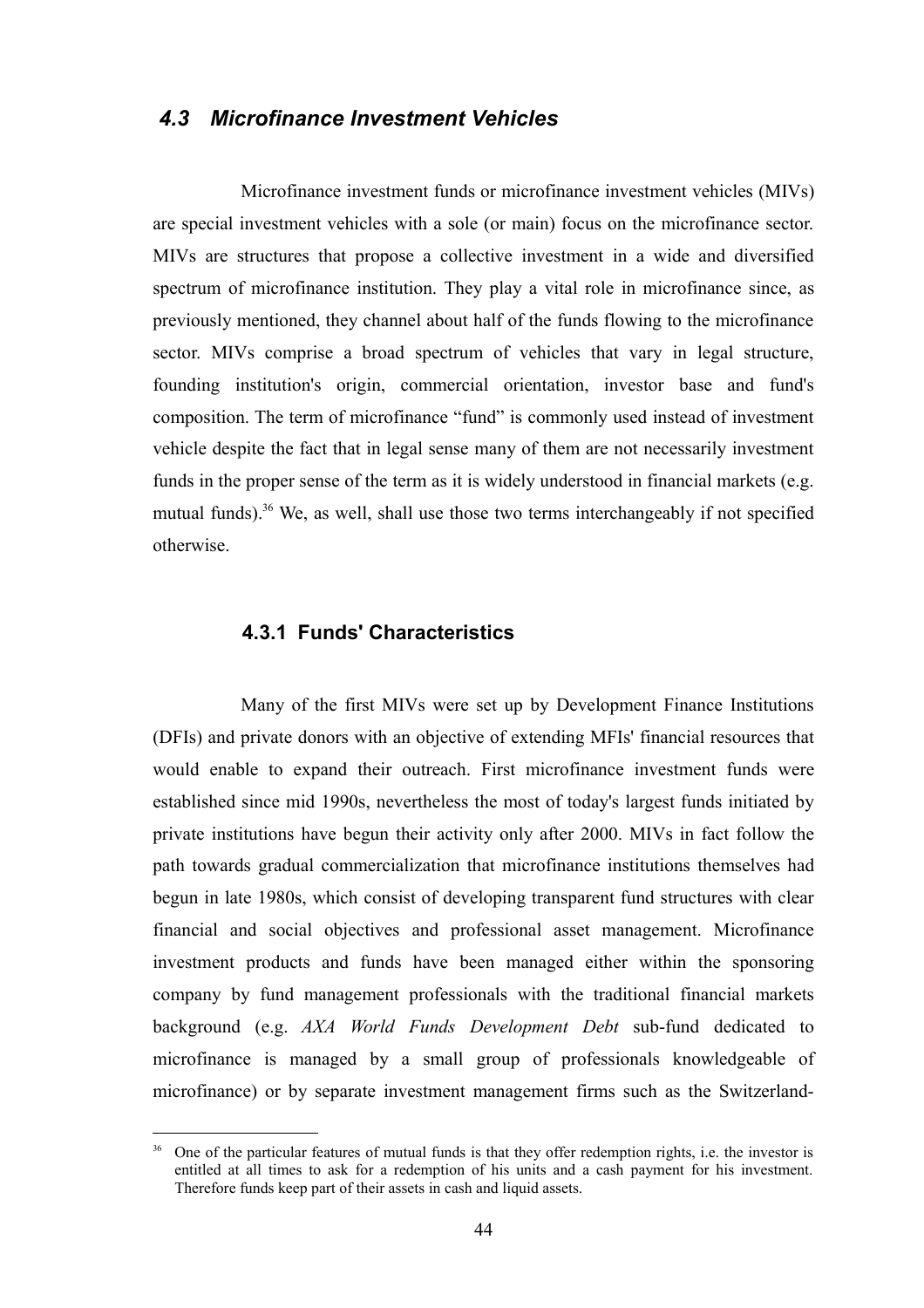based *BlueOrchard Finance* that co-manages the Dexia Micro-Credit Fund, first private worldwide and fully commercial microfinance investment fund sponsored by *Dexia-BIL Bank* in Luxembourg and the Saint-Honoré Microfinance Fund sponsored by the *Compagnie Financière Edmond de Rothschild Banque.*[37](#page-54-0) More commercial approach of some MIVs has proven to be efficient in terms of the growth of a portfolio. In this respect Goodman (2004) brings forward the above mentioned Dexia Micro-Credit Fund established in 1998 whose loan portfolio has grown from less than USD 1 million at the beginningof 2000 to USD 34 million as of December 2003<sup>38</sup> demonstrating much faster growth pace during its initial years than it was recorded in case of other donor sponsored funds. Private donors and DFI's have, nevertheless, played an important investment role mainly in start-up MIVs (though established by private institutions) especially by assuming risk when investing, for example, in subordinate tranches of debt instruments. DFI's involvement in some of these microfinance funds was translated as a positive indicator encouraging investor confidence and together with MIV's greater commercialization it helped the sector to attract more private investors (especially from the range of social responsible investors and SRI departments of institutional investors). In consequence, DFI's share of MIV's funding has been gradually decreasing (from 36% in 2005 to only 19% in 2007).[39](#page-54-2)

Legal structures of MIVs include open-end mutual funds common mainly in the U.S., and its West European parallel the open-end collective investment scheme SICAV<sup>[40](#page-54-3)</sup> (Société d'Investissement à Capital Variable), both offering redemption rights at any time during the course of investment. Furthermore MIVs may be structured finance vehicles especially collateralized debt obligations and special purpose vehicles.

In terms of fund's commercial orientation current microfinance literature distinguishes mostly three categories of funds<sup>[41](#page-54-4)</sup>: (1) Commercial MIVs taking form of investment funds or investment companies providing loans at market conditions and seeking financial returns. These funds target especially financially sustainable (first-tier)

<span id="page-54-0"></span><sup>37</sup> See [http://www.blueorchard.com.](http://www.blueorchard.com/)

<span id="page-54-1"></span>Since 2003 the total volume of fund's assets has growth immensely and as of March 4<sup>th</sup> 2009 the net asset value of fund's assets reached almost USD 390 million.

<span id="page-54-2"></span>Reille and Sananikone, 2007 and CGAP, 2008c; Nevertheless investing in MIVs represent only one of numerous DFI's activities in the microfinance sector and in absolute values their fund's volume has in 2007 almost doubled compared to 2006.

<span id="page-54-3"></span><sup>40</sup> SICAV (Société d'Investissement à Capital Variable) is an open-end investment vehicle with a variable capital equal to the net asset value of the fund. This form of an collective investment fund is common especially in European countries as France, Belgium, Luxembourg, Lichtenstein and Switzerland.

<span id="page-54-4"></span><sup>&</sup>lt;sup>41</sup> See for example Goodman, 2004.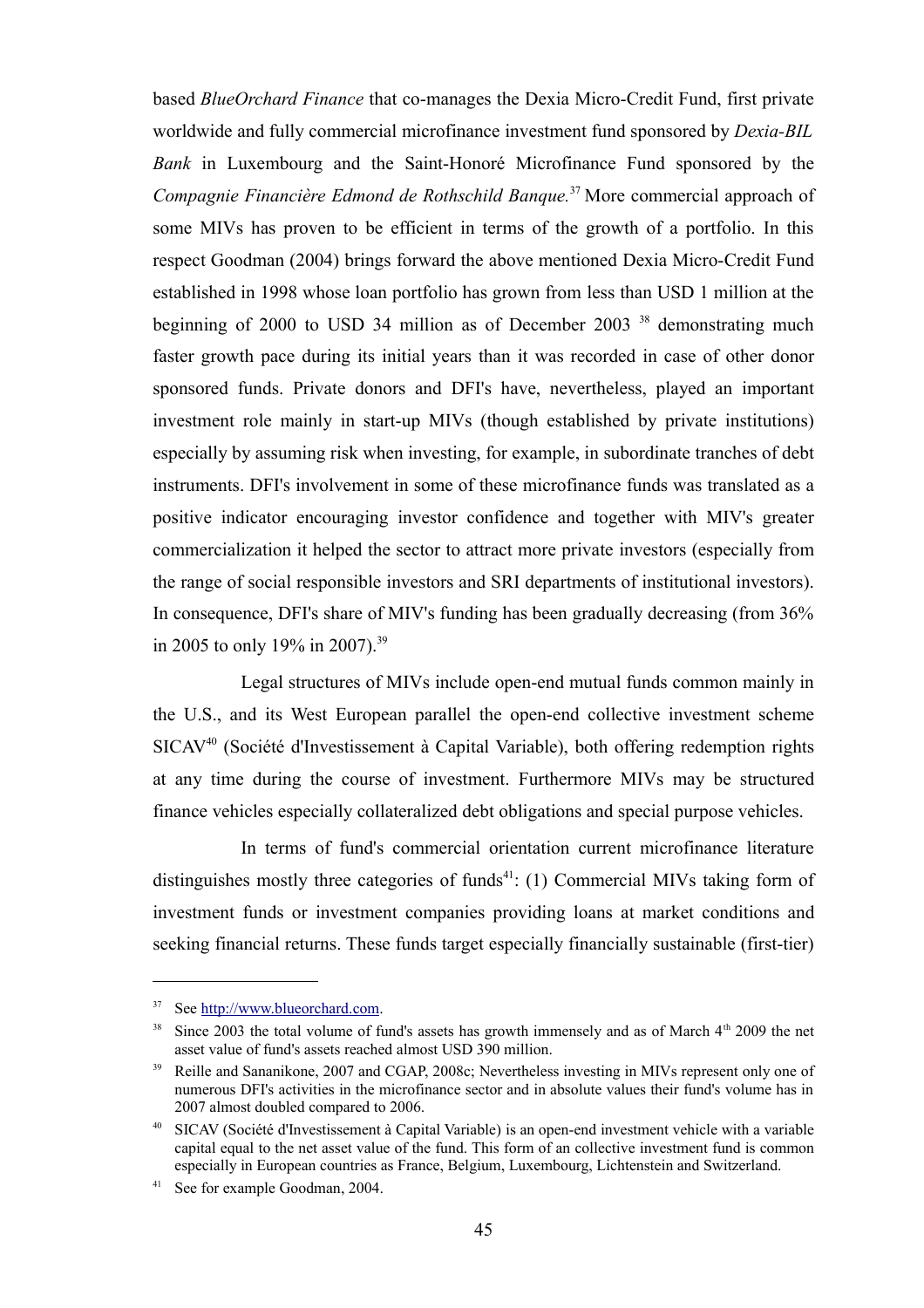MFIs and invest mainly in debt instruments.; (2) Quasi-commercial/dual-objective funds that strive to balance development objectives with modest financial returns while maintaining their borrowing conditions below or close to the market. Their target group may include also the second-tier microfinance institutions that are close to become sustainable. The share of equity holdings in MFIs is in general greater than in the first group of funds.; (3) Development funds that provide funds at subsidized below the market conditions. Their main contributors are NGOs, foundations or charity organizations who seek social returns in the first place.

#### **4.3.2 Growth of the Sector**

The fact that the microfinance investment sector is emerging could be demonstrated by multiple figures that were acquired from two independent surveys of the MIV universe - the MIV Survey 2008 (despite taking into account 2007 figures) undertaken by Consultative Group to Assist the Poor (CGAP) and the 2007 Microfinance Investment Vehicle Survey carried out by MicroRate, the first microfinance rating agency formally approved by the World Bank, that seeks to provide independent evaluations of performance and risk of particular MFIs and more importantly also microfinance investment vehicles. The number of microfinance investment vehicles has adopted a rapidly increasing trend reaching the number of 91 as ofDecember 31 2007  $42$  (figure 4.4). Most of them has, nevertheless, launched their business only after 2000 or even later.

Regional concentration of MIV's investment activities has been quite unbalanced with MIV's traditional areas of interest in Eastern Europe and Central Asia (44.5% of total microfinance portfolio of 58 MIVs included in the *MIV Survey 2008* by CGAP) and Latin America and Caribean (32%). Microfinance investments in the most impoverished continent, Africa, represented rather small part nevertheless they recorded high year-on-year growth rate of 119%<sup>[43](#page-55-1)</sup>. Furthermore, MIV investments remain concentrated in the first-tier MFIs.

<span id="page-55-0"></span><sup>&</sup>lt;sup>42</sup> CGAP, 2008c: "*MIV Survey 2008 Main Findings"*.

<span id="page-55-1"></span><sup>&</sup>lt;sup>43</sup> CGAP, 2008c: *..MIV Survey 2008 Main Findings* ".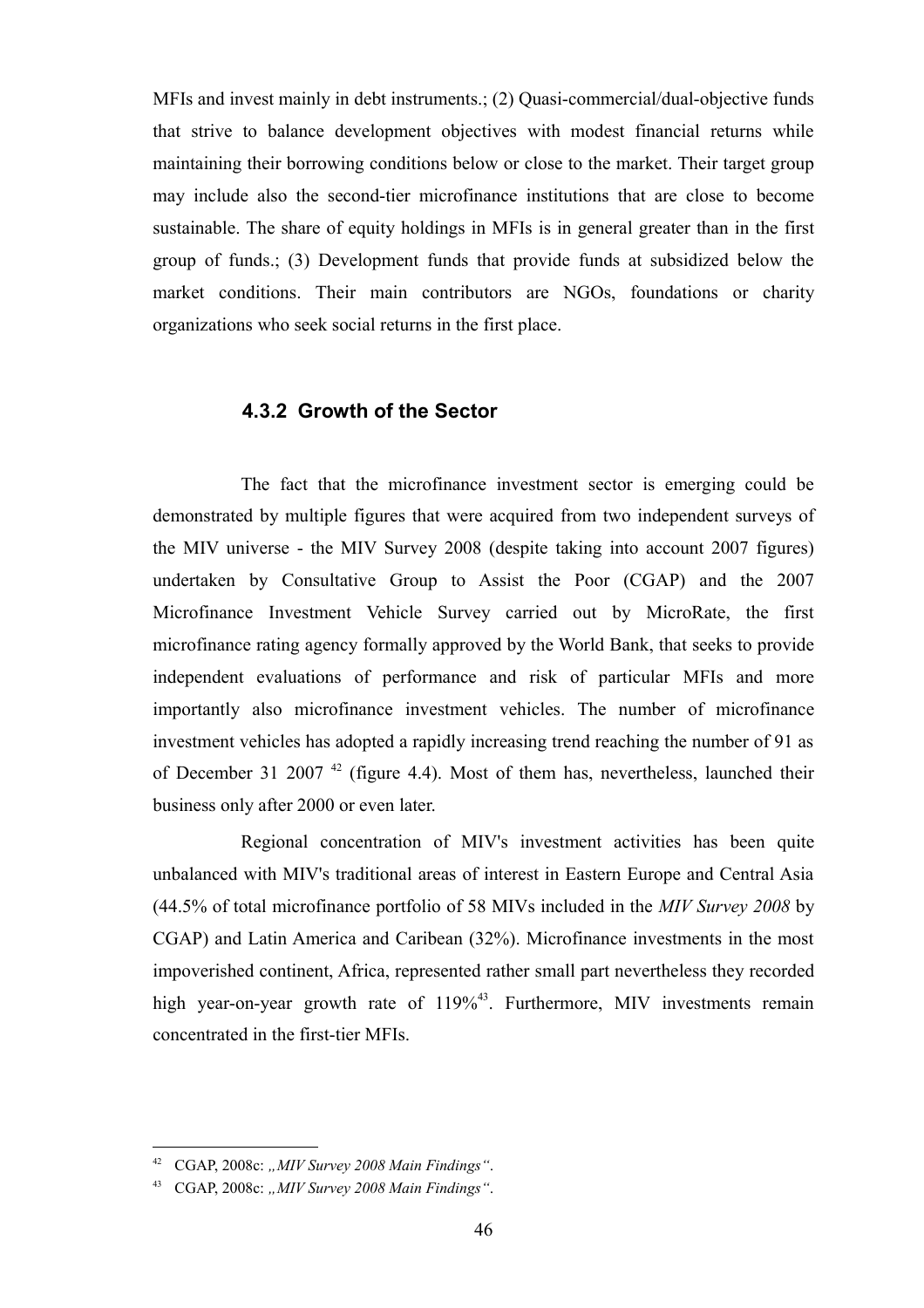

Figure 4.4. MIVs' Assets (in USD millions) and Number of MIVs<sup>[44](#page-56-0)</sup>

Source: MicroRate, 2008

The volume of outstanding assets of 69 MIVs included in the MicroRate survey has increased in 2007 by 97% compared to the year before to USD 3.88 billion. When looking at MIVs assets we need to search for outstanding microfinance assets that may differ from the total asset's volume for three reasons. Part of assets might not have been invested in microfinance as some MIVs are involved in other socially responsible investment opportunities (e.g. free trade). Secondly, part of the funds even though committed to MFIs in the particular year may not have been disbursed yet. Thirdly, rather lower volume of assets might have been retained in liquid assets or cash since new investment opportunities are being assessed. Outstanding microfinance assets have reached USD 3.07 billion in 2007 from 1.48 billion in 2006 recording a growth of 107% and the share of assets allocated in microfinance compared to total fund assets grew from 46% in 2004 to 79% in 2007.

Current trends in the composition of MIV's portfolios are still characterized by the preponderance of fixed income investments over the equity investment while lending institution's guarantees represent on average a marginal part of the portfolio. This trend is even more visible in portfolios of commercial MIVs compared to less return-focused funds willing to take more risk acquiring equity stakes in MFIs. 2007 Microfinance Investment Vehicle Survey by MicroRate revealed that debt investment

<span id="page-56-0"></span><sup>&</sup>lt;sup>44</sup> Survey of 69 MIVs that may not represent the entire MIV universe. MicroRate's survey took into account those MIVs being independent legal entities for raising and investing funds, independent of the MFIs being funded and having focus on investing in microfinance. Investment vehicles that are supported only by development agencies, government bodies or donors were excluded. Therefore the survey data may not represent the entire universe of MIVs.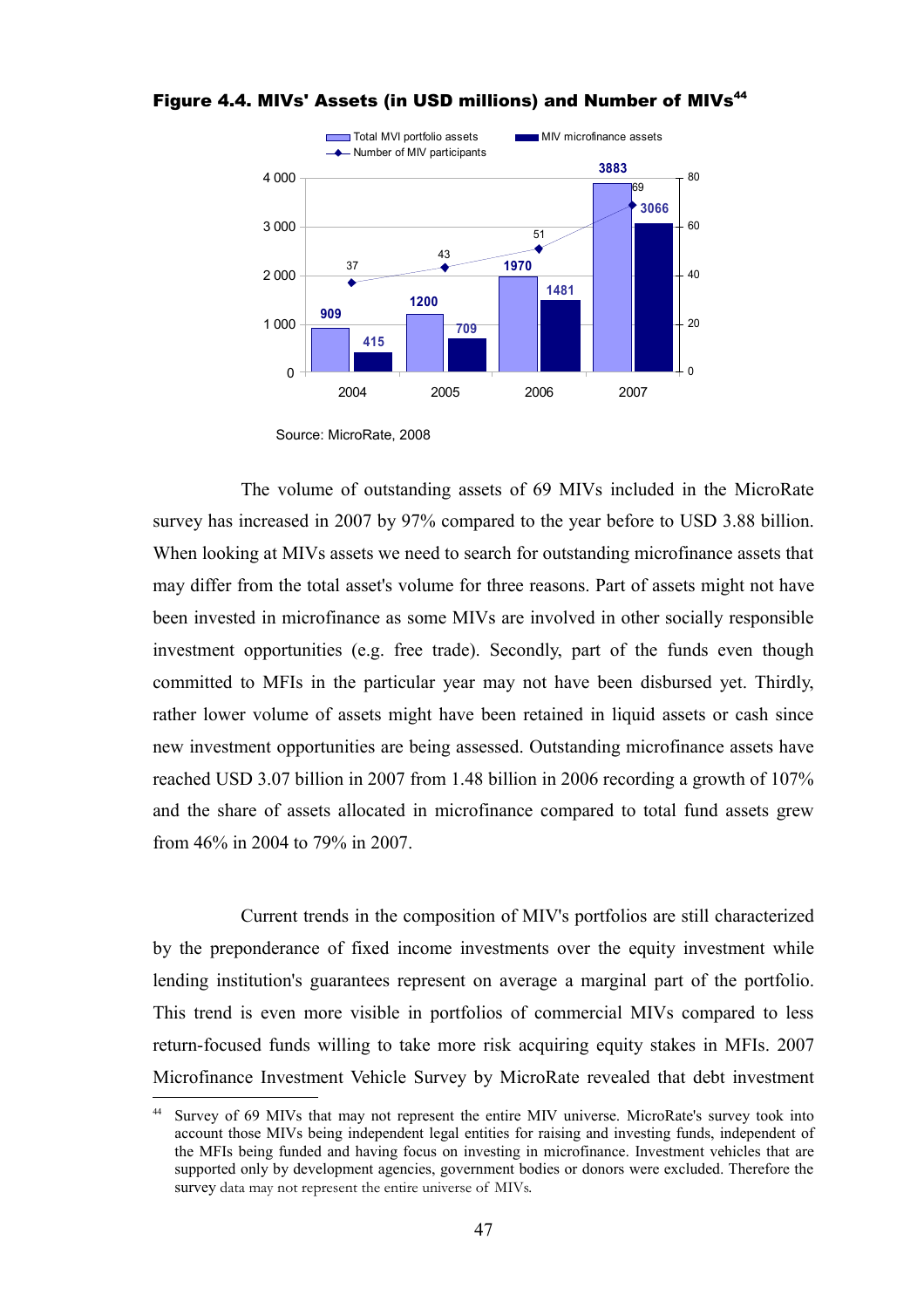reached 82% of total MIV's microfinance investment, nevertheless the equity financing (16% of portfolio) is growing year after year (+148% in 2007 to USD 477 millions from USD 192 millions in equity stakes in 2006). Debt funding is mostly undertaken in USD or EUR, whereas local currency loans remains in the background in order to avoid risks lied to the local currency exchange rate volatility and costs of hedging that are therefore passed on to MFIs.



# Figure 4.5. Composition of Microfinance Portfolio (% of Total Outstanding Microfinance Assets)

Source: adapted from MicroRate, 2007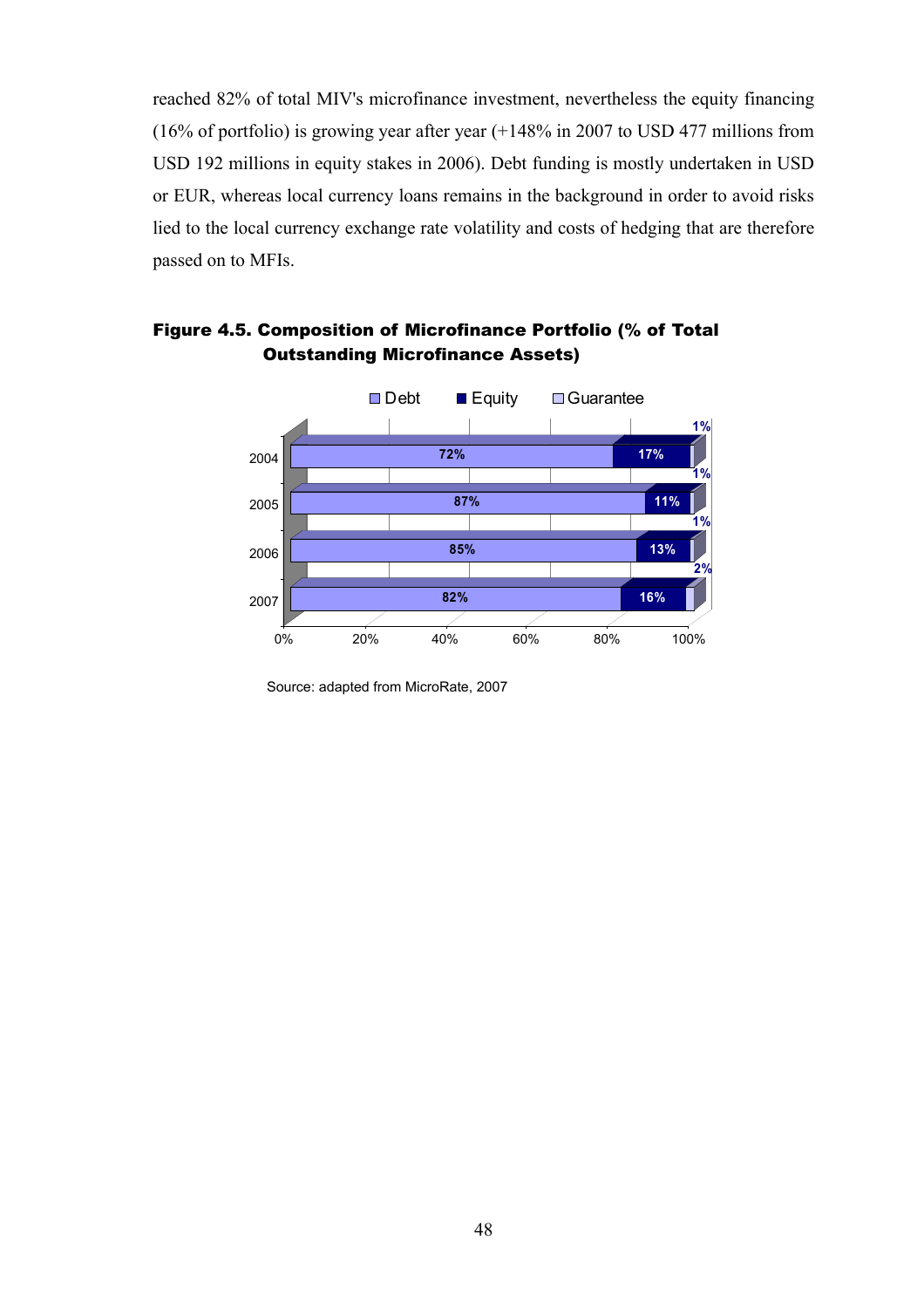### **4.3.3 Challenges for the MIV Sector**

Microfinance practitioners have found several challenges of the future growth of microfinance investment vehicles. While there is limited or no competition among investors in some markets especially in Africa and parts of Asia, it seems to be pretty high within limited number of mostly first-tier MFIs (i.e. mature, best-known, regulated and financially sustainable MFIs representing slight 2% of all MFIs) that in general do not lack financial sources as the majority of the MIVs' funding flows to this group of top MFIs. According to Reille and Sananikone (2007) there is considerable fragmentation and cost duplication and consolidation would increase efficiency.

For the microfinance investment vehicles universe in general it holds that these structures are perceived as highly risky compared to returns offered. Origins of this vision are numerous but all are connected to the fact that for now the microfinance sector is not perceived as a distinct asses class. Firstly, microfinance funds that are involved also in equity financing invest in most of the cases in privately-placed assets that are not liquid in the short term. The inadequate liquidity of the market discourages standard investors seeking investment opportunities where also sound exit strategies are ensured. The fact that MFIs are not publicly listed nor there exists local secondary markets for the trading of debt instruments issued by MFIs, makes the fund's portfolio valuation a daily basis typical for traditional equity or bond investment funds impossible. The net asset value calculation within the pool of mostly fixed income microfinance investment funds examined in greater detail in the chapter five is carried out once or twice a month. We shall consider that in case of mixed funds the valuation period will not be shorter.

Secondly, microfinance professionals identically agree that there is little transparency regarding MIV performance due to the lack of objective performance data and performance standard. We find a lot of inconsistencies in the system of financial statement reporting and core financial ratios calculation. Goodman (2004) for example discusses the problem of valuation of equity stakes in fund's portfolio when book value, market value and purchase value are misinterpreted.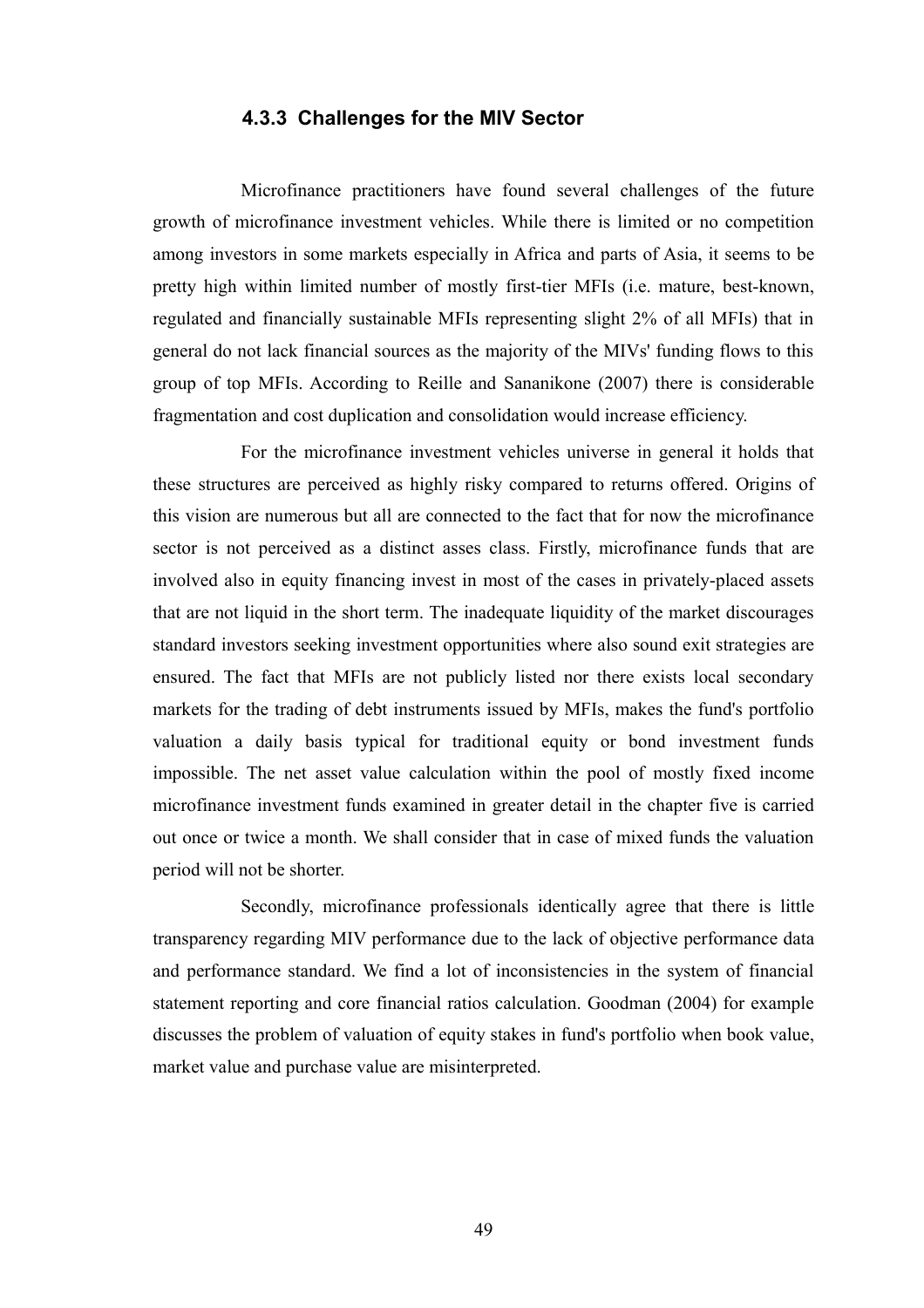# **5 Correlation of Microfinance to International Capital Markets**

The fact that for now the foreign private investment in the microfinance sector has been in terms of a market share very marginal is due to the fact that investors may feel uncomfortable with current possibilities. To allow investors to choose the right microfinance investment opportunity according to own preferences (performance, risk and social impact characteristics) and make comparisons among them as it is common when deciding for a standard bond or equity investment, there is, according to a wider microfinance investment community, a need for both deeper evaluation and rating of microfinance institutions<sup>[45](#page-59-0)</sup> and microfinance investment funds. More new private and institutional investors oriented funds enlarging the pool of current microfinance investment instruments would likewise support the flow funds.

In this chapter we shall firstly discuss the survey of present literature concerning the evaluation of the microfinance sector in terms of its degree of risk lied to changes in domestic market conditions (economy performance and local financial markets development) as well as in terms of the correlation of microfinance to world markets. Secondly, we shall undertake our own case study of selected microfinance investment funds where we will treat their risk/return characteristics against given world and emerging markets equity and fixed income indices. We shall conclude by the answer on the question whether microfinance (i.e. studied microfinance investment funds) can be attractive opportunity from the portfolio diversification point of view.

# *5.1 Literature Survey*

Gonzalez (2007) conducted an empirical study on MFIs' asset quality as a proxy for the risk of MFI portfolios that focuses on its resilience national macroeconomic shocks measured by changes in GNI (gross national income) per capita. His data set consists of data on four portfolio risk indicators (portfolio-at-risk over 30 days and over 90 days, loan-loss rate, and the write-off ratio) of 639 MFIs in 88 countries mainly for the period 1999-2005.

<span id="page-59-0"></span><sup>45</sup> Rating of microfinance institutions has, nevertheless, progressed immensely over the last years. See for example J.P. Morgan and CGAP for recently published the *"Shedding Light on Microfinance Equity Valuation: Past and Present."* February 2009.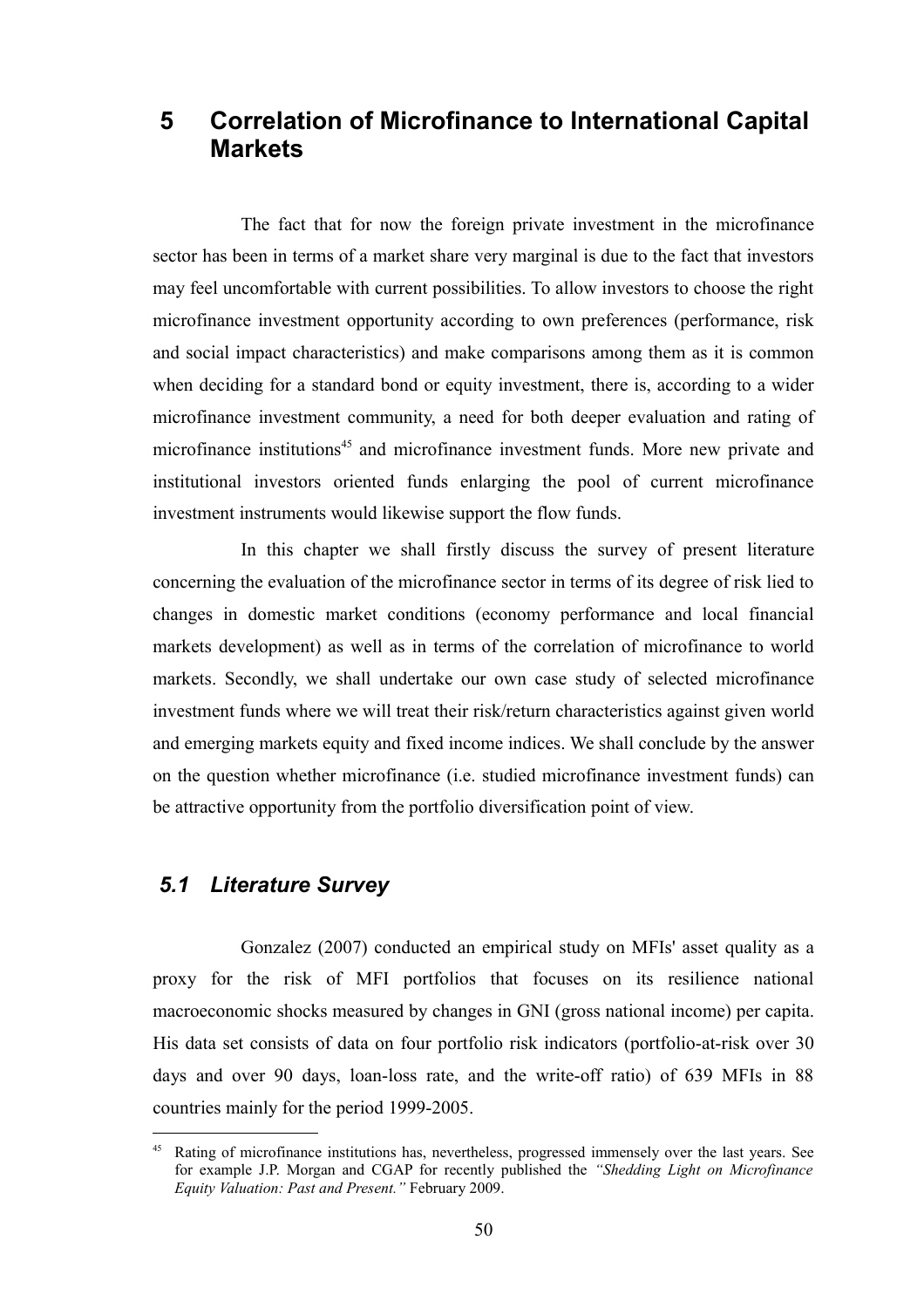The analysis of Gonzales shows a statistically significant correlation of changes in GNI only with respect to the portfolio-at-risk over 30 days indicator while for the reaming three any significant impact of domestic macroeconomic events on portfolio quality has not been proved. A strong resilience of microfinance institutions to domestic economy has not, however, been confirmed by a recent study by Kraus and Walter (2008).

Kraus and Walter (2008) examine the correlation of microfinance institutions' performance to international as well as to respective local markets with an objective to find out whether an addition of microfinance assets to portfolio represents an attractive opportunity for an investor seeking portfolio diversification. On the set of annual data of 325 leading MFIs covering the period 1998-2006 Kraus and Walter analyzed the absolute market risk of the microfinance sector by regressing MFIs' key performance parameters (return on equity and profit margin used as profitability indicators, change in total assets and in gross loan portfolio indicating changes in the value of assets, and loan portfolio at risk indicator representing the loan portfolio quality) against S&P 500, Morgan Stanley Capital International (MSCI) World and MSCI Emerging Markets equity indexes as proxies for global market risk, and against country's GDP as a domestic market risk proxy. In addition, they proposed a way how to derive a relative market risk of investment in microfinance, i.e. within the emerging market investment opportunities, when exploring the relationship of the key MFIs' performance indicators to parameters of the same volume of emerging market commercial banks and businesses in general.

In terms of absolute market risk interconnection, they found that MFIs are not correlated with global capital markets while in as for the domestic economy correlation they found some significant results. In relative terms, compared to benchmark institutions, MFIs showed to be significantly less correlated to global market risk than other examined emerging market financial institutions and businesses. Kraus and Walter concluded, that "MFIs may have useful diversification value for international portfolio investors able to diversify away from country risk exposures. For emerging market domestic investors, who may have this ability to a much more limited extent, domestic microfinance investments do not seem to provide significant portfolio diversification advantages" (Kraus and Walter, 2008).

51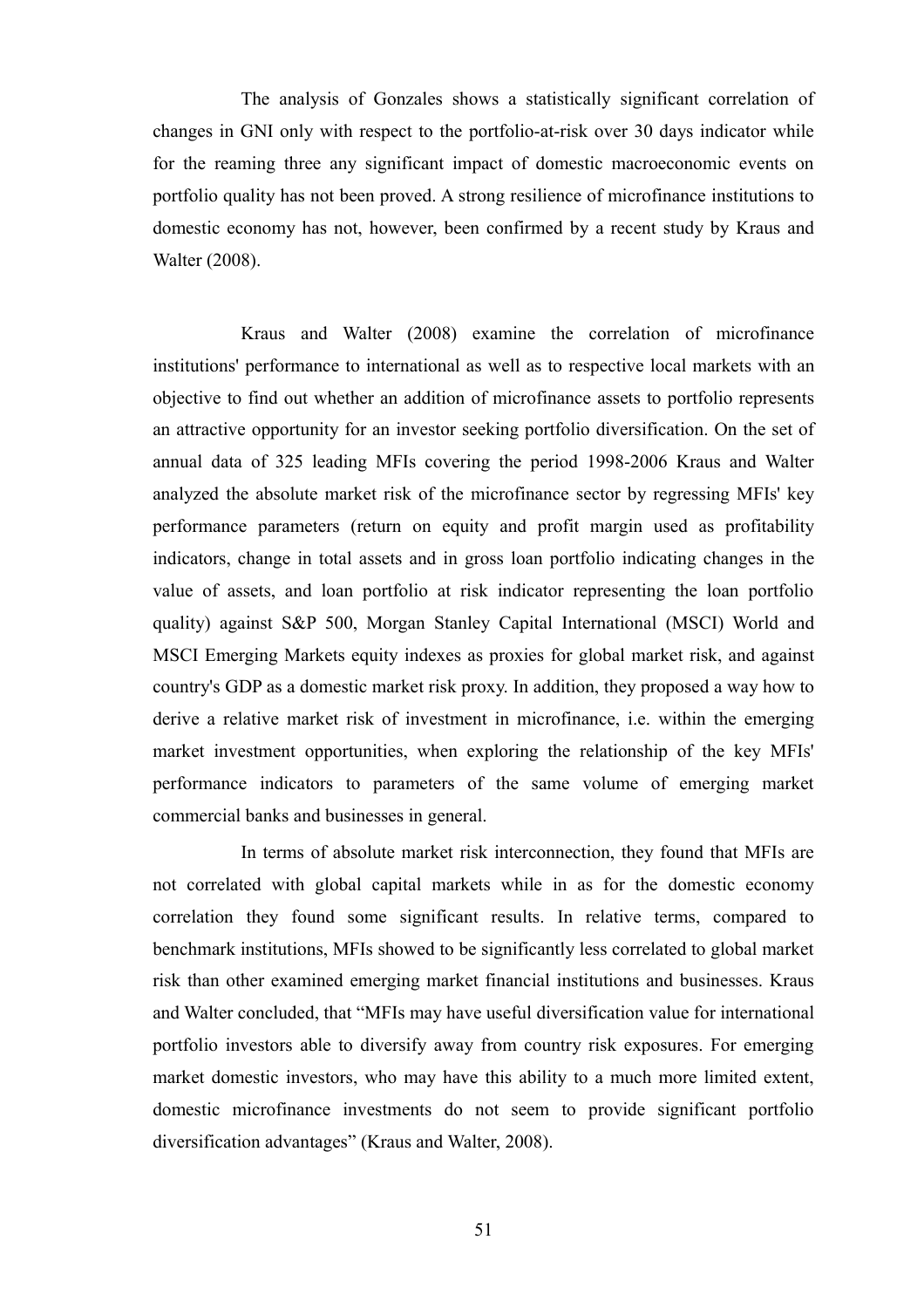Recent work of Galema, Lensink & Spierdijk (2008) investigates whether adding microfinance funds to a portfolio of risky international assets (equity and bond investment) is beneficial and yields diversification gains. The analysis is based on the mean-variance spanning test that relies on the assumption that investment decisions of investors are solely made on the basis of the mean-variance properties of assets. As a proxy for MFI market returns they use annual returns on equity (ROE) and returns on assets (ROA) of MFI's that report their figures to the MIX Market database. MFI's returns covering the period from 1997 to 2007 are analyzed against the MSCI World and MSCI Emerging Markets equity indexes as in case of Kraus and Walter (2008) while JP Morgan Global Broad and JP Morgan Emerging Markets Global Composite indexes were used as benchmarks for the fixed income market.

The analysis suggests that, in general, microfinance may be attractive for investors seeking a better risk-return profile and more specifically that microfinance investment may be valuable as an addition to the debt part of a globally diversified portfolio. In addition, MFIs' were examined also from the regional point of view where investment in MFIs from Latin America yield the most efficient portfolios.

# *5.2 Empirical Analysis of Funds' Risk and Return Characteristics*

### **5.2.1 Key Questions and Goals**

The objective of this case study is to analyze risk characteristics and performance of selected microfinance investment funds against given equity and fixed income indices over a defined study period. The advantage of evaluating directly microfinance investment funds is that we shall base our study on their monthly net asset values and therefore may use much more recent data than it was the case of previous studies mentioned in the literature survey (that used annual data based on MFI's annual financial reports). By doing so, we may already examine some first impacts of the recent turmoils on financial markets.

To asses the strength (in terms of both the risky nature of investment and returns offered) of the microfinance investment funds sector we shall (similarly to the work by Galema, Lensink & Spierdijk, 2008) refer their attributes to the global stock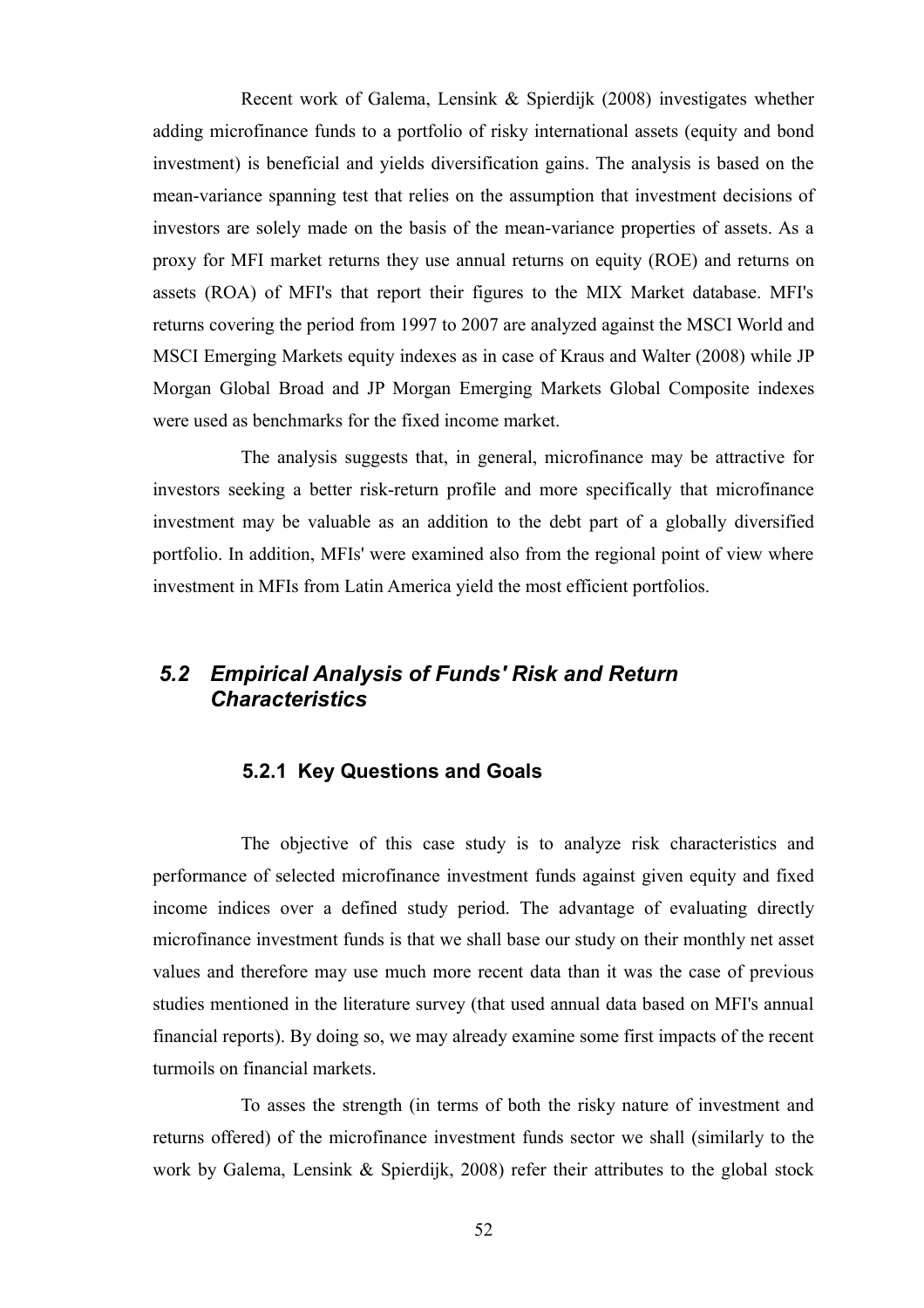and fixed income markets (represented by the Morgan Stanley Capital International World Index and the Markit iBoxx USD Overall Index respectively) as well as to alternative emerging market asset classes (MSCI Emerging Markets Diversified Financials Index and the J.P. Morgan Emerging Market Bond Index Plus). Precisely, we shall ask whether microfinance investment funds show any significant correlation with global developed markets as well as emerging markets in the first time. If this is not the case we could argue that microfinance funds represent a valuable portfolio diversification opportunity.

Our assumption that underlying assets of microfinance investment funds, i.e. loans to microfinance institutions or equity participations in such institutions, are not (or only marginally) exposed to global markets are backed by two special features of microfinance. Firstly, microfinance institutions implement special risk management techniques uncommon for developed credit markets in order to ensure smooth repayment of loans provided. These features include the provision short-term and smallsize loans with high frequency of installments and flexible repayment schedules, the use of dynamic incentives by conditioning a new loan on full repayment of a previous one, the group-lending mechanism and focus on women customers as well as knowledgeable staff understanding rural and low income customers that instantly remain in touch with their clients and know their financial capacities. Therefore, despite the fact that microloans are provided without the collateral requirement the delinquency figures remain very low. Secondly, microfinance customers are in general small entrepreneurs who provide essential services and products to a closer community and operate in the informal economy. Their exposure to the formal domestic economy as well as international markets is therefore limited and should not have impact of their repayment behavior.

Secondly, we shall examine whether the performance of studied microfinance funds surpasses the returns generated by the above mentioned indices or whether they record at least comparable returns. Shall the two previously stated hypothesis be confirmed we may see the microfinance sector as a class of assets that is able to compete for the attention of both socially responsible investors but also commercially oriented institutional asset managers. In consequence, this move could bring more funding to the sector (and deeper down the sector), which would surely be a positive sign for developing countries.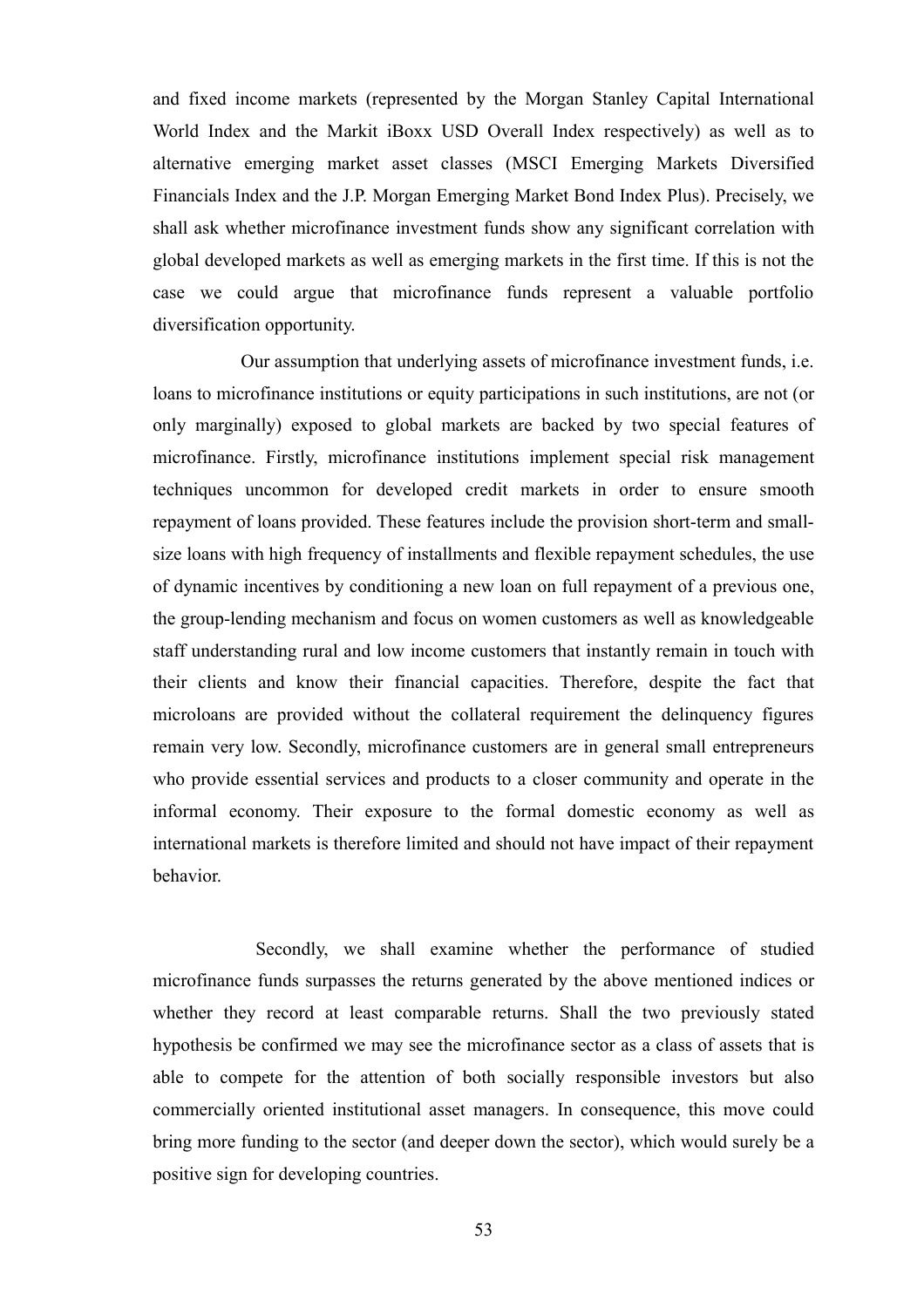### **5.2.2 Overview of Studied Microfinance Investment Funds**

In order to find out more about the attractiveness of microfinance and microfinance investment vehicles (MIVs) for investors we have conducted a case study of selected microfinance investment funds. Our study consists of eleven microfinance investment funds (and/or their sub-funds, which differ in currency or investment class, nevertheless may have developed in a similar way over the study period) whose performance data are publicly available and are on a monthly basis updated. From the pool of existing MIVs it concerns, therefore, the most developed funds (in terms of the transformation process discussed earlier in the chapter four) with transparent portfolio structure inherent to developed financial markets and with clearly defined financial as well as social objectives. Despite the fact that microfinance investment opportunities are rapidly growing, microfinance funds (MIVs in general) as an investment asset are rather recent. There has been several investment funds whose performance figures were available, thought they could not be included in the survey<sup>[46](#page-63-0)</sup> as they have launched their activity only last year or in 2007 and the time series were too short to give some tangible results. There were other funds that were excluded from the survey because funds' part of total assets dedicated to investment in microfinance was very small, e.g. 10% in case of excluded *AXA World Funds Development Debt*, and therefore the performance of such a fund could not be taken as representative of truly microfinance funds that place much greater part of assets in microfinance. On the other hand, as it was mentioned earlier the microfinance investment vehicles universe comprise 91 MIVs of different investment structures worldwide (as of December  $31<sup>st</sup>$  2007). Therefore our studied sample, which consist of microfinance investment funds (in the form of a mutual fund), is not representative of all MIV, nor all MIVs of the same investment structure, nevertheless it in all cases concerns funds that private and rather commercially oriented investors not familiar with the microfinance field may consider.

<span id="page-63-0"></span><sup>46</sup> Bloomberg Financial Service provides data on several other microfinance investment funds, e.g. Wallberg Global Microfinance Fund (Luxembourg) and EMF Microfinance Fund AGmvK (an openend investment fund incorporated in Liechtenstein) that both launched their activity in October 2008, Developing World Markets Microfinance Fund (June 2008) and Netherlands-based SNS Institutional Microfinance Fund (May 2007), which were eliminated from the study because of their short history.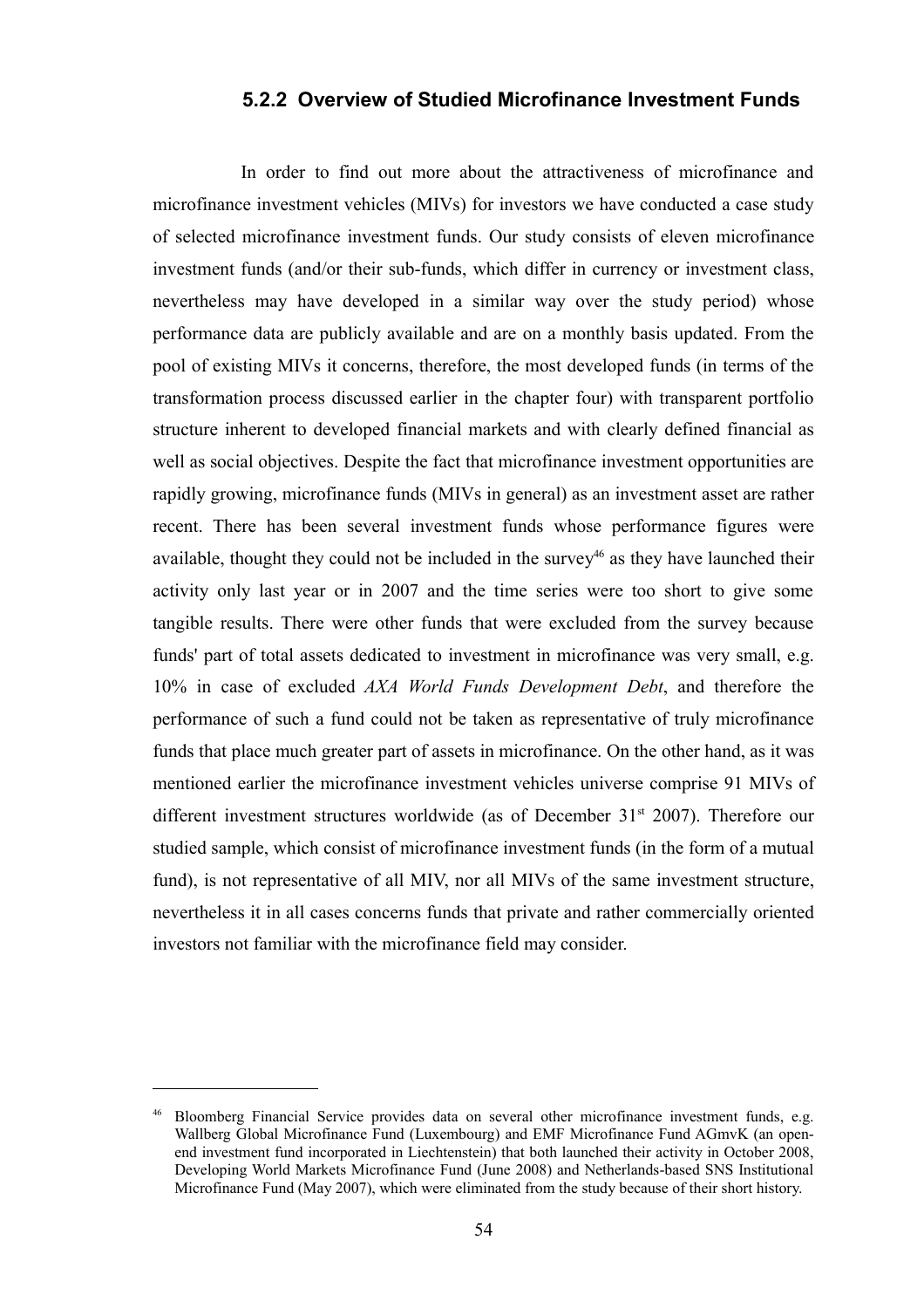Data examined are monthly Net Asset Values per share (NAVs)<sup>[47](#page-64-0)</sup> for each fund and sub-fund starting from January  $31<sup>st</sup>$  2006 and continuing up until March  $31<sup>st</sup>$ 2009 that were obtained from the Bloomberg Financial Services. The study period had to be shortened in order to be able to include as many funds as possible. Additional information on fund's investment strategy and objectives, the volume of assets or the geographical allocation of the investment portfolio were acquired from their respective monthly and/or annual reports and from a web-based microfinance information platform the *MIX Market* (http://www.mixmarket.org).

Microfinance investment vehicles that are subject of this study would fall within the group of commercial MIVs that focus mainly on financial objectives while their social and development contribution is a sort of value added that set these funds apart of traditional mutual funds. Following funds were included in the survey:

#### **responsAbility Global Microfinance Fund**

The responsAbility Global Microfinance Fund (rAGMF) is a Luxembourgbased open-end fund (Fonds Communs de Placement, partie  $II<sup>48</sup>$  $II<sup>48</sup>$  $II<sup>48</sup>$ ) that was launched November 25<sup>th</sup> 2003. Its assets are managed by the *Credit Suisse Microfinance Fund Management Company*. Fund's currency is primarily USD, but its Euro and Swiss Franc classes were also included. The fund invests in short to medium-term debt securities with fixed or variable coupons that are issued by 186 microfinance institutions in 43 countries (as of March 2009). Up to 10 percent of assets may be placed in the equity of MFIs and in Fair Trade. MFIs in which the fund invests are concentrated mostly in Central Asia (29%) and South America (24.6%). Fund's objective is to achieve returns in excess of money market rates in the fund currency and sales of its shares are authorized in Switzerland, Luxembourg and Liechtenstein.

<span id="page-64-0"></span><sup>&</sup>lt;sup>47</sup> The Net Asset Value per share for each fund or sub-fund is determined on the relevant valuation date (usually once or twice a month) by dividing the value of the total assets of a fund / sub-fund less the liabilities by the total number of shares.

<span id="page-64-1"></span><sup>&</sup>lt;sup>48</sup> Fonds Communs de Placement (FCP) are very similar to SICAVs, both are common especially for the French-speaking markets. The offered products are of the same nature as those of SICAVs even though FCPs may have access to more specialized and thinner markets and manage some marginal types of assets. Compared to SICAV, FCP does not have separate legal identity and are defined by a set of legally-defined relationships between fund, manager and custodian. In addition, under certain conditions given by law interests of investment in FCPs are tax-free.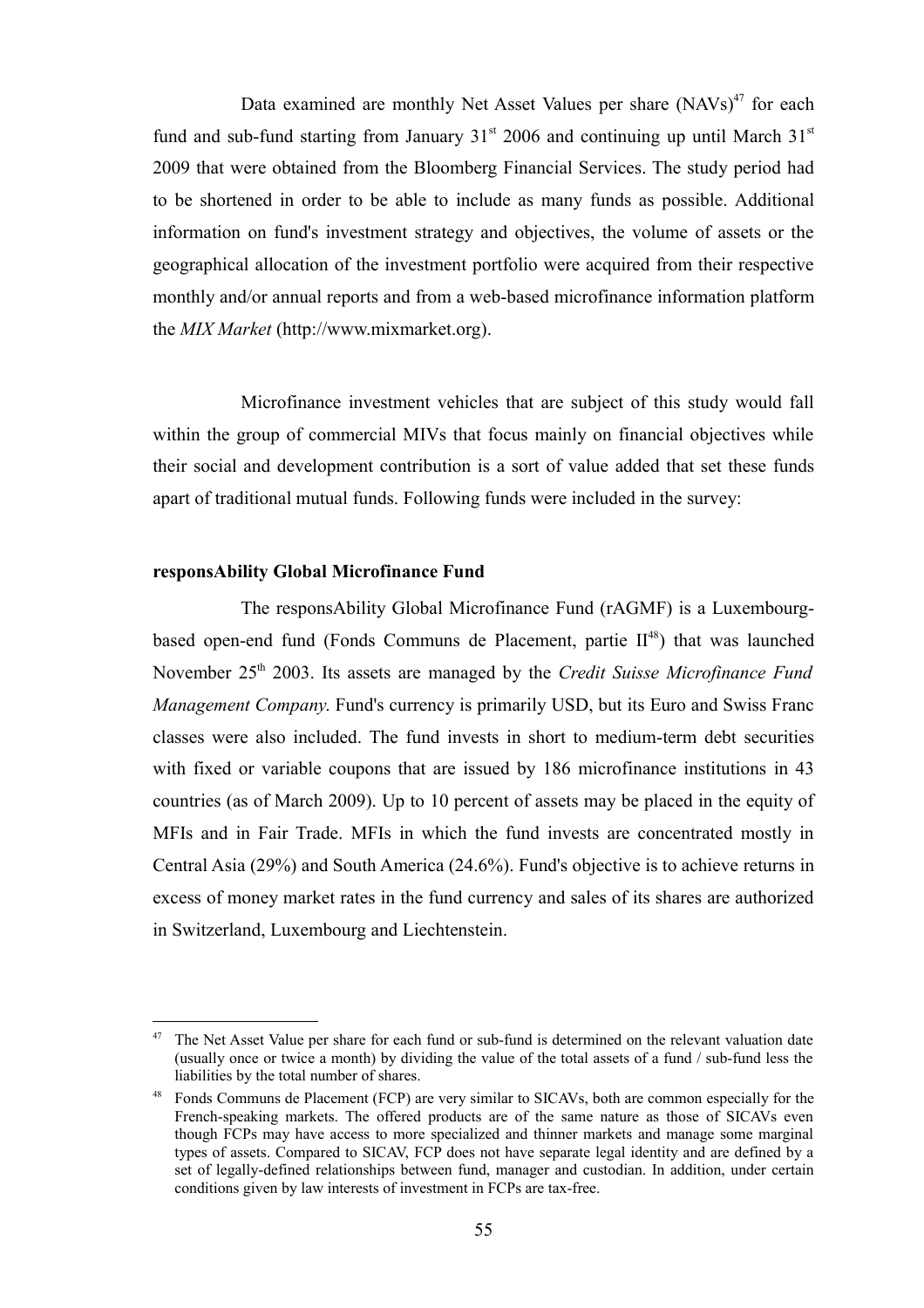#### **responsAbility Microfinance Leaders Fund**

The second microfinance-focused fund organized by the *responsAbility Social Investments Ltd*. is the responsAbility Microfinance Leaders Fund. By its legal status it is a SICAV II (Société d'Investissement à Capital Variable). Same as the previous, it invests mainly in debt securities of MFIs worldwide, but the share of assets that may be invested in MFIs' equity stakes rises up to 25 percent. Unlike the rAGMF the responsAbility Microfinance Leaders Fund is aimed exclusively at institutional investors.

#### **Dual Return - Vision Microfinance Fund**

Dual Return - Vision Microfinance Fund is a SICAV II with a domicile in Luxembourg managed by *Absolute Portfolio Management GmbH*, Austrian investment company. Fund provides loans to MFIs in emerging and developing countries worldwide, while the about half of the portfolio is invested in two regions - South America and Russia, Caucasus and Central Asian region. The fund invests either directly in debt instruments issued by MFIs with fixed or floating interest rates or indirectly in collateral debt obligations. It may also hold non-listed shares issued by microfinance institutions. Fund aims to achieve return above the respective money markets (fund has USD, EUR and CHF investment class) and is focused mainly on investors from Austria, Germany and Switzerland.

#### **Dexia Micro-Credit Fund - BlueOrchard Debt Sub-Fund**

The Dexia Micro Credit Fund (DMCF) is the first private fully commercial microfinance investment fund that was founded in 1998 by *Dexia BIL Bank* in Luxembourg. In terms of fund's volume of assets (nearly USD 390 million as of March 4<sup>th</sup> 2009) it currently seems to be the largest commercial microfinance investment fund in the world. Dexia Micro-Credit Fund portfolio is managed by Swiss *BlueOrchard Finance* that specializes in managing microfinance assets. DMCF works on a purely commercial basis and invests in debt instruments (loan agreements, bonds, certificates of deposit) by MFIs worldwide of a maximum maturity of three years. The annual objective of DMCF is to reach plus 1-2 % above the 6M Libor rate. As of February 2009 it was active in 29 developing countries and financed 93 institutions. Fund has three currency sub-funds in American dollar, Euro and Swiss Franc. Same as for previous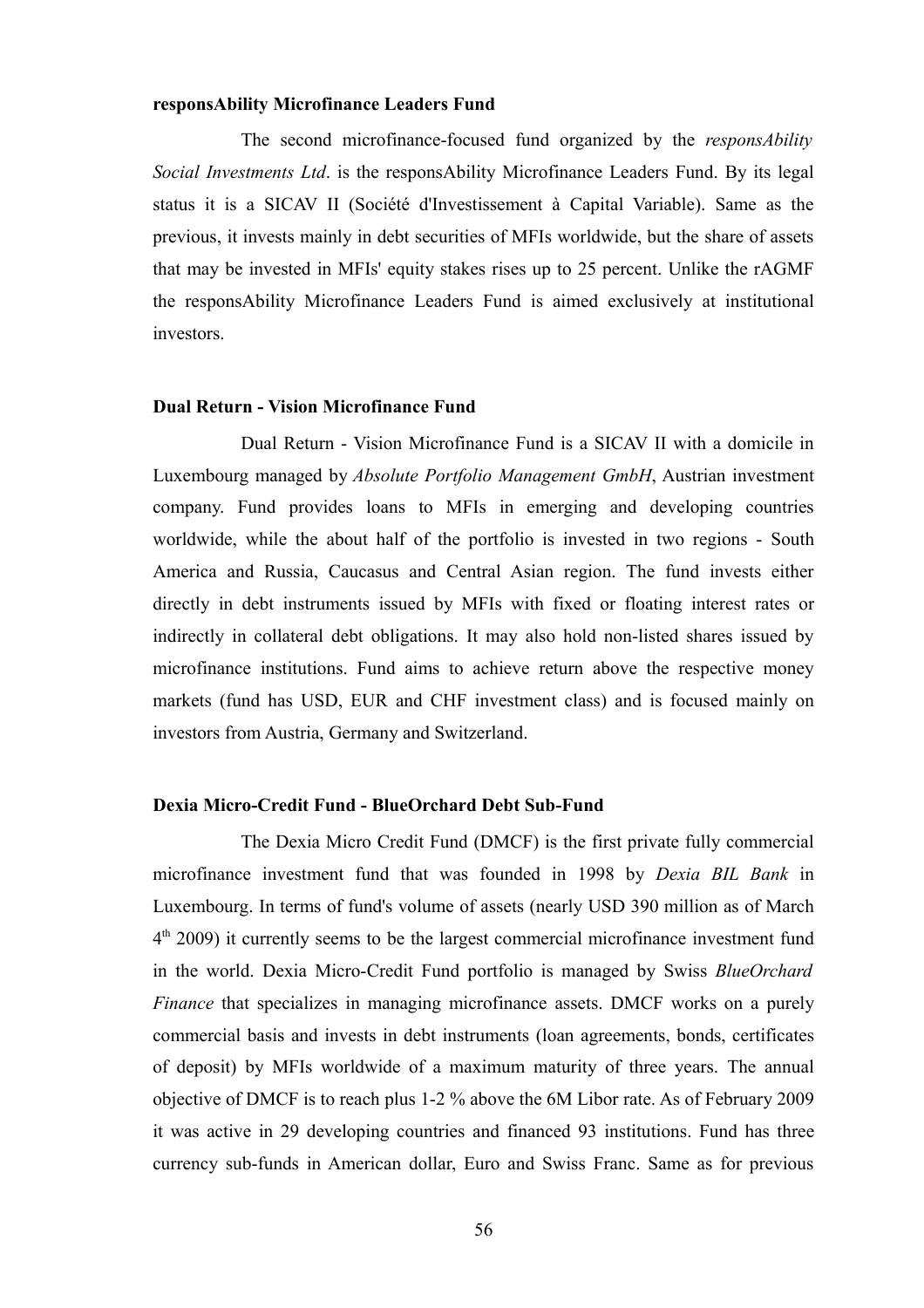funds, its activity is focus mainly in South America, Russia, Caucasus and Central Asia, and Eastern Europe.

#### **Edmond de Rothschild - Saint- Honore Microfinance**

Edmond de Rothschild - Saint Honore Microfinance is also a Luxembourgbased SICAV launched in November 2005 sponsored by the *Compagnie Financière Edmond de Rothschild Banque*. The part of assets that is dedicated to microfinance investment is managed by a microfinance asset management company *BlueOrchard Finance* with a domicile in Switzerland. The fund focuses on high net worth retail investors and other experienced investors. It primarily invests in various debt instruments with a maturity of no more than five years and in a small part in equity participations in microfinance institutions. Fund's assets may also be placed in other local and regional investment funds that invest in microfinance.

Table 5.1 gives an overview of all eleven microfinance investment funds or sub-funds showing the currency of a fund, fund's legal status, MIV's portfolio structure and assets under management as well as total volume of fund's assets allocated solely in microfinance.

| <b>MIV</b>                                                               | Currency/<br><b>Class</b> | <b>Legal Status</b> | <b>Fund Assets</b><br>(Net Asset<br>Value) | <b>Fund Assets</b><br>Allocated to<br><b>MF</b><br><b>Investments</b> | % of Fund<br>Assets<br>Allocated to<br><b>MF</b><br><b>Investments</b> | as of<br>(data) | <b>NAV</b><br><b>Calculation</b>                 | $\rm ebt$<br>Ó<br>and<br>Loans and<br>Securities | Equity | Guarantees | bue A<br>Liquidit<br>Others | as of<br>(date) |
|--------------------------------------------------------------------------|---------------------------|---------------------|--------------------------------------------|-----------------------------------------------------------------------|------------------------------------------------------------------------|-----------------|--------------------------------------------------|--------------------------------------------------|--------|------------|-----------------------------|-----------------|
| responsAbility<br>Global<br><b>Microfinance</b><br><b>Fund</b>           | <b>EUR</b>                | FCP - Part II       | <b>USD</b><br>383,761,650                  | <b>USD</b><br>296,986,685                                             | 77,4%                                                                  | 27-Feb-09       | at the last                                      |                                                  |        |            |                             |                 |
|                                                                          | <b>USD</b>                |                     |                                            |                                                                       |                                                                        |                 | bank working<br>day each<br>month                | 71%                                              | 6%     | $0\%$      |                             | 23% 31-Mar-09   |
|                                                                          | CHF                       |                     |                                            |                                                                       |                                                                        |                 |                                                  |                                                  |        |            |                             |                 |
| responsAbility<br><b>Microfinance</b><br><b>Leaders Fund</b>             | <b>USD</b>                | SICAV - Part II     | <b>USD</b><br>193,476,049                  | <b>USD</b><br>148,491,386                                             | 76.7%                                                                  | 31-Mar-09       | at the last<br>bank working<br>day each<br>month | 67%                                              | 14%    | 0%         |                             | 19% 31-Mar-09   |
| Dual Return -<br><b>Vision</b><br><b>Microfinance</b><br><b>Fund</b>     | USD / Class P             | SICAV - Part II     | <b>USD</b><br>95,921,101                   | <b>USD</b><br>89,634,387                                              | 93,4%                                                                  | 27-Oct-08       | on 10th & 25th<br>of each month                  | 100%                                             | $0\%$  | 0%         |                             | 0% 31-Dec-07    |
|                                                                          | EUR / Class P             |                     |                                            |                                                                       |                                                                        |                 |                                                  |                                                  |        |            |                             |                 |
|                                                                          | CHF / Class P             |                     |                                            |                                                                       |                                                                        |                 |                                                  |                                                  |        |            |                             |                 |
| Dexia Micro-<br><b>Credit Fund</b><br>-BlueOrchard<br>Debt Sub-Fund      | <b>EUR</b>                | SICAV - Part II     | <b>USD</b><br>389,830,962                  | <b>USD</b><br>344,531,623                                             | 88,4%                                                                  | 4-Mar-09        | monthly                                          | 100%                                             | $0\%$  | 0%         |                             | 0% 31-Dec-04    |
|                                                                          | CHF                       |                     |                                            |                                                                       |                                                                        |                 |                                                  |                                                  |        |            |                             |                 |
|                                                                          | <b>USD</b>                |                     |                                            |                                                                       |                                                                        |                 |                                                  |                                                  |        |            |                             |                 |
| Edmond de<br><b>Rothschild</b><br>-Saint - Honore<br><b>Microfinance</b> | <b>EUR</b>                | SICAV - Part II     | <b>USD</b><br>15,874,783                   | <b>USD</b><br>8,499,916                                               | 53,5%                                                                  | 1-Aug-06        | on the first<br>Thursday of<br>each month        | n/a                                              | n/a    | n/a        | n/a                         | n/a             |

Table 5.1. Overview of Microfinance Investment Funds in the Sample

Source: http://www.mixmarket.org, MIVs' monthly or annual reports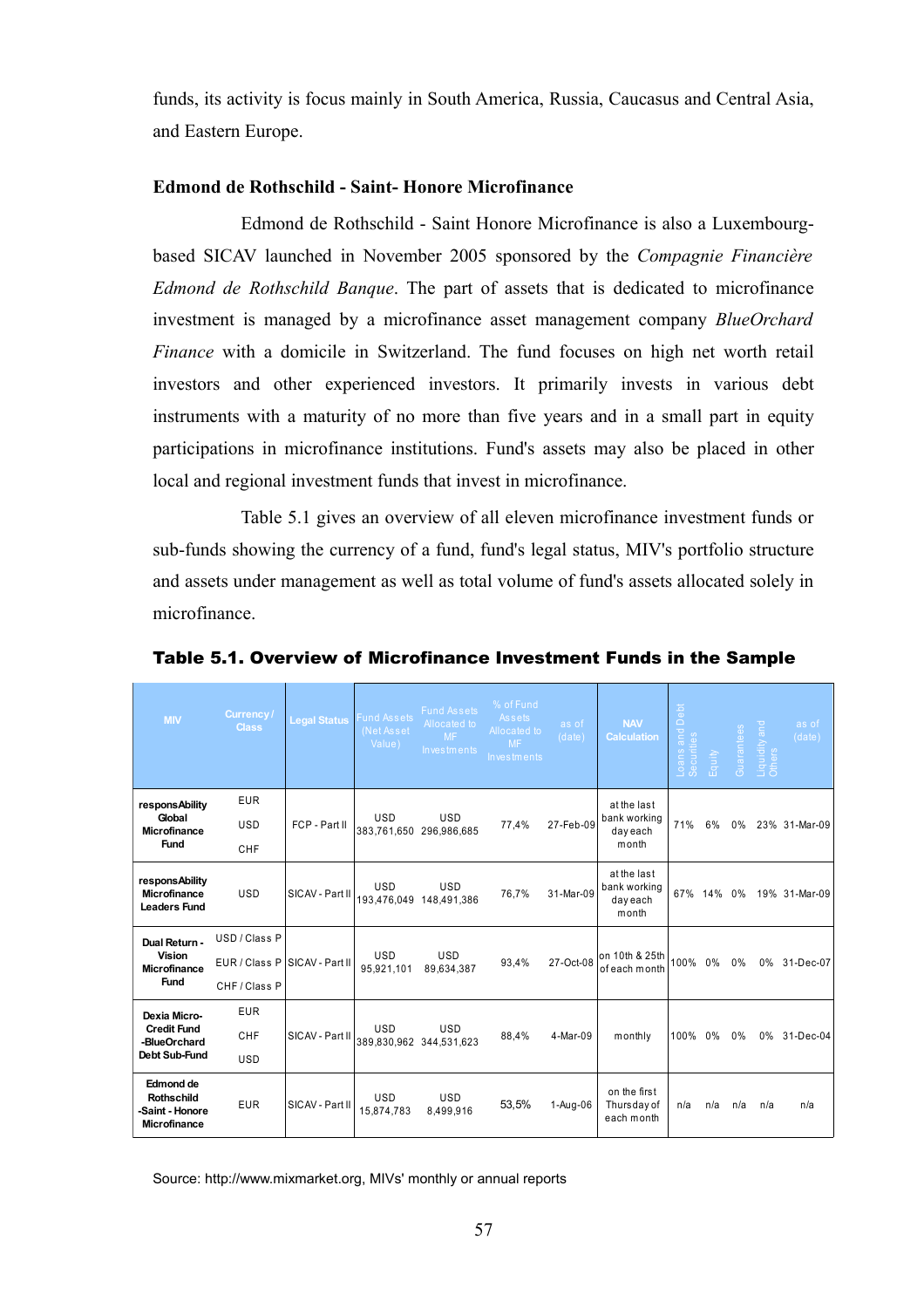The following figure studies the relationship of total assets under management of sample funds and funds' microfinance assets in portfolios as some MIVs are involved in other socially responsible investment opportunities such as free trade. In the study we took into account only funds that hold more than half of their assets in the microfinance sector. The total volume of fund assets (net asset value) in USD millions is on the X-axis while on the Y-axis we find the share of funds' assets allocated in microfinance investment. Sketched trend line suggests the relationship for studied funds between the total asset volume and microfinance involvement. Dual Return, Dexia and both responsAbility funds allocate more than 70% of assets in microfinance, with the Dual Return-Vision Microfinance Fund that placed 93.5% of assets in microfinance (as of October  $27<sup>th</sup> 2008$ ).



Figure 5.1. Fund Assets and Their Share Allocated in Microfinance

Source: http://www.mixmarket.org, MIVs' monthly or annual reports, own calculations

From the perspective of funds' social impact each fund reports the estimated number of microlenders reached by the fund, i.e. volume of people that were able to obtain a microloan by one of the MFIs in funds' portfolios thanks to the funding that a particular microfinance institution obtained throughout a fund. ResponsAbility Global Microfinance and Dexia Micro-Credit funds are the largest in terms of assets under management as well as microentrepreneurs reached by the fund. Figure 5.2 reveals also the average size of microloans accorded by MFIs in portfolio that is generally between USD 1,500-3,000.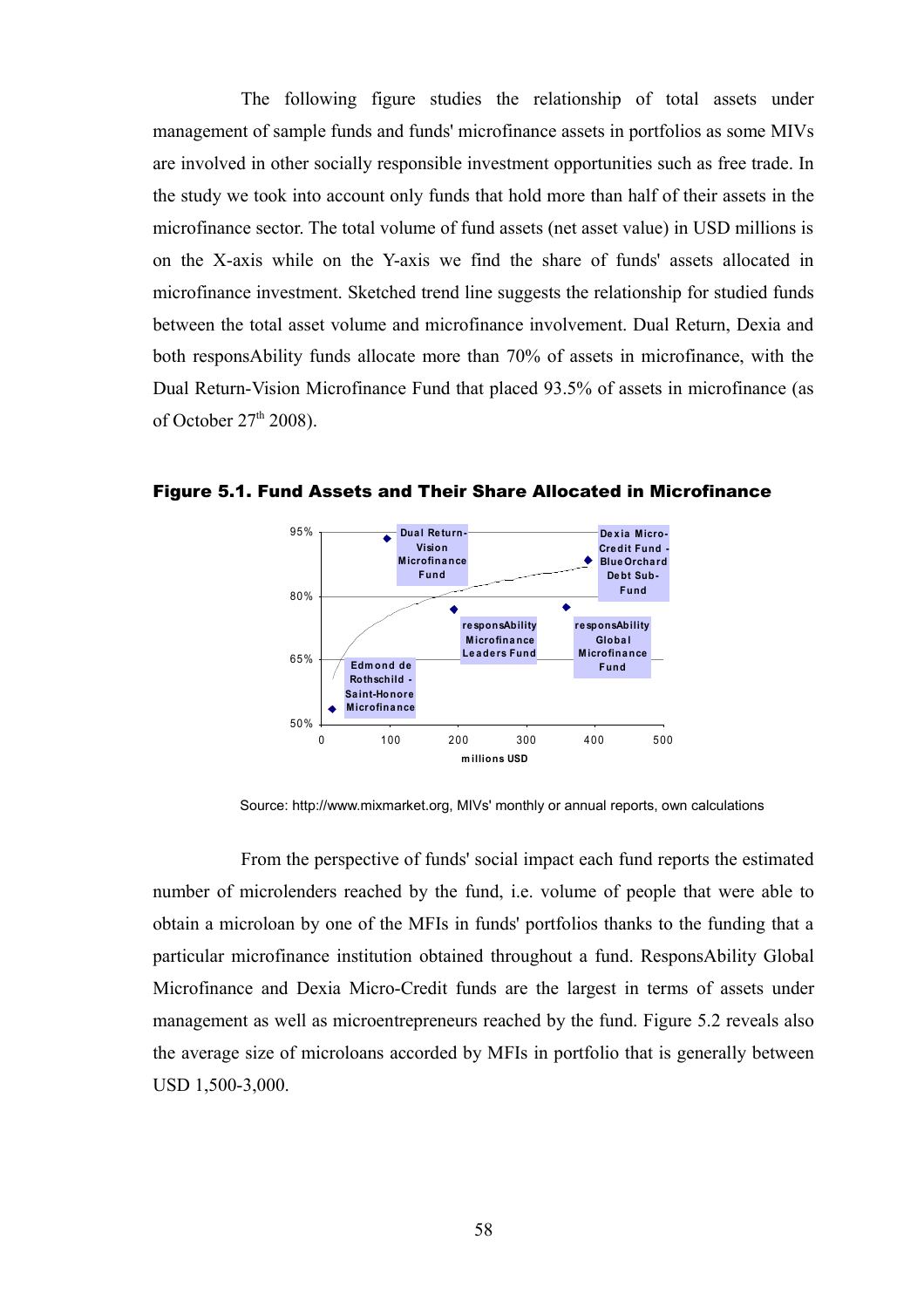

#### Figure 5.2. Microlenders Reached by Funds and Average Microloan Size

Notes: Figures as of March 2009 for both responsibility funds, April 2009 for the Dual Return-Vision Microfinance Fund, December 2008 for the Dexia Micro-Credit. Data for the Edmond de Rothschild - Saint Honore Microfinance were not available. Source: MIVs' monthly or annual reports

The orientation of women customer is famous for the microfinance, nevertheless in case of MFIs within portfolios of microfinance funds in the sample the share of women reaches rather low levels around 55%. As it was already evoked in previous chapters, in general more commercial MFIs focus on urban areas with a high concentration of poor people (despite the fact that the most impoverished are rural areas residents). For MFIs that are funded on a commercial basis via examined microfinance funds urban customers slightly prevail, which suggests that MIVs chose to finance more commercial (and sustainable) MFIs when measured by the share of urban/rural clients.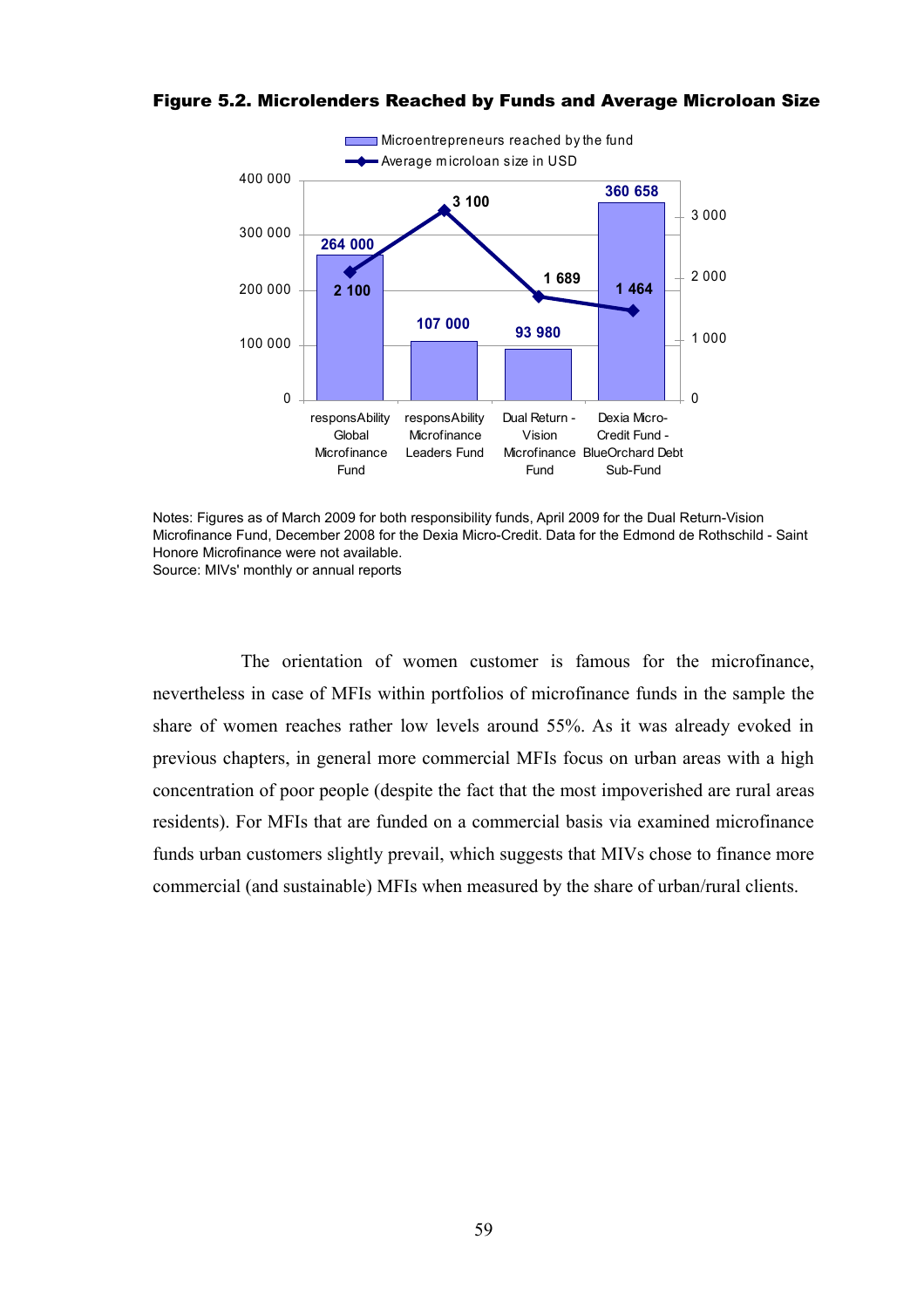

#### Figure 6.3. The Share of Female and Urban Clients

Notes: Figures as of March 2009 for both responsibility funds, April 2009 for the Dual Return-Vision Microfinance Fund, December 2008 for the Dexia Micro-Credit. Data for the Edmond de Rothschild - Saint Honore Microfinance were not available. Source: MIVs' monthly or annual reports

## **5.2.3 Data Collection**

Before examining the risk and return characteristics of selected microfinance funds we shall at first examine their performance over the study period from January 2006 until March 2009 firstly against two equity indices as proxies for stock market performance and in the second time against fixed income indices. As a proxy for the overall stock market we have chosen the Morgan Stanley Capital International (MSCI) World Index denominated in USD that is designed to measure equity market performance of developed markets. It seemed interesting to look at the performance of microfinance funds not only in the light of global markets but also compared to securities that share similar characteristics as studied microfinance funds. For that reason we added the MSCI Emerging Markets Diversified Financials Index to the study as a proxy for the financial companies in emerging countries. The regional focus simulates the additional market risk of such securities compared to developed markets related to political and economic issues as well as currency risks. The MSCI EM Diversified Financials Index covers also regions that are the most represented in portfolios of studied microfinance funds (the index includes countries such as India and Pakistan, followed by Mexico and South American countries as Argentina, Brazil, Chile, Colombia, Peru or Venezuela).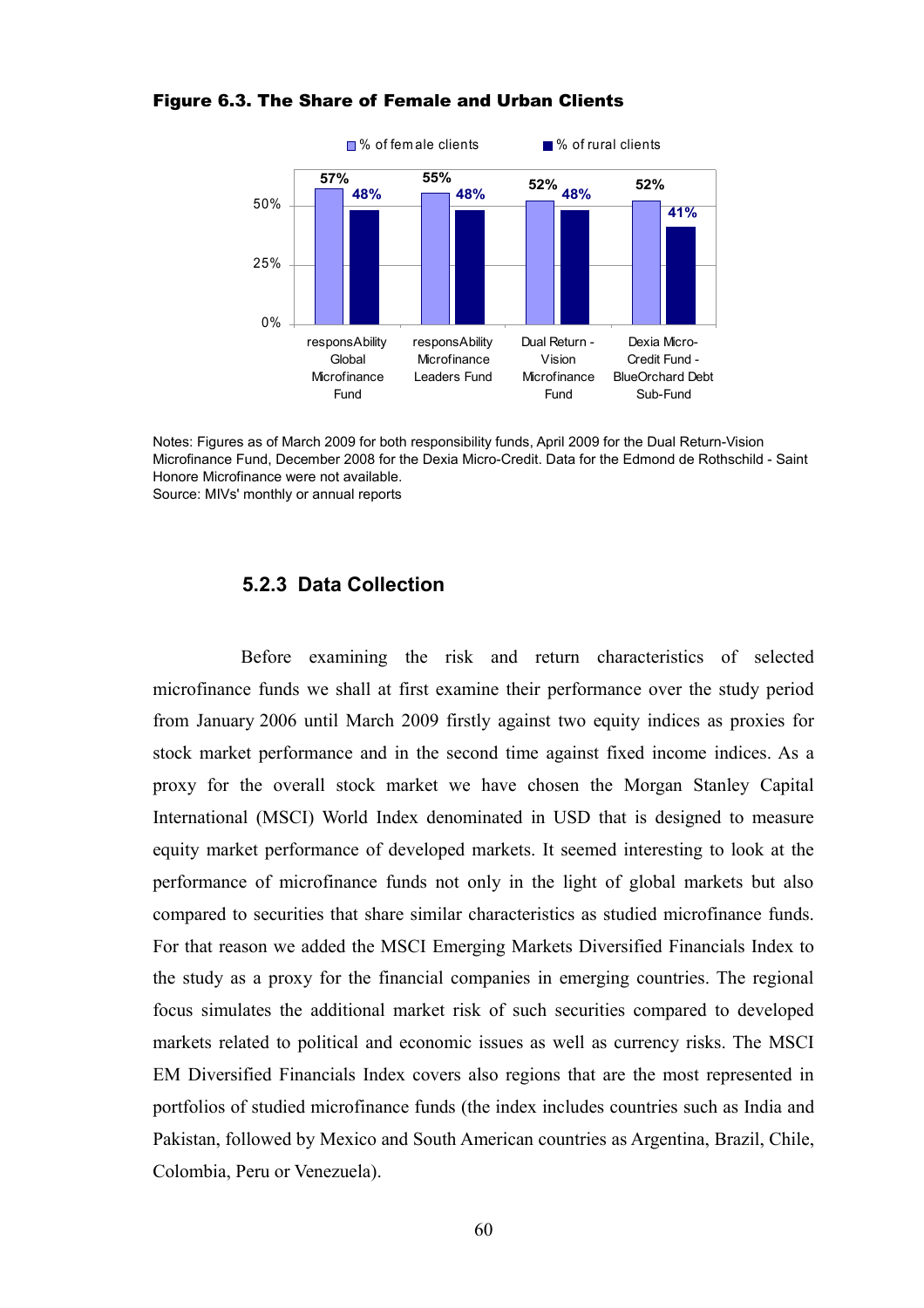Since the majority of microfinance funds' portfolio is composed of debt instruments we found useful to compare their risk and performance features to fixed income benchmarks as well. As a proxy for global fixed income markets we shall use the Markit iBoxx USD Overall Index comprising corporate bond issues and bonds issued by the U.S. government and government-sponsored agencies. The index is used for the fixed income research, asset allocation and performance evaluation. In order to examine microfinance funds' performance in relation to the emerging bond markets we shall work with the J.P. Morgan Emerging Market Bond Index Plus (EMBI+) that is designed to replicate total returns of traded external debt instruments in the emerging markets.

Bloomberg Financial Services was the source for all indices' data. As a riskfree rate we used the 4-week U.S. Treasury Bill rate, whose data were obtained from the U.S. Department of the Treasury on-line Interest Rate Statistics. Investment funds' monthly returns  $r_{it}$  and returns of chosen market indices  $r_{Mt}$  were calculated using

basic returns formulas: 
$$
r_{ii} = \frac{NAV_t - NAV_{t-1}}{NAV_{t-1}}
$$
 and  $r_{Mi} = \frac{index_t - index_{t-1}}{index_{t-1}}$  respectively,  
where  $NAV_t$  is the net asset value of a mutual fund *i* in time *t* and *index\_t* refers to the  
level of a index in time *t*. Since none of the microfinance funds pays dividends and its  
returns are reinvested the NAVs did not have to be dividend-adjusted.

# **5.2.4 Microfinance Investment Fund's Historical Performance**

From the table 5.2. with an overview of mean monthly and annual returns of microfinance investment funds and benchmark indices we can see that the most performing fund in terms of average month-on-month return was the Dual Return-Vision Microfinance Fund quoted in US dollars (+0.5% m/m). The mean monthly return of microfinance investment funds were always rather modest but positive and in average  $(+0.36\%$  m/m) slightly higher than that one of the risk-free asset  $(+0.26\%$  m/m). Whereas the MSCI World index recorded an average monthly return of -0.99% over the same time period. Nevertheless we may find source of this figure in the financial crisis that has spread over developed financial markets especially in 2008, which resulted in increased uncertainty and falling stock markets. Suddenly negative growth figures for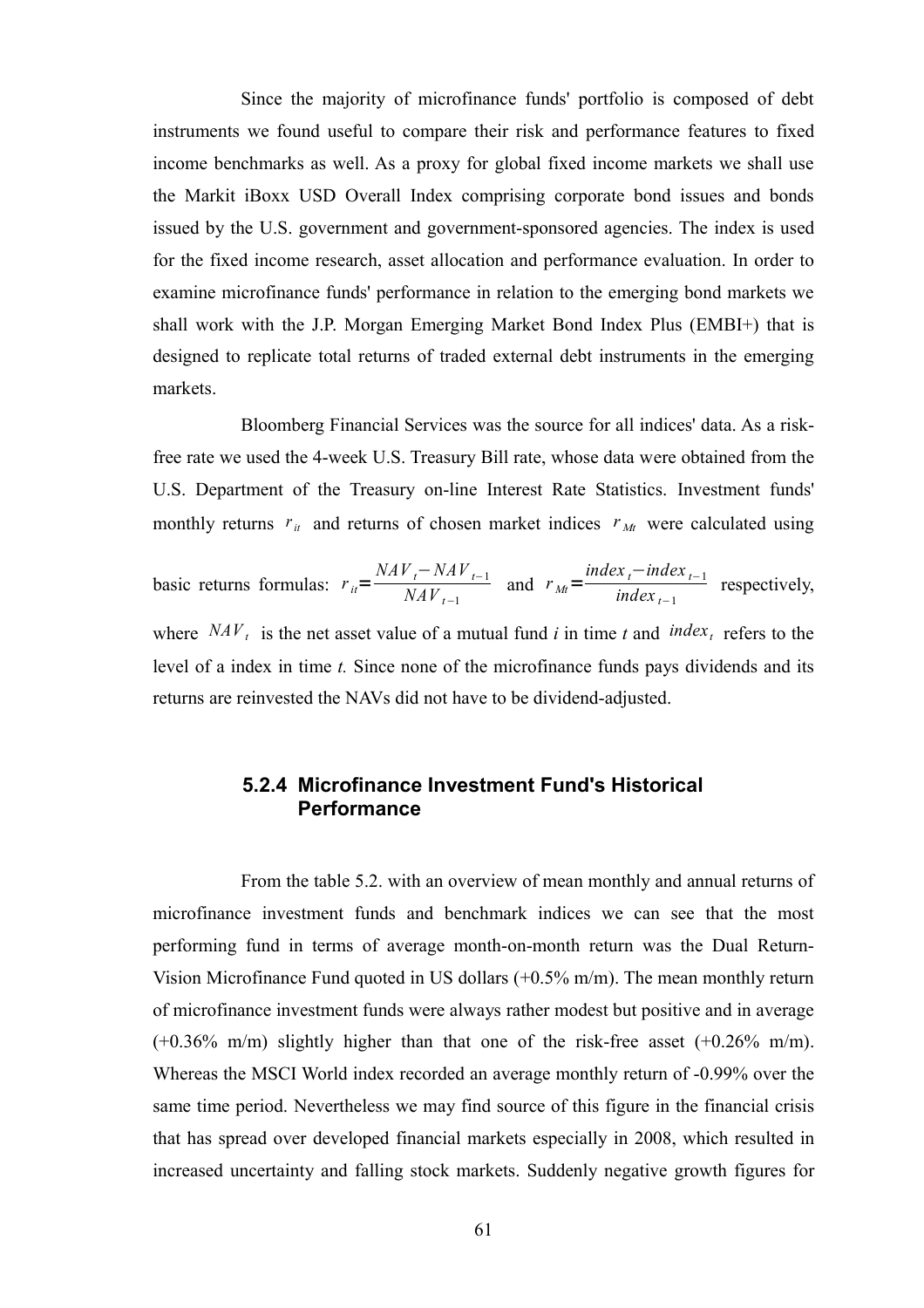both MSCI indices from 2008 confirm this hypothesis (-42.08% and -58.04% for the MSCI World Index and MSCI EM Diversified Financials Index respectively). This move is visible also from the figure 5.2 where the peak of monthly returns was recorded at around December 2007.

The global financial crisis had negative effects lied to increased riskaversion on emerging bond markets (as proxied by the J.P. Morgan Emerging Market Bond Index Plus that dropped -9.70%) while global bond markets represented among our benchmarks the most safe investment possibility and profited from increased demand. Markit iBoxx USD Overall Index reached an annual return of 6.53% in 2008, while the average of MIVs in the sample was comparable  $+5.37\%$ . Annual returns for microfinance funds over the period 2006-2008 slowly increased on a year-on-year basis as these funds got more mature and the microfinance movement gained more interest. On the other hand, it is questionable whether the global financial crisis will not have repercussions on the least developed economies where MFIs act only later on (this year or even later).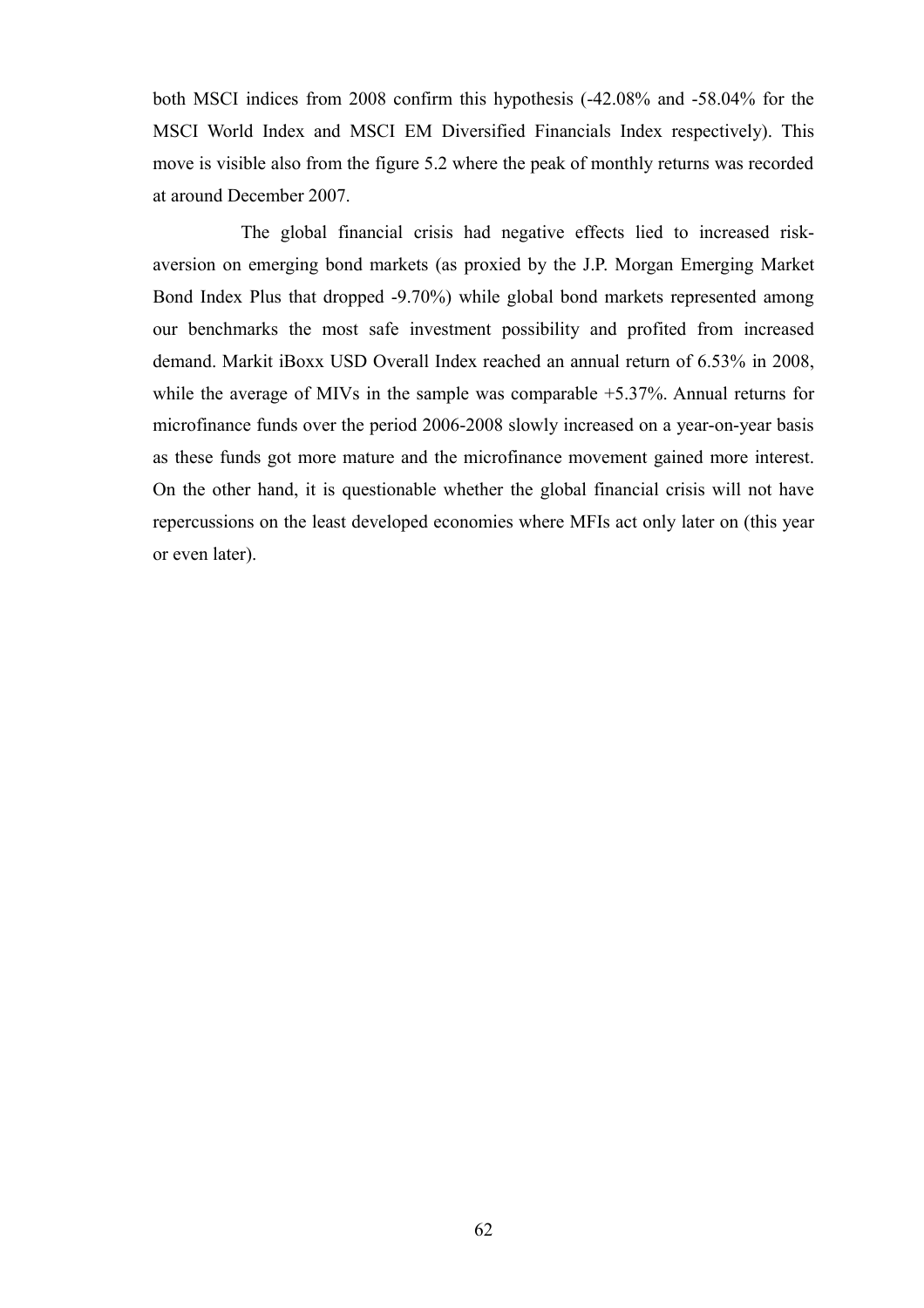| <b>Currency / Class</b><br><b>MIV</b>                             |               | <b>Mean</b><br><b>Monthly</b><br><b>Return</b> |          |           | Total Return p.a. |  |
|-------------------------------------------------------------------|---------------|------------------------------------------------|----------|-----------|-------------------|--|
|                                                                   |               |                                                | 2006     | 2007      | 2008              |  |
|                                                                   | <b>EUR</b>    | 0,41%                                          | 2.70%    | 6.31%     | 6.88%             |  |
| responsAbility Global<br>Microfinance Fund                        | <b>USD</b>    | 0,49%                                          | 5,07%    | 7,70%     | 6,44%             |  |
|                                                                   | <b>CHF</b>    | 0,27%                                          | 1,10%    | 4,36%     | 5,11%             |  |
| responsAbility Microfinance<br>Leaders Fund                       | <b>USD</b>    | 0,48%                                          | 0.34%    | 6,03%     | 7,51%             |  |
|                                                                   | USD / Class P | 0.50%                                          | 1,70%    | 5,51%     | 4,31%             |  |
| Dual Return - Vision<br>Microfinance Fund                         | EUR / Class P | 0,29%                                          | 0,45%    | 3.11%     | 5,60%             |  |
|                                                                   | CHF / Class P | 0,15%                                          | $-0.57%$ | 1,36%     | 3,55%             |  |
|                                                                   | <b>EUR</b>    | 0,40%                                          | 4,21%    | 4,83%     | 5,90%             |  |
| Dexia Micro-Credit Fund<br>- BlueOrchard Debt Sub-Fund            | <b>CHF</b>    | 0,26%                                          | 2,57%    | 2,94%     | 4,21%             |  |
|                                                                   | <b>USD</b>    | 0,48%                                          | 6,90%    | 5,89%     | 5,64%             |  |
| Edmond de Rothschild<br><b>EUR</b><br>- Saint-Honore Microfinance |               | 0,24%                                          | 2,04%    | 2,27%     | 3,93%             |  |
| <b>Mean of selected MIVs</b>                                      |               | 0,36%                                          | 2,41%    | 4,57%     | 5,37%             |  |
|                                                                   |               |                                                |          |           |                   |  |
| <b>Benchmark indices</b>                                          |               |                                                |          |           |                   |  |
| <b>MSCI World Index</b>                                           |               | $-0.99%$                                       | 17,95%   | 7,09%     | $-42,08%$         |  |
| MSCI Emerging Markets / Diversified Financials Index              | $-0.40%$      | 12,16%                                         | 55,08%   | $-58,04%$ |                   |  |
| <b>iBoxx USD Overall</b>                                          | 0,41%         | 3,71%                                          | 7,54%    | 6,53%     |                   |  |
| J.P. Morgan Emerging Bond Index (EMBI+)                           |               | 0,27%                                          | 10,48%   | 6,45%     | $-9,70%$          |  |
|                                                                   |               |                                                |          |           |                   |  |
| <b>Risk-free asset</b>                                            |               |                                                |          |           |                   |  |
| 4-Week Treasury Bill                                              | 0,26%         |                                                |          |           |                   |  |

### Table 5.2. Mean Monthly and Total p.a. Returns of Microfinance Investment Funds and Benchmark Indices

Source: own calculations on data from Bloomberg

Figure 5.4 reveals the evolution of the funds' monthly net asset values against the MSCI World Index and MSCI Emerging Markets Diversified Financials Index while figure 5.5 explores fund's performance against fixed income indices (Markit iBoxx USD Overall Index and J.P. Morgan Emerging Market Bond Index Plus). All data are rebased to 100 on the graph start date. Both graphs reveal that microfinance investment funds have offered modest but in-time stable returns compared to given benchmarks.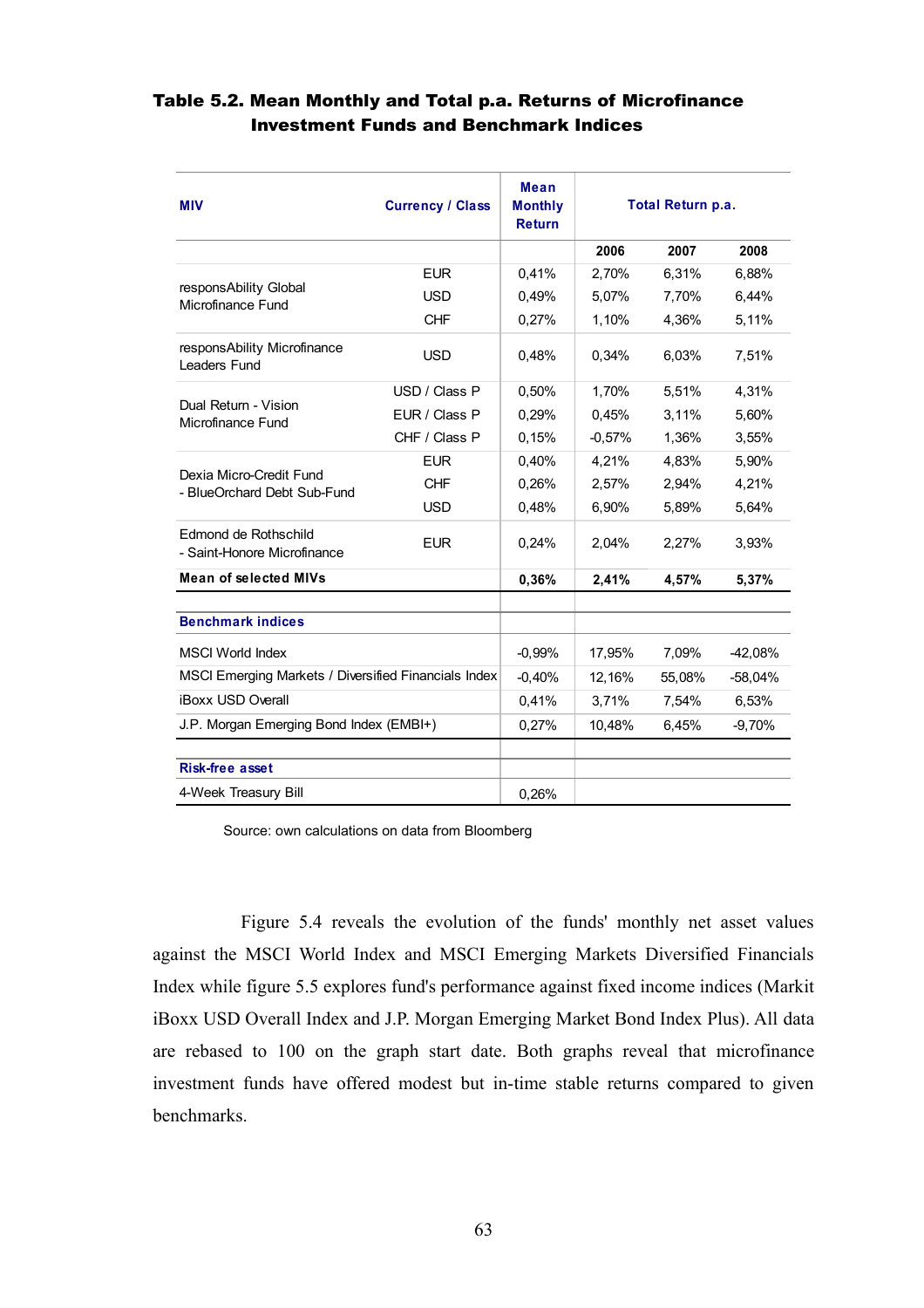

Figure 5.4. Funds' Historical Performance against Equity Indices

Source: own calculations on data from Bloomberg



Figure 5.5. Funds' Historical Performance against Fixed Income Indices

Source: own calculations on data from Bloomberg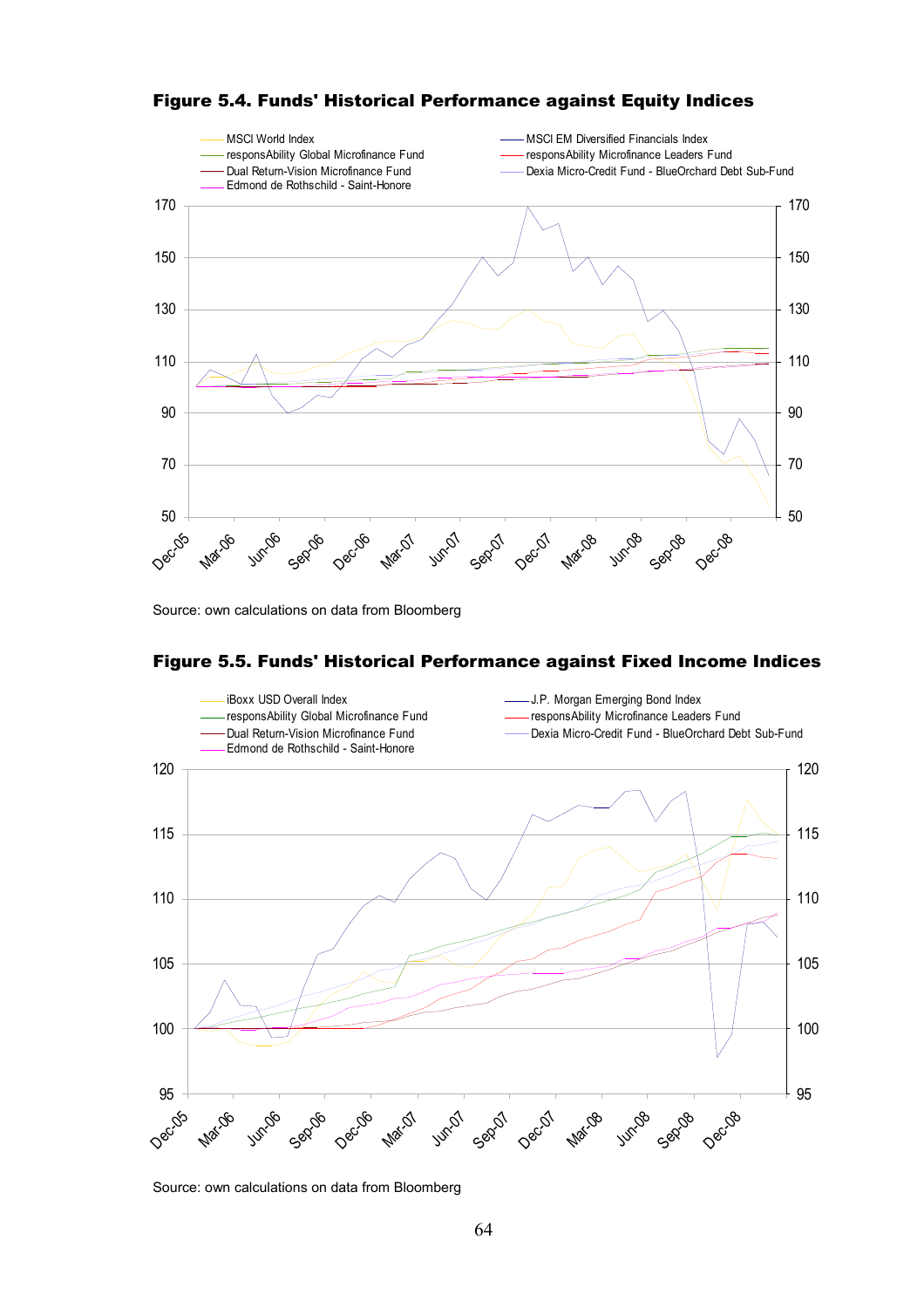### **5.2.5 Definition of Measures**

Pure analysis of historical returns of studied microfinance funds against benchmark indices, however, does not tell us much about the risk of the underlying investment. In order to evaluate both the performance and risk character of microfinance investment funds we shall use three risk measures, the *standard deviation of returns* of a portfolio, the *beta coefficient* and the *R-squared* of a portfolio as well as three performance measures largely adopted in the financial literature - so called *Jensen's alpha*, the *Sharpe ratio* and the *Treynor ratio.*

#### *Risk Measures*

Risk of investment or a portfolio of assets can be measures in several ways and each risk measure is unique in the way risk is measured. To asses the total risk of an asset

(i.e. share in a microfinance investment fund) we shall use the *standard deviation of monthly returns* expressed as (1) where  $r_{it}$  is the observed return of an asset *i* for time *t*. This statistics measures the volatility of asset's returns and is a standard measure of risk, nevertheless is the most suitable when an asset is held alone i.e. not in a broader portfolio of assets.

$$
\sigma_D = \sqrt{\frac{\sum_{t=1}^{T} (D_t - \bar{D})^2}{T - 1}}
$$

And since our task is to argue whether microfinance investment funds based on the case-study evidence have (or not) a portfolio diversification value for an investor, we need to asses the risk of an asset within a broader portfolio. For that reason we shall use the historical *portfolio beta* and the *portfolio R-squared* measures that are both derived from the Capital Asset Pricing Model (CAPM). The regression analysis of the CAPM model is used in performance analysis of particular equities or mutual funds portfolios against a benchmark portfolio of risky assets that they are usually part of. Both coefficients of the CAPM,  $\alpha$  and  $\beta$ , have economic meaning and therefore it is useful to undertake such analysis and find their estimates. Similarly to the CAPM we shall regress the risk-free rate adjusted returns of studied microfinance investment funds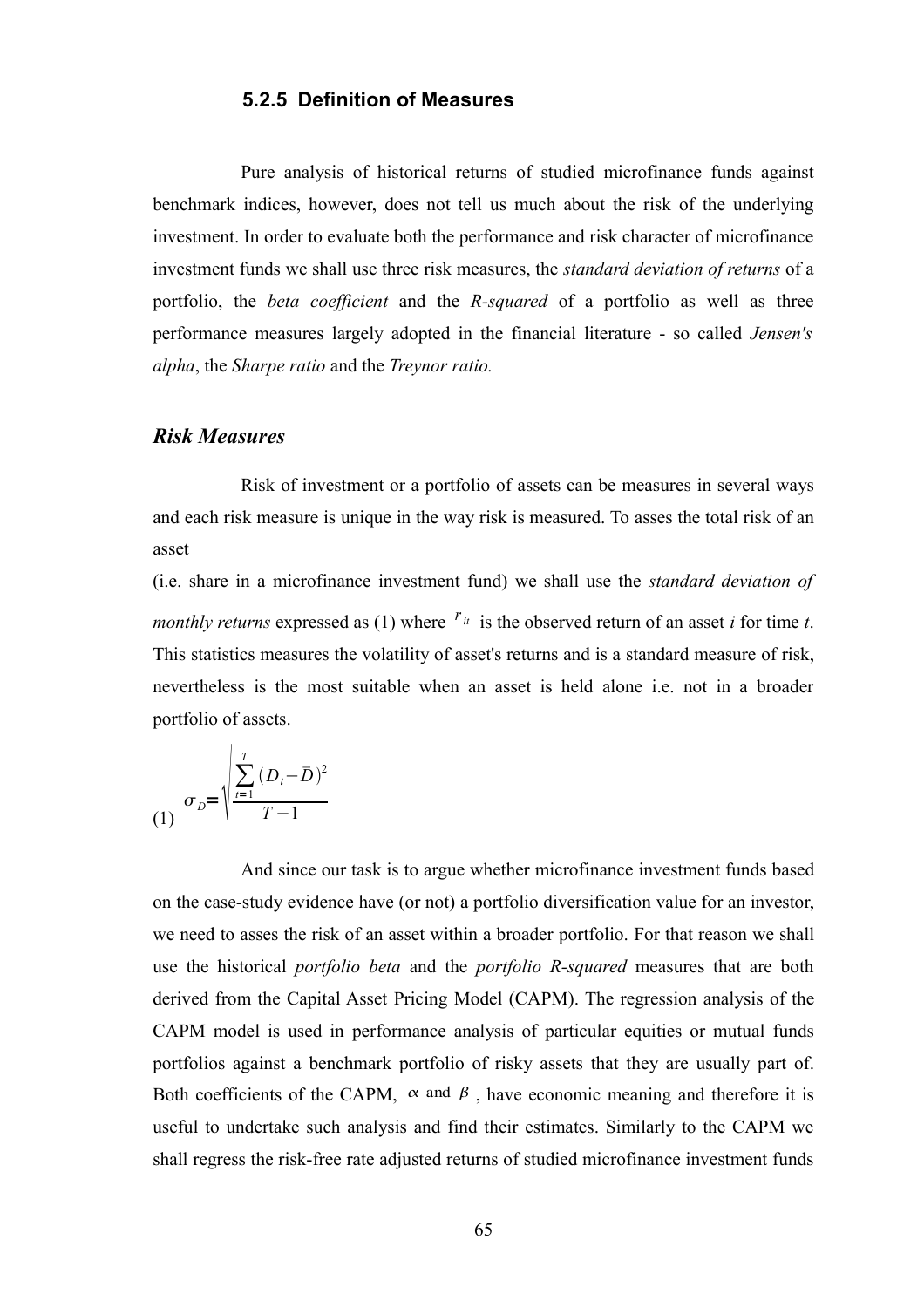against four selected market portfolios (world indices), for which it holds that neither of the MIVs was taken into account when computing the index. Put another way, our aim is not to verify whether the CAPM model holds for microfinance funds (in terms of estimated historical values of its parameters), but we will rather profit from the economic meaning of  $\alpha$  and  $\beta$ .

In order to estimate and interpret historical  $\alpha$  and  $\beta$  as well as the Rsquared of studied microfinance investment funds we shall run an ordinary least squares (OLS) linear regression of a following model:  $r_{it} - r_{fi} = \alpha_i + \beta_i \cdot (r_{Mt} - r_{fi}) + \epsilon_i$  where:

 $r_{it}$  = observed return on microfinance investment fund *i* for time *t* 

 $r_{\hat{t}}$  = observed return on a risk-free asset (4-week U.S. Treasury Bill rate) for time *t*  $r_{Mt}$  = observed return on a market portfolio *M* that we use as a benchmark for time *t*  $\varepsilon_t$  = error term for time *t*.

The dependent variable  $(r_{it} - r_{ft})$  is therefore the risk premium (or excess return) of an asset or portfolio *i* for time *t* while  $(r_M - r_f)$ , which is the excess return of the market portfolio  $M$  for time  $t$ , is the independent variable. Coefficient beta reflects the sensitivity of asset's return to returns of a market portfolio (it is defined as  $\beta = cov(r_i, r_M)/\sigma_M^2$ ) and therefore it reveals how an asset or a portfolio is correlated to the performance of a benchmark index. High beta denotes high volatility of a security, but may bring higher returns while beta  $\leq 1$  corresponds to a defensive asset whose volatility is on average lower than reference market. Beta is a measure of a systematic (or non-diversifiable) risk of an asset within a broader portfolio and in a well-diversified portfolio it creates almost all of the risk. Beta equal to zero then signifies that a given asset is not correlated to benchmark portfolio and its systematic risk is null and its addition to a broader portfolio of assets may help to reduce the overall risk of a portfolio.

The linear regression's *R-squared* gives an information about the goodness of fit of a model. And while the beta indicates the direction in which portfolio returns are correlated to those of the reference portfolio, the R-squared signifies how tightly these returns are correlated. R-squared of 10% would therefore suggests that only a one tenth of the variability in microfinance fund's returns can be attributed to the moves of the benchmark index. From the portfolio diversification point of view low R-squared may be therefore desirable to limit the exposure of a portfolio to broader financial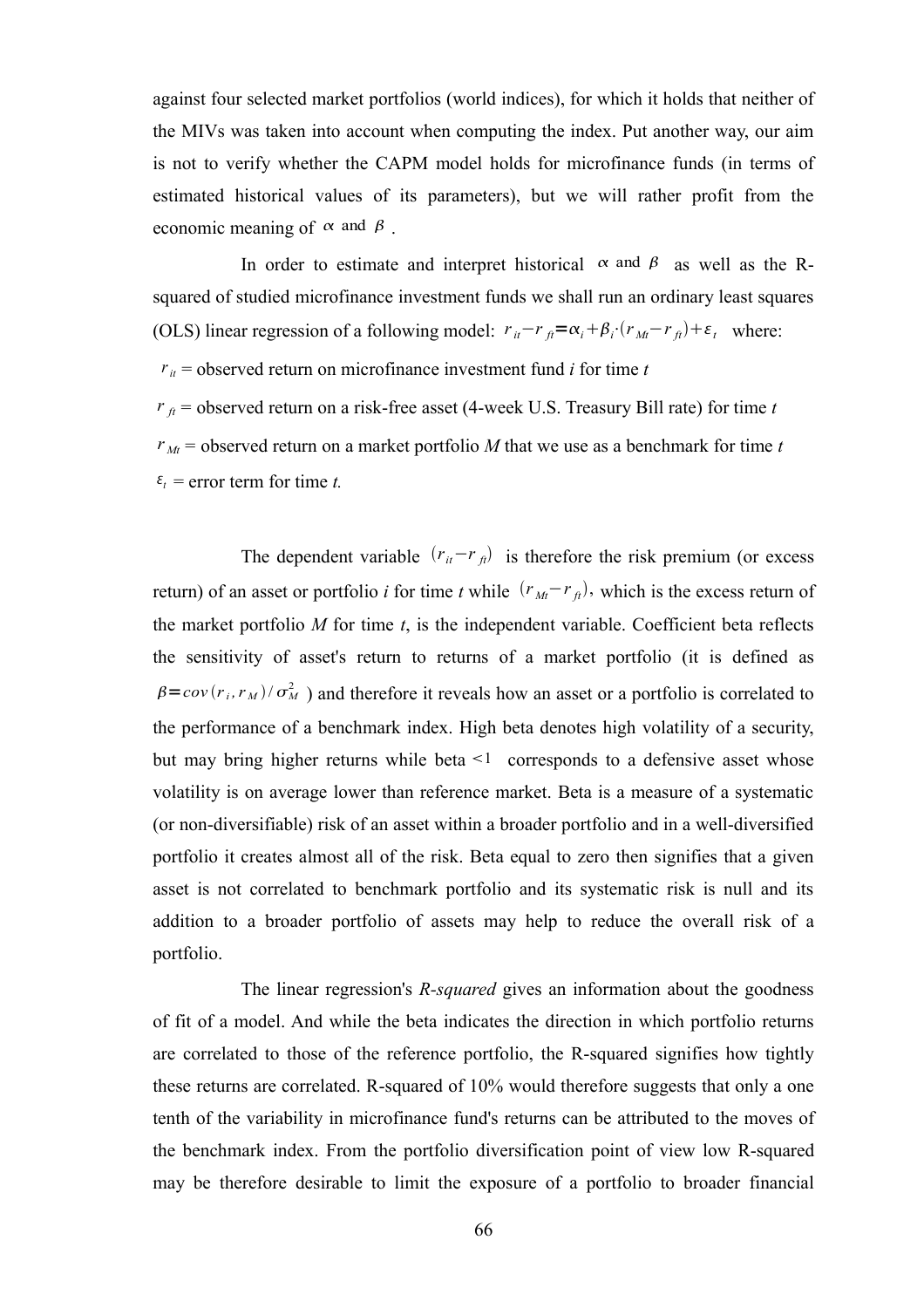#### markets.

## *Performance Measures*

### *Jensen's Alpha*

Jensen's Alpha is a measure used to evaluate the portfolio manager riskadjusted performance that stems from the above described linear regression. While the CAPM model presumes that even though a given portfolio may sometimes outperform the market, this excess return outbalances loss from some other year and in the longterm we see no positive or negative excess returns. Jensen asked whether it is possible that some securities outperform the market consistently from one year to another. Therefore he added the alpha component to the model in order to be able to test such hypothesis. Jensen's alpha therefore measures the added return of a portfolio against its theoretical expected return implied by the CAPM that compensate an investor for the symmetric risk measured by the beta. Positive alpha is therefore attractive from the investors point of view.

We shall asses the historical value of alpha by regressing the excess returns of microfinance funds' portfolios over the market's excess returns, i.e. the previously evoked linear regression  $r_i - r_j = \alpha_i + \beta_i \cdot (r_{Mt} - r_j) + \varepsilon_t$ .

### *Sharpe Ratio*

The Sharpe ratio developed by William F. Sharpe  $(1966)^{49}$  $(1966)^{49}$  $(1966)^{49}$ , is a risk-adjusted measure of portfolio's return that uses the mean and standard deviation of a differential return, i.e. the excess return of a portfolio over a given benchmark - originally the riskfree asset; nevertheless there has been many modifications and extensions of the ratio whether actively used in financial markets or discussed on the academic ground. The Sharpe ratio that was originally by its author called the *reward-to-variability ratio,* expresses how much the excess return compensates for the additional risk an investor assumes when holding a riskier asset. Since the Sharpe ratio does not take into account the correlation of a given investment with other assets in an investor's portfolio, it does not adjust for the systematic (undiversifiable) risk, but rather measures portfolio performance with regard to the total risk measured by the portfolio standard deviation of returns. The desirable level of Sharpe ratio has not been fix up and it is rather used to

<span id="page-76-0"></span><sup>49</sup> Sharpe, William F. "Mutual Fund Performance." *Journal of Business*, January 1966, pp. 119-138.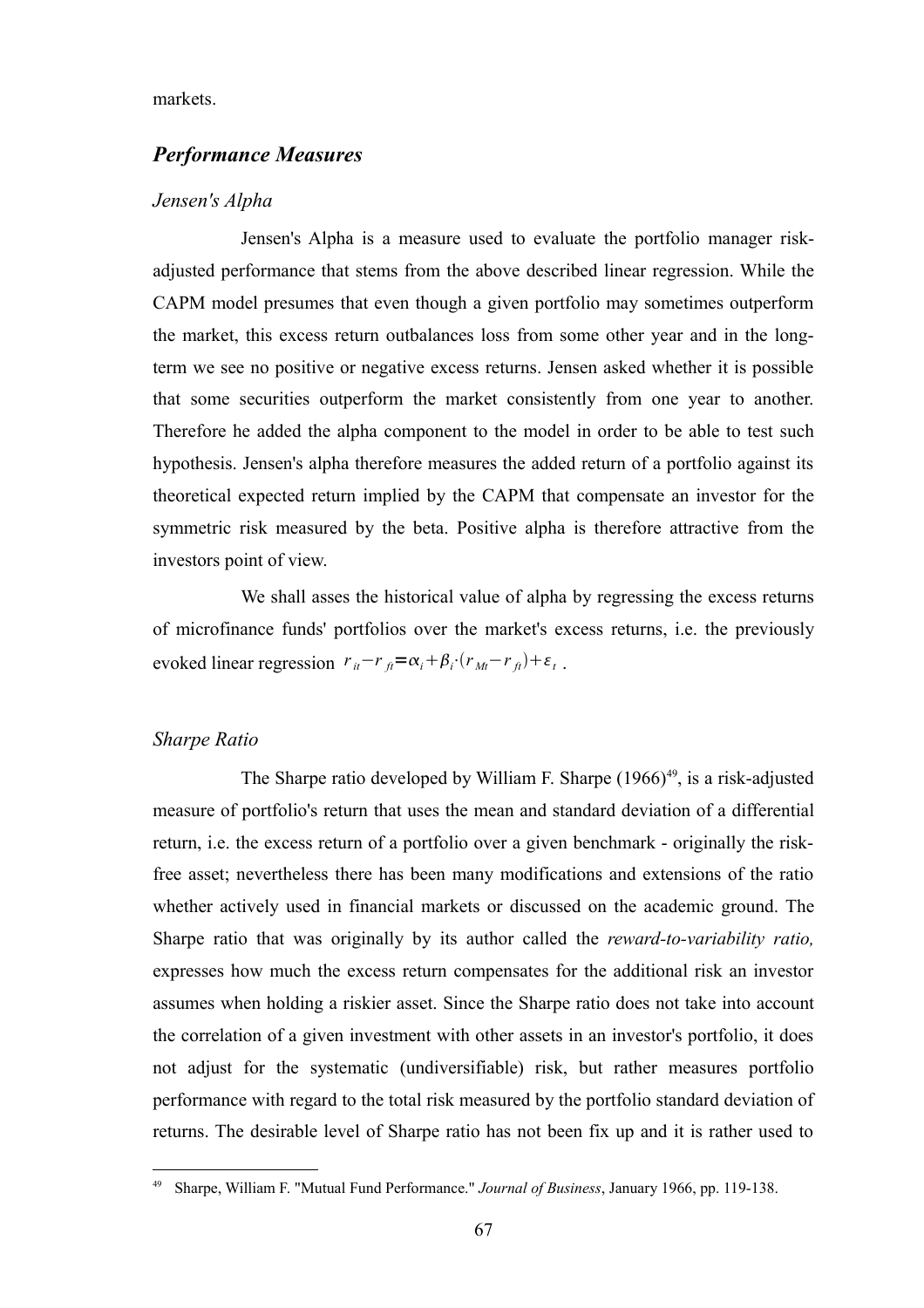compare mutual funds performance as a fund with a higher Sharpe ratio seems to be more attractive from the perspective of its risk/return profile.

In our analysis we shall use the ex-post Sharpe ratio that uses historical data in order to came up with a performance measure that will be used in a investment decision-making for the future. Therefore, implicitly or explicitly, it is assumed that historic results have at least some predictive ability (Sharpe, 1994). The ex-post Sharpe ratio of a portfolio *p* is calculated by dividing the historic mean value of the differential return of a portfolio over the period *T* by the standard deviation of the differential return over the same time interval.

Put numerically the Sharpe ratio equals:  $S_i$ = *D*  $\sigma$ <sub>*D*</sub>

Where:  $r_{it}$  = a return of a observed portfolio *i* in time *t* 

 $r_{ft}$  = a risk-free asset interest rate in time *t* 

$$
\overline{D} = \frac{1}{T} \sum_{i=1}^{T} (r_{ii} - r_{fi}) = \text{a historic mean value of a differential return over the period } T
$$
\n
$$
\sigma_D = \sqrt{\frac{\sum_{i=1}^{T} (D_i - \overline{D})^2}{T - 1}} = \text{the standard deviation of a differential return over the period } T.
$$

### *Treynor Ratio*

The Treynor ratio developed by Jack L. Treynor  $(1965)^{50}$  $(1965)^{50}$  $(1965)^{50}$  is alongside with the Jensen's alpha another performance measure derived from the capital asset pricing model. The ratio is sometimes called also the *reward-to-volatility ratio* as it measures the portfolio performance (excess return) with respect to portfolio's systematic risk exposure. Equally, it applies that the higher the Treynor ratio the better investment's returns adjusted for systematic risk.

$$
TR_i = \frac{\overline{D}}{\hat{\beta}_i}
$$

Numerically the Treynor ratio equals:

Where:  $r_{it}$  = a return of a observed portfolio *i* in time *t* 

 $r<sub>f</sub>$  = a risk-free rate in time *t* 

 $\bar{D} = \frac{1}{T} \sum_{t=1}^{T}$  $(r_{it} - r_{ft}) = a$  historic mean value of a differential return over the period *T* 

 $\hat{\beta}_i$  = portfolio systematic risk measured by the ex-post beta from the linear regression.

<span id="page-77-0"></span><sup>&</sup>lt;sup>50</sup> Treynor, Jack L. "How to rate management of investment funds." *Harvard business review*, 1965.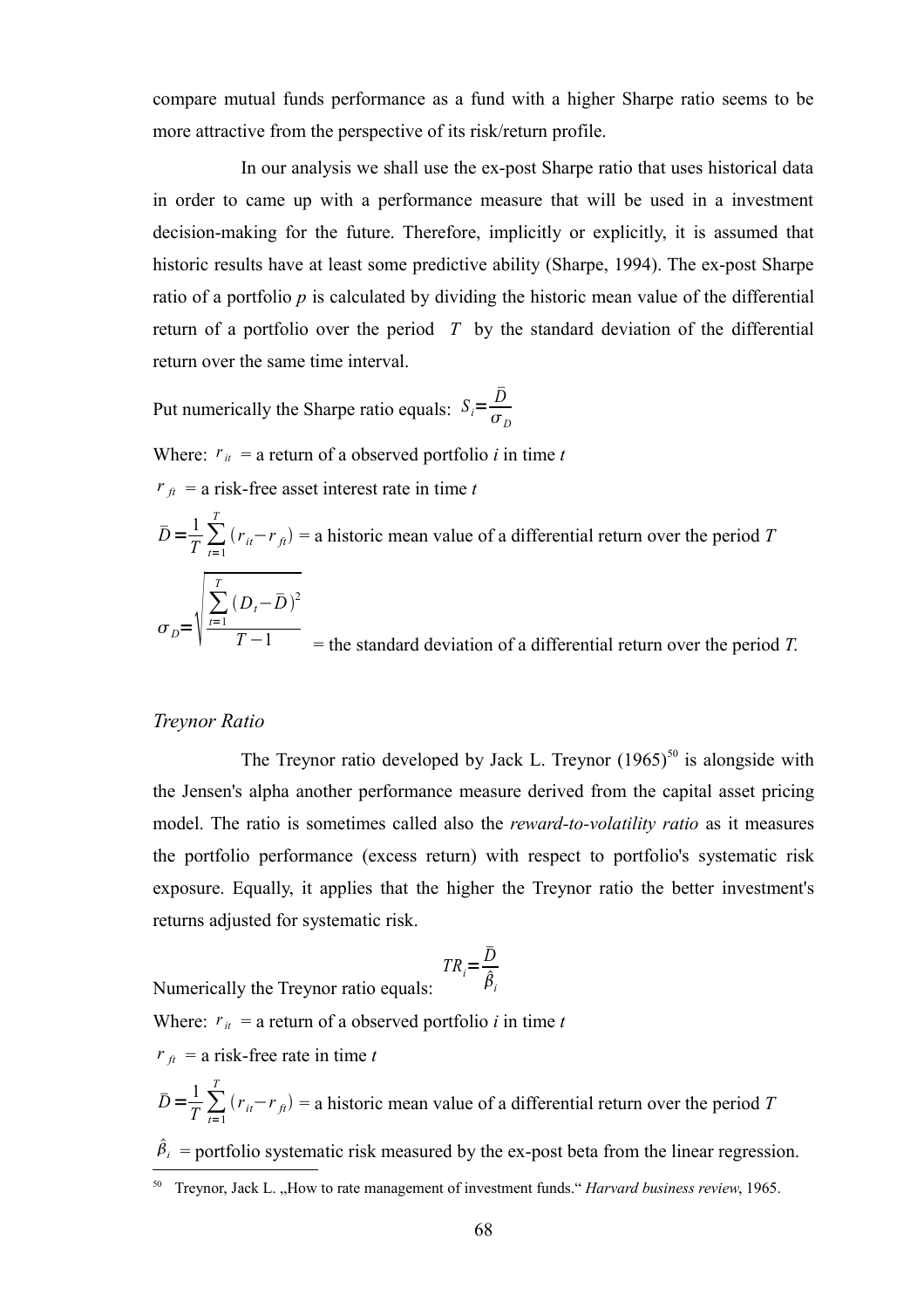From the formula we can see that tha Treynor measure is very sensitive to the beta in denominator and according to Hubner (2005) it may provide unstable and imprecise performance measures for market neutral funds because of the risk of measurement error. For funds with negative betas, the Treynor Ratio is, in effect, inapplicable as it attributes a negative performance to funds with positive abnormal returns (Hubner, 2005). On that account Hubner (2005) argues that when the beta (systematic risk of funds) is close to zero the Jensen's alpha is a suitable symmetric riskadjusted performance metric. We shall keep this in mind when assessing our microfinance investment funds.

#### **5.2.6 Findings of the Study**

In the following section we shall present the findings of the study. Firstly, we shall discus risk measures results that will be followed by comments on performance ratios.

## *Risk Measures*

Microfinance portfolios in our sample generated reasonable average returns with moderate volatility from January 2006 to March 2009 and during the recent bear market. In terms of the total risk measured by the standard deviation of monthly returns studied microfinance investment funds recorded very low levels of deviation (in average +0.32%) compared to both the MSCI World equity index as well as against the sectoral MSCI EM Diversified Financials that posted +10.62% standard deviation in monthly returns over the same study period. In regard to both fixed income reference indices, while MIV's monthly returns were at about the same levels the standard deviations of monthly returns were significantly lower than 1.38% and 3.26% in case of the Markit iBoxx USD Overall Index and J.P. Morgan EMBI+ respectively. In addition, all funds in the sample have developed in a rather homogeneous matter and we have not witnessed any outlier observation.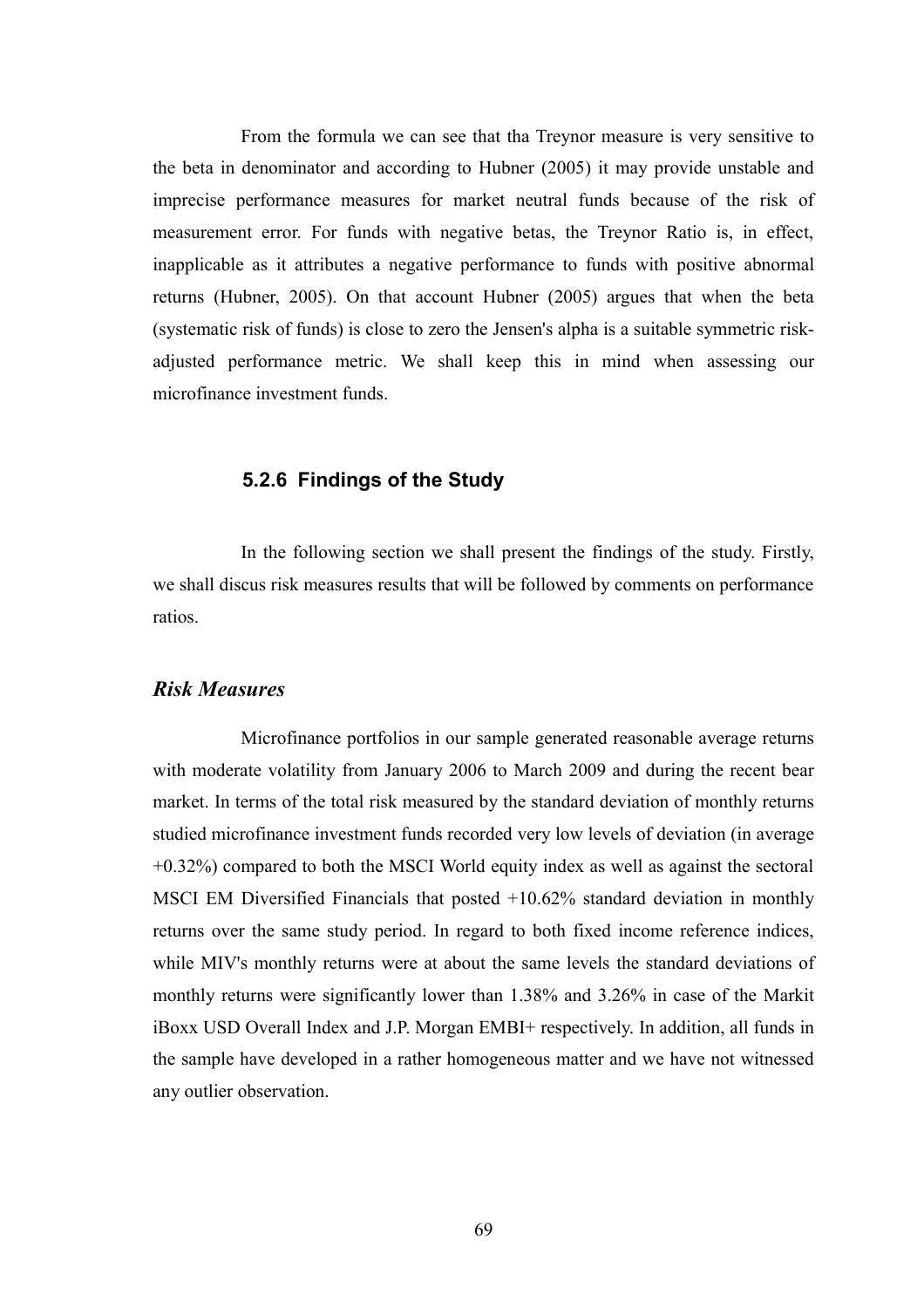| <b>MIV</b>                                                    | <b>Currency / Class</b> | <b>Mean Monthly</b><br><b>Return</b> | <b>Standard</b><br><b>Deviation in</b><br><b>Monthly Returns</b> |
|---------------------------------------------------------------|-------------------------|--------------------------------------|------------------------------------------------------------------|
|                                                               | <b>EUR</b>              | 0,41%                                | 0,40%                                                            |
| responsAbility Global<br>Microfinance Fund                    | <b>USD</b>              | 0,49%                                | 0,41%                                                            |
|                                                               | <b>CHF</b>              | 0.27%                                | 0.40%                                                            |
| responsAbility Microfinance<br>Leaders Fund                   | <b>USD</b>              | 0,48%                                | 0,43%                                                            |
|                                                               | USD / Class P           | 0.50%                                | 0,86%                                                            |
| Dual Return - Vision<br>Microfinance Fund                     | EUR / Class P           | 0,29%                                | 0,18%                                                            |
|                                                               | CHF / Class P           | 0,15%                                | 0,17%                                                            |
|                                                               | <b>EUR</b>              | 0,40%                                | 0,15%                                                            |
| Dexia Micro-Credit Fund -<br><b>BlueOrchard Debt Sub-Fund</b> | <b>CHF</b>              | 0,26%                                | 0,15%                                                            |
|                                                               | <b>USD</b>              | 0,48%                                | 0,21%                                                            |
| Edmond de Rothschild<br>- Saint-Honore Microfinance           | <b>EUR</b>              | 0,24%                                | 0,21%                                                            |
| Mean                                                          |                         | 0,36%                                | 0,32%                                                            |
| <b>Benchmark Indices</b>                                      |                         |                                      |                                                                  |
| <b>MSCI World Index</b>                                       |                         | $-0.99%$                             | 5,35%                                                            |
| MSCI Emerging Markets / Diversified Financials Index          | $-0,40%$                | 10,62%                               |                                                                  |
| <b>iBoxx USD Overall</b>                                      | 0,41%                   | 1,38%                                |                                                                  |
| J.P. Morgan Emerging Bond Index (EMBI+)                       | 0,27%                   | 3,26%                                |                                                                  |
| <b>Risk-Free Asset</b>                                        |                         |                                      |                                                                  |
| 4-Week Treasury Bill                                          | 0,26%                   | 0,15%                                |                                                                  |

#### Table 5.3. Standard Deviation in Monthly Returns

Source: own calculations on data from Bloomberg

Ordinary least squares estimates of beta are depicted in table 5.4, for graphical visualization see Annex 1. All funds but one (which was not significant at elected significance levels) recorded negative beta (systematic risk) against the MSCI World Index reaching an average of statistically significant betas of -0.024. This result suggest that investment funds in the sample do not show any correlation to world equity markets (and on the contrary move in a slightly antagonistic matter). Studied MIVs neither tracked with the emerging equity markets as represented by the MSCI EM Diversified Financials, nevertheless only four out of eleven funds or sub-funds results for beta were significant at at least 10% level of significance. Our regression model did not seem to hold when fixed income benchmarks were used ending with only one statistically significant observation each time.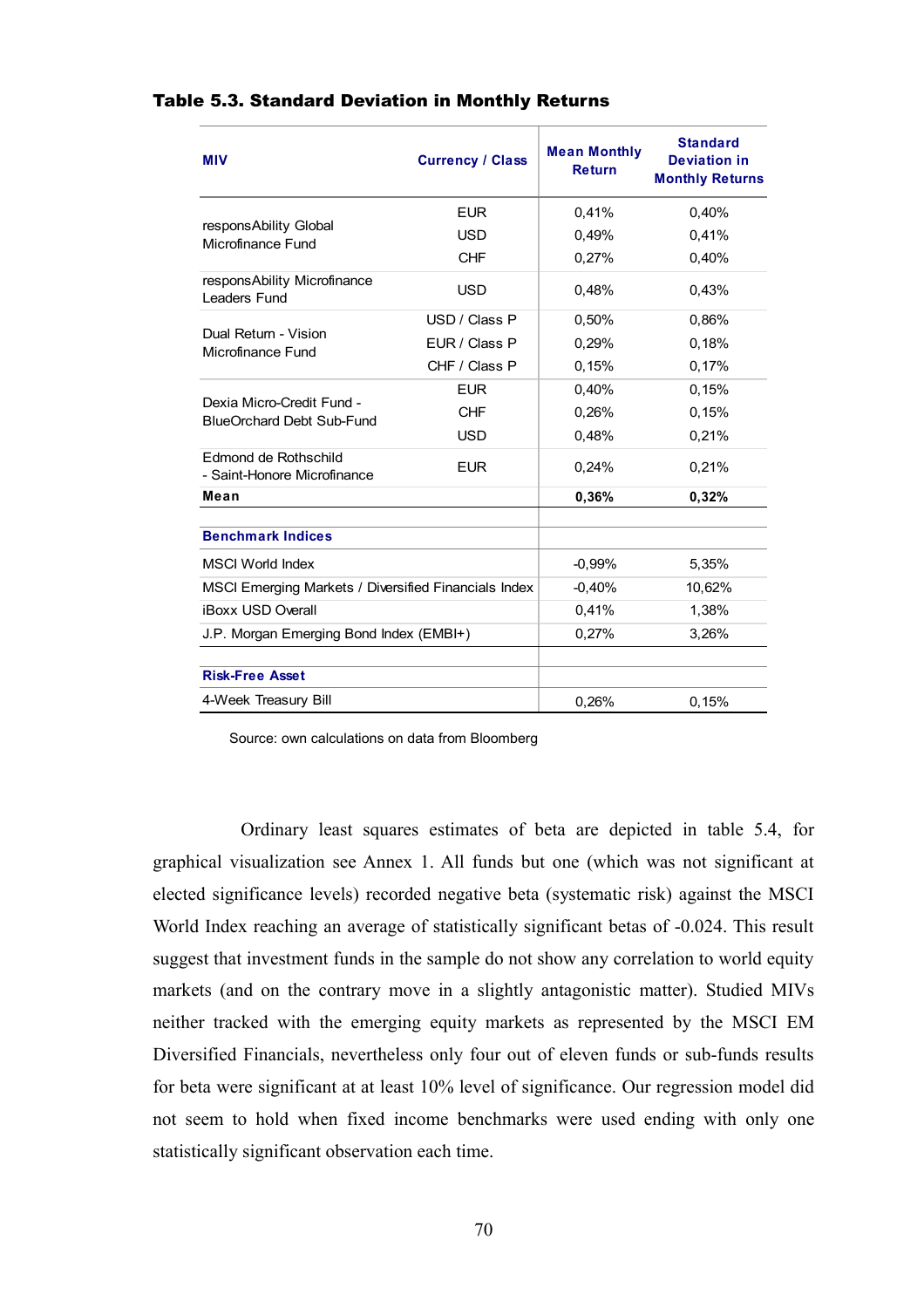Observed R-squared measures of microfinance funds reflecting the tightness of the relationship against benchmarks reached low levels with respect to all indices. In case of the MSCI World in average about 12% of the variability in microfinance fund's returns could be attributed to the moves of the benchmark index. Average R-squared reached even lower levels with respect to emerging equity markets (6.69% for the MSCI EM Diversified Financials) as well as for both bond indices indicating that there is really low correlation in monthly returns of all benchmark indices and microfinance investment funds.

| <b>MIV</b>                                                       | <b>Currency /</b><br><b>Class</b> | <b>Beta and R-squared</b>                                                      |                       |                             |                            |  |  |
|------------------------------------------------------------------|-----------------------------------|--------------------------------------------------------------------------------|-----------------------|-----------------------------|----------------------------|--|--|
|                                                                  |                                   | <b>MSCI EM</b><br><b>MSCI World</b><br><b>Diversified</b><br><b>Financials</b> |                       | <b>iBoxx USD</b><br>Overall | EMBI+                      |  |  |
| responsAbility                                                   | <b>EUR</b>                        | $-0.0277$ ** 11,09%                                                            | $-0.0086$<br>4,27%    | 0.0579                      | $3,35\%$ -0,0164<br>1,47%  |  |  |
| Global Microfinance                                              | <b>USD</b>                        | $-0,0281$ ** 12,83%                                                            | $-0.0089$<br>5.18%    | 0,0323                      | 1,17% - 0,0321<br>6,33%    |  |  |
| Fund                                                             | <b>CHF</b>                        | $-0.0295$ ** 12.85%                                                            | $-0.0091$<br>4,94%    | 0,0447                      | 2,04% -0,0228<br>2,92%     |  |  |
| responsAbility<br>Microfinance<br>Leaders Fund                   | <b>USD</b>                        | $-0.0289$ ** 15.19%                                                            | $-0.0172$ ** 20.76%   | 0,0127                      | $0.21\%$ -0.0490 ** 16,88% |  |  |
| Dual Return - Vision<br>Microfinance Fund                        | USD / Class P                     | 0.0283<br>2.85%                                                                | 0.0182<br>4,50%       | 0.0722<br>1,28%             | 1,30%<br>0,0309            |  |  |
|                                                                  | EUR / Class P                     | $-0,0269$ *** 21,09%                                                           | $-0.0084$ *<br>8,29%  | $-0.0122$                   | $0,30\%$ -0,0189<br>4,04%  |  |  |
|                                                                  | CHF / Class P                     | $-0.0268$ *** 22.99%                                                           | $-0.0100**$<br>12,19% | $-0.0084$                   | $0,15\%$ -0,0195<br>4,62%  |  |  |
| Dexia Micro-Credit                                               | <b>EUR</b>                        | $-0.0158$ ** 12.87%                                                            | $-0.0042$<br>3,61%    | 0.0161                      | $0.92\%$ -0,0084<br>1,37%  |  |  |
| Fund - BlueOrchard                                               | <b>CHF</b>                        | 7.71%<br>$-0.0127$ *                                                           | 1.15%<br>$-0.0025$    | 0.0195                      | 0.08%<br>1,25% - 0,0020    |  |  |
| Debt Sub-Fund                                                    | <b>USD</b>                        | 1,10%<br>$-0.0045$                                                             | 0,0016<br>0.56%       | $0.0598$ ** 13,21%          | 2,23%<br>0,0105            |  |  |
| Edmond de<br>Rothschild - Saint-<br>Honore Microfinance          | <b>EUR</b>                        | $-0.0231$ *** 17.49%                                                           | $-0.0078$ *           | $8.11\%$ -0.0199            | $0.90\%$ -0.0215<br>5.76%  |  |  |
| Mean                                                             |                                   | $-0.0178$<br>12,55%                                                            | $6,69\%$<br>$-0.0052$ | 0.0250                      | $2,25\%$ -0,0136<br>4,27%  |  |  |
| Mean of statistically significant<br>results (at min. 10% level) |                                   | $-0.0244$                                                                      | $-0,0109$             |                             |                            |  |  |

#### Table 5.4. Portfolio Betas and R-Squared

Note: \*Significant at the 10 % level; \*\*Significant at the 5 % level; \*\*\*Significant at the 1 % level Source: own calculations on data from Bloomberg

The study period tracks the development of the financial markets performance over little more than last three years when we had witnessed growing stock prices as well as massive sell-outs due to the global uncertainty caused by the financial crisis. With respect to this fact, we may ask whether the beta coefficient representing the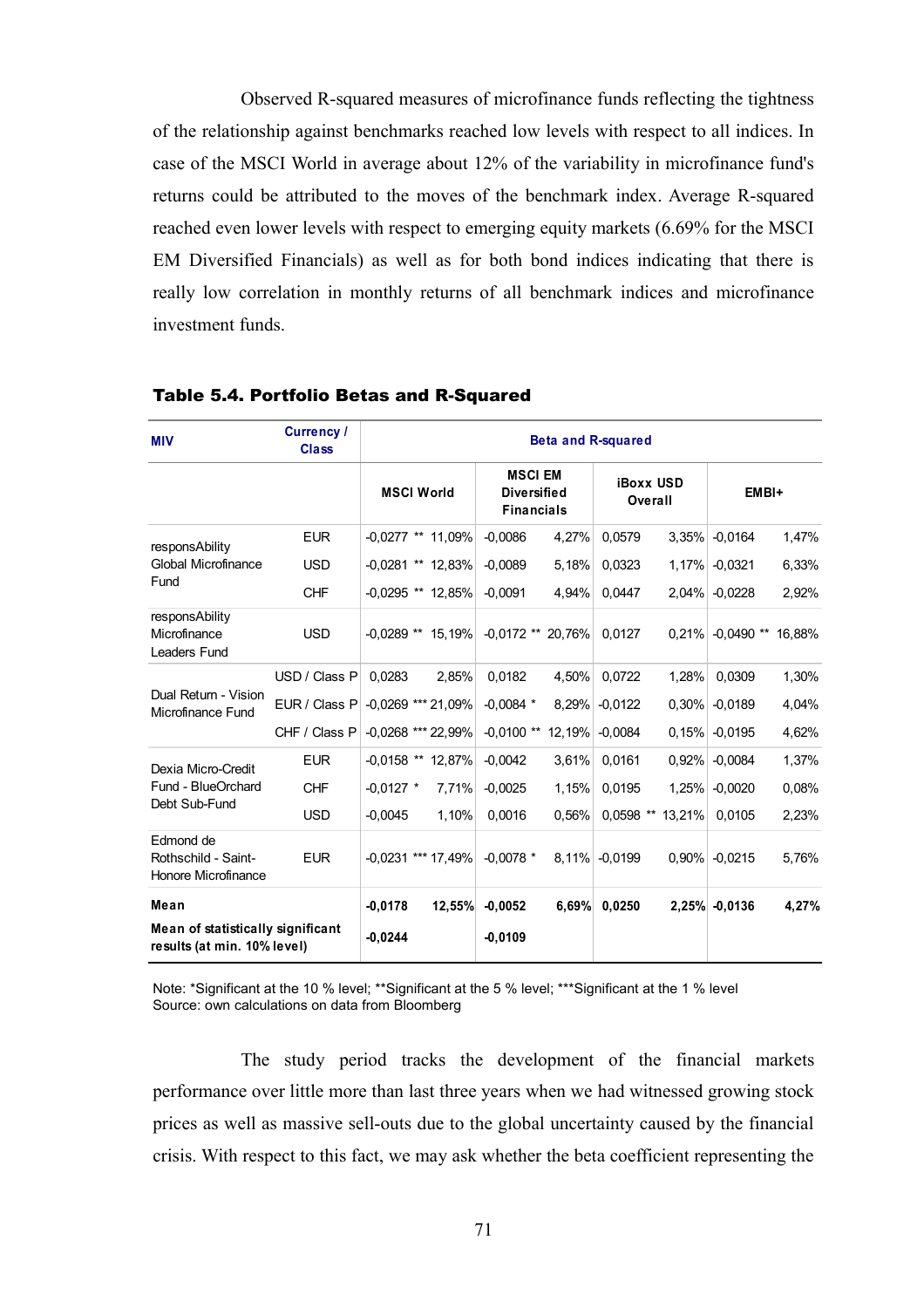direction of correlation of microfinance funds performance to global and emerging markets had remained approximately equal within both periods. In order to account for these two rather clear trends in the movement of especially benchmark equity indices we shall firstly carry the Chow test for the presence of a structural break in time series. For each fund we divide available performance data set in two periods of 22 and 17 observations where as the split point we take the end of October 2007 when both MSCI World and MSCI EM Diversified Financials indices reached their maximum values (in terms month-on-month returns and within our study period from January  $31<sup>st</sup>$  2006 until March  $31<sup>st</sup>$  2009). Since reached result of beta estimates are significant only when examining the correlation to world equity markets represented by the MSCI World Index (nine statistically significant estimates at at least 10% level out of 11 funds in the sample), we shall undertake the analysis of the presence of the structural break in MIV's performance data with respect to the MSCI World. We will test the null hypothesis of no structural break in data series,

i.e. 
$$
H_0
$$
:  $(r_{it} - r_{ft})^{(1)} = \alpha_i^{(1)} + \beta_i^{(1)} \cdot (r_{Mt} - r_{ft})^{(1)} + \varepsilon_t^{(1)}$   
\n
$$
(r_{it} - r_{ft})^{(2)} = \alpha_i^{(1)} + \beta_i^{(1)} \cdot (r_{Mt} - r_{ft})^{(2)} + \varepsilon_t^{(2)}
$$
\nagainst the alternative  $H_A$ :  $(r_{it} - r_{ft})^{(1)} = \alpha_i^{(1)} + \beta_i^{(1)} \cdot (r_{Mt} - r_{ft})^{(1)} + \varepsilon_t^{(1)}$   
\n
$$
(r_{it} - r_{ft})^{(2)} = \alpha_i^{(2)} + \beta_i^{(2)} \cdot (r_{Mt} - r_{ft})^{(2)} + \varepsilon_t^{(2)}
$$

The Chow test could not exclude the stability of estimates of  $\alpha$  and  $\beta$ within the two periods for both responsAbility Global Microfinance and Leaders funds (neither at broader 10% level of significance). All four funds/sub-funds previously proved a negative close-to-zero beta indicating zero correlation to world equity markets (represented by the MSCI World) and may therefore be a valuable tool to diversify the portfolio and lower its overall risk.

On the other hand, the hypothesis of no structural break was rejected (see table 5.5 in bold) for all classes of the Dual Return-Vision Microfinance and Dexia Micro-Credit funds as well as for the Edmond de Rothschild - Saint Honore Microfinance at 5% (or 1%) significance level. The Chow test suggests that either alpha or beta (or both) had changed from one period to another and might have been therefore affected by the rise and fall effect of stock markets. We shall, therefore, run separate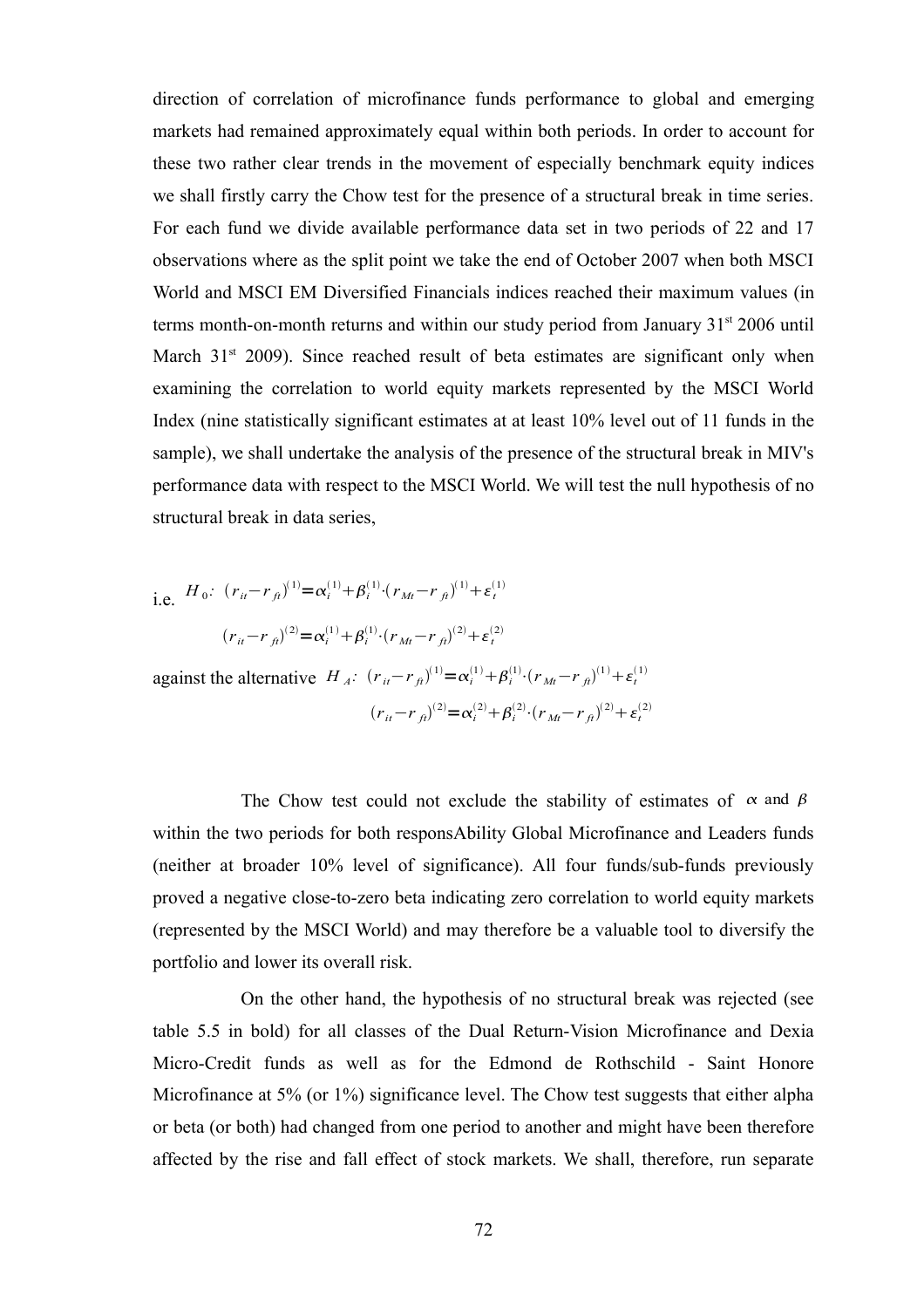linear regressions for each fund for two time periods (first period: January 2006 - October 2007; second period: November 2007 - March 2009) and asses OLS estimates of the model parameters in the first and second period, i.e.  $\hat{\alpha}^{(1)}$ ,  $\hat{\alpha}^{(2)}$ ,  $\hat{\beta}^{(1)}$ ,  $\hat{\beta}^{(2)}$ , to be able to evaluate the difference in beta and alpha estimates in respective time periods.

| <b>MIV</b>                                                                 | Currency/<br><b>Class</b> | <b>Chow</b><br><b>Test</b> | <b>Beta Estimates</b> |               |               | <b>Aplha Measure Estimates</b> |               |                           |
|----------------------------------------------------------------------------|---------------------------|----------------------------|-----------------------|---------------|---------------|--------------------------------|---------------|---------------------------|
|                                                                            |                           | p-value                    | total                 | 1st<br>period | 2nd<br>period | total                          | 1st<br>period | 2 <sub>nd</sub><br>period |
| respons Ability                                                            | <b>EUR</b>                | 0,1397                     | $-0,0277$ **          | $-0,0357$     | $-0,0110$     | $0,11\%$ *                     | 0,02%         | $0,31\%$ ***              |
| Global<br>Microfinance                                                     | <b>USD</b>                | 0,8072                     | $-0,0281$ **          | $-0,0442$     | $-0,0226$ *   | $0,19\%$ ***                   | $0.19\%$ *    | $0,24\%$ **               |
| Fund                                                                       | <b>CHF</b>                | 0,1378                     | $-0.0295$ **          | $-0,0416$     | $-0,0128$     | $-0,03%$                       | $-0,11%$      | 0,16%                     |
| respons Ability<br>Microfinance<br>Leaders Fund                            | <b>USD</b>                | 0,6385                     | $-0,0289$ **          | 0,0152        | $-0,0273$     | $0,20\%$ **                    | 0,10%         | 0,24%                     |
| Dual Return -                                                              | USD / Class P             | 0,0181                     | 0.0283                | $-0,0263$     | $0.0778*$     | $0,29\%$ *                     | $-0,01%$      | 0,86% **                  |
| Vision<br>Microfinance                                                     | EUR / Class P             | 0,0000                     | $-0,0269$ ***         | 0,0052        | $-0,0053$     | $-0,01%$                       | $-0,23\%$ *** | $0.30\%$ ***              |
| Fund                                                                       | CHF/Class P               | 0,0000                     | $-0,0268$ ***         | $-0,0061$     | $-0,0046$     | $-0,14\%$ ***                  | $-0,36\%$ *** | $0,14\%$ **               |
| Dexia Micro-                                                               | <b>EUR</b>                | 0,0000                     | $-0,0158$ **          | 0,0003        | 0,0012        | $0,12\%$ ***                   | $-0,02%$      | $0,34\%$ ***              |
| Credit Fund -<br><b>BlueOrchard</b>                                        | <b>CHF</b>                | 0,0000                     | $-0,0127$ *           | $-0,0029$     | 0,0072        | $-0,02%$                       | $-0,16\%$ *** | $0,24\%$ ***              |
| Debt Sub-Fund                                                              | <b>USD</b>                | 0,0237                     | $-0,0045$             | $-0,0037$     | 0,0071        | $0,21\%$ ***                   | $0,13\%$ **   | 0,35% ***                 |
| Edmond de<br>Rothschild -<br>St-Honore                                     | <b>EUR</b>                | 0,0007                     | $-0,0231$ ***         | 0,0167        | $-0,0109$     | $-0,05%$                       | $-0,20\%$ *** | 0,14%                     |
| <b>Mean of selected MIVs</b>                                               |                           |                            | $-0,0178$             | $-0,0112$     | $-0.0001$     | 0,08%                          | $-0,06%$      | 0,30%                     |
| <b>Mean of statistically</b><br>significant results<br>(at min. 10% level) |                           |                            | $-0.0244$             |               |               | 0.14%                          | $-0.11%$      | 0,31%                     |

Table 5.5. Chow test and Beta and Alpha Estimates against the MSCI World Index in Two Periods

Notes: The null hypothesis of the Chow test is no structural break in date series. Source: own calculations on data from Bloomberg

Unfortunately only few beta estimates in both periods were statistically significant. Nevertheless, slight changes in beta estimates were recorded and some positive estimates of beta were reached as well, but all estimates are still close to zero, which should therefore point to zero symmetric risk due to zero correlation of microfinance investment funds' portfolios to world equity market. Obtained results are therefore in line with our hypothesis of non-exposure of MIV's to world equity markets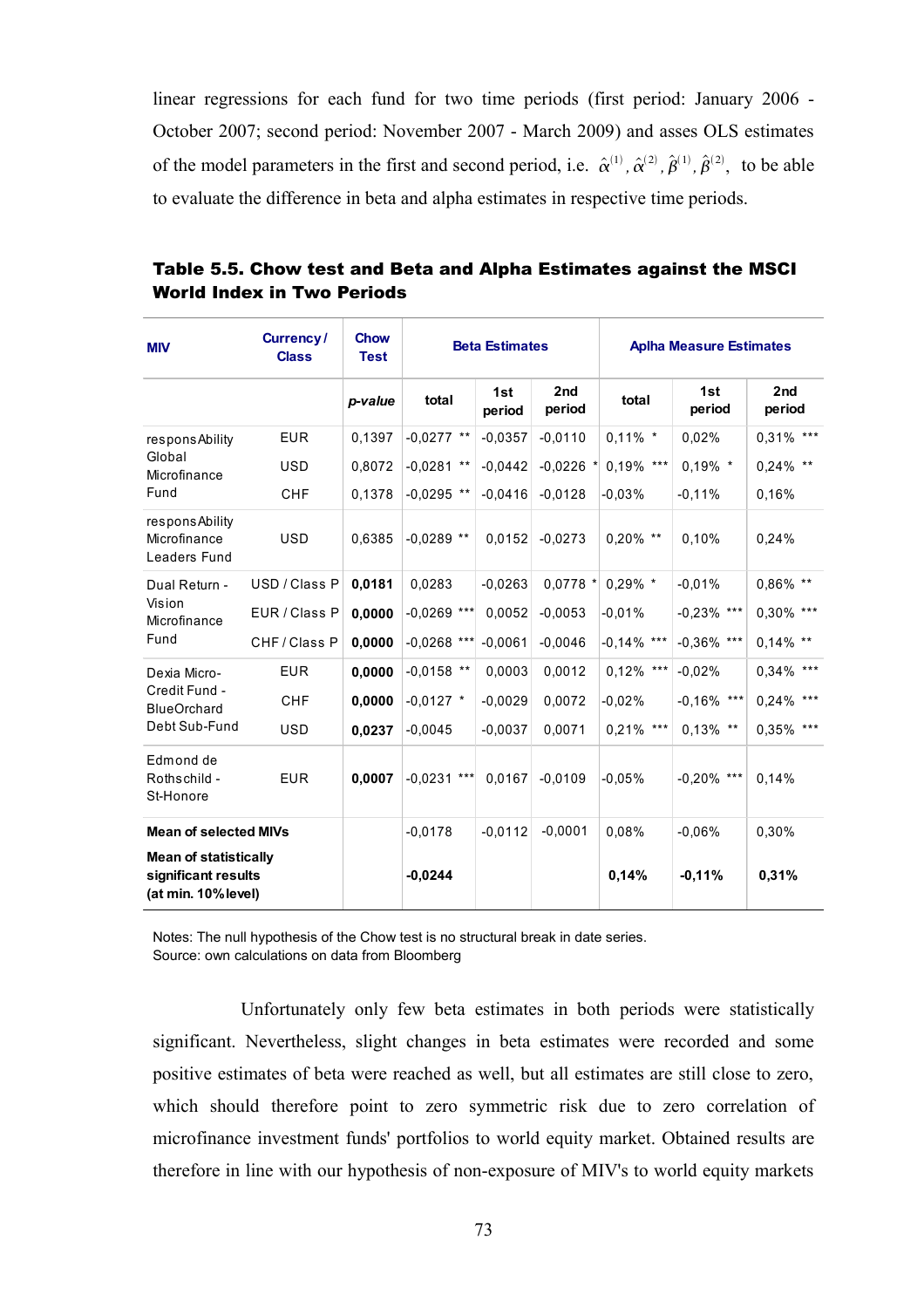as represented by the MSCI World. In order to explain the structural break in estimates after October 2007 denoted by the Chow test we shall focus on the intercept estimates where we see important changes in the Jensen's alpha from negative to positive figures (move of the average of statistically significant estimates at minimum 10% level of significance from -0.11% in the first period to 0.31% for the later period). We shall make some remarks on this development below.

#### *Performance Measures*

In terms of the systematic risk-adjusted monthly returns over the whole study period microfinance investment funds in average outperformed all given benchmarks no matter the nature nor the region of investments by 14-16 basis points (mean of statistically significant results at minimum 10% significance level). Among the statistically significant results the only fund with negative Jensen's alpha (with respect to all indices) was the Swiss franc-denominated Dual Return - Vision Microfinance Fund (see table 5.6).

The two period analysis shown above revealed, however, that there had been a significant change in alpha estimates (i.e. excess monthly returns of MIVs) between the two time intervals. Mean of statistically significant estimates of alpha was -0.11% (table 5.5) in the first period, which means in times of positive sentiment on global markets monthly returns of microfinance investment funds in the sample slightly lagged behind returns of the MSCI World. Conversely, in time of decreasing markets microfinance funds' shares have not decreased in their value and recorded stable returns. Consequently, in terms of monthly returns they significantly outperformed (in average by 31 basis points m/m) the world equity market represented by the MSCI World. The excess return over the benchmark portfolio should be attributed to both moderately growing microfinance funds on one hand as well as to a great extent falling stock markets on the other hand. Nevertheless, as it was mentioned earlier, the negative effect of the financial crisis may appear in the sector only later on. And since the global recession that followed the financial crisis is not over yet and time series are rather short, it's too early to sum up that the microfinance segment in terms of its returns was not touched by global affairs.

Nevertheless, as an inconsistency in alpha estimates between the first and second periods was registered, we may not rely on alpha estimates from the first overall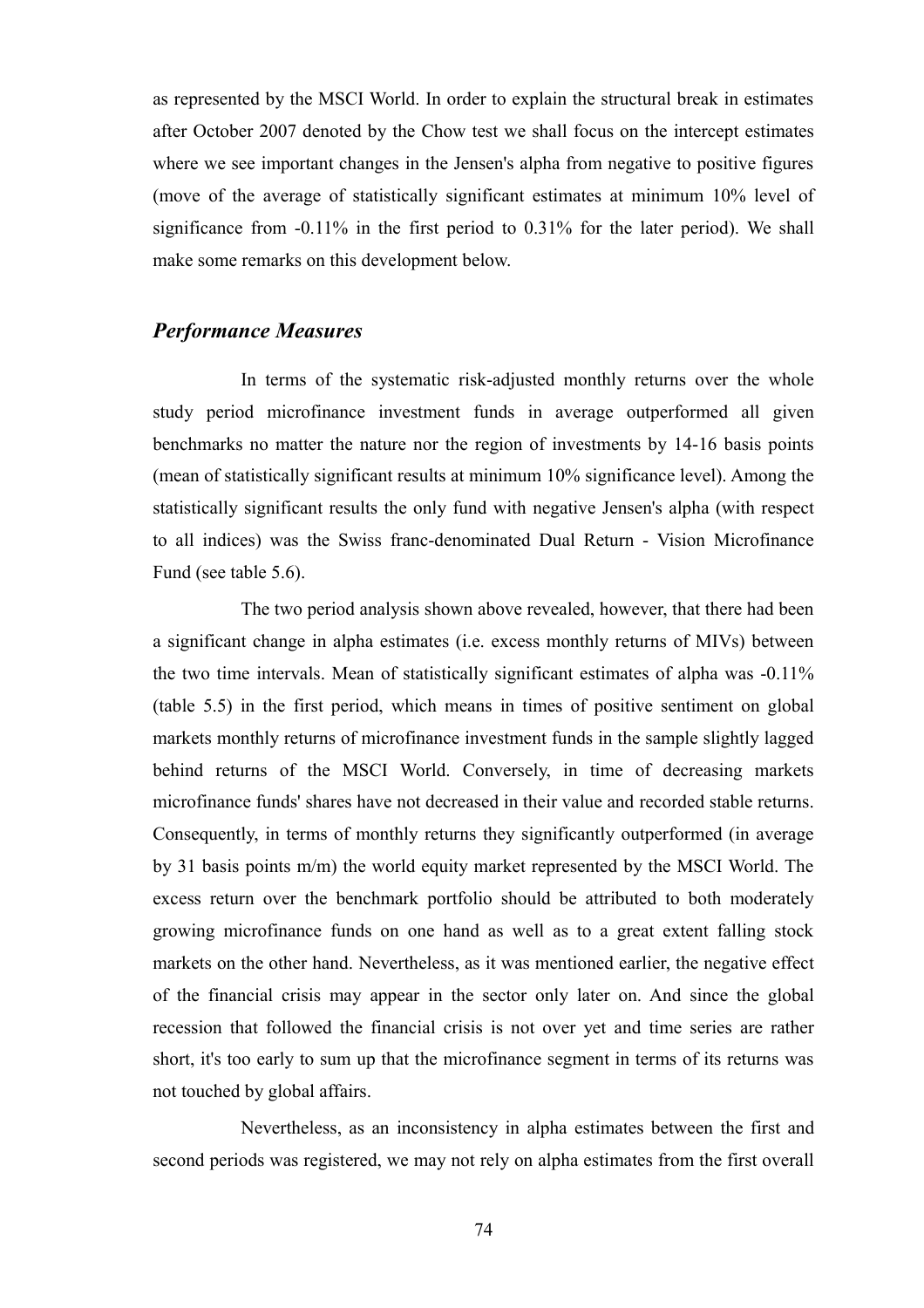model (suggesting positive and on average rather important excess returns of MIVs over benchmark indices) in implications we make.

| <b>MIV</b>                                                       | <b>Currency /</b><br><b>Class</b> |                   |                                                           |                             |              |
|------------------------------------------------------------------|-----------------------------------|-------------------|-----------------------------------------------------------|-----------------------------|--------------|
|                                                                  |                                   | <b>MSCI World</b> | <b>MSCI EM</b><br><b>Diversified</b><br><b>Financials</b> | <b>iBoxx USD</b><br>Overall | EMBI+        |
|                                                                  | <b>EUR</b>                        | $0,11\%$ *        | $0,14\%$ **                                               | $0,14\%$ *                  | $0,15\%$ **  |
| responsAbility Global<br>Microfinance Fund                       | <b>USD</b>                        | 0,19% ***         | $0,22\%$ ***                                              | $0.22\%$ ***                | 0,23% ***    |
|                                                                  | <b>CHF</b>                        | $-0,03%$          | 0,00%                                                     | 0,00%                       | 0,01%        |
| responsAbility<br>Microfinance Leaders<br>Fund                   | <b>USD</b>                        | 0,20% **          | $0.24\%$ ***                                              | 0,26% ***                   | 0,25% ***    |
|                                                                  | USD / Class P                     | $0,29\%$ *        | $0,26\%$ *                                                | 0,23%                       | 0,25%        |
| Dual Return - Vision<br>Microfinance Fund                        | EUR / Class P                     | $-0,01%$          | 0,03%                                                     | 0,04%                       | 0,04%        |
|                                                                  | CHF / Class P                     | $-0,14\%$ ***     | $-0,11\%$ **                                              | $-0,10\%$ *                 | $-0,10\%$ *  |
| Dexia Micro-Credit                                               | <b>EUR</b>                        | $0,12\%$ ***      | $0,13\%$ ***                                              | $0,13\%$ ***                | $0,14\%$ *** |
| Fund - BlueOrchard                                               | <b>CHF</b>                        | $-0,02%$          | 0,00%                                                     | 0,00%                       | 0,00%        |
| Debt Sub-Fund                                                    | <b>USD</b>                        | $0,21\%$ ***      | 0,22% ***                                                 | $0,21\%$ ***                | 0,22% ***    |
| Edmond de<br>Rothschild - Saint-<br>Honore Microfinance          | <b>EUR</b>                        | $-0,05%$          | $-0,03%$                                                  | $-0,02%$                    | $-0,02%$     |
| Mean                                                             |                                   | 0,08%             | 0,10%                                                     | 0,10%                       | 0,10%        |
| Mean of statistically significant<br>results (at min. 10% level) |                                   | 0,14%             | 0,16%                                                     | 0,14%                       | 0,15%        |

#### Table 5.6. Portfolio Jensen's Alphas

Note: \*Significant at the 10 % level; \*\*Significant at the 5 % level; \*\*\*Significant at the 1 % level Source: own calculations on data from Bloomberg

Eight out of eleven observed microfinance investment funds reached a positive Sharpe ratio while the average for all funds exceeded all benchmark indices. Both equity benchmarks' Sharpe ratio representing an excess return compensating for the additional risk investor assumes when holding a riskier asset (i.e. other than the riskfree 4-week U.S. Treasury Bill) ended negative while the J.P. Morgan EMBI+ index recorded a Sharpe ratio close to zero. Positive Sharpe ratio Markit iBoxx Overall bond index as well as selected MIVs is highly due to low standard deviations in returns (table 5.3) that have an direct effect of the ratio.

Table 5.7 reveals that some microfinance funds (e.g. Euro and U.S. dollar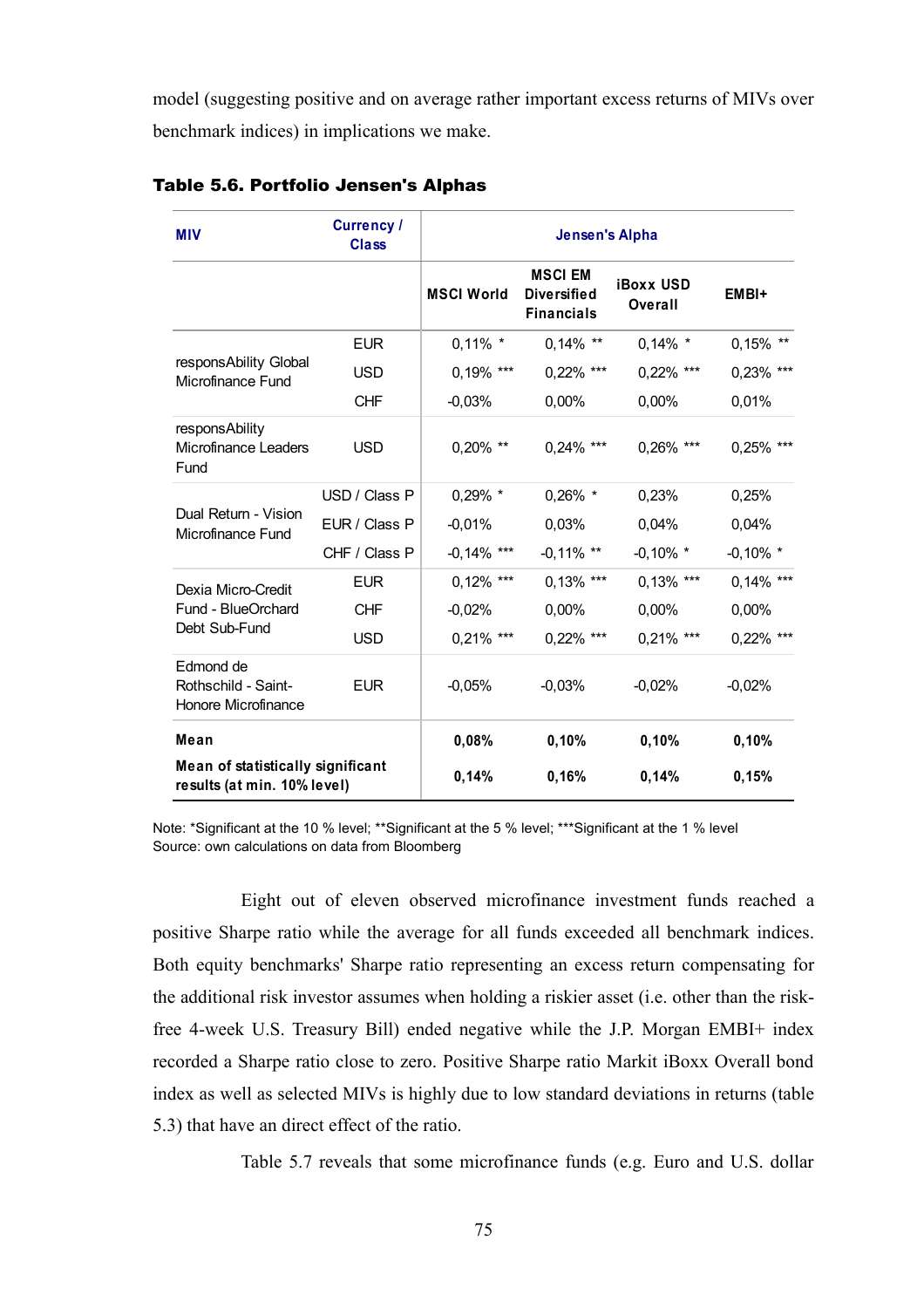responsAbility Global Microfinance Fund with respect to both equity indices and EMBI+, as well as other funds) recorded a negative Treynor ratio (i.e. punishment in terms of added negative returns for an investor who chooses to invest in a riskier asset). All that despite the fact that their Jensen's measures were positive pointing to positive added returns of portfolios above the expected return compensating for the symmetric risk. The inconsistency in results seams to be in line with the remark earlier made in the Treynor ratio definition (i.e. that for funds with zero of negative betas, the Treynor Ratio may be unstable and imprecise performance measures as it attributes negative performance to funds with positive abnormal returns). For this reason we prefer to rely on the alpha measure that equally measures excess returns of a portfolio in relation to its systematic risk but it is not computed directly on the basis of beta.

| <b>MIV</b>                                              | <b>Currency /</b><br><b>Class</b> | <b>Sharpe</b><br><b>Ratio</b> | <b>Treynor Ratio</b> |                                                           |                             |           |
|---------------------------------------------------------|-----------------------------------|-------------------------------|----------------------|-----------------------------------------------------------|-----------------------------|-----------|
|                                                         |                                   |                               | <b>MSCI World</b>    | <b>MSCI EM</b><br><b>Diversified</b><br><b>Financials</b> | <b>iBoxx USD</b><br>Overall | EMBI+     |
|                                                         | <b>EUR</b>                        | 0,3319                        | $-0,0524$            | $-0,1695$                                                 | 0,0251                      | $-0,0885$ |
| responsAbility Global<br>Microfinance Fund              | <b>USD</b>                        | 0,5446                        | $-0,0802$            | $-0,2530$                                                 | 0,0698                      | $-0,0702$ |
|                                                         | <b>CHF</b>                        | 0,0118                        | $-0,0017$            | $-0,0056$                                                 | 0,0011                      | $-0,0022$ |
| responsAbility Microfinance<br>Leaders Fund             | <b>USD</b>                        | 0,5982                        | $-0,0733$            | $-0,1229$                                                 | 0,1669                      | $-0,0433$ |
|                                                         | USD / Class P                     | 0,2708                        | 0,0827               | 0,1283                                                    | 0,0324                      | 0,0757    |
| Dual Return - Vision<br>Microfinance Fund               | EUR / Class P                     | 0,1171                        | $-0,0096$            | $-0,0306$                                                 | $-0,0211$                   | $-0,0136$ |
|                                                         | CHF / Class P                     | $-0,3272$                     | 0,0429               | 0,1147                                                    | 0,1376                      | 0,0591    |
| Dexia Micro-Credit Fund                                 | <b>EUR</b>                        | 0,5961                        | $-0,0860$            | $-0,3257$                                                 | 0,0846                      | $-0,1622$ |
| - BlueOrchard Debt Sub-                                 | <b>CHF</b>                        | $-0,0017$                     | 0,0003               | 0,0017                                                    | $-0,0002$                   | 0,0020    |
| Fund                                                    | <b>USD</b>                        | 0,9481                        | $-0,4757$            | 1,3320                                                    | 0,0361                      | 0,2058    |
| Edmond de Rothschild<br>- Saint-Honore Microfinance     | <b>EUR</b>                        | $-0,0849$                     | 0,0107               | 0,0314                                                    | 0,0124                      | 0,0114    |
| Mean                                                    |                                   | 0,2731                        | $-0.0584$            | 0,0637                                                    | 0,0495                      | $-0,0024$ |
|                                                         |                                   |                               |                      |                                                           |                             |           |
| <b>Benchmark Indices</b>                                |                                   |                               |                      |                                                           |                             |           |
| <b>MSCI World Index</b>                                 |                                   | $-0,2376$                     | $-0,0125$            |                                                           |                             |           |
| MSCI Emerging Markets / Diversified<br>Financials Index |                                   | $-0,0632$                     |                      | $-0,0067$                                                 |                             |           |
| iBoxx USD Overall                                       |                                   | 0,1093                        |                      |                                                           | 0,0015                      |           |
| J.P. Morgan Emerging Bond Index (EMBI+)                 |                                   | 0,0028                        |                      |                                                           |                             | 0,0001    |

| Table 5.7. Portfolio Sharpe and Treynor ratios |  |  |  |
|------------------------------------------------|--|--|--|
|------------------------------------------------|--|--|--|

Source: own calculations on data from Bloomberg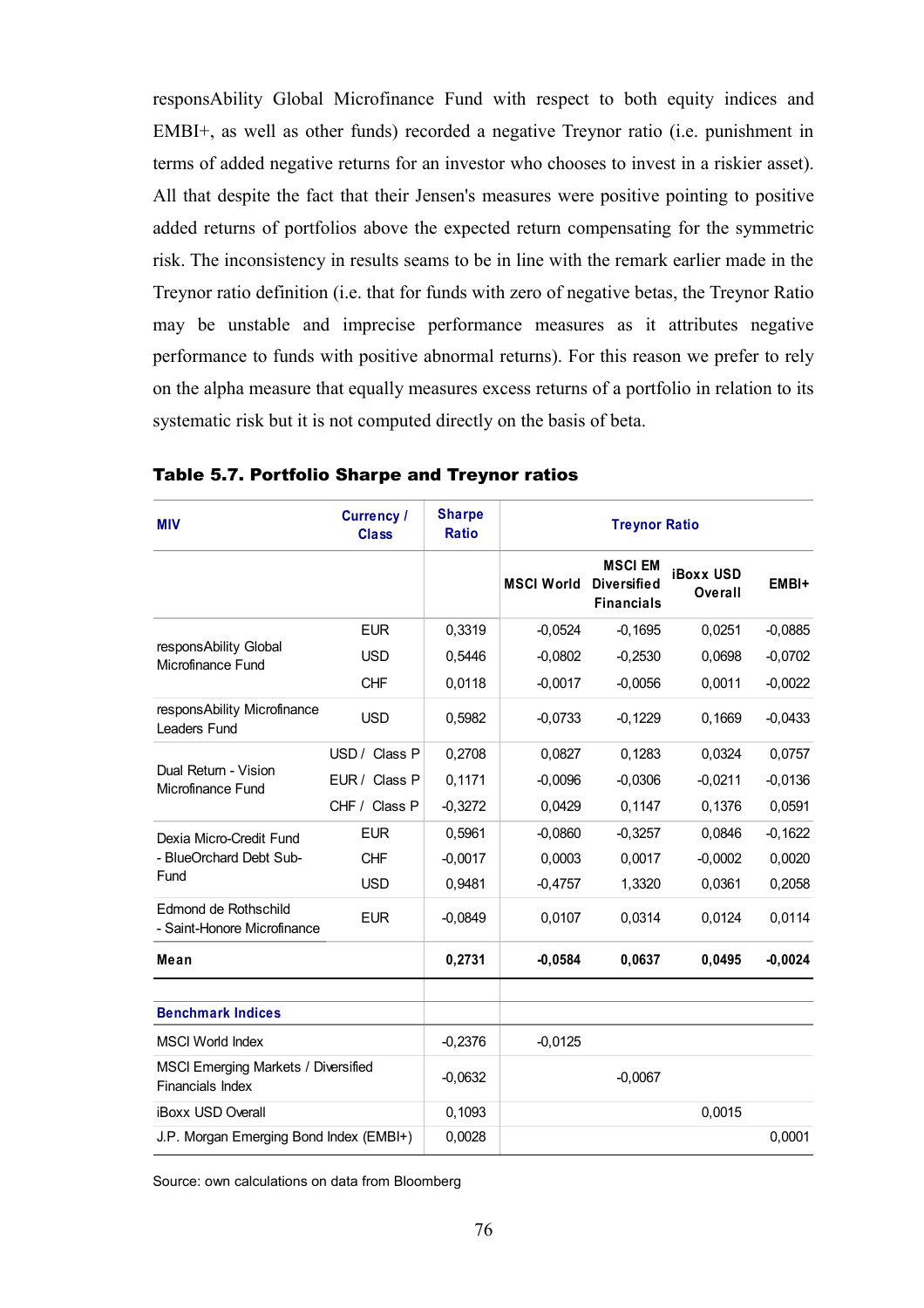### **5.2.7 Implications and Restraints**

This case study of eleven microfinance investment funds and their sub-funds pointed to some interesting results both in terms of risk related to investment in microfinance as well as returns offered.

 The extent of total risk, which is especially useful to asses shall microfinance funds be held alone, reached very low levels (measured by the standard deviation in historical returns) comparable to the risk-free asset. The total risk recorded surely much lower levels than one would expect from an investment when underlying assets are debt or equity stakes in institutions that lend money to low-income and poor customers without the right on collateral. On the other hand, investors that wish to hold shares in microfinance investment funds as a part of broad portfolio of assets shall focus on the symmetric (non-diversifiable) risk of MIVs that was estimated from the linear regression of risk-free rate adjusted monthly returns of microfinance funds in the sample against the premium offered by the market (equity and bond). It revealed that the development of MIVs returns only slightly tracks with the movement of market which was demonstrated by low values of R-squared as well as close-to-zero estimates of the regression parameter beta with respect to all four indices (also after having accounted for the break in the development of benchmark equity indices value).

Based on the historical data, we conclude that there is no correlation between broader market and MIVs. The symmetric (market) risk of microfinance investment funds' shares is therefore close to zero, which implies that an addition of microfinance assets to a broader portfolio may help to reduce the overall risk of a portfolio and should be attractive from the portfolio diversification point of view. From this point of view our results are in line with works of Galema, Lensink & Spierdijk (2008) as well as Kraus and Walter (2008) that did not tackled the microfinance investment funds but analyzed broader financial data of MFIs themselves.

With regard to examined funds' performance results we have seen that they provided moderate but stable returns over the study period no matter the sentiment on global financial markets. With respect to the total risk-adjusted returns recorded positive values of the Sharpe ratio (which was not derived from the regression, however) for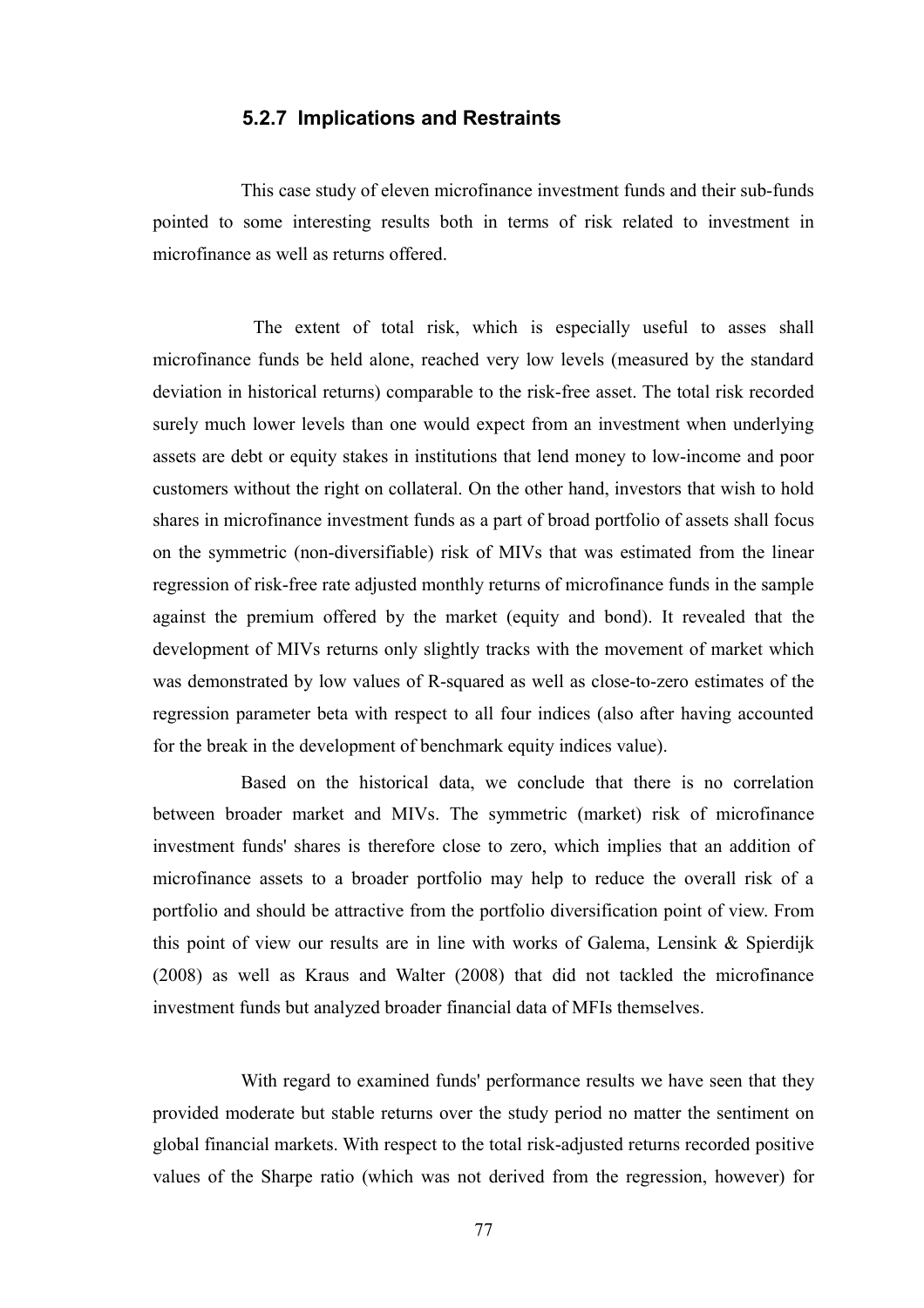most funds indicate that investors had been well compensated for the underlying risk when holding other than risk-free assets (here the 4-week U.S. Treasury Bill). With respect to this matter only fixed income investment could countervail MIVs in the sample even thought they reached lower (but still positive) Sharpe ratios, therefore lower risk premium for an investor.

As our task was also to confirm whether the performance of studied microfinance funds surpasses returns generated by benchmark indices we focused on the Jensen's alpha referring to funds' excess returns. At first sight, almost all MIVs in average outperformed given equity and bond market indices (when the whole period of examination is taken into account). Nevertheless, detailed study of two time intervals denoting firstly growing and then decreasing world equity markets revealed significant changes in the alpha measure of funds' excess return. With respect to this fact, we can not rely on alpha estimates from the first overall model that pointed to positive and on average rather important excess returns of MIVs over benchmark indices. Therefore, we conclude that microfinance investment funds in average do not reach any added returns above those returns that compensate an investor for the symmetric risk measured by the beta.

To sum up, in terms of microfinance total risk the analysis suggests that examined funds have recorded lower total risk than global stocks and bonds (measured by four benchmark indices) with moderate but stable returns. Nevertheless, they bring along a new third dimension - important social returns. Therefore microfinance may be seen as depicted in the figure below. In addition, the analysis revealed that investment in microfinance investment funds that focus especially on debt instruments do represent an attractive opportunity for the portfolio diversification as this asset class does not show any correlation with global as well as emerging capital markets. At the same time, it provides adequate risk-adjusted returns and may be therefore attractive not only for investors with a particular interest in the social responsible aspect of this investment opportunity. For that reason, we may expect greater development of the sector of microfinance investment vehicles and an increase in the flow of funds to microfinance institutions in developing countries. Consequently, we may hope in expended access of low-income customers to financial resources and improvement of their economic conditions.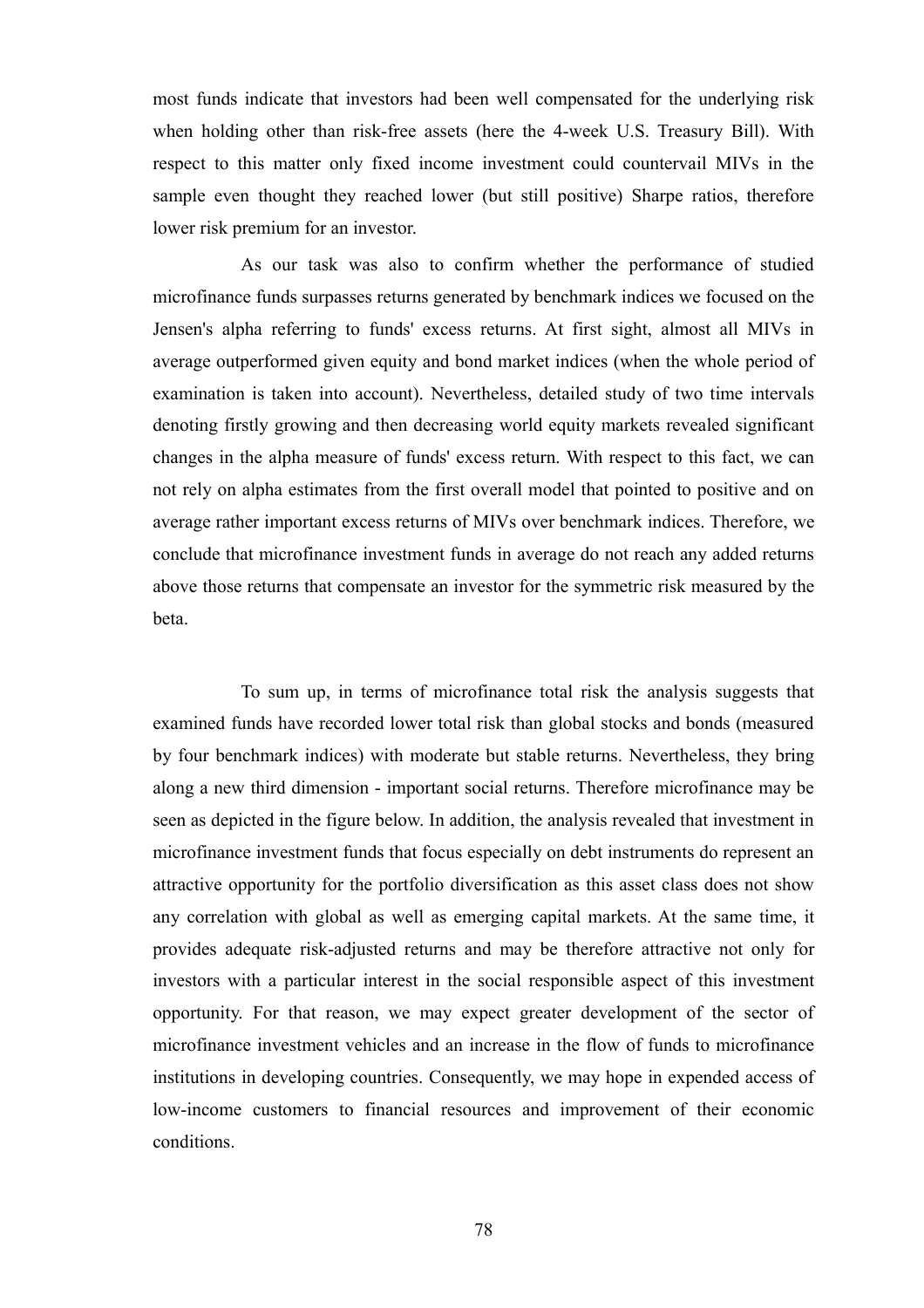#### Figure 5.6. Notion of Microfinance



Notes: The figure is purely notional and does not exactly reflect figures used in the analysis, where average financial returns of equity indices were negative due to the recent bear market. Source: adapted from BlueOrchard

It needs to be noted that our conclusions represent only a case study-based evidence on risk and performance characteristics of microfinance investment funds or investment vehicles in the broader sense. The sample includes only microfinance investment vehicle that are organized in the form of mutual funds (SICAV or FCP) that all are characterized by a high level of commercialization. They are either sponsored or their assets are managed by some important European banks (*Dexia* or *Credit Suisse* in case of both responsAbility funds), their performance data as well as monthly briefing reports are publicly available and regularly updated. Put in another words, it is evident that funds that were included in the sample are not representative of the whole microfinance investment vehicles universe, which is in reality more heterogeneous. Nevertheless, since we are interested in the flow of funds from "north to south", i.e. from developed capital markets to new emerging asset class of microfinance, we may expect that those investors will, in the first place, eventually invest in the most developed and stable investment vehicles.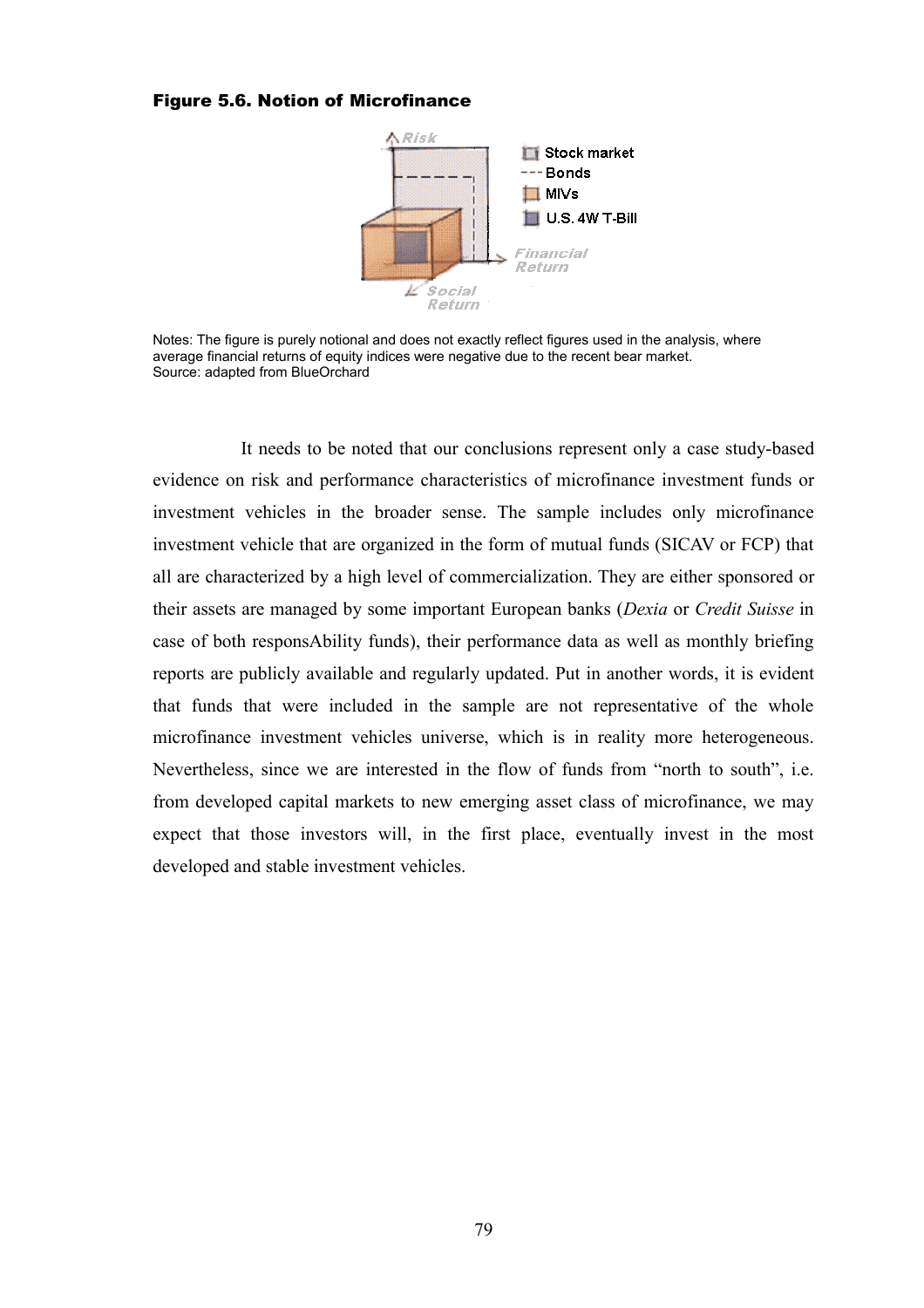# **Conclusion**

The traditional model of microfinance organizations based on the nongovernmental organizations that are financed by subsidies provided by local or international agencies and donors is evolving and changing. We have seen that the current trend of development of microfinance institution is characterized by gradual commercialization in sense of implementation of more market-based business strategies and by transformation of legal forms into for-profit regulated financial intermediaries. It suggests that the pool of more mature and financially sustainable MFIs that are likely to attract foreign investors is enlarging.

The potential of the growth of the sector is given by the figure reported by the World Bank that there are currently only 26 percent of people around the world that have the access to formal financial services. The demand for microfinance capital is enormous, Deutsche Bank for example estimates the today's total sector demand of about 1 billion microborrowers and the gap in financing for the microfinance industry worth of USD 250 billion and suggests that capital markets will play a very important role in filling this gap.

Seeing this, we have asked ourselves a question of how to participate in the potential growth of the microfinance sector. Indirect investment in shares of microfinance investment funds is one of the most common investment opportunities, which does not require a deep knowledge of the particularities of microfinance institutions and at the same time investors are exposed to a lower amount of risk when holding shares of a fund instead of directly investing in shares of selected MFIs.

Having discussed the asset structure and the historical financial performance as well as the social impact of eleven selected microfinance investment funds we have turned our attention to their risk and return characteristics. The analysis showed that the total risk of microfinance investment funds is very low and comparable to the risk-free asset while total risk-adjusted returns reach positive values and investors are therefore well compensated for the underlying risk when holding other than risk-free assets. This effect clearly speaks on the side of investment in microfinance.

Our aim was to verify whether microfinance investment funds show any correlation with global market proxied by four chosen market indices. In the case study we proved that microfinance assets do not show any correlation with global nor with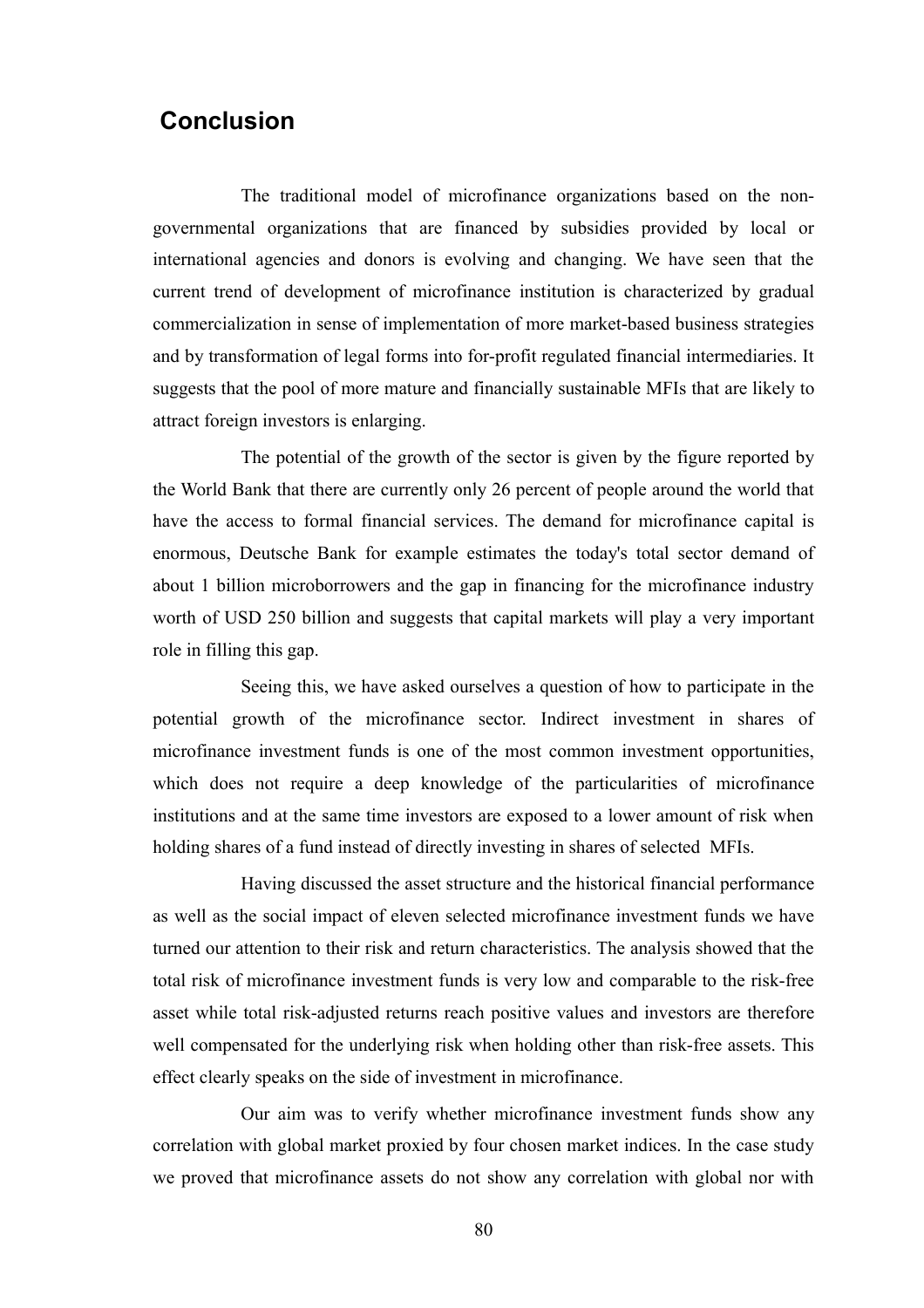emerging capital markets, which enlarges the possibility of portfolio diversification if shares of the microfinance investment funds are held as a part of a broader portfolio of assets (which seems to be the most realistic decision since the broader community of investors may still not be aware of the MFI sector). At the same time, investment in microfinance has the potential to provide an investor with adequate risk-adjusted returns and therefore may be attractive not only for investors with a particular interest in the socially responsible aspect of microfinance.

Our hypothesis of no correlation of microfinance investment funds and their underlying investments in MFIs to world financial markets has been confirmed for both the time when global markets were adding on value as well as for the period that was characterized by falling market indices. From this point of view we shall see more investors coming in the sector, which should help MFIs to expand their outreach and reach other regions and villages as well as deeper down the market to the poorest.

Despite of conclusions that we draw from the case study, current global recession that was triggered by the crisis in the financial sector may bring some restrains to further development of this investment class. Although the analyzed time series covered both periods of the business cycle in the global economy, the recession is not over yet even in the most developed economies.

 From whence it follows to ask whether the microfinance will remain immune from the global financial crisis and whether the commenced interest of capital market players in this kind of assets will continue to increase or conversely whether investors will rather keep greater distance from microfinance in times of global uncertainty. It is questionable whether a global financial crisis and recession of such extent will not have repercussions on the least developed economies where MFIs act only later on (this year or even later). These impacts could have a dual character as we may witness worsened rates of repayment reflecting greater depression in developing countries. Secondly, more MFIs may lack necessary sources for refinancing due to an increased global negative sentiment. Then increased costs of funding, tighter net interest margins together with possible augmented instability of the exchange rate terms and increased cost of hedging – that all could have negative impacts on financial results of microfinance institutions and therefore on the share value of specialized microfinance investment funds. Therefore, it seems to be too early to sum up that the microfinance segment in terms of its returns was not touched by global affairs and this topic may be a subject of further research.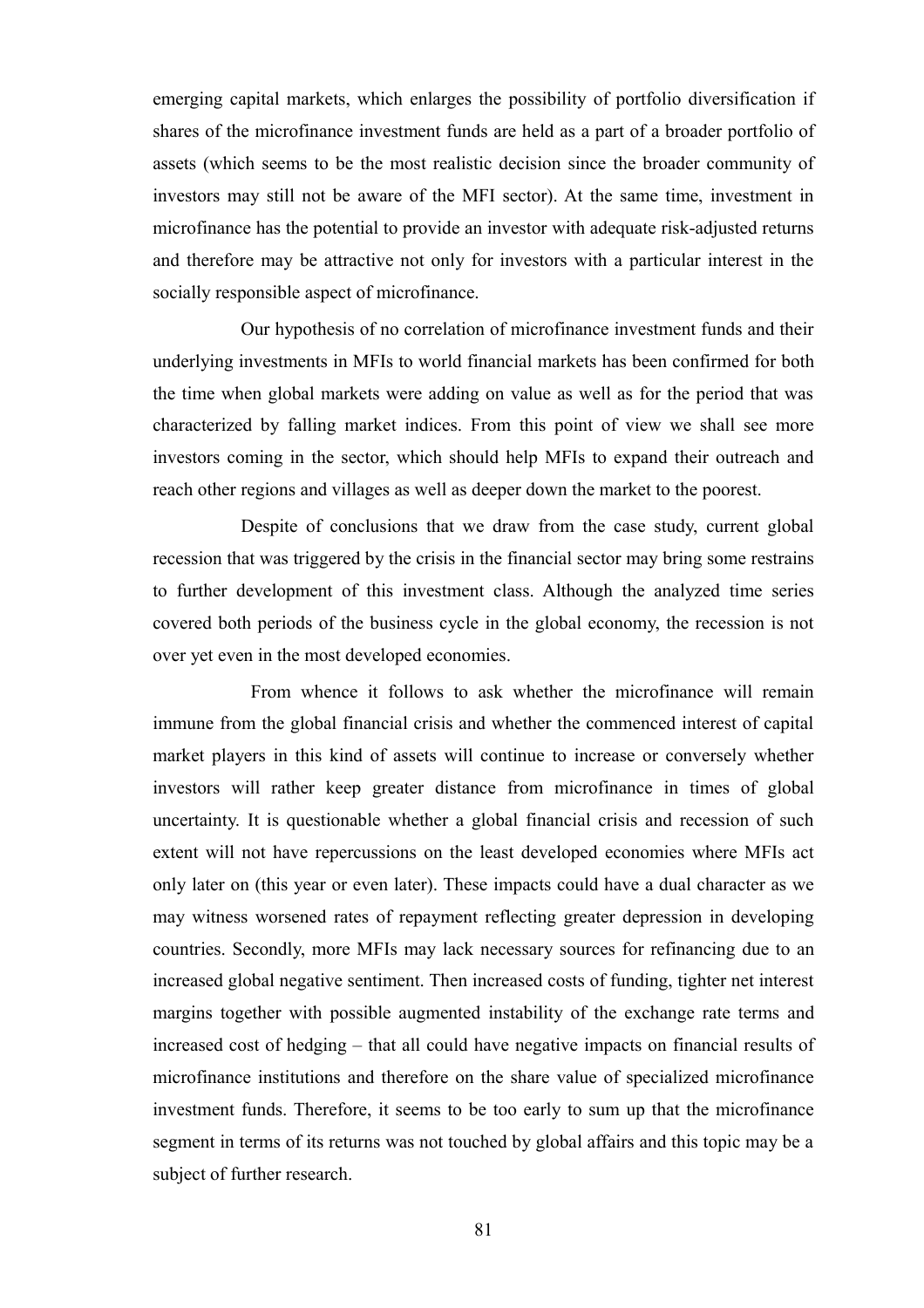# **References**

# *Monographs:*

Armendáriz de Aghion, B. & Morduch, J. (2005). *The Economics of Microfinance.* Cambridge, MA: MIT Press.

Christen, R.P. & Drake, D. (2002). *Commercialization.* In Drake, D. & Rhyne, E. (Eds.), *The Commercialization of Microfinance: Balancing Business and Development,* Bloomfield, CT: Kumarian Press.

Ledgerwood, J. & White, V. (2006). *Transforming Microfinance Institutions: Providing Full Financial Services to the Poor.* Washington: The World Bank and The MicroFinance Network.

Rachev, S. T., Mittnik, S., Fabozzi, F.J., Focardi, S.M. & Jasic, T. (2007). *Financial Econometrics: From Basics to Advanced Modeling Techniques.* New Jersey: John Wiley & Sons.

Otero, M. & Chu, M. (2002). *Governance and Ownership of Microfinance Institutions.* In Drake, D. & Rhyne, E. (Eds.), *The Commercialization of Microfinance: Balancing Business and Development,* Bloomfield, CT: Kumarian Press.

Valenzuela, L. (2002). *Getting the Recipe Right: The Experience and Challenges of Commercial Bank Downscalers.* In Drake, D. & Rhyne, E. (Eds.), *The Commercialization of Microfinance: Balancing Business and Development,* Bloomfield, CT: Kumarian Press.

## *Working Papers, Reports:*

Bauer, M., Chytilová, J. & Morduch J. (2008). *Behavioral Foundations of Microcredit: Experimental and Survey, Evidence From Rural India.* Prague: Charles University in Prague, Faculty of Social Sciences, Institute of Economic Studies, 2008. 48 s.

Christen, R.P., Rosenberg, R. & Jayadeva, V. (2004). *Financial Institutions with a "Double Bottom Line": Implications for the Future of Microfinance*, Washington: CGAP, Occasional Paper No. 8, July 2004. Available at: <http://www.cgap.org/p/site/c/template.rc/1.9.2701> (accessed May  $11<sup>th</sup>$  2009).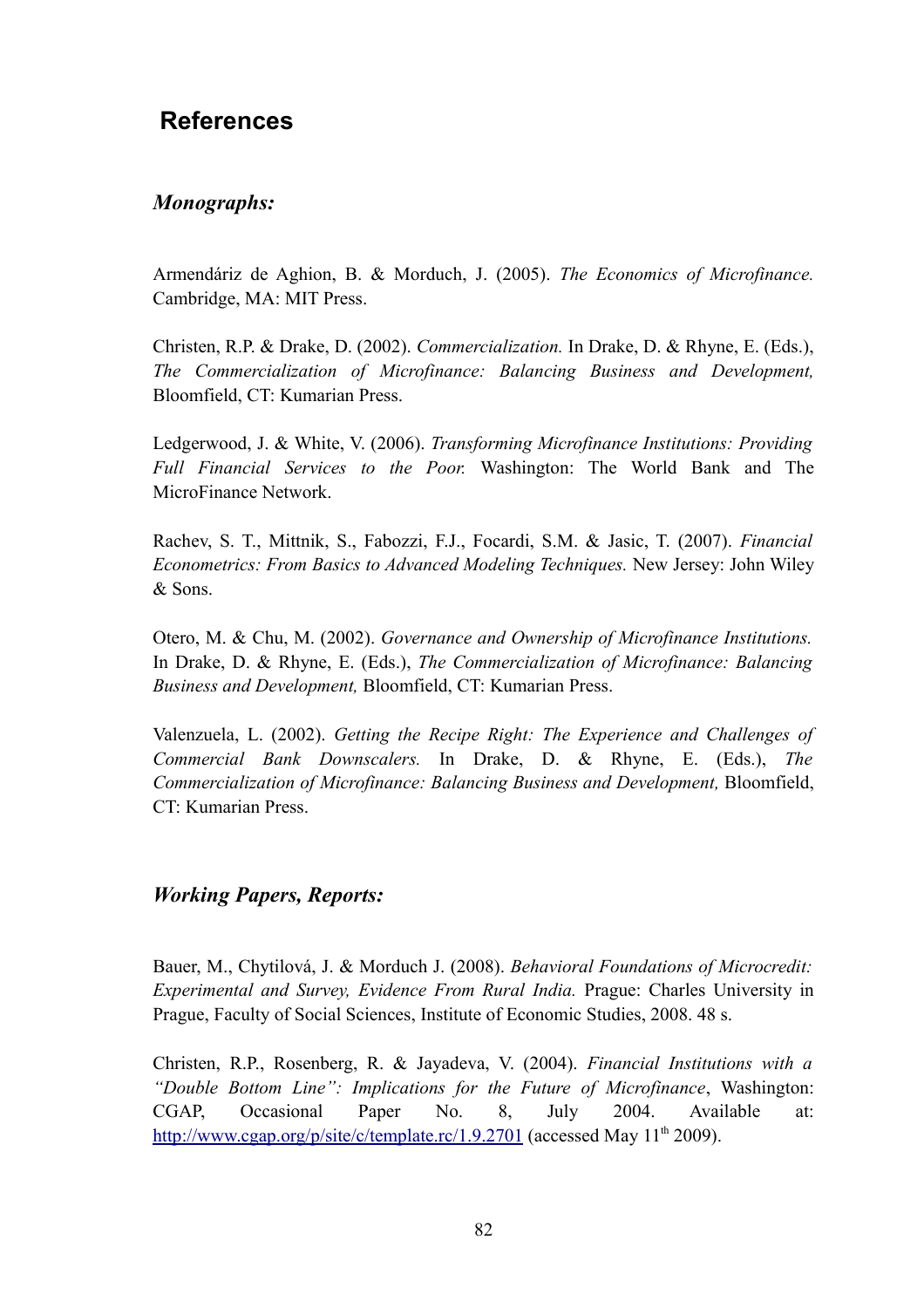Consultative Group to Assist the Poor*,* CGAP. (2008a). *First Global Survey of Funders' Microfinance Portfolio.* Washington: CGAP, November 2008. Available at*:* [http://www.cgap.org/gm/document-1.9.7448/2008%20Funder%20Survey-resource](http://www.cgap.org/gm/document-1.9.7448/2008%20Funder%20Survey-resource%20presentation%20final.pdf)  $\frac{\%200}{\%200}$  resentation  $\frac{\%20$  final.pdf (accessed April 25<sup>th</sup> 2009).

Consultative Group to Assist the Poor, CGAP. (2008b). *MIV Roundtable on Responsible Finance.* Washington: CGAP, Notes on Proceedings, June 2008. Available at: [http://www.cgap.org/gm/document-1.9.4355/MIV%20Roundtable%20minutes%20for](http://www.cgap.org/gm/document-1.9.4355/MIV%20Roundtable%20minutes%20for%20web.pdf)  $\frac{\%20 \text{web.pdf}}{\%20 \text{web.pdf}}$  (accessed April 25<sup>th</sup> 2009).

Consultative Group to Assist the Poor, CGAP. (2008c). *MIV Survey 2008 Main Findings.* Washington: CGAP, September 2008. Available at: <http://www.cgap.org/p/site/c/template.rc/1.26.1430>(accessed April 25<sup>th</sup> 2009).

Cull, R., Demirgüç-Kunt, A. & Morduch, J. (2008). *Microfinance meets the market.* World Bank Policy Research Working Paper No. 4630. Available at: [http://econ.worldbank.org](http://econ.worldbank.org/) (accessed April  $25<sup>th</sup> 2009$ ).

de Sousa-Shields, M. & Frankiewicz, C. (2004). *Financing Microfinance Institutions: The Context for Transitions to Private Capital.* USAID microREPORT No. 8. Available at:<http://www.esglobal.com/pdf/Financing%20Microfinance%20Institutions.pdf> (accessed February  $20<sup>th</sup> 2009$ ).

Dieckmann, R. (2007). *Microfinance: An emerging investment opportunity. Uniting social investment and financial returns.* Deutsche Bank Research. December 2007. Available at: [http://www.dbresearch.com](http://www.dbresearch.com/) (accessed February 20<sup>th</sup> 2009).

Forster, S. & Reille, X. (2008). *Foreign Capital Investment in Microfinance: Balancing Social and Financial Returns.* Washington: CGAP, Focus Note No. 44, February 2008. Available at: [http://www.cgap.org/gm/document-1.9.2584/FocusNote\\_44.pdf](http://www.cgap.org/gm/document-1.9.2584/FocusNote_44.pdf) (accessed  $25<sup>th</sup>$  April 2009).

Galema, R., Lensink, R. & Spierdijk, L. (2008). *International Diversification and Microfinance.* Netherlands: University of Groningen, working paper series. Available at SSRN:<http://ssrn.com/abstract=1286769> (accessed April 25<sup>th</sup> 2009).

Gonzalez, A. (2007). *Resilience of Microfinance Institutions to National Macroeconomic Events: An Econometric Analysis of MFI Asset Quality.* Microfinance Information Exchange, Inc., Discussion Paper No. 1, July 2007. Available at: <http://mpra.ub.uni-muenchen.de/4317>(accessed May  $11<sup>th</sup> 2009$ ).

Gonzalez, A. (2008). *"How Many Borrowers and Microfinance Institutions (MFIs) Exist?"* Microfinance Information Exchange (MIX), Washington, D.C. Available at: [http://www.themix.org/publication\\_detail.aspx?publicationID=275](http://www.themix.org/publication_detail.aspx?publicationID=275) (accessed March 20<sup>th</sup>) 2009).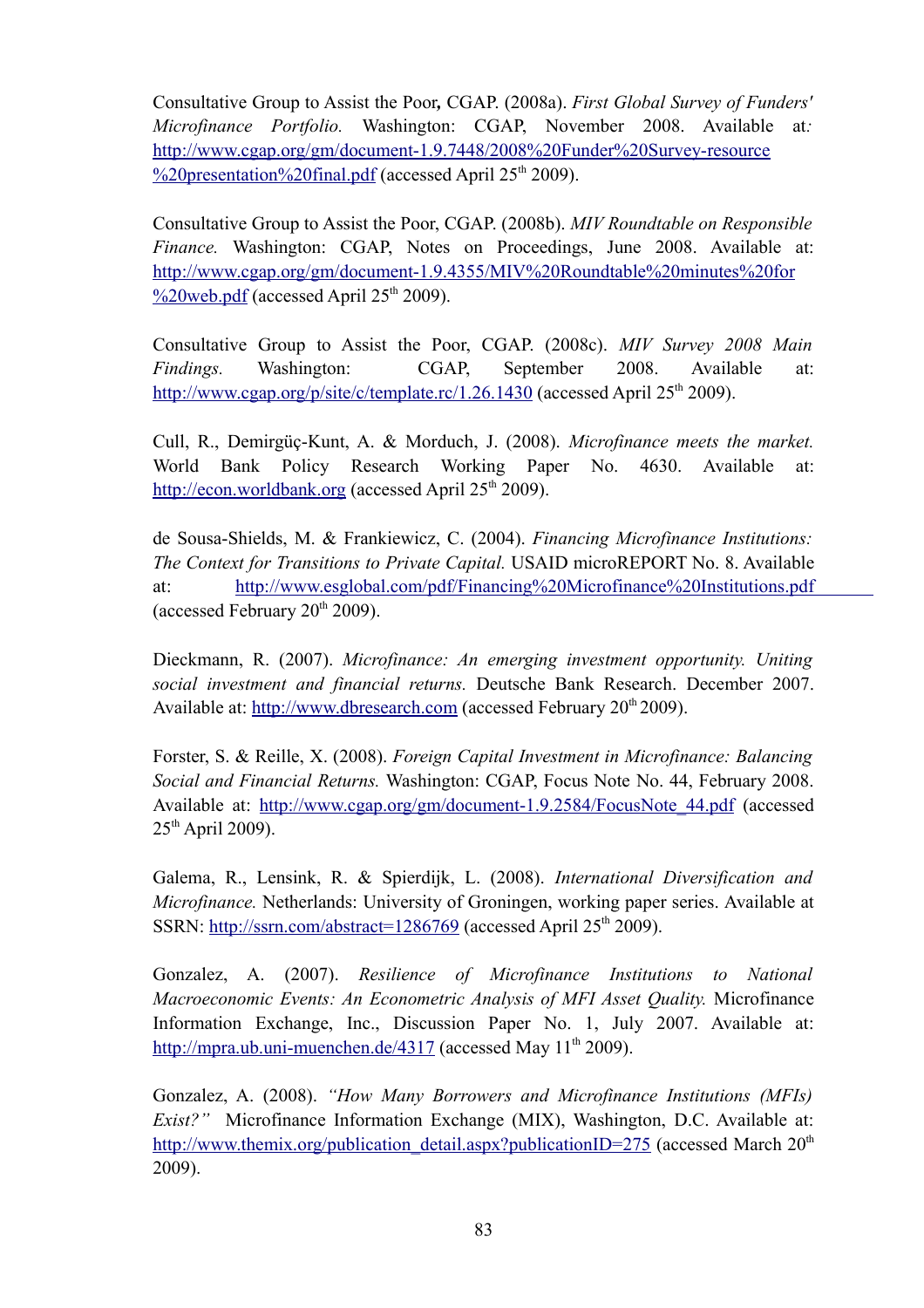Gonzalez, A. & Rosenberg, R. (2006) *The State of Microfinance – Outreach, Profitability, and Poverty.* Washington: CGAP, Working Paper Series. Available at: http://ssrn.com/abstract=1400253 (accessed April 23<sup>rd</sup> 2009).

Goodman, P. (2004). *Microfinance Investment Funds : Objectives, Players, Potential.* Kreditanstalt fur Wiederaufbau (KfW), November 2004. Available at: <http://www.mfc.org.pl/images/pliki/17.pdf>(accessed May  $11<sup>th</sup> 2009$ ).

Hubner, G. (2005). *The Generalized Treynor Ratio.* Review of Finance, Vol. 9, pp. 415 435, 2005. Available at:<http://ssrn.com/abstract=780245> (accessed May  $11<sup>th</sup>$  2009).

Isern, J. & Porteous, D. (2005). *Commercial Banks and Microfinance: Evolving Models of Success.* Washington: CGAP, Focus Note No. 28, June 2005. Available at: <http://www.cgap.org/p/site/c/template.rc/1.9.2572> (accessed May  $11<sup>th</sup>$  2009).

Ivatury, G. & Abrams, J. (2005). *The Market for Foreign Investment in Microfinance: Opportunities and Challenges.* Washington: CGAP, Focus Note No. 30, August 2005. Available at:<http://www.cgap.org/p/site/c/template.rc/1.9.2574> (accessed May 11<sup>th</sup>) 2009).

Ivatury, G. & Reille, X. (2004). *Foreign Investment in Microfinance: Debt and Equity from Quasi-Commercial Investors.* Washington: CGAP, Focus Note No. 25, January 2004.

Available at:<http://www.cgap.org/p/site/c/template.rc/1.9.2569> (accessed May 11<sup>th</sup>) 2009).

Krauss, N. A. & Walter, I. (2008). *Can Microfinance Reduce Portfolio Volatility?* NYU Working Paper No. FIN-06-034. Available at:<http://ssrn.com/abstract=1300771> (accessed April  $25<sup>th</sup> 2009$ ).

Lauer, K. (2008). *Transforming NGO MFIs: Critical Ownership Issues to Consider*. Washington: CGAP, Occasional Paper No. 13, June 2008. Available at: [http://www.cgap.org/p/site/c/template.rc/1.9.4213](http://www.cgap.org/p/site/c/template.rc/1.9.2701) (accessed May  $11<sup>th</sup> 2009$ ).

Meehan, J. (2004). *Tapping the Financial Markets for Microfinance: Grameen Foundation USA's Promotion of this Emerging Trend.* Grameen Foundation USA Working Paper Series, October 2004. Available at: <http://www.haas.berkeley.edu/HaasGlobal/docs/gfusacapitalmarketswp1004.pdf> (accessed May  $11<sup>th</sup> 2009$ ).

Microfinance Information Exchange, MIX. (2009). *"Trend Lines 2005 - 2007 MFI Benchmark."* Washington, D.C. Available at: [http://www.themix.org/publications/trend](http://www.themix.org/publications/trend-lines-2005-2007-mfi-benchmarks)[lines-2005-2007-mfi-benchmarks](http://www.themix.org/publications/trend-lines-2005-2007-mfi-benchmarks) (accessed May  $20<sup>th</sup> 2009$ ).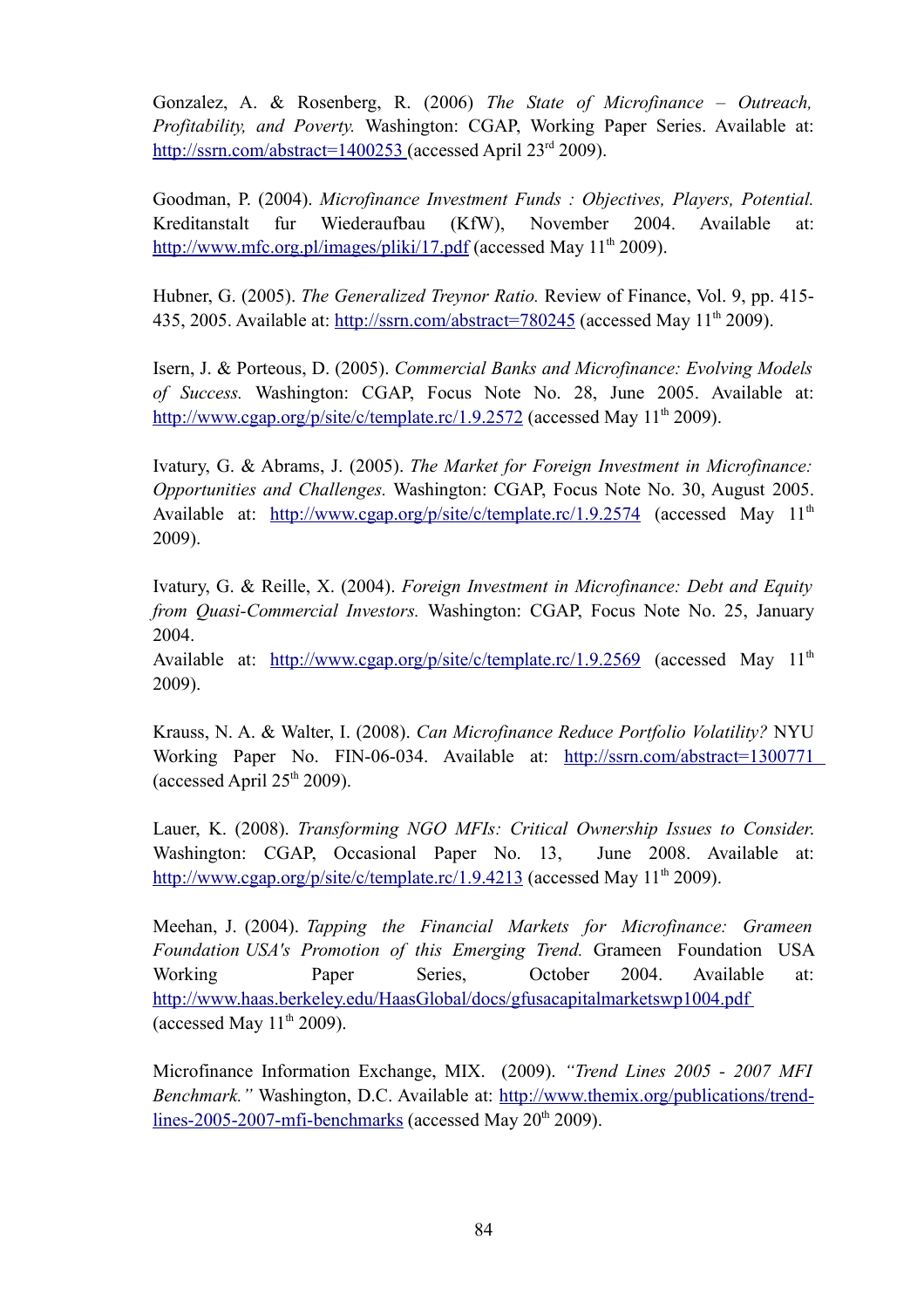MicroRate. (2008). *The 2007 Microfinance Investment Vehicle Survey.* Virginia: MicroRate, Inc. Available at: [http://microrate.com/wp-content/uploads/2009/03/2007](http://microrate.com/wp-content/uploads/2009/03/2007-miv-survey.pdf) [miv-survey.pdf](http://microrate.com/wp-content/uploads/2009/03/2007-miv-survey.pdf) (accessed May  $11<sup>th</sup> 2009$ ).

Morduch, J. (2000). *The microfinance schism.* World Development 28(4), 617-629.

Reille, X. & Sananikone, O. (2007). *Microfinance Investment Vehicles.* Washington: CGAP, Brief, April 2007. Available at: <http://www.cgap.org/p/site/c/template.rc/1.9.2734> (accessed May  $11<sup>th</sup> 2009$ ).

Sharpe, W. F. (1994). *The Sharpe Ratio.* Journal of Portfolio Management, Fall 1994, pp. 49-58.

Social Investment Forum. (2007). *2007 Report on Socially Responsible Investing Trends in the United States.* Washington, DC: Social Investment Forum. Available at: http://www.socialinvest.org/pdf/SRI Trends ExecSummary 2007.pdf (accessed April  $25^{th}$  2009).

Stiglitz, J.E. & Weiss, A. (1981). *Credit Rationing in Markets with Imperfect Information.* American Economic Review, Vol. 71, No. 3, pp. 393-410.

Swanson, B. (2007). *The Role of International Capital Markets in Microfinance.* Available at: <http://www.dwmarkets.com/Resources.htm>(accessed April 20<sup>th</sup> 2009).

Valenzuela, L., Graham D. & Baydas, M. (1998). *Commercial Banks in Microfinance: New Actors in the Microfinance World.* Washington: CGAP, Focus Note No. 12, July 1998. Available at:<http://www.cgap.org/p/site/c/template.rc/1.9.2557>(accessed May 11th 2009).

The Economist. (2009). *Microfinance and the credit crunch: Sub-par but not subprime.* London and Tokyo: The Economist, March 19th 2009. Available at: [http://www.economist.com](http://www.economist.com/) (accessed March 20<sup>th</sup> 2009).

## *Internet Sources:*

Banque Privée Edmond de Rothschild Europe: http://www.lcf-rothschild.lu

Bloomberg Financial Services

BlueOrchard Finance: http://www.blueorchard.com

Consultative Group to Assist the Poor*,* CGAP: http://www.cgap.org

Grameen Bank: http://www.grameen-info.org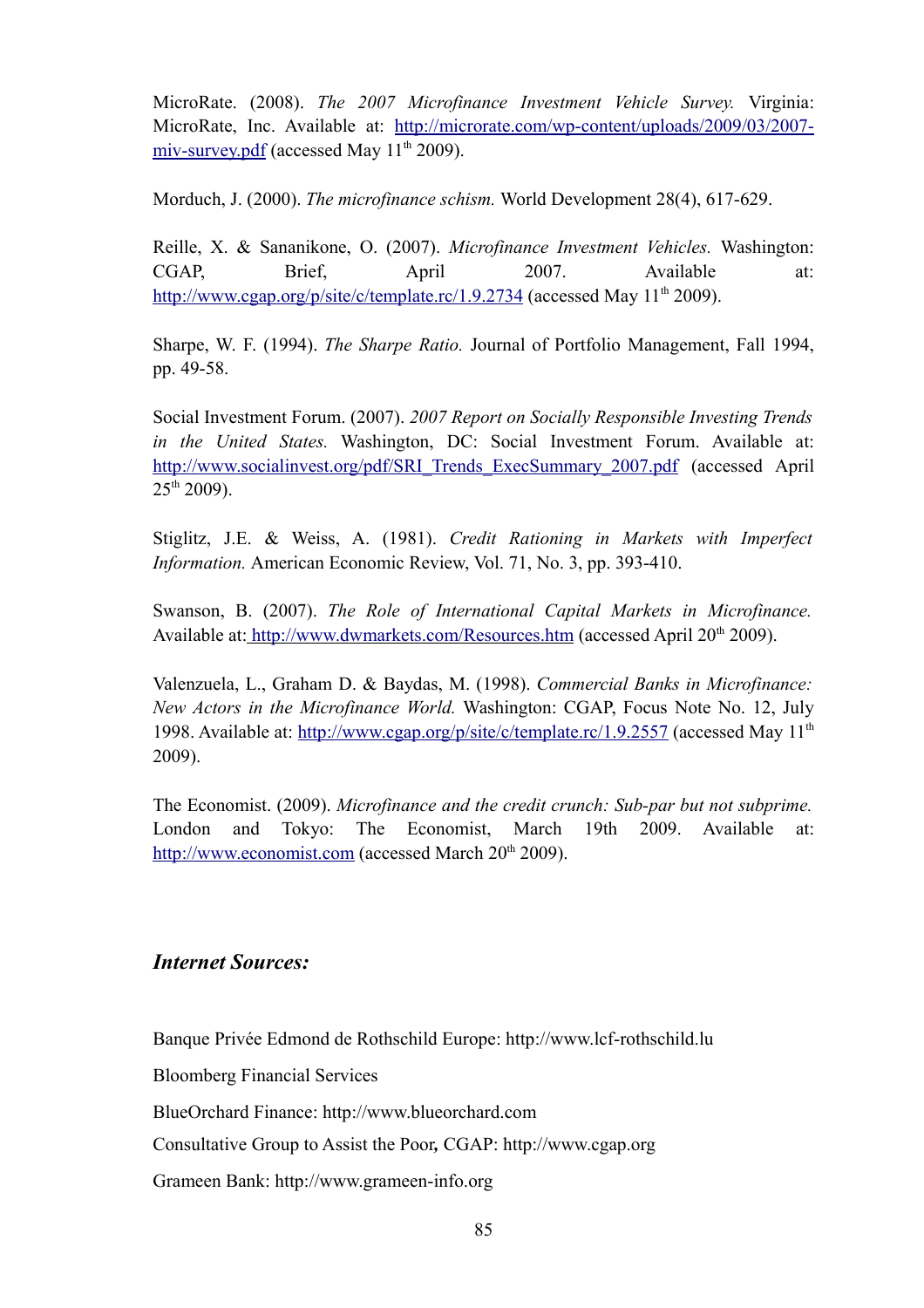Grameen Foundation: http://www.grameenfoundation.org

Kiva: http://www.kiva.org

Microfinance Information Exchange, Inc. (MIX): http://www.themix.org

MIX Market: http://www.mixmarket.org

My Electronic Loan Exchange Network: http://www.myelen.com

Nobel Peace Prize: http://nobelpeaceprize.org

U.S. Department of the Treasury: http://www.ustreas.gov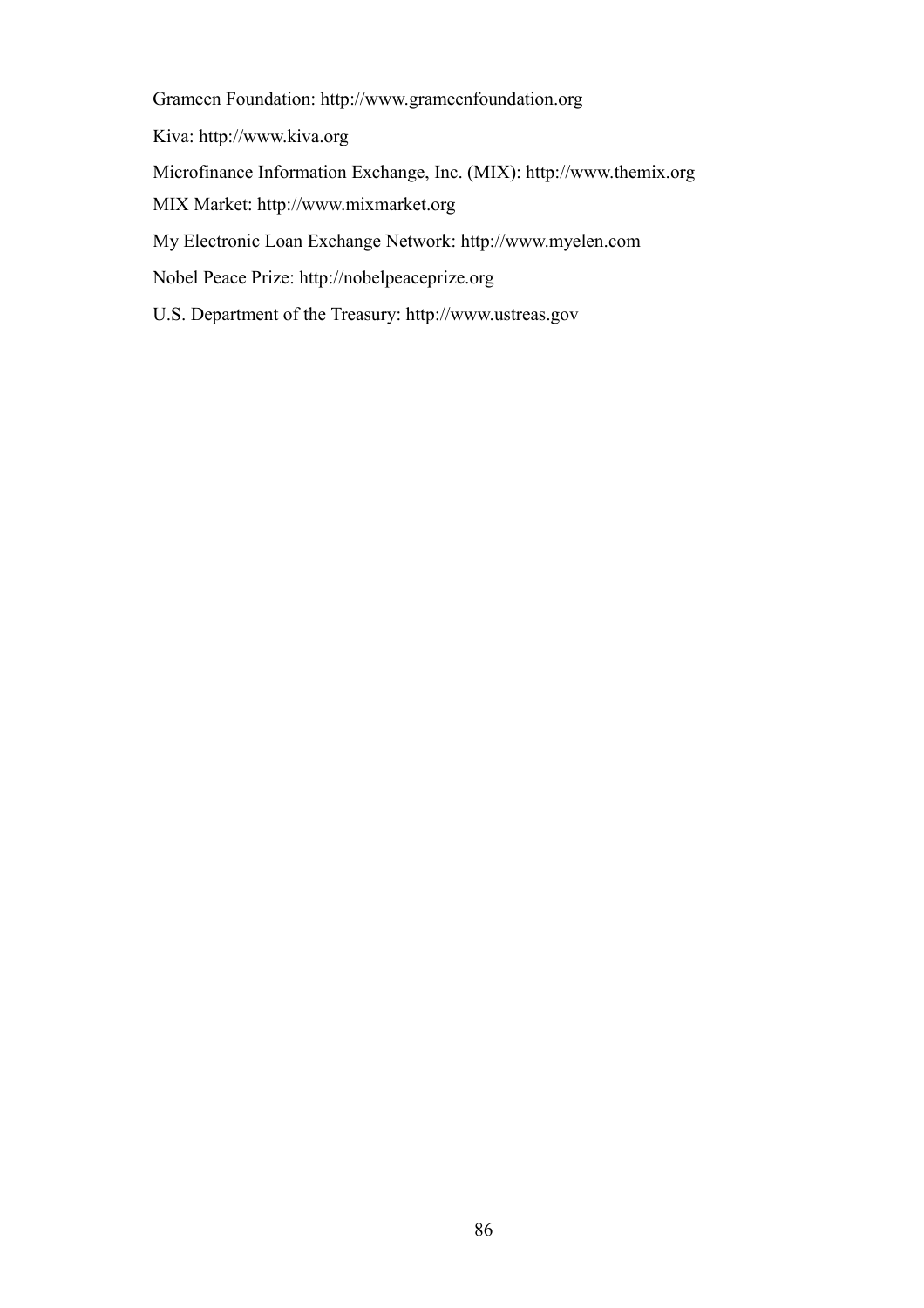# **Annex**



## Annex 1. X–Y Scatter Plot with the MSCI World Index as an explanatory variable